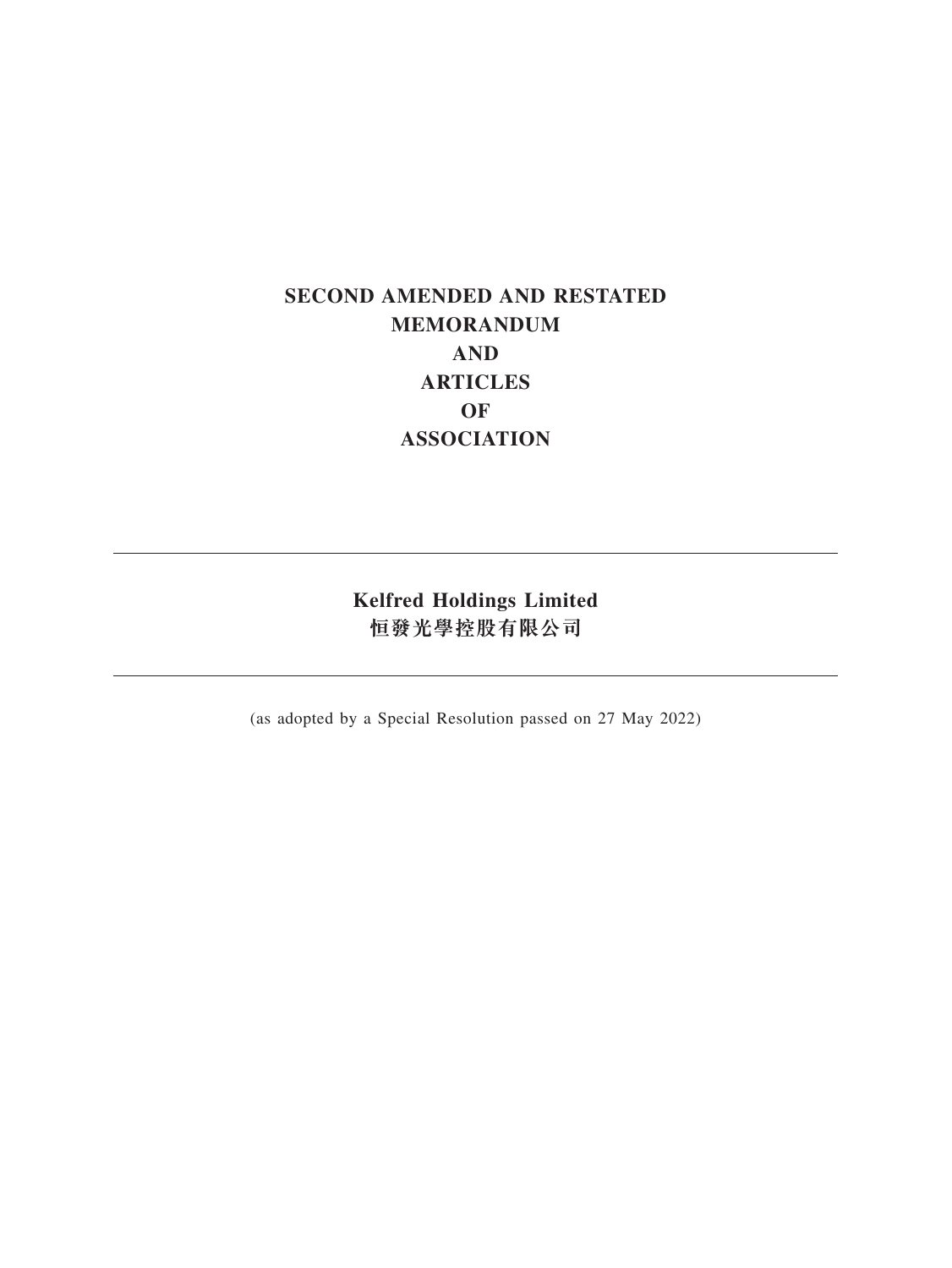# **TABLE OF CONTENTS**

|                                                   | 11 |
|---------------------------------------------------|----|
| Register of Shareholders and Share Certificates   | 16 |
|                                                   | 18 |
|                                                   | 19 |
|                                                   | 21 |
|                                                   | 23 |
|                                                   | 24 |
|                                                   | 26 |
|                                                   | 28 |
|                                                   | 34 |
| Appointment of Proxy and Corporate Representative | 36 |
|                                                   | 40 |
|                                                   | 40 |
|                                                   | 46 |
|                                                   | 48 |
|                                                   | 48 |
|                                                   | 49 |
|                                                   | 50 |
|                                                   | 50 |
|                                                   | 50 |
|                                                   | 53 |
|                                                   | 53 |
|                                                   | 54 |
|                                                   | 56 |
|                                                   | 56 |
|                                                   | 57 |
|                                                   | 64 |
|                                                   | 65 |
|                                                   | 65 |
|                                                   | 66 |
|                                                   | 67 |
|                                                   | 70 |
|                                                   | 70 |
|                                                   | 71 |
|                                                   | 71 |
|                                                   | 72 |
|                                                   | 73 |
|                                                   | 76 |
|                                                   | 76 |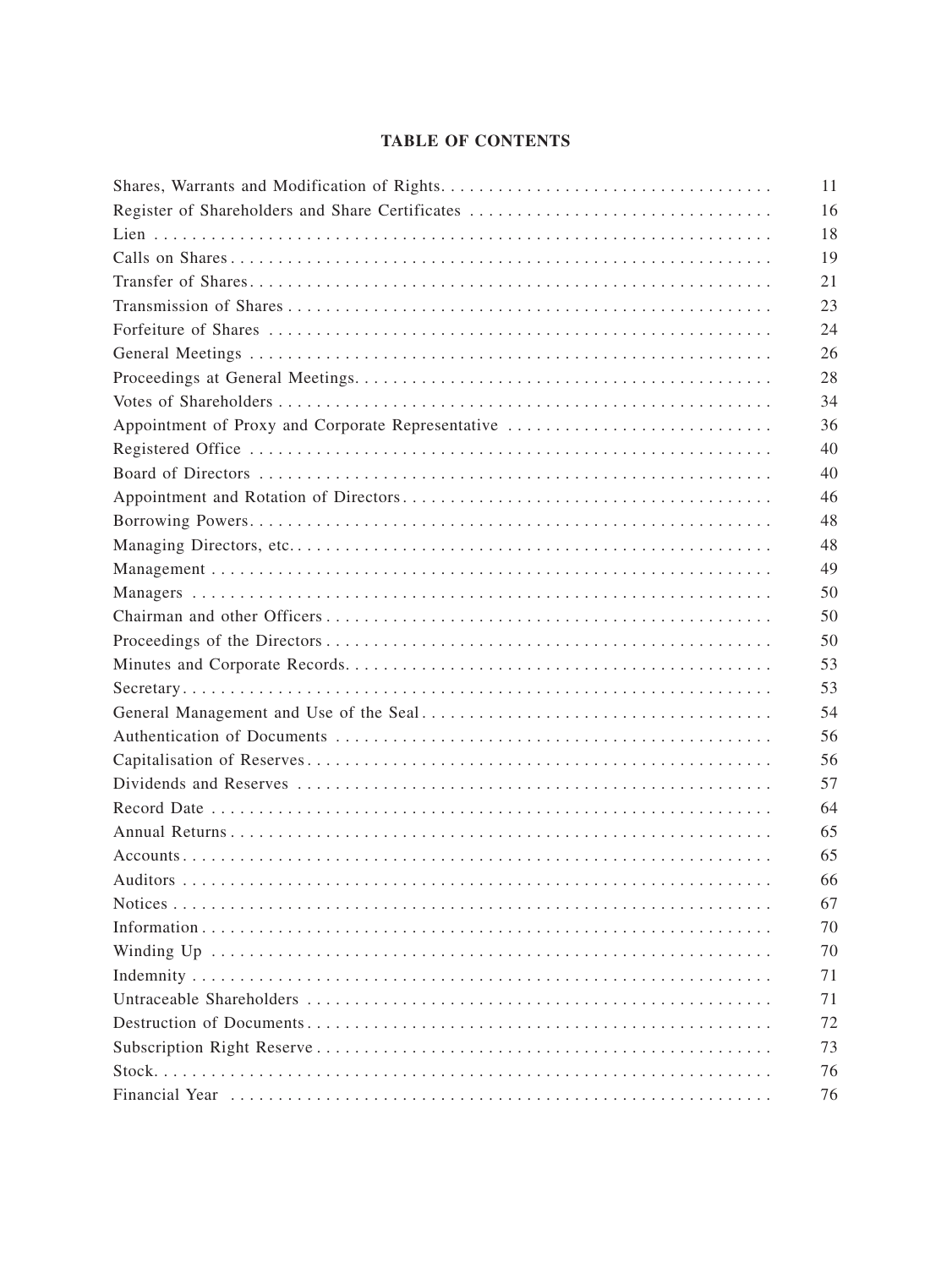# **THE COMPANIES ACT (AS REVISED) EXEMPTED COMPANY LIMITED BY SHARES**

# **SECOND AMENDED AND RESTATED MEMORANDUM OF ASSOCIATION OF KELFRED HOLDINGS LIMITED 恒發光學控股有限公司 (Company)**

#### **(adopted by a Special Resolution passed on 27 May 2022)**

- 1. The name of the Company is Kelfred Holdings Limited 恒發光學控股有限公司.
- 2. The registered office will be situate at the offices of Ocorian Trust (Cayman) Limited, Windward 3, Regatta Office Park, PO Box 1350, Grand Cayman KY1-1108, Cayman Islands or at such other place in the Cayman Islands as the Directors may from time to time decide.
- 3. The objects for which the Company is established are unrestricted and except as prohibited or limited by the laws of the Cayman Islands, the Company shall have full power and authority to carry out any object and shall have and be capable of from time to time and at all times exercising any and all of the powers at any time or from time to time exercisable by a natural person or body corporate in any part of the world whether as principal, agent, contractor or otherwise.
- 4. Without prejudice to the generality of the foregoing, the objects of the Company shall include, but without limitation, the following:
- 4.1 To carry on the business of an investment company and for that purpose to acquire and hold, either in the name of the Company or in that of any nominee, land and real estate, gold and silver bullion, shares (including shares in the Company), stocks, debentures, debenture stock, bonds, notes, obligations and securities issued or guaranteed by any company wherever incorporated or carrying on business and debentures, debenture stock, bonds, notes, obligations and securities issued or guaranteed by any government, sovereign, ruler, commissioners, public body or authority, supreme, dependent, municipal, local or otherwise in any part of the world.
- 4.2 To lend money with or without security either at interest or without and to invest money of the Company in such manner as the Directors think fit.
- 4.3 To acquire by purchase, lease, exchange, or otherwise lands, houses, buildings and other property or any interest in the same in any part of the world.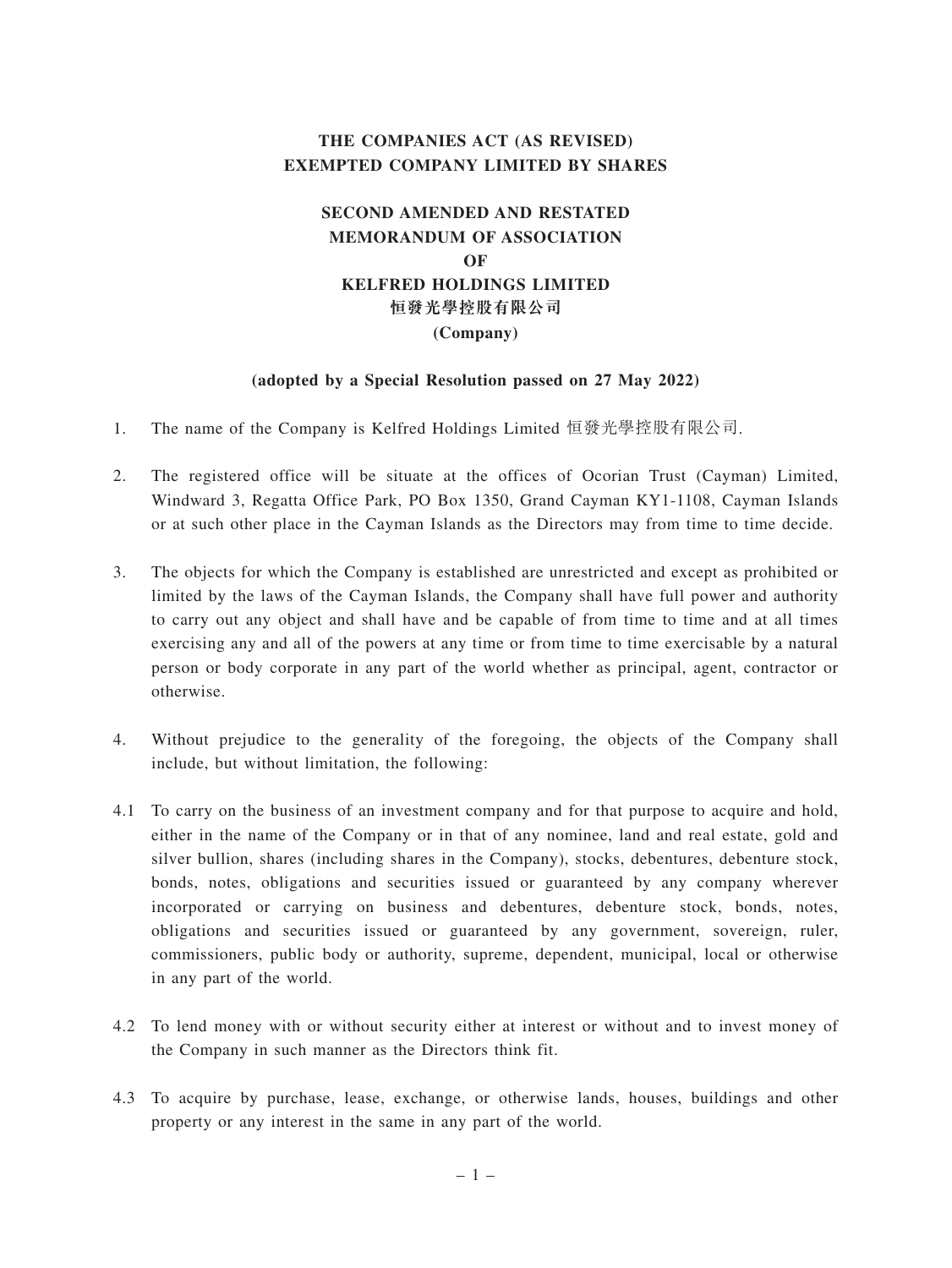- 4.4 To carry on the business of a commodity, commodity futures and forward contracts trader and for that purpose to enter into spot, future or forward contracts for the purchase and sale of any commodity including, but without prejudice to the generality of the foregoing, any raw materials, processed materials, agricultural products, produce or livestock, gold and silver bullion, specie and precious or semi-precious stones, goods, articles, services, currencies, rights and interests which may now or in the future be bought and sold in commerce and whether such trading is effected on an organised commodity exchange or otherwise and either to take delivery of, or to sell or exchange any such commodities pursuant to any contract capable of being entered into on any such commodities exchange.
- 4.5 To carry on whether as principals, agents or otherwise the business of providing and supplying goods, equipment, materials and services of whatsoever nature, and of financiers, company promoters, realtors, financial agents, land owners and dealers in or managers of companies, estates, lands, buildings, goods, materials, services, stocks, leases, annuities and securities of whatsoever type or kind.
- 4.6 To purchase or otherwise acquire and hold any rights, privileges, concessions, patents, patent rights, licences, secret processes and any real or personal property of any kind whatsoever.
- 4.7 To build, equip, furnish, outfit, repair, purchase, own, charter and lease steam, motor, sail or other vessels, ships, boats, tugs, barges, lighters or other property to be used in the business of shipping, transportation, chartering and other communication and transport operations for the use of the Company or for others, and to sell, charter, lease, mortgage, pledge or transfer the same or any interest therein to others.
- 4.8 To carry on the business of importers, exporters and merchants of goods, produce, stores and articles of all kinds both wholesale and retail, packers, customs brokers, ship agents, warehousemen, bonded or otherwise and carriers and to transact every kind of agency, factor and brokerage business or transaction which may seem to the Company directly or indirectly conducive to its interests.
- 4.9 To carry on the business of consultants in connection with all manner of services and advisers on all matters relating to companies, firms, partnerships, charities, political and non-political persons and organisations, governments, principalities, sovereign and republican states and countries and to carry on all or any of the businesses of financial, industrial, development, architectural, engineering, manufacturing, contracting, management, advertising, professional business and personal consultants and to advise upon the means and methods for extending, developing, marketing and improving all types of projects, developments, businesses or industries and all systems or processes relating to such businesses and the financing, planning, distribution, marketing and sale thereof.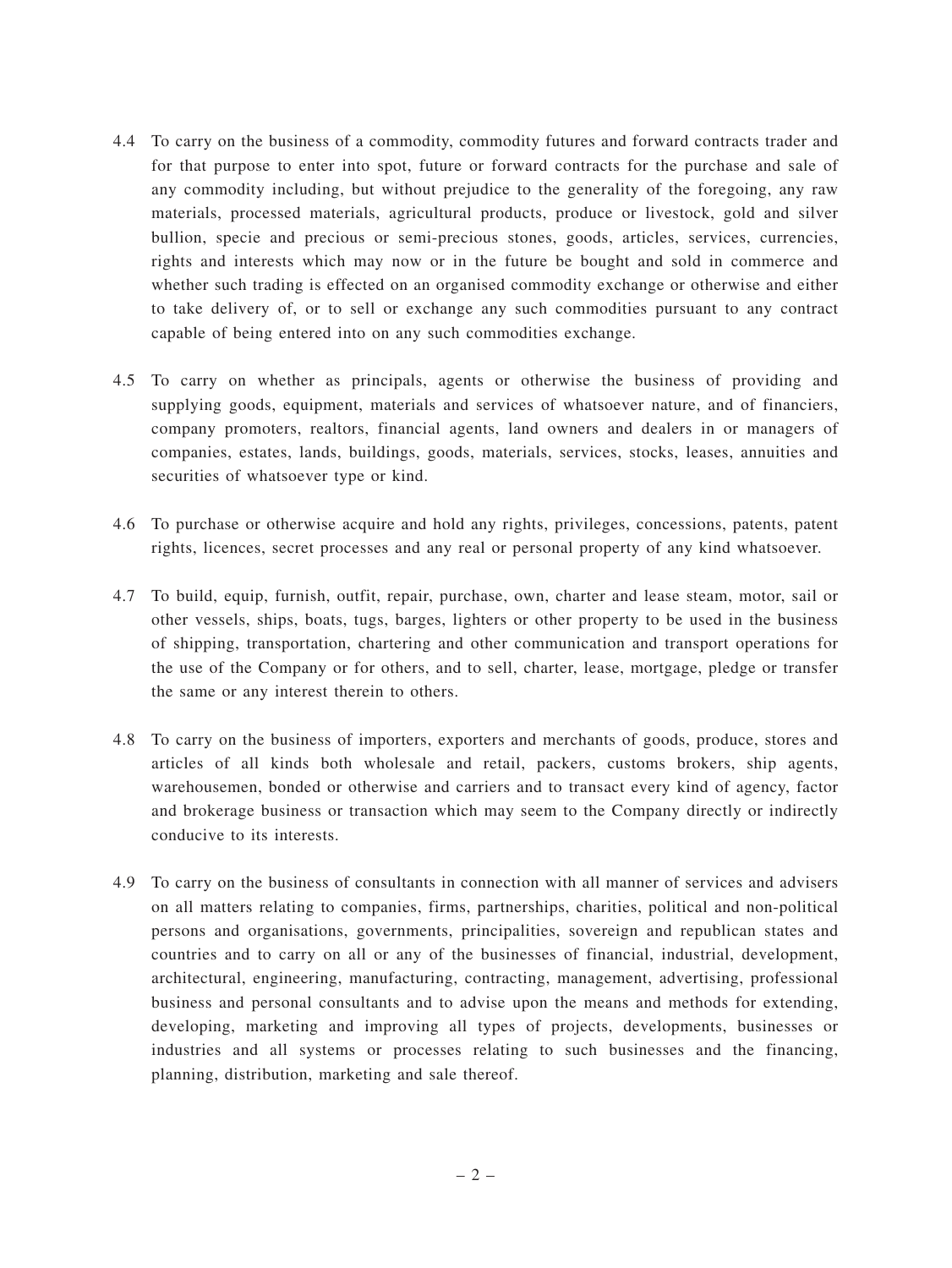- 4.10 To act as a management company in all branches of that activity and without limiting the generality of the foregoing, to act as managers of investments and hotels, estates, real property, buildings and businesses of every kind and generally to carry on business as managers, consultants or agents for or representatives of owners of property of every kind, manufacturers, funds, syndicates, persons, firms and companies for any purpose whatsoever.
- 4.11 To carry on any other trade or business which may seem to the Company capable of being carried on conveniently in connection with any business of the Company.
- 4.12 To borrow or raise money by the issue of ordinary debenture stock or on mortgage or in such other manner as the Company shall think fit.
- 4.13 To draw, make, accept, endorse, discount, execute and issue all instruments both negotiable and non-negotiable and transferable including promissory notes, bills of exchange, bills of lading, warrants, debentures and bonds.
- 4.14 To establish branches or agencies in the Cayman Islands and elsewhere and to regulate and to discontinue the same.
- 4.15 To distribute any of the property of the Company among the members of the Company in specie.
- 4.16 To acquire and take over the whole or any part of the business, property and liabilities of any person or persons, firm or company or to take or otherwise acquire and hold shares, stock, debentures or other securities of or interest in any other company carrying on any business or possessed of any property or rights.
- 4.17 To grant pensions, allowances, gratuities and bonuses to employees or ex-employees of the Company or the dependents of such persons and to support, establish or subscribe to any charitable or other institutions, clubs, societies or funds or to any national or patriotic fund.
- 4.18 To lend and advance moneys or give credit to such persons and on such terms as may be thought fit and to guarantee or stand surety for the obligations of any third party whether such third party is related to the Company or otherwise and whether or not such guarantee or surety is to provide any benefits to the Company and for that purpose to mortgage or charge the Company's undertaking, property and uncalled capital or any part thereof, on such terms and conditions as may be thought expedient in support of any such obligations binding on the Company whether contingent or otherwise.
- 4.19 To enter into partnership or into any arrangements for sharing profits, union of interests, co-operation, joint venture, reciprocal concession, amalgamation or otherwise with any person or persons or company engaged or interested or about to become engaged or interested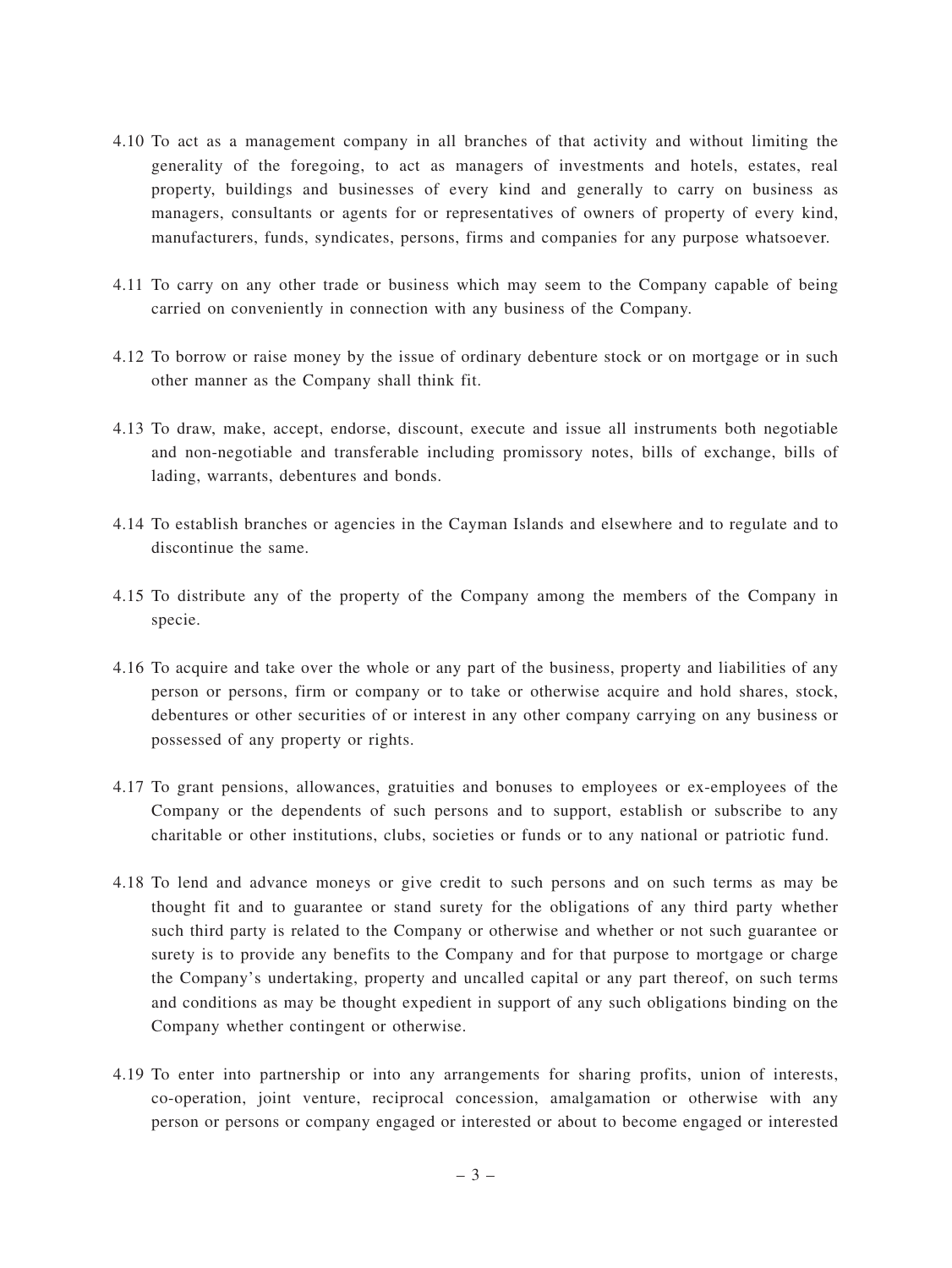in the carrying on or conduct of any business or enterprise from which this Company would or might derive any benefit whether direct or indirect and to lend money, guarantee the contracts of or otherwise assist any such person or company and to take subscribe for or otherwise acquire shares and securities of any such company and to sell, hold, re issue with or without guarantee or otherwise deal with the same.

- 4.20 To enter into any arrangements with any authorities, municipal or local or otherwise and to obtain from any such authority any rights, privileges or concessions which the Company may think it desirable to obtain and to carry out, exercise and comply with any such arrangements, rights, privileges or concessions.
- 4.21 To do all such things as are incidental to or which the Company may think conducive to the attainment of the above objects or any of them.
- 5. If the Company is registered as an exempted company as defined in the Cayman Islands Companies Act, it shall have the power, subject to the provisions of the Cayman Islands Companies Act and with the approval of a special resolution, to continue as a body incorporated under the laws of any jurisdiction outside of the Cayman Islands and to be de-registered in the Cayman Islands.
- 6. The liability of the members of the Company is limited.
- 7. The authorised share capital of the Company is HK\$20,000,000 consisting of 2,000,000,000 shares of HK\$0.01 each with the power for the Company to increase or reduce the said capital and to issue any part of its capital, original or increased, with or without any preference, priority or special privilege or subject to any postponement of rights or to any conditions or restrictions; and so that, unless the condition of issue shall otherwise expressly declare, every issue of shares, whether declared to be preference or otherwise, shall be subject to the power hereinbefore contained.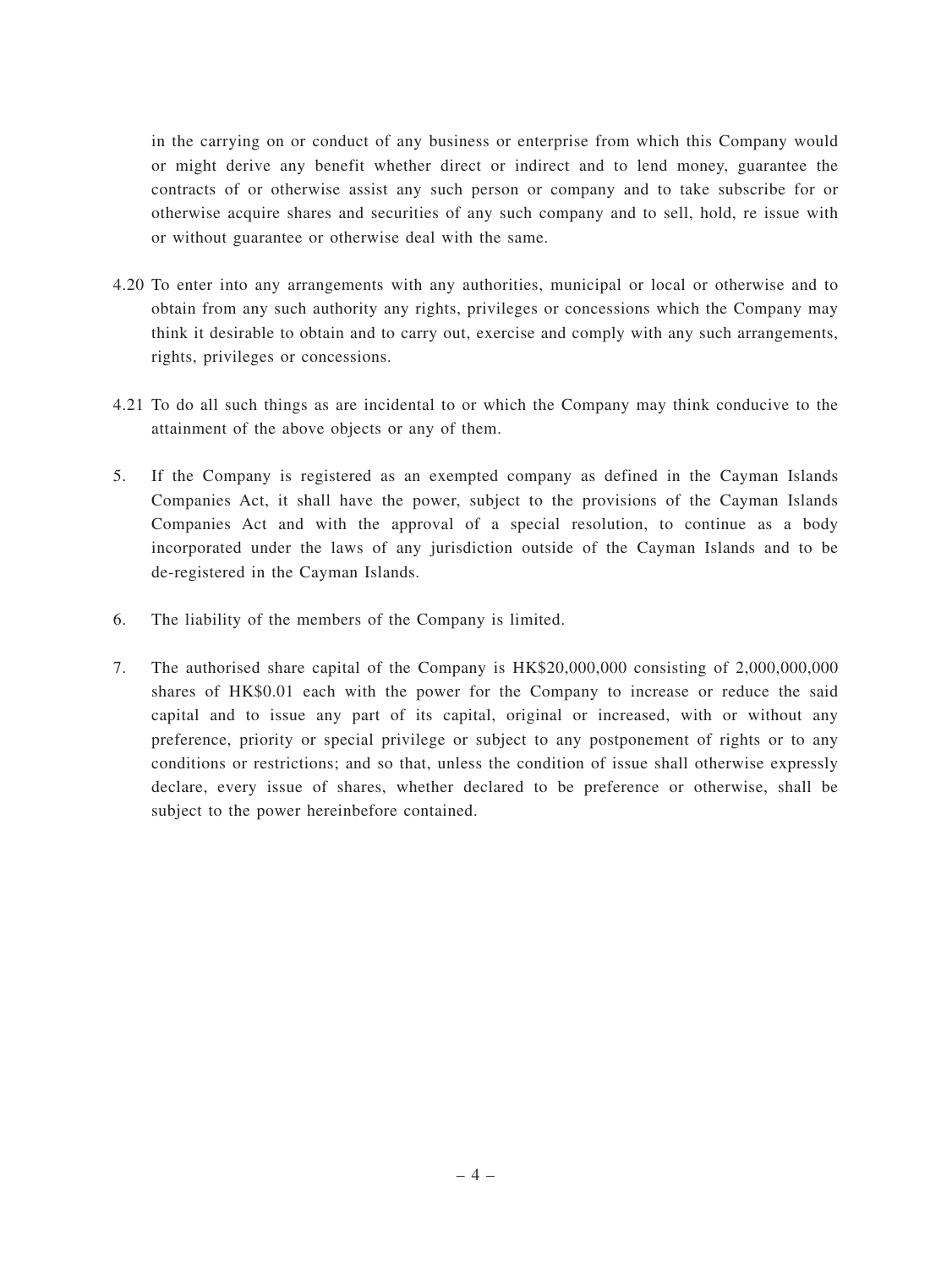# **THE COMPANIES ACT (AS REVISED) EXEMPTED COMPANY LIMITED BY SHARES**

# **AMENDED AND RESTATED ARTICLES OF ASSOCIATION OF KELFRED HOLDINGS LIMITED 恒發光學控股有限公司 (Company)**

#### **(adopted by a Special Resolution passed on 27 May 2022)**

- 1 (a) Table "A" of the Companies Act (as revised) shall not apply to the Company.
	- (b) Any marginal notes, titles or lead in references to Articles and the index of the Memorandum and Articles of Association shall not form part of the Memorandum or Articles of Association and shall not affect their interpretation. In interpreting these Articles of Association, unless there be something in the subject or context inconsistent therewith: Marginal Notes

**address**: shall have the ordinary meaning given to it and shall include any facsimile number, electronic number or address or website used for the purposes of any communication pursuant to these Articles; Definitions

**appointor**: means in relation to an alternate Director, the Director who appointed the alternate to act as his alternate;

**Articles**: means these Articles of Association in their present form and all supplementary, amended or substituted articles for the time being in force;

**Auditors**: means the persons appointed by the Company from time to time to perform the duties of auditors of the Company;

**Board**: means the board of Directors of the Company as constituted from time to time or as the context may require the majority of Directors present and voting at a meeting of the Directors at which a quorum is present;

**Call**: shall include any instalment of a call;

**Clearing House**: means a clearing house recognised by the laws of the jurisdiction in which the Shares of the Company are listed or quoted with the permission of the Company on a stock exchange in such jurisdiction, including but not limited to HKSCC;

–5–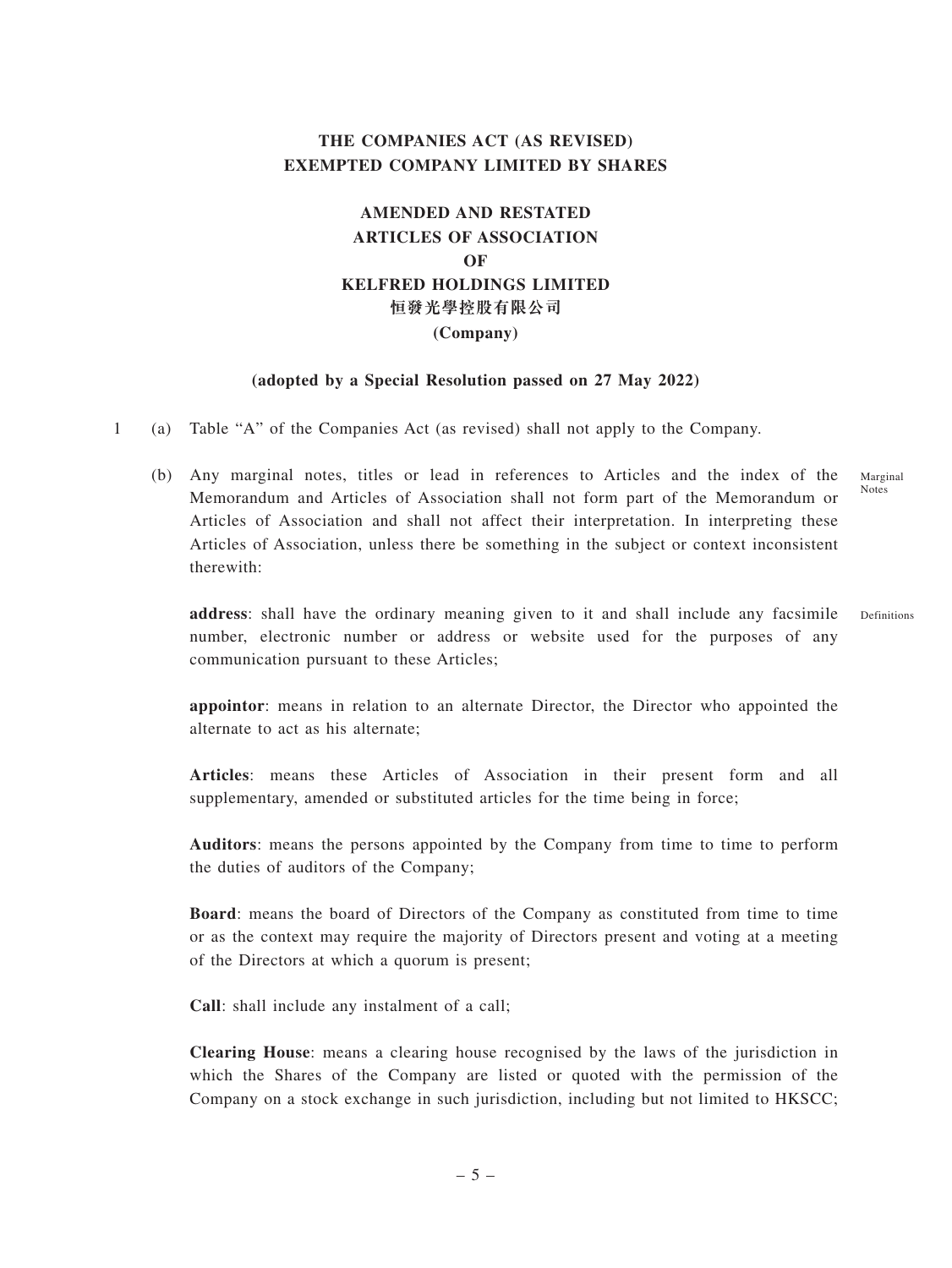**Close Associate(s)**: shall have the meaning as defined in the Listing Rules;

**Companies Act**: means the Companies Act (as revised) of the Cayman Islands as amended from time to time and every other act, order regulation or other instrument having statutory effect (as amended from time to time) for the time being in force in the Cayman Islands applying to or affecting the Company, the Memorandum of Association and/or the Articles of Association;

**Companies Ordinance**: means the Companies Ordinance, Cap. 622 of the Laws of Hong Kong as amended from time to time;

**Company**: means the above named company;

**Company's website**: means the website of the Company to which any Shareholder may have access, the address or domain name of which has been notified to the Shareholders at the time by the Company;

**Debenture** and **Debenture Holder**: means and includes respectively debenture stock and debenture stockholder;

**Director**: means such person or persons as shall be appointed to the Board from time to time;

**Dividend**: means dividends, distributions in specie or in kind, capital distributions and capitalisation issues;

**electronic communication**: means a communication sent, transmitted, conveyed and received by wire, by radio, by optical means or by other electron magnetic means in any form through any medium;

**electronic meeting**: means a general meeting held and conducted wholly and exclusively by virtual attendance and participation by Shareholders and/or proxies by means of electronic facilities;

**Head Office**: means such office of the Company as the Board may from time to time determine to be the principal office of the Company;

**HK Stock Exchange**: means The Stock Exchange of Hong Kong Limited;

**HK\$** or **Hong Kong dollars**: means Hong Kong dollars, the lawful currency for the time being of Hong Kong;

**HKSCC:** means Hong Kong Securities Clearing Company Limited;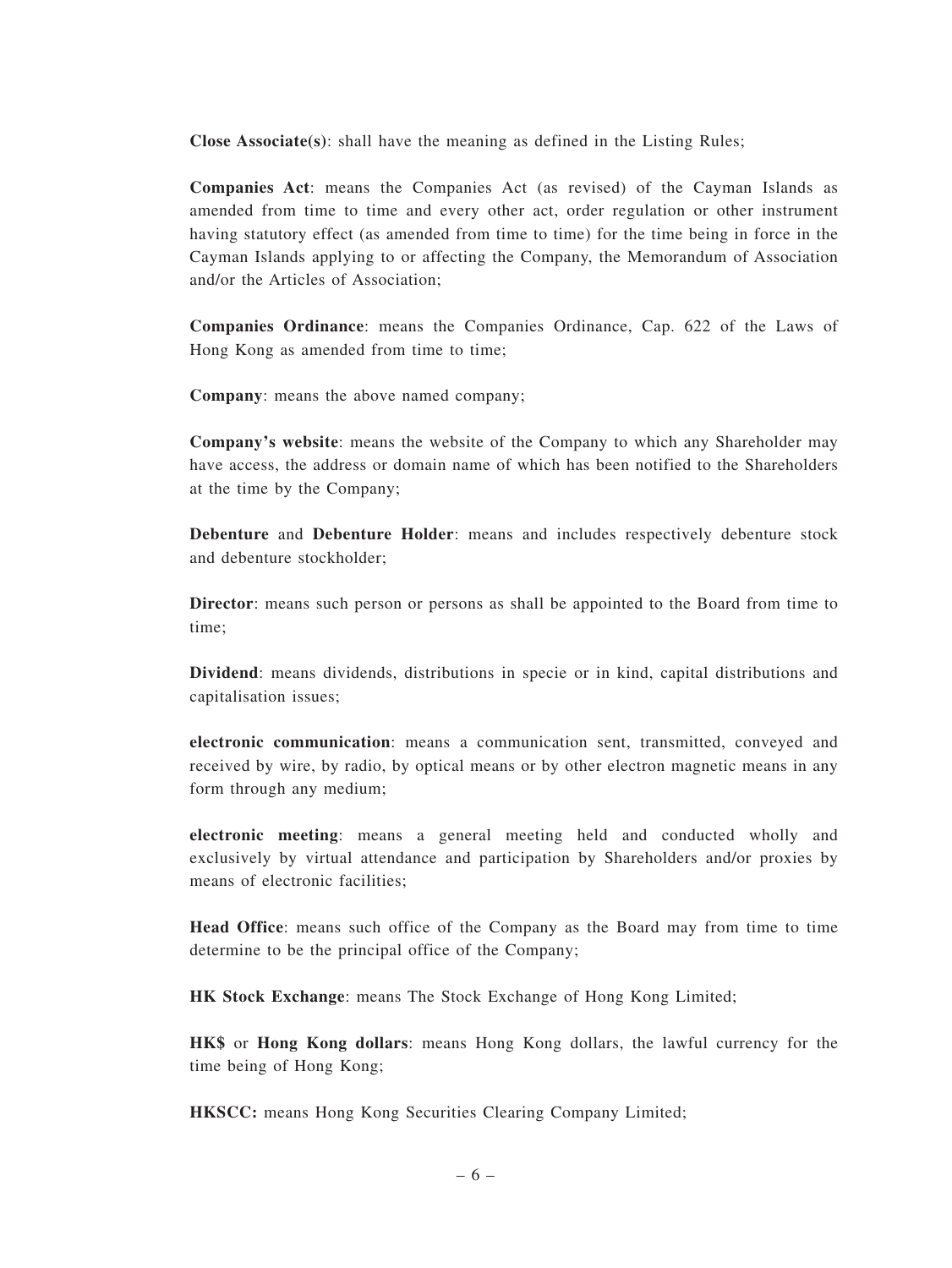**Holding Company**: has the meaning ascribed to it by Section 13 of the Companies Ordinance;

**Hong Kong** means the Hong Kong Special Administrative Region of the People's Republic of China;

**hybrid meeting:** means a general meeting convened for the (i) physical attendance by Shareholders and/or proxies at the Principal Meeting Place and where applicable, one or more Meeting Locations and (ii) virtual attendance and participation by Shareholders and/or proxies by means of electronic facilities;

**Listing Rules**: shall mean the Rules Governing the Listing of Securities on The Stock Exchange of Hong Kong Limited (as amended from time to time);

**Meeting Location**: shall have the meaning given to it in Article 67(b);

**Month**: means a calendar month;

**Newspapers**: means at least one English language daily newspaper and at least one Chinese language daily newspaper, in each case published and circulating generally in the Relevant Territory and specified or not excluded for this purpose by the stock exchange in the Relevant Territory;

**Ordinary Resolution**: means a resolution as described in Article 1(e) of these Articles;

**Paid**: means, as it relates to a Share, paid or credited as paid;

**physical meeting**: means a general meeting held and conducted by physical attendance and participation by Shareholders and/or proxies at the Principal Meeting Place and/or where applicable, one or more Meeting Locations;

**Principal Meeting Place**: shall have the meaning given to it in Article 65(b);

**Register**: means the principal register and any branch register of Shareholders of the Company to be maintained at such place within or outside the Cayman Islands as the Board shall determine from time to time;

**Registered Office**: means the registered office of the Company for the time being as required by the Companies Act;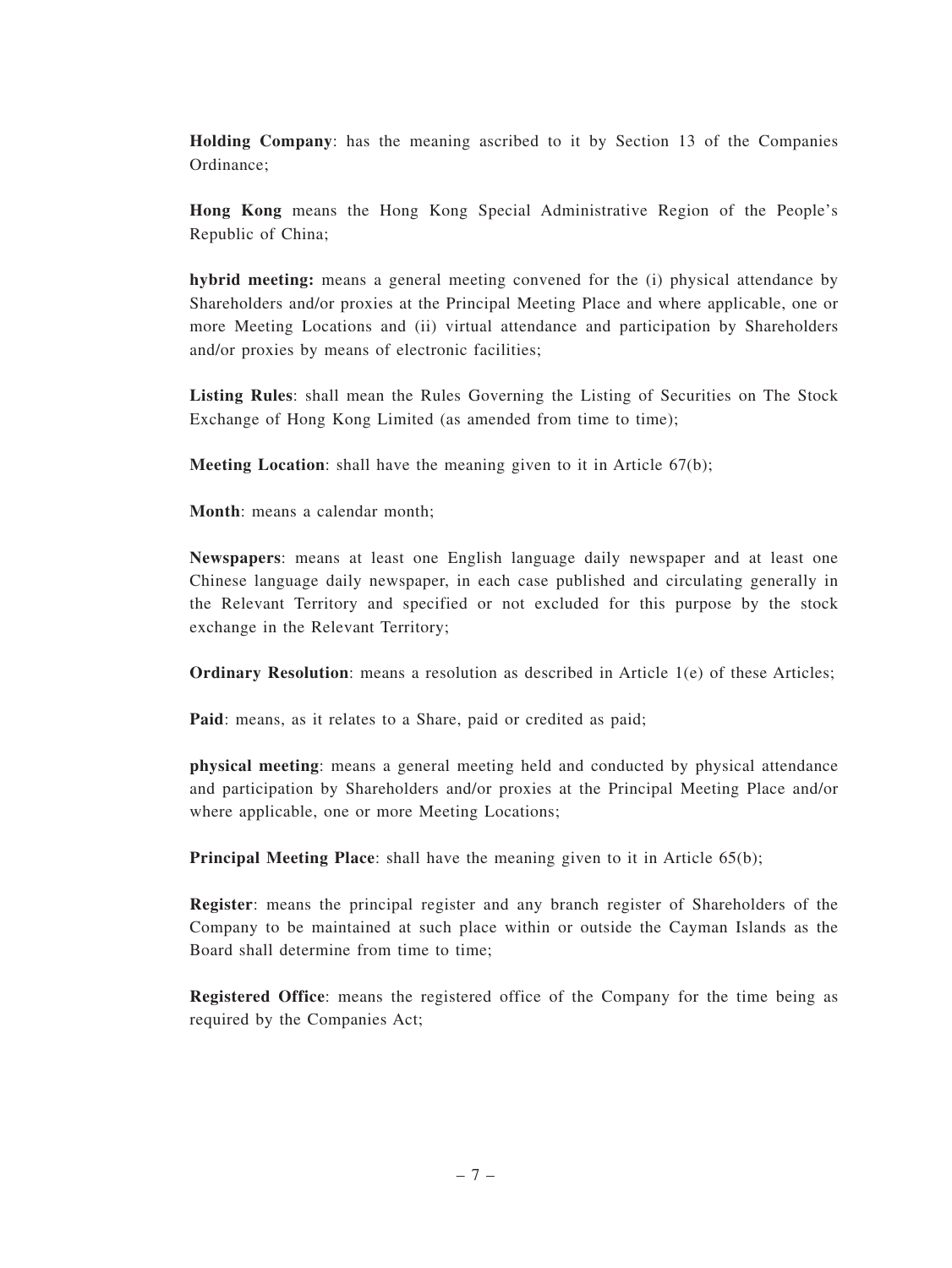**Registration Office**: means such place or places in the Relevant Territory or elsewhere where the Board from time to time determine to keep a branch register of Shareholders of the Company in respect of that class of share capital and where (except in cases where the Board otherwise agrees) transfers of other documents of title for Shares are to be lodged for registration and are to be registered;

**Relevant Period**: means the period commencing from the date on which any of the securities of the Company first become listed on the HK Stock Exchange to and including the date immediately before the day on which none of such securities are so listed (and so that if at any time listing of any such securities is suspended for any reason whatsoever and for any length of time, they shall nevertheless be treated, for the purpose of this definition, as listed);

**Relevant Territory**: means Hong Kong or such other territory where any of the securities of the Company is listed on a stock exchange in that territory;

**Seal**: means the common seal of the Company and any one or more facsimile seals from time to time of the Company for use in the Cayman Islands or in any place outside the Cayman Islands;

**Secretary**: means the person for the time being performing the duties of that office of the Company and includes any assistant, deputy, acting or temporary secretary;

**Securities Seal**: shall mean a seal for use for sealing certificates for shares or other securities issued by the Company which is a facsimile of the Seal of the Company with the addition on its face of the words Securities Seal;

**Share**: means a share in the share capital of the Company and includes stock except where a distinction between stock and Shares is expressed or implied;

**Shareholder**: means the person who is duly registered in the Register as holder for the time being of any Share and includes persons who are jointly so registered;

**Special Resolution**: means a resolution as described in Article 1(d) of these Articles;

**Subsidiary**: has the meaning ascribed to it by Section 15 of the Companies Ordinance;

**substantial shareholder**: means a person who is entitled to exercise, or to control the exercise of, 10% or more (or such other percentage as may be prescribed by the Listing rules from time to time) of the voting power at any general meeting of the Company; and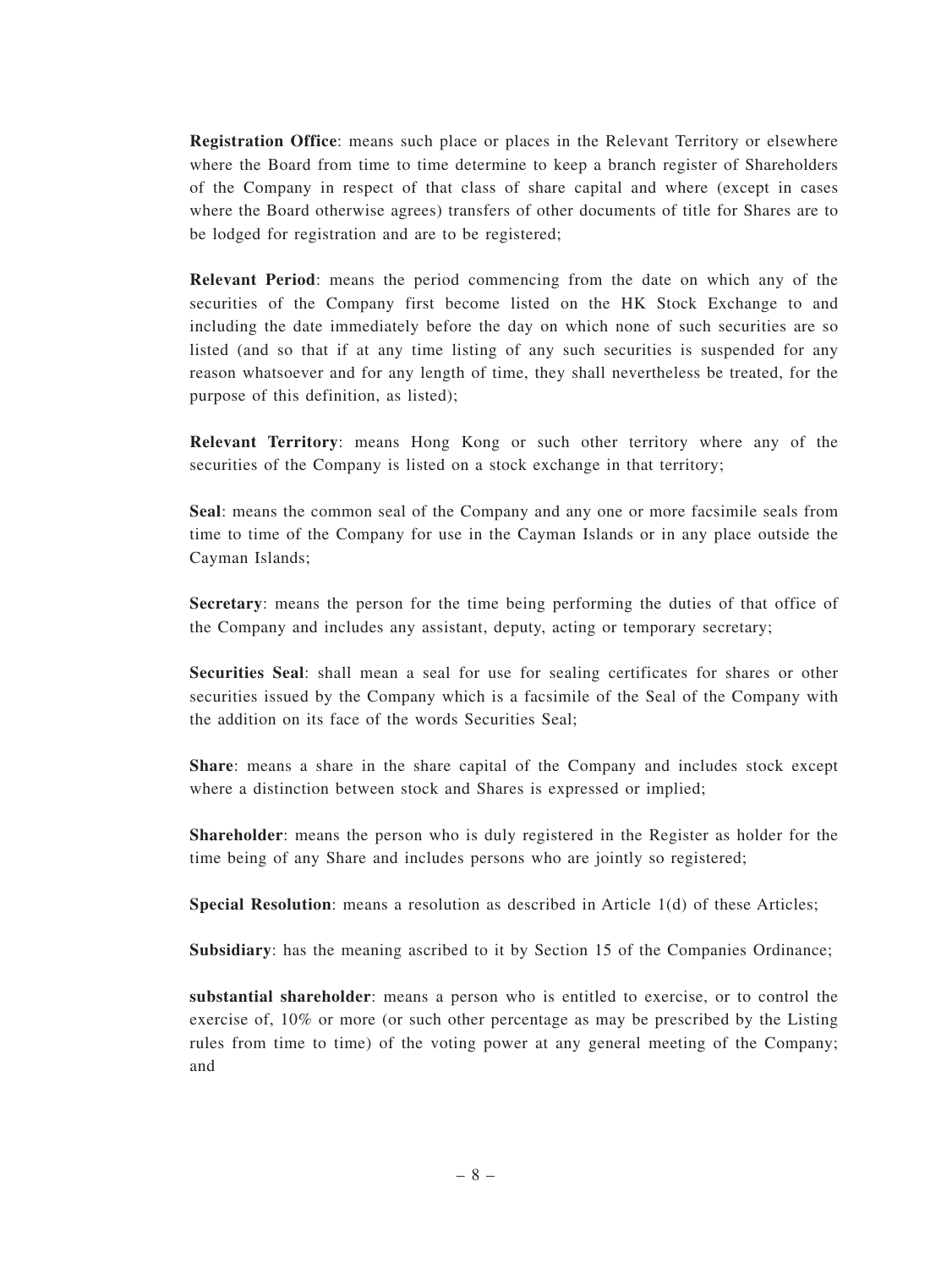**Transfer Office**: means the place where the principal register of Shareholders is located for the time being.

- (c) In these Articles, unless there be something in the subject or context inconsistent herewith:
	- (i) words denoting the singular number shall include the plural number and vice versa;
	- (ii) words importing any gender shall include every gender and words importing persons shall include partnerships, firms, companies and corporations;
	- (iii) "writing" or "printing" shall include writing, printing, lithography, photography, typewriting and every other mode of representing words or reproducing words or figures in a legible and non-transitory form or, to the extent permitted by and in accordance with the Companies Act and other applicable laws, rules and regulations, any visible substitute for writing (including an electronic communication), or modes of representing or reproducing words partly in one visible form and partly in another visible form, and including where the representation takes the form of electronic display, provided that the same is available for download onto a user's computer or for printing through conventional small office equipment or is placed on the Company's website and, in each case, the Shareholder concerned (where the relevant provision of these Articles require the delivery of service of any document or notice on him in his capacity as Shareholder) has elected for the receipt of the relevant download or notice through electronic means and both the mode of service of the relevant document or notice and the Shareholder's election comply with all applicable laws and regulations and the requirements of the stock exchange of the Relevant Territory;
	- (iv) a reference to a meeting: shall mean a meeting convened and held in any manner permitted by these Articles and any Shareholder or Director attending and participating at a meeting by means of electronic facilities shall be deemed to be present at that meeting for all purposes of the Companies Act and these Articles, and attend, participate, attending, participating, attendance and participation shall be construed accordingly;
	- (v) references to a person's participation in the business of a general meeting include without limitation and as relevant the right (including, in the case of a corporation, through a duly authorised representative) to speak or communicate, vote, be represented by a proxy and have access in hard copy or electronic form to all documents which are required by the Companies Act or these Articles to be made available at the meeting, and participate and participating in the business of a general meeting shall be construed accordingly;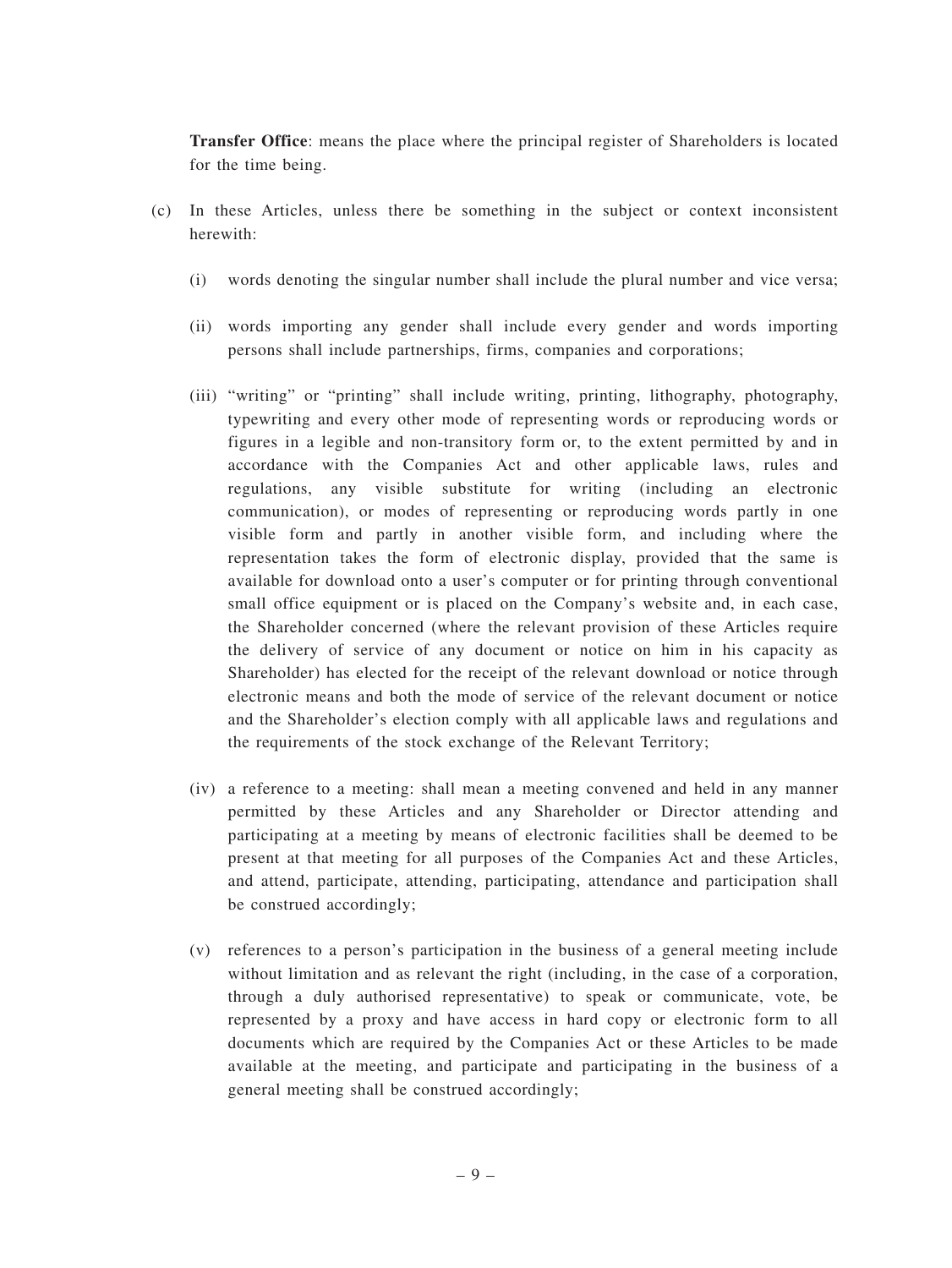- (vi) references to the right of a Shareholder to speak at an electronic meeting or a hybrid meeting shall include the right to raise questions or make statements to the chairman of the meeting, verbally or in written form, by means of electronic facilities. Such a right shall be deemed to have been duly exercised if the questions or statements may be heard or seen by all or only some of the persons present at the meeting (or only by the chairman of the meeting) in which event the chairman of the meeting shall relay the questions raised or the statements made verbatim to all persons present at the meeting, either orally or in writing using electronic facilities;
- (vii) references to electronic facilities include, without limitation, website addresses, webinars, webcast, video or any form of conference call systems (telephone, video, web or otherwise);
- (viii)where a Shareholder is a corporation, any reference in these Articles a Shareholder shall, where the context requires, refer to a duly authorised representative of such Shareholder;
- (ix) references to a document (including, without limitation, a resolution in writing) being signed or executed include references to it being signed or executed under hand or under seal or by electronic signature or by electronic communication or by any other method and references to a notice or document include a notice or document recorded or stored in any digital, electronic, electrical, magnetic or other retrievable form or medium and information in visible form whether having physical substance or not;
- (x) subject to the foregoing provisions of this Article, any words or expressions defined in the Companies Act (except any statutory modification thereof not in force when these Articles become binding on the Company) shall bear the same meaning in these Articles, save that "company" shall where the context permits include any company incorporated in the Cayman Islands or elsewhere; and
- (xi) references to any statute or statutory provision shall be construed as relating to any statutory modification or re-enactment thereof for the time being in force.
- (d) At all times during the Relevant Period a resolution shall be a Special Resolution when it has been passed by a majority of not less than  $\frac{3}{4}$  of the votes cast by such Shareholders as, being entitled so to do, vote in person or by proxy or, in the cases of Shareholders which are corporations, by their respective duly authorised representatives at a general meeting held in accordance with these Articles and of which notice has been duly given in accordance with Article 65.

Special Resolution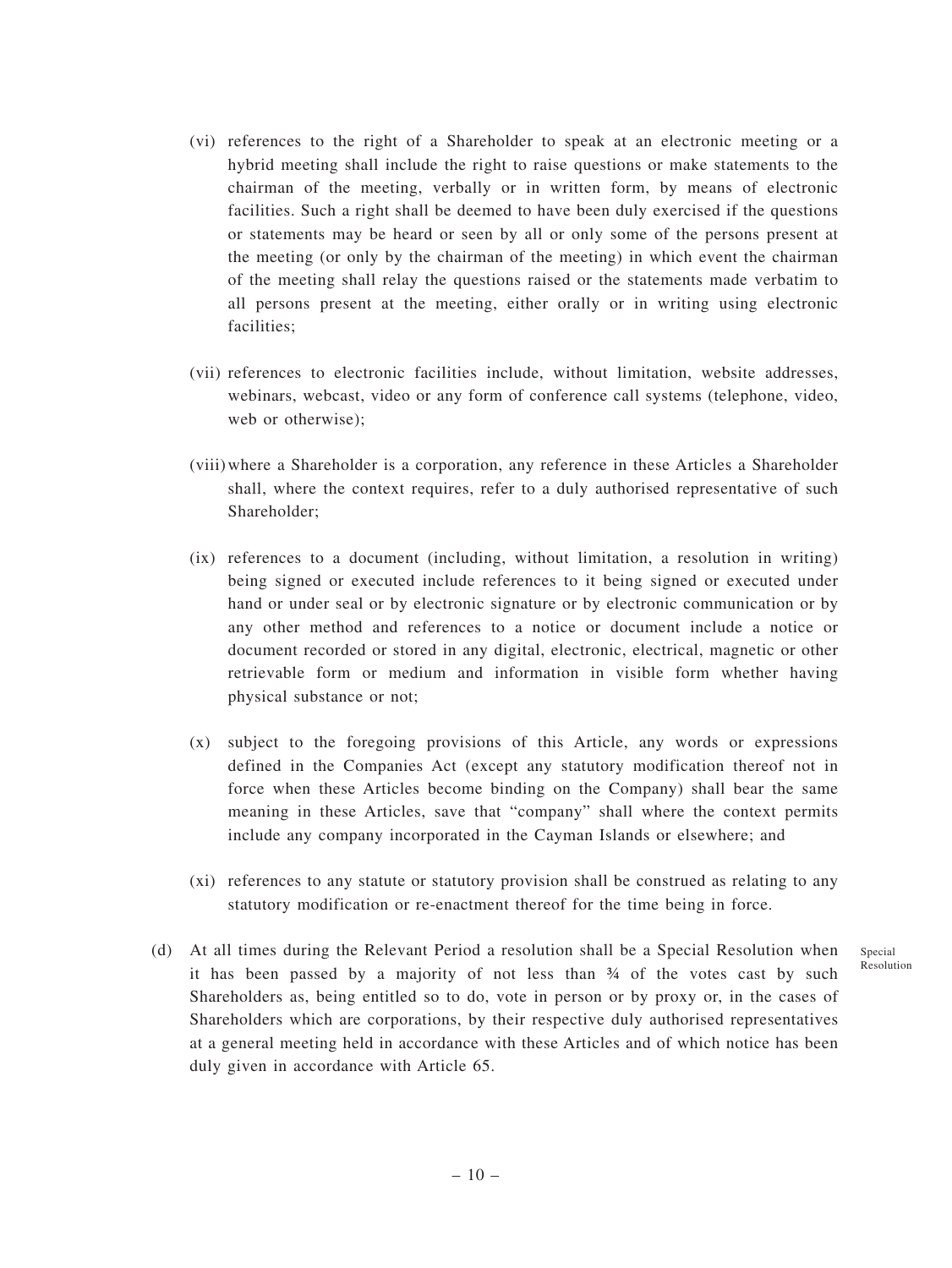- (e) A resolution shall be an Ordinary Resolution when it has been passed by a simple majority of the votes cast by such Shareholders as, being entitled so to do, vote in person or by proxy or, in the cases of Shareholders which are corporations, by their respective duly authorised representatives at a general meeting held in accordance with these Articles and of which notice has been duly given in accordance with Article 65.
- (f) A resolution in writing signed (in such manner as to indicate, expressly or impliedly, unconditional approval) by or on behalf of all Shareholders for the time being entitled to receive notice of and to attend and vote at general meetings of the Company shall, for the purpose of these Articles, be treated as an Ordinary Resolution duly passed at a general meeting of the Company duly convened and held and, where relevant as a Special Resolution so passed. Any such resolution shall be deemed to have been passed at a meeting held on the date on which it was signed by the last person to sign, and where the resolution states a date as being the date of his signature thereof by any Shareholder the statement shall be prima facie evidence that it was signed by him on that date. Such a resolution may consist of several documents in the like form, and signed by one or more relevant Shareholders.
- (g) A Special Resolution shall be effective for any purpose for which an Ordinary Resolution is expressed to be required under any provision of these Articles.
- (h) Section 8 and Section 19 of the Electronic Transactions Act (2003) of the Cayman Islands, as amended from time to time, shall not apply to these Articles to the extent it imposes obligations or requirements in addition to those set out in these Articles.
- 2 To the extent that the same is permissible under Cayman Islands law and subject to Article 13, a Special Resolution shall be required to alter the Memorandum of Association of the Company, to approve any amendment of the Articles or to change the name of the Company. App.3 Para 16

## **SHARES, WARRANTS AND MODIFICATION OF RIGHTS**

3 Without prejudice to any special rights or restrictions for the time being attaching to any Shares or any class of Shares including preference Shares, any Share may be issued upon such terms and conditions and with such preferred, deferred or other qualified or special rights, or such restrictions, whether in regard to Dividend, voting, return of capital or otherwise, as the Company may from time to time by Ordinary Resolution determine (or, in the absence of any such determination or so far as the same may not make specific provision, as the Board may determine) and any Share may be issued on the terms that it is liable to be redeemed upon the happening of a specified event or upon a given date and either at the option of the Company, or at the option of the holder. No Shares shall be issued to bearer.

Ordinary Resolution

Resolutions in writing

Special Resolution effective as Ordinary Resolution

When Special Resolution is required

Issue of Shares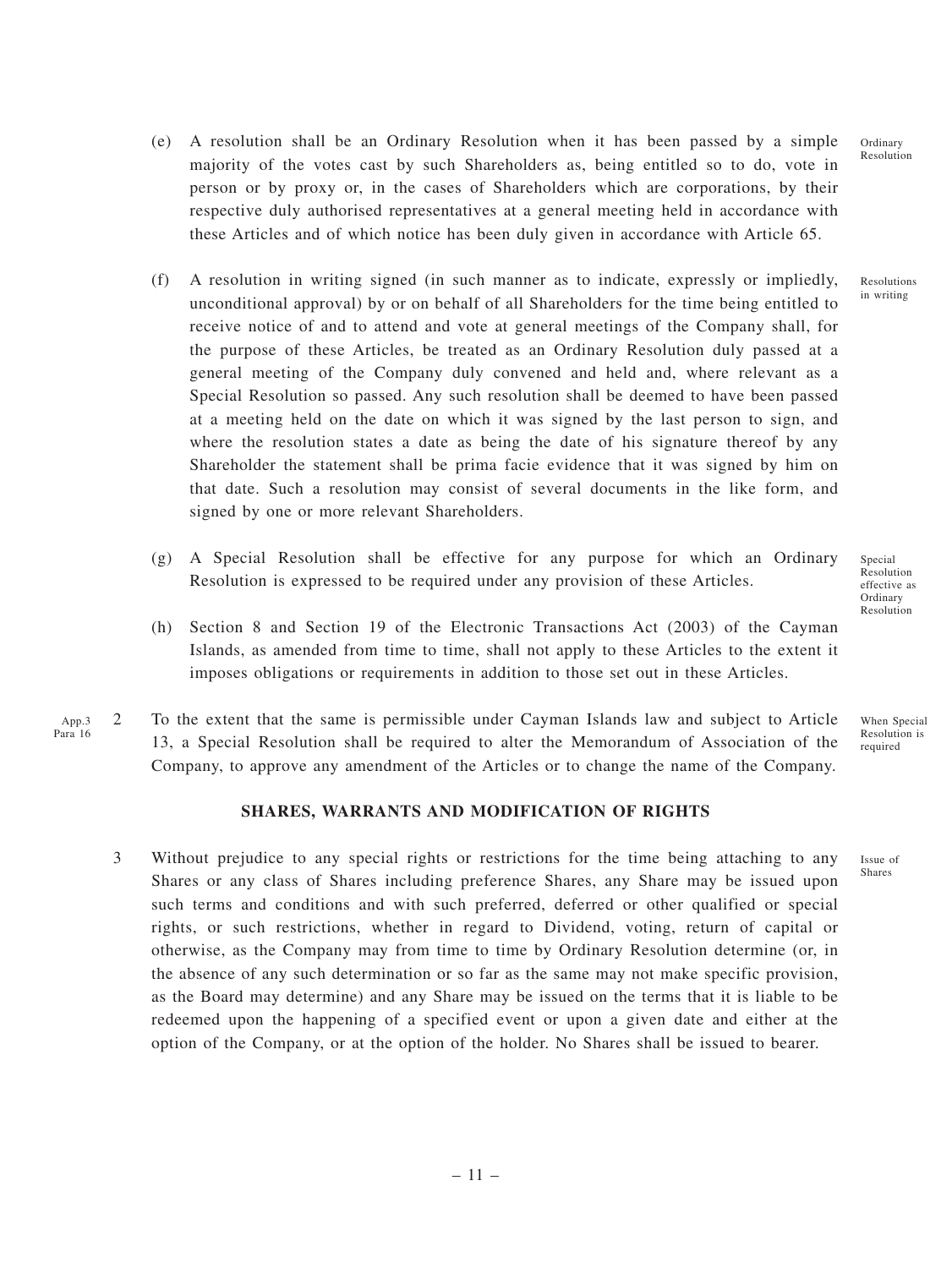- 4 The Board may issue warrants to subscribe for any class of Shares or other securities of the Company, which warrants may be issued on such terms as the Board may from time to time determine. Where warrants are issued to bearer, no certificate thereof shall be issued to replace one that has been lost unless the Board is satisfied beyond reasonable doubt that the original certificate thereof has been destroyed and the Company has received an indemnity in such form as the Board shall think fit with regard to the issue of any such replacement certificate.
- 5 (a) If at any time the share capital of the Company is divided into different classes of Shares, all or any of the special rights attached to any class (unless otherwise provided for by the terms of issue of the Shares of that class) may, subject to the provisions of the Companies Act, be varied or abrogated either with the consent in writing of the holders of not less than  $\frac{3}{4}$  in nominal value of the issued Shares of that class or with the sanction of a Special Resolution passed at a separate general meeting of the holders of the Shares of that class. To every such separate general meeting the provisions of these Articles relating to general meetings shall *mutatis mutandis* apply, but so that the necessary quorum (other than at an adjourned meeting) shall be not less than two persons holding (or, in the case of a Shareholder being a corporation, by its duly authorised representative) or representing by proxy one-third in nominal value of the issued Shares of that class, that the quorum for any meeting adjourned for want of quorum shall be two Shareholders present in person (or in the case of the Shareholder being a corporation, by its duly authorised representative) or by proxy (whatever the number of Shares held by them) and that any holder of Shares of the class present in person (or in the case of the Shareholder being a corporation, by its duly authorised representative) or by proxy may demand a poll. App.3 Para 15
	- (b) The provisions of this Article shall apply to the variation or abrogation of the rights attached to the Shares of any class as if each group of Shares of the class differently treated formed a separate class the rights whereof are to be varied or abrogated.
	- (c) The special rights conferred upon the holders of any Shares or class of Shares shall not, unless otherwise expressly provided in the rights attaching to the terms of issue of such Shares be deemed to be altered by the creation or issue of further Shares ranking *pari passu* therewith.
	- 6 The authorised share capital of the Company on the date of the adoption of these Articles is HK\$20,000,000 consisting of 2,000,000,000 shares of HK\$0.01 each. Authorised Share Capital
	- 7 The Company in general meeting may from time to time, whether or not all the Shares for the time being authorised shall have been issued and whether or not all the Shares for the time being issued shall have been fully paid up, by Ordinary Resolution increase its share capital

How rights of shares may be modified

Power to increase capital

– 12 –

Warrants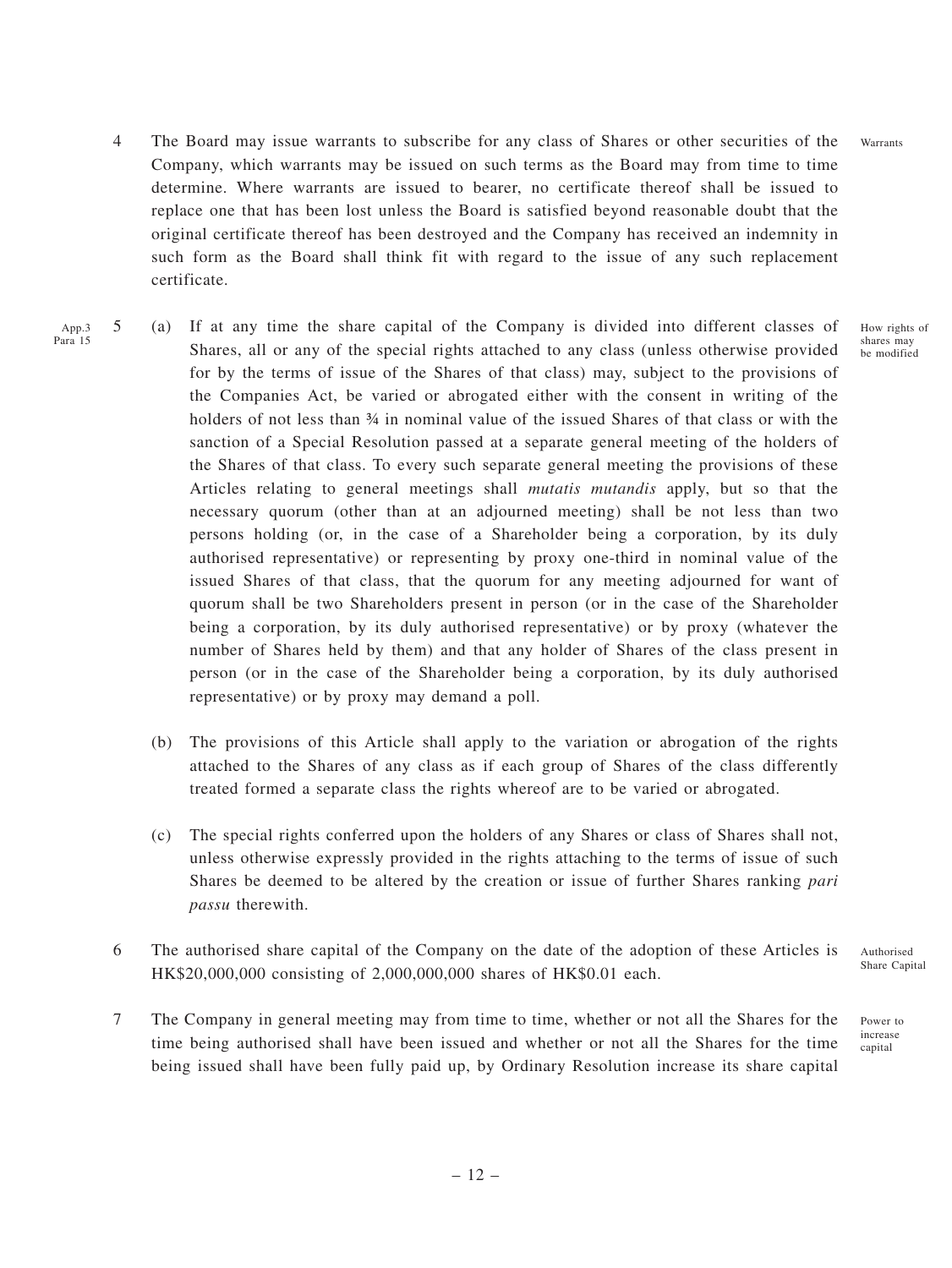by the creation of new Shares, such new capital to be of such amount and to be divided into Shares of such class or classes and of such amounts in Hong Kong dollars or such other currency as the Shareholders may think fit and as the resolution may prescribe.

- 8 Any new Shares shall be issued upon such terms and conditions and with such rights, privileges or restrictions attached thereto as the general meeting resolving upon the creation thereof shall direct, and if no direction be given, subject to the provisions of the Companies Act and of these Articles, as the Board shall determine; and in particular such Shares may be issued with a preferential or qualified right to participate in Dividends and in the distribution of assets of the Company and with a special right or without any right of voting.
- 9 The Board may, before the issue of any new Shares, determine that the same, or any of them, shall be offered in the first instance, and either at par or at a premium, to all the existing holders of any class of Shares in proportion as nearly as may be to the number of Shares of such class held by them respectively, or make any other provisions as to the allotment and issue such Shares, but in default of any such determination or so far as the same shall not extend, such Shares may be dealt with as if they formed part of the capital of the Company existing prior to the issue of the same.
- 10 Except so far as otherwise provided by the conditions of issue or by these Articles, any capital raised by the creation of new Shares shall be treated as if it formed part of the original capital of the Company and such Shares shall be subject to the provisions contained in these Articles with reference to the payment of calls and instalments, transfer and transmission, forfeiture, lien, cancellation, surrender, voting and otherwise.
- 11 (a) All unissued Shares and other securities of the Company shall be at the disposal of the Board and it may offer, allot (with or without conferring a right of renunciation), grant options over or otherwise dispose of them to such persons, at such times, for such consideration and generally on such terms (subject to Article 9) as it in its absolute discretion thinks fit, but so that no Shares shall be issued at a discount. The Board shall, as regards any offer or allotment of Shares, comply with the provisions of the Companies Act, if and so far as such provisions may be applicable thereto.
	- (b) Neither the Company nor the Board shall be obliged, when making or granting any allotment of, offer of, option over or disposal of Shares or other securities of the Company, to make, or make available, and may resolve not to make, or make available, any such allotment, offer, option or Shares or other securities to Shareholders or others with registered addresses in any jurisdiction outside of the Relevant Territory, or in any particular territory or territories being a territory or territories where, in the absence of a registration statement or other special formalities, this would or might, in the opinion of the Board, be unlawful or impracticable, or the existence or extent of the requirement for such registration statement or special formalities might be expensive (whether in absolute terms or in relation to the rights of the Shareholder(s) who may be affected) or

On what conditions new shares may be issued

When to be offered to existing shareholders

New shares to form part of original capital

Unissued Shares at the disposal of the Directors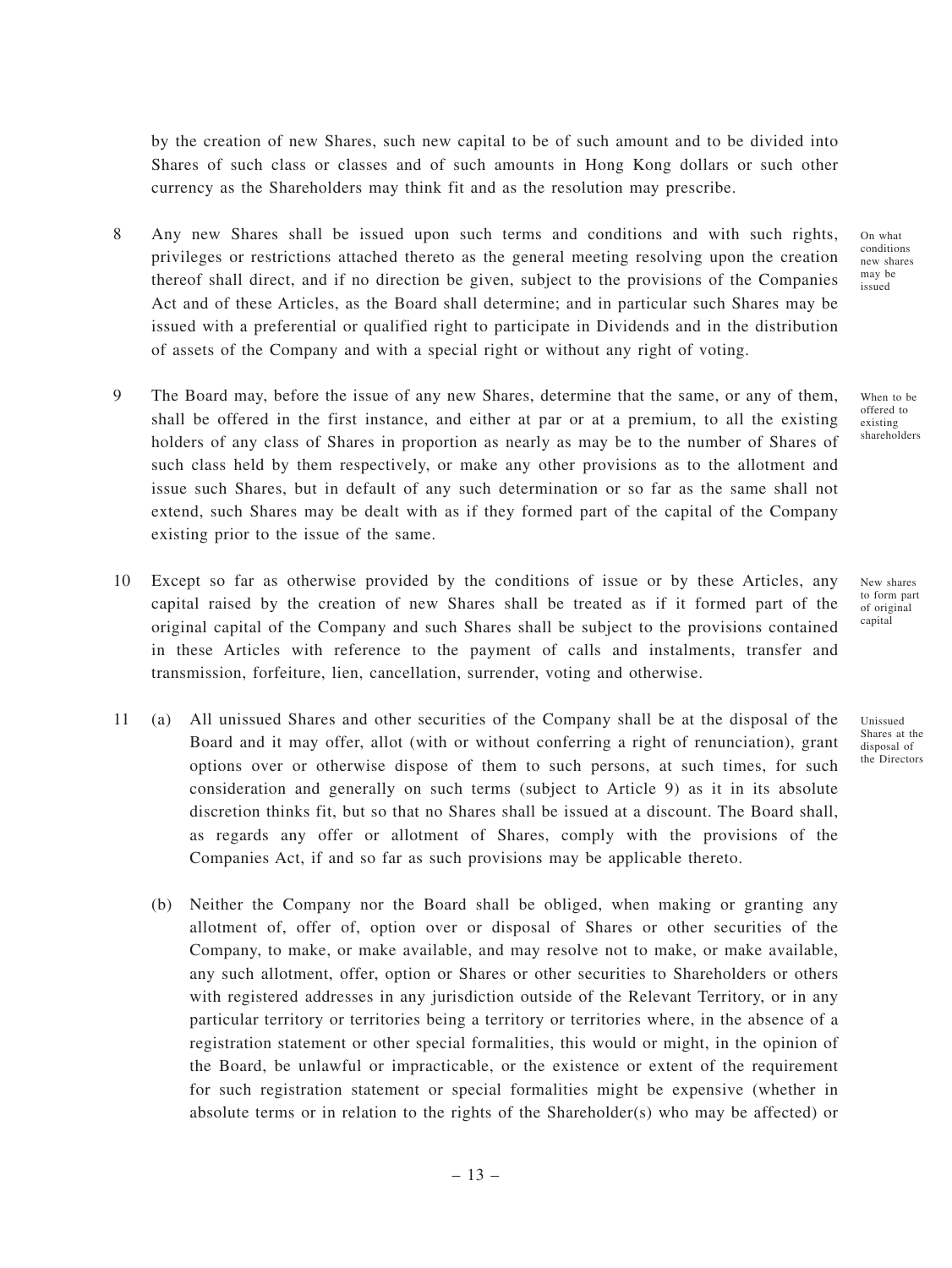time consuming to determine. The Board shall be entitled to make such arrangements to deal with fractional entitlements arising on an offer of any unissued Shares or other securities as it thinks fit, including the aggregation and the sale thereof for the benefit of the Company. Shareholders who may be affected as a result of any of the matters referred to in this paragraph (b) shall not be, and shall be deemed not to be, a separate class of Shareholders for any purposes whatsoever.

- 12 (a) The Company may at any time pay commission to any person for subscribing or agreeing to subscribe (whether absolutely or conditionally) for any Shares or procuring or agreeing to procure subscriptions (whether absolute or conditional) for any Shares, but so that the conditions and requirements of the Companies Act shall be observed and complied with, and in each case the commission shall not exceed 10% of the price at which the Shares are issued.
	- (b) If any Shares are issued for the purpose of raising money to defray the expenses of the construction of any works or buildings or the provision of any plant which cannot be made profitable within a period of one year, the Company may pay interest on so much of that share capital as is for the time being paid up for the period and, subject to any conditions and restrictions mentioned in the Companies Act, may charge the sum so paid by way of interest to capital as part of the cost of construction of the works or buildings, or the provisions of the plant.
- 13 The Company may from time to time by Ordinary Resolution:
	- (a) increase its share capital as provided by Article 7;
	- (b) consolidate or divide all or any of its share capital into Shares of larger or smaller amount than its existing Shares; and on any consolidation of fully paid Shares into Shares of larger amount, the Board may settle any difficulty which may arise as it thinks expedient and in particular (but without prejudice to the generality of the foregoing) may as between the holders of Shares to be consolidated determine which particular Shares are to be consolidated into a consolidated Share, and if it shall happen that any person shall become entitled to fractions of a consolidated Share or Shares, such fractions may be sold by some person appointed by the Board for that purpose and the person so appointed may transfer the Shares so sold to the purchaser thereof and the validity of such transfer shall not be questioned, and so that the net proceeds of such sale (after deduction of the expenses of such sale) may either be distributed among the persons who would otherwise be entitled to a fraction or fractions of a consolidated Share or Shares rateably in accordance with their rights and interest or may be paid to the Company for the Company's benefit;
	- (c) divide its unissued Shares into several classes and attach thereto respectively any preferential, deferred, qualified or special rights, privileges or conditions;

Company may pay commission

Defraying of expenses

Increase in capital,

consolidation and division of capital and subdivision, cancellation of shares and redenomin-ation etc.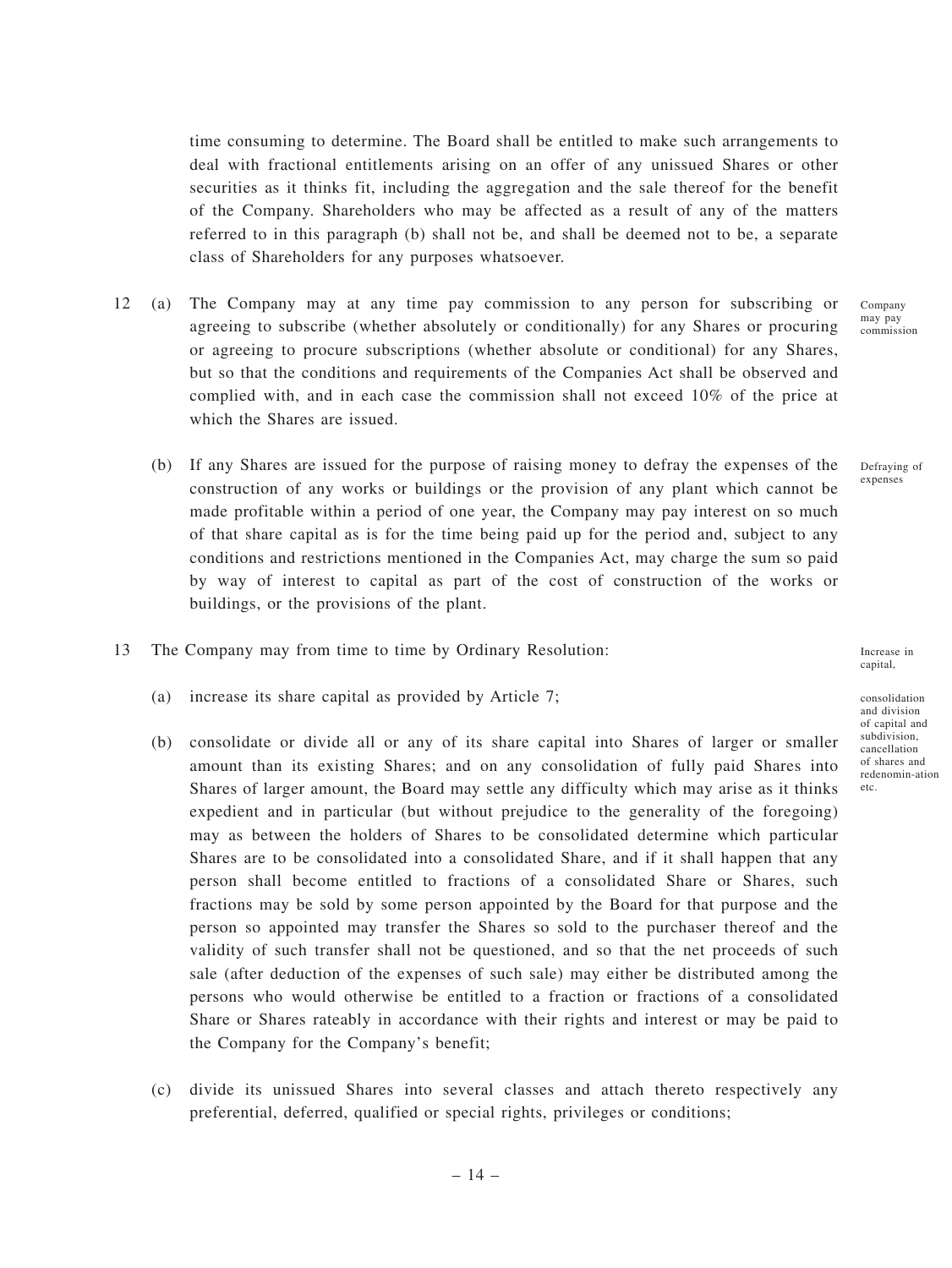- (d) sub-divide its Shares or any of them into Shares of smaller amount than is fixed by the Memorandum of Association, subject nevertheless to the provisions of the Companies Act, and so that the resolution whereby any Share is sub-divided may determine that, as between the holders of the Shares resulting from such sub-division, one or more of the Shares may have any such preferred or other special rights over, or may have such deferred rights or be subject to any such restrictions as compared with the others as the Company has power to attach to unissued or new Shares;
- (e) cancel any Shares which at the date of the passing of the resolution have not been taken or agreed to be taken by any person, and diminish the amount of its share capital by the amount of the Shares so cancelled;
- (f) make provision for the issue and allotment of Shares which do not carry any voting rights; and
- (g) change the currency of denomination of its share capital.
- 14 The Company may by Special Resolution reduce its share capital or undistributable reserve in any manner authorised, and subject to any conditions prescribed, by law. Reduction of capital
- 15 (a) Subject to the Companies Act, or any other law or so far as not prohibited by any law and subject to any rights conferred on the holders of any class of Shares, the Company shall have the power to purchase or otherwise acquire all or any of its own Shares (which expression as used in this Article includes redeemable Shares) provided that the manner and terms of purchase have first been authorised by an Ordinary Resolution of the Shareholders, and to purchase or otherwise acquire warrants and other securities for the subscription or purchase of its own Shares, and shares and warrants and other securities for the subscription or purchase of any shares in any company which is its Holding Company and may make payment therefor in any manner and terms authorised or not prohibited by law, including out of capital, or to give, directly or indirectly, by means of a loan, a guarantee, an indemnity, the provision of security or otherwise howsoever, financial assistance for the purpose of or in connection with a purchase or other acquisition made or to be made by any person of any Shares or warrants or other securities in the Company or any company which is a Holding Company of the Company and should the Company purchase or otherwise acquire its own Shares or warrants or other securities neither the Company nor the Board shall be required to select the Shares or warrants or other securities to be purchased or otherwise acquired rateably or in any other manner and terms as between the holders of Shares or warrants or other securities of the same class or as between them and the holders of Shares or warrants or other securities of any other class or in accordance with the rights as to Dividends or capital conferred by any class of Shares provided always that any such purchase or other acquisition or financial assistance shall only be made in accordance

Company to purchase its own securities and to finance the same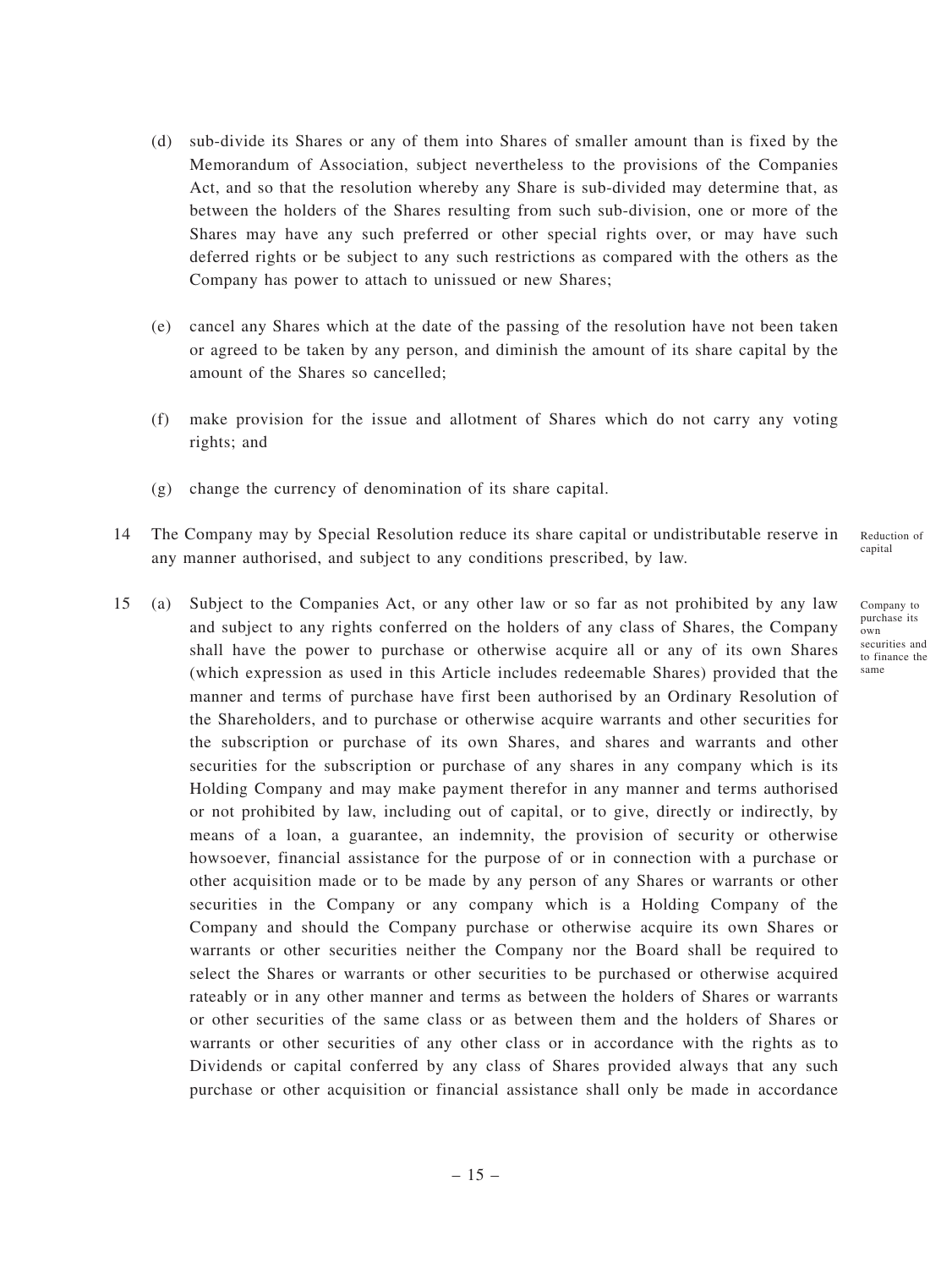with the relevant code, rules or regulations issued from time to time by the HK Stock Exchange and/or the Securities and Futures Commission of Hong Kong from time to time in force.

- (b) Subject to the provisions of the Companies Act and the Memorandum of Association of the Company, and to any special rights conferred on the holders of any Shares or attaching to any class of Shares, Shares may be issued on the terms that they may, at the option of the Company or the holders thereof, be liable to be redeemed on such terms and in such manner, including out of capital, as the Board may deem fit.
- (c) The Directors may accept the surrender for no consideration of any fully paid Share.
- (d) The purchase or redemption of any Share shall not be deemed to give rise to the purchase or redemption of any other Share.
- (e) The holder of the Shares being purchased or redeemed shall be bound to deliver up to the Company at the Head Office or such other place as the Board shall specify the certificate(s) thereof for cancellation and thereupon the Company shall pay to him the purchase or redemption monies in respect thereof.

### **REGISTER OF SHAREHOLDERS AND SHARE CERTIFICATES**

- 16 Except as otherwise expressly provided by these Articles or as required by law or as ordered by a court of competent jurisdiction, no person shall be recognised by the Company as holding any Share upon any trust and, except as aforesaid, the Company shall not be bound by or be compelled in any way to recognise (even when having notice thereof) any equitable, contingent, future or partial interest in any Share or any interest in any fractional part of a Share or any other right or claim to or in respect of any Shares except an absolute right to the entirety thereof of the registered holder.
- 17 (a) The Board shall cause to be kept the Register and there shall be entered therein the particulars required under the Companies Act. Share Register
	- (b) Subject to the provisions of the Companies Act, if the Board considers it necessary or appropriate, the Company may establish and maintain a principal or branch register of Shareholders at such location as the Board thinks fit and, during the Relevant Period, the Company shall keep its principal or a branch register of Shareholders in Hong Kong.
	- (c) During the Relevant Period (except when the Register is closed), any Shareholder may inspect during business hours any Register maintained in Hong Kong without charge and require the provision to him of copies or extracts thereof in all respects as if the Company were incorporated under and were subject to the Companies Ordinance.

App.3 Para 20 Local or branch register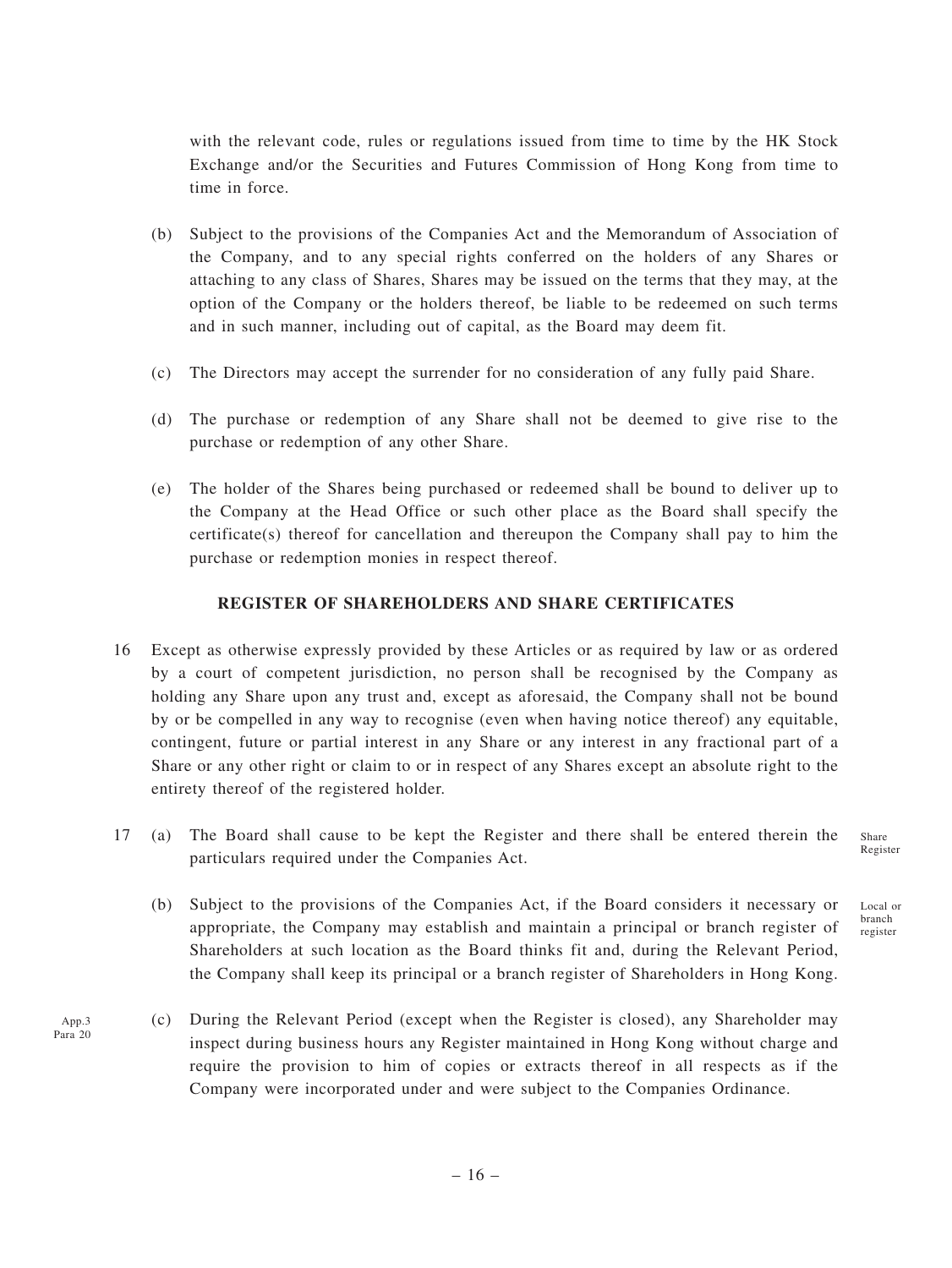- (d) The Register may, after notice has been given by advertisement in accordance with the Listing Rules or by any means in such manner as may be accepted by the HK Stock Exchange to that effect, be closed at such time or for such period not exceeding in the whole 30 days in each year as the Board may determine.
- 18 (a) Every person whose name is entered as a Shareholder in the Register shall be entitled to receive within the relevant time limit as prescribed in the Companies Act or as the HK Stock Exchange may from time to time determine, whichever is shorter, after allotment or lodgement of a transfer (or within such other period as the conditions of issue shall provide or is required by the applicable rules of the stock exchange of the Relevant Territory) one certificate for all his Shares, or, if he shall so request, in a case where the allotment or transfer is of a number of Shares in excess of the number for the time being forming a stock exchange board lot for the purposes of the stock exchange of the Relevant Territory on which the Shares are listed upon payment of such sum (in the case of a transfer, not exceeding in the case of any share capital listed on a stock exchange in Hong Kong, HK\$2.50 or such other sum as may from time to time be allowed or not prohibited under the Listing Rules, and in the case of any other Shares, such sum in such currency as the Board may from time to time determine to be reasonable in the territory in which the relevant Register is situated, or otherwise such other sum as the Company may by Ordinary Resolution determine) for every certificate after the first as the Board may from time to time determine, such number of certificates for Shares in stock exchange board lots or whole multiples thereof as he shall request and one for the balance (if any) of the Shares in question, provided that in respect of a Share or Shares held jointly by several persons the Company shall not be bound to issue a certificate or certificates to each such person, and the issue and delivery of a certificate or certificates to one of the joint holders shall be sufficient delivery to all such holders.
	- (b) The Company may, in the event of a change in the form of definitive Share certificate adopted by the Board, issue new definitive certificates to all holders of Shares appearing on the Register in replacement of old definitive certificates issued to such holders. The Board may resolve whether or not to require the return of the old certificates as a condition precedent to the issue of replacement certificates and, as regards any old certificates which have been lost or defaced, to impose such conditions (including as to indemnity) as the Board shall see fit. If the Board elects not to require the return of the old certificates, the same shall be deemed to have been cancelled and of no further effect for all purposes.
- 19 Every certificate for Shares, warrants or debentures or representing any other form of securities of the Company shall be issued under the Seal of the Company, which for this purpose may be a duplicate Seal.

Share certificates to be sealed

Share certificates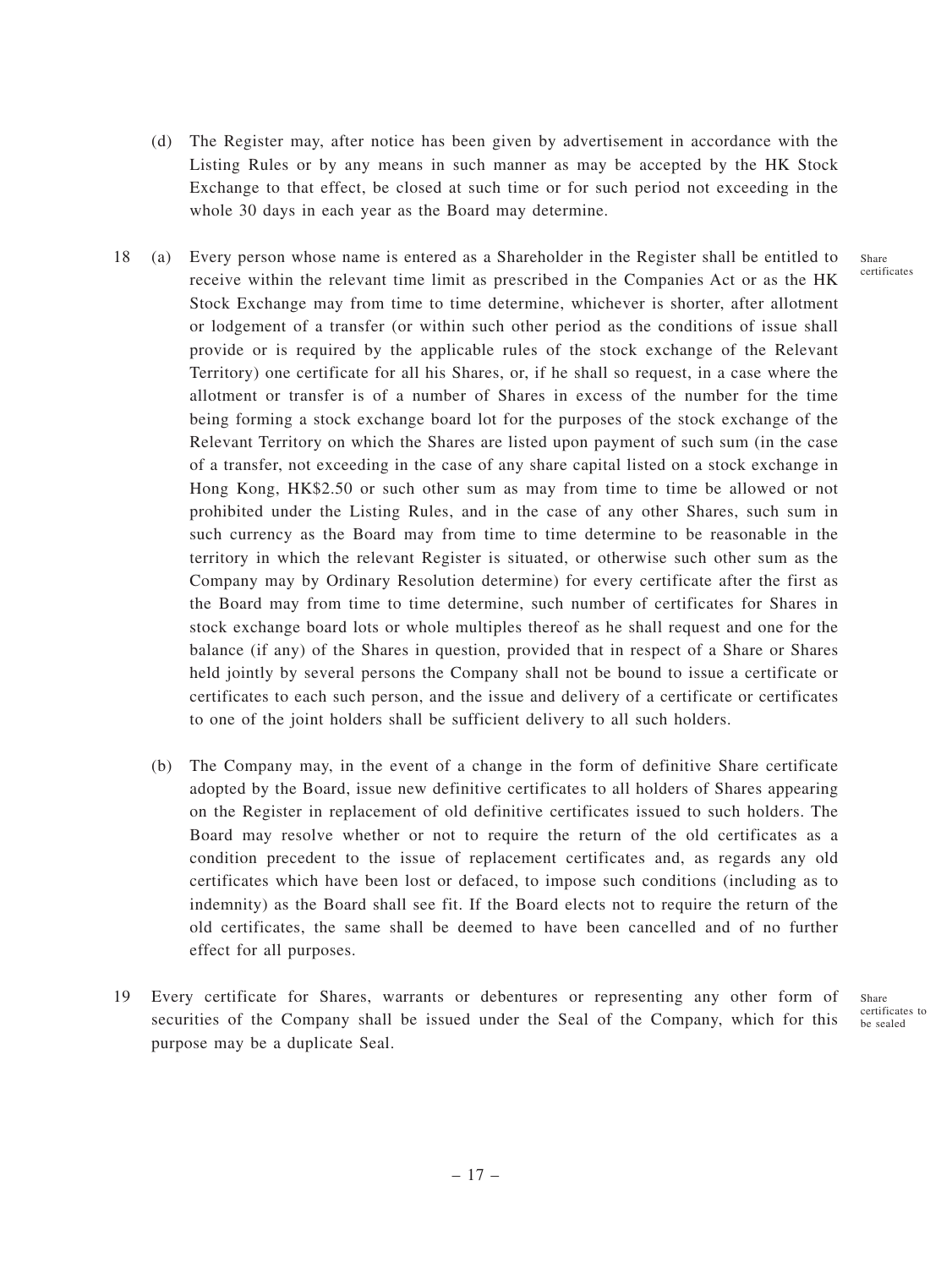- 20 Every share certificate hereafter issued shall specify the number and class of Shares in respect of which it is issued and the amount paid thereon and may otherwise be in such form as the Board may from time to time prescribe. A share certificate shall relate to only one class of Shares, and where the capital of the Company includes Shares with different voting rights, the designation of each class of Shares, other than those which carry the general right to vote at general meetings, must include the words "restricted voting" or "limited voting" or "non-voting" or some other appropriate designation which is commensurate with the rights attaching to the relevant class of Shares.
- 21 (a) The Company shall not be bound to register more than four persons as joint holders of any Share. Joint holders
	- (b) If any Shares shall stand in the names of two or more persons, the person first named in the Register shall be deemed to be sole holder thereof as regards service of notice and, subject to the provisions of these Articles, all or any other matter connected with the Company, except the transfer of the Share.
- 22 If a share certificate is defaced, lost or destroyed, it may be replaced on payment of such fee, if any, (not exceeding, in the case of any share capital listed on a stock exchange in Hong Kong, HK\$2.50 or such other sum as may from time to time be allowed or not prohibited under the Listing Rules, and, in the case of any other capital, such sum in such currency as the Board may from time to time determine to be reasonable in the territory in which the relevant Register is situated, or such other sum as the Company may by Ordinary Resolution determine) as the Board shall from time to time determine and on such terms and conditions, if any, as to publication of notices, evidence and indemnity as the Board thinks fit and in the case of wearing out or defacement, after delivery up of the old certificate. In the case of destruction or loss, the person to whom such replacement certificate is given shall also bear and pay to the Company all costs and out-of-pocket expenses incidental to the investigation by the Company of the evidence of such destruction or loss and of such indemnity.

### **LIEN**

23 The Company shall have a first and paramount lien on every Share (not being a fully paid Share) for all moneys, whether presently payable or not, called or payable at a fixed time in respect of that Share; and the Company shall also have a first and paramount lien and charge on all Shares (other than fully paid-up Shares) standing registered in the name of a Shareholder, whether singly or jointly with any other person or persons, for all the debts and liabilities of such Shareholder or his estate to the Company and whether the same shall have been incurred before or after notice to the Company of any equitable or other interest of any person other than such Shareholder, and whether the period for the payment or discharge of the same shall have actually arrived or not, and notwithstanding that the same are joint debts or liabilities of such Shareholder or his estate and any other person, whether a Shareholder of the Company or not. The Company's lien (if any) on a Share shall extend to all Dividends

certificate to specify number and class of shares

Share

Replacement of share certificates

Company's lien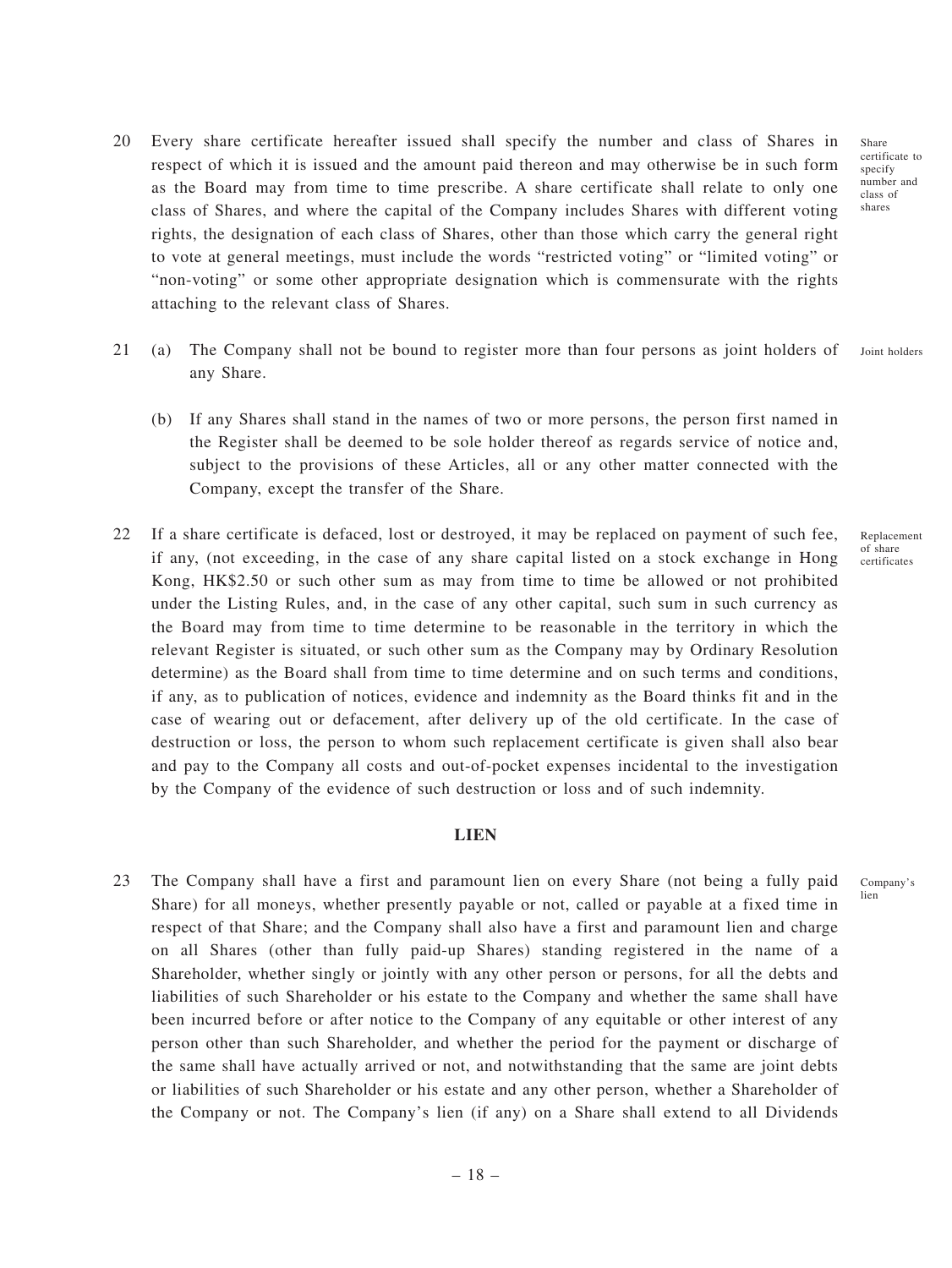and bonuses declared in respect thereof. The Board may at any time either generally or in any particular case waive any lien that has arisen, or declare any Share to be exempt wholly or partially from the provisions of this Article.

- 24 The Company may sell, in such manner as the Board thinks fit, any Shares on which the Company has a lien, but no sale shall be made unless some sum in respect of which the lien exists is presently payable or the liability or engagement in respect of which such lien exists is liable to be presently fulfilled or discharged, nor until the expiration of 14 days after a notice in writing, stating and demanding payment of the sum presently payable or specifying the liability or engagement and demanding fulfilment or discharge thereof and giving notice of intention to sell in default, shall have been given, in the manner in which notices may be sent to Shareholders of the Company as provided in these Articles, to the registered holder for the time being of the Shares, or the person entitled by reason of such holder's death, bankruptcy or winding-up to the Shares.
- 25 The net proceeds of such sale after the payment of the costs of such sale shall be applied in or towards payment or satisfaction of the debt or liability or engagement in respect whereof the lien exists, so far as the same is presently payable, and any residue shall (subject to a like lien for debts or liabilities not presently payable as existed upon the Shares prior to the sale) be paid to the person entitled to the Shares at the time of the sale. For the purpose of giving effect to any such sale, the Board may authorise some person to transfer the Shares sold to the purchaser thereof and may enter the purchaser's name in the Register as holder of the Shares, and the purchaser shall not be bound to see the application of the purchase money, nor shall his title to the Shares be affected by any irregularity or invalidity in the proceedings relating to the sale.

## **CALLS ON SHARES**

- 26 The Board may from time to time make such calls as it thinks fit upon the Shareholders in respect of any moneys unpaid on the Shares held by them respectively (whether on account of the nominal value of the Shares or by way of premiums) and not by the conditions of allotment thereof made payable at a fixed time. A call may be made payable either in one sum or by instalments.
- 27 At least 14 days' notice of any call shall be given to the relevant Shareholders specifying the time and place of payment and to whom such call shall be paid.
- 28 A copy of the notice referred to in Article 27 shall be sent to relevant Shareholders in the manner in which notices may be sent to Shareholders by the Company as herein provided.

Sale of shares subject to lien

Application of proceeds of sale

instalments

 $C<sub>0</sub>11<sub>e</sub>/$ 

Notice of call

Copy of notice to be sent to shareholders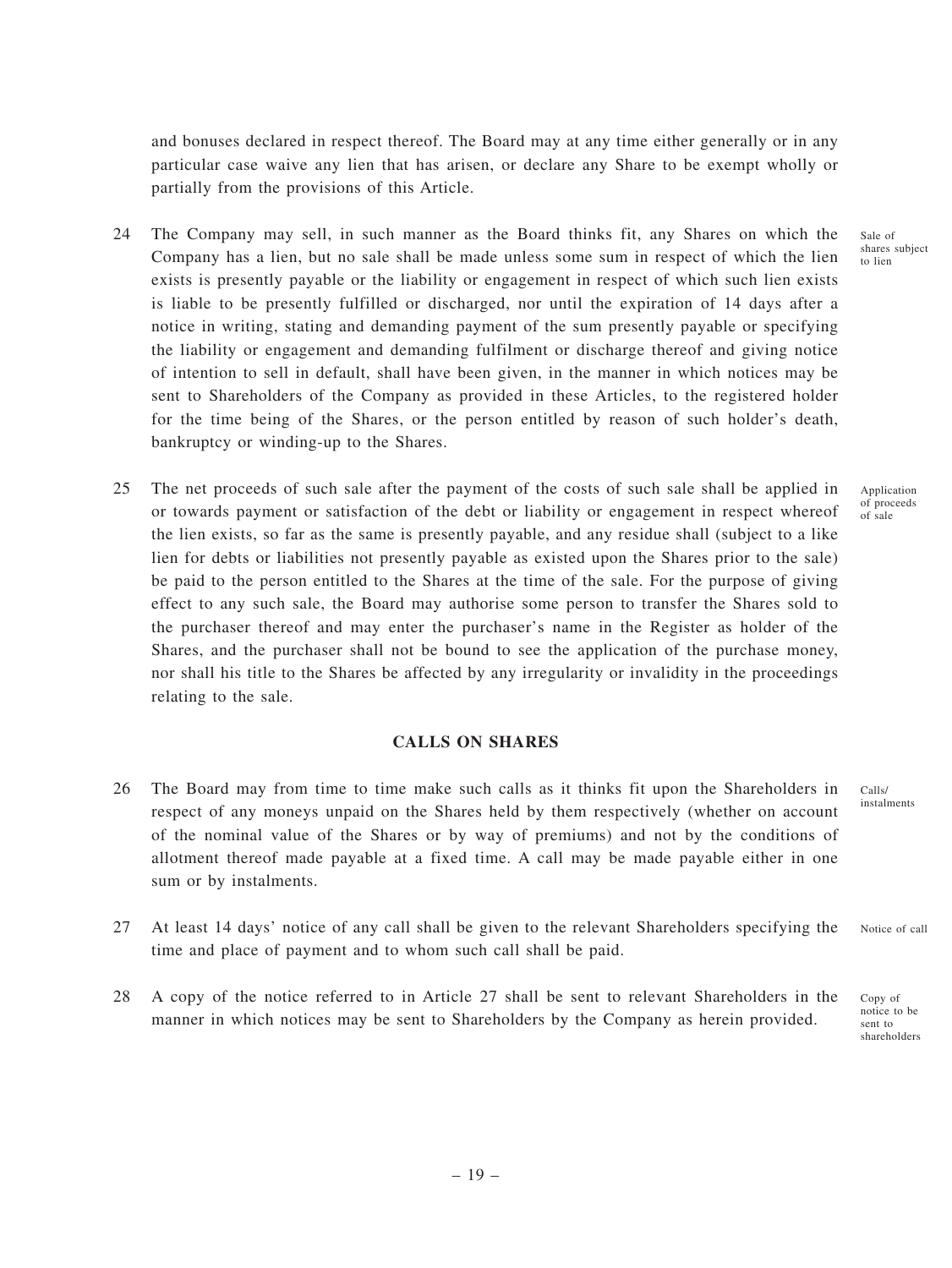29 In addition to the giving of notice in accordance with Article 28, notice of the person appointed to receive payment of every call and of the times and places appointed for payment may be given to the relevant Shareholders by notice to be inserted at least once in the Newspapers.

30 Every Shareholder upon whom a call is made shall pay the amount of every call so made on him to the person and at the time or times and place or places as the Board shall appoint.

- 31 A call shall be deemed to have been made at the time when the resolution of the Board authorising such call was passed.
- 32 The joint holders of a Share shall be severally as well as jointly liable for the payment of all calls and instalments due in respect of such Share or other moneys due in respect thereof.
- 33 The Board from time to time at its discretion may extend the time fixed for any call, and may extend such time as regards all or any of the Shareholders, whom due to residence outside the Relevant Territory or other cause the Board may deem entitled to any such extension but no Shareholder shall be entitled to any such extension except as a matter of grace and favour.
- 34 If the sum payable in respect of any call or instalment is not paid before or on the day appointed for payment thereof, the person or persons from whom the sum is due shall pay interest on the same at such rate not exceeding 20% per annum as the Board shall fix from the day appointed for the payment thereof to the time of the actual payment, but the Board may waive payment of such interest wholly or in part.
- 35 No Shareholder shall be entitled to receive any Dividend or bonus or to be present or vote (save as proxy or authorised representative for another Shareholder) at any general meeting, either personally, or (save as proxy or authorised representative for another Shareholder) by proxy, or be reckoned in a quorum, or to exercise any other privilege as a Shareholder until all calls or instalments due from him to the Company, whether alone or jointly or jointly and severally with any other person, together with interest and expenses (if any) shall have been paid.
- 36 On the trial or hearing of any action or other proceedings for the recovery of any money due for any call, it shall be sufficient to prove that the name of the Shareholder sued is entered in the Register as the holder, or one of the holders, of the Shares in respect of which such debt accrues; that the resolution of the Board making the call has been duly recorded in the minute book of the Board; and that notice of such call was given to the Shareholder sued, in pursuance of these Articles, and it shall not be necessary to prove the appointment of the Directors who made such call, nor any other matters whatsoever, but the proof of the matters aforesaid shall be conclusive evidence of the debt.

Time and place for payment of call

Notice of call may be given

When call deemed to have been made

Liability of joint holders

Board may extend time fixed for call

Interest on unpaid calls

Suspension of privileges while call unpaid

Evidence in action for call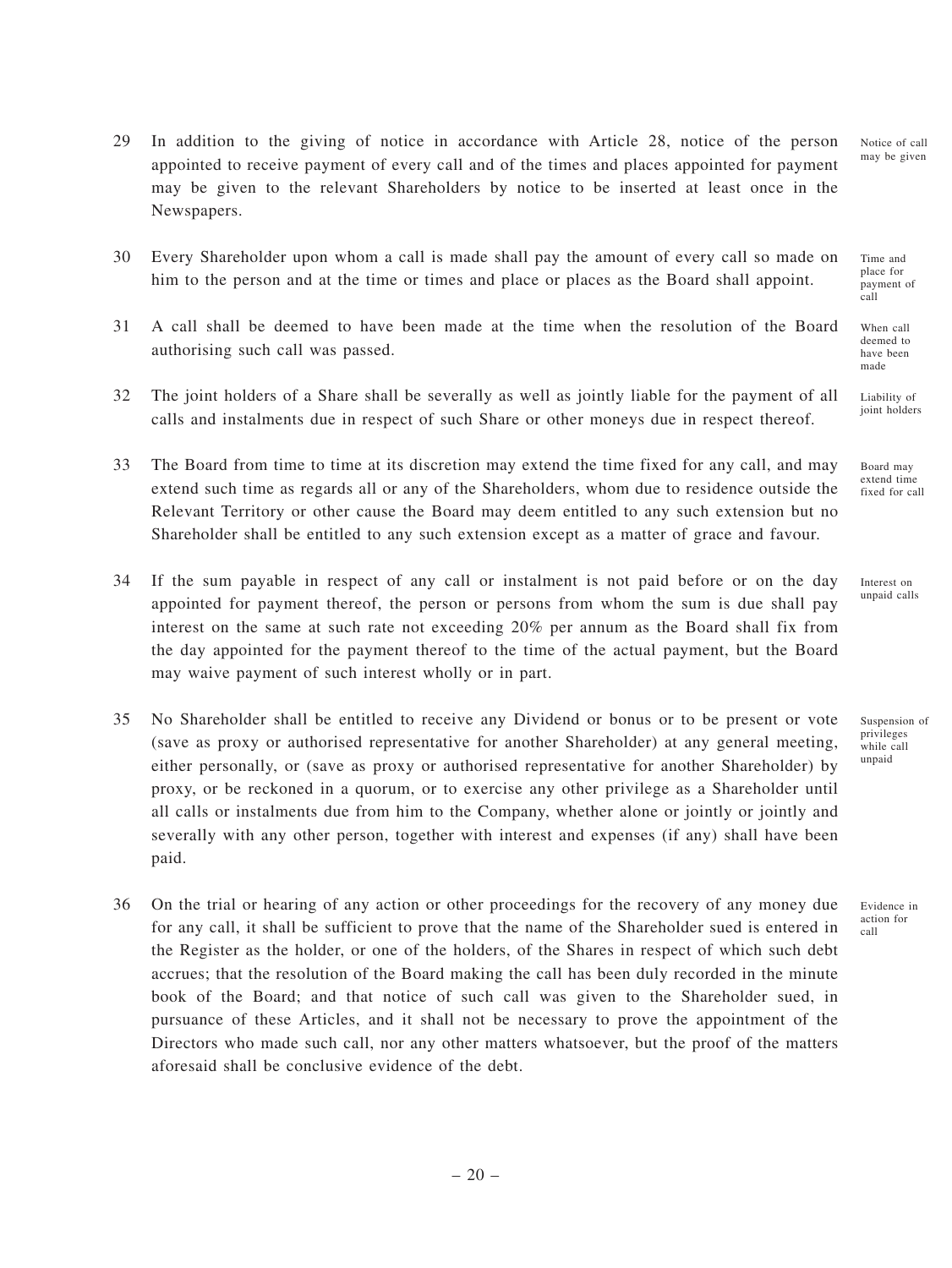- 37 (a) Any sum which by the terms of allotment of a Share is made payable upon allotment or at any fixed date, whether on account of the nominal value of the Share and/or by way of premium, shall for all purposes of these Articles be deemed to be a call duly made and notified and payable on the date fixed for payment, and in case of non-payment all the relevant provisions of these Articles as to payment of interest and expenses, forfeiture and the like, shall apply as if such sums had become payable by virtue of a call duly made and notified.
	- (b) The Board may on the issue of Shares differentiate between the allottees or holders as to the amount of calls to be paid and the time of payment.
- 38 The Board may, if it thinks fit, receive from any Shareholder willing to advance the same, and either in money or money's worth, all or any part of the money uncalled and unpaid or instalments payable upon any Shares held by him, and in respect of all or any of the moneys so advanced may pay interest at such rate (if any) not exceeding 20% per annum, as the Board may decide but a payment in advance of a call shall not entitle the Shareholder to receive any Dividend subsequently declared or to exercise any other rights or privileges as a Shareholder in respect of the Share or the due portion of the Shares upon which payment has been advanced by such Shareholder before it is called up. The Board may at any time repay the amount so advanced upon giving to such Shareholder not less than one Month's notice in writing of its intention on that behalf, unless before the expiration of such notice the amount so advanced shall have been called up on the Shares in respect of which it was advanced.

#### **TRANSFER OF SHARES**

- 39 Subject to the Companies Act, all transfers of Shares shall be effected by transfer in writing in the usual or common form or in such other form as the Board may accept provided always that it shall be in such a form prescribed by the HK Stock Exchange and may be under hand only or, if the transferor or transferee is a Clearing House (or its nominee(s)), under hand or by machine imprinted signature or by such other means of execution as the Board may approve from time to time.
- 40 The instrument of transfer of any Share shall be executed by or on behalf of the transferor and by or on behalf of the transferee provided that the Board may dispense with the execution of the instrument of transfer by the transferor or the transferee or accept mechanically executed transfers in any case in which it in its absolute discretion thinks fit to do so. The transferor shall be deemed to remain the holder of the Share until the name of the transferee is entered in the Register in respect thereof. Nothing in these Articles shall preclude the Board from recognising a renunciation of the allotment or provisional allotment of any Share by the allottee in favour of some other person.

Shares may be issued subject to different conditions as to calls, etc.

Form of transfer

Execution of transfer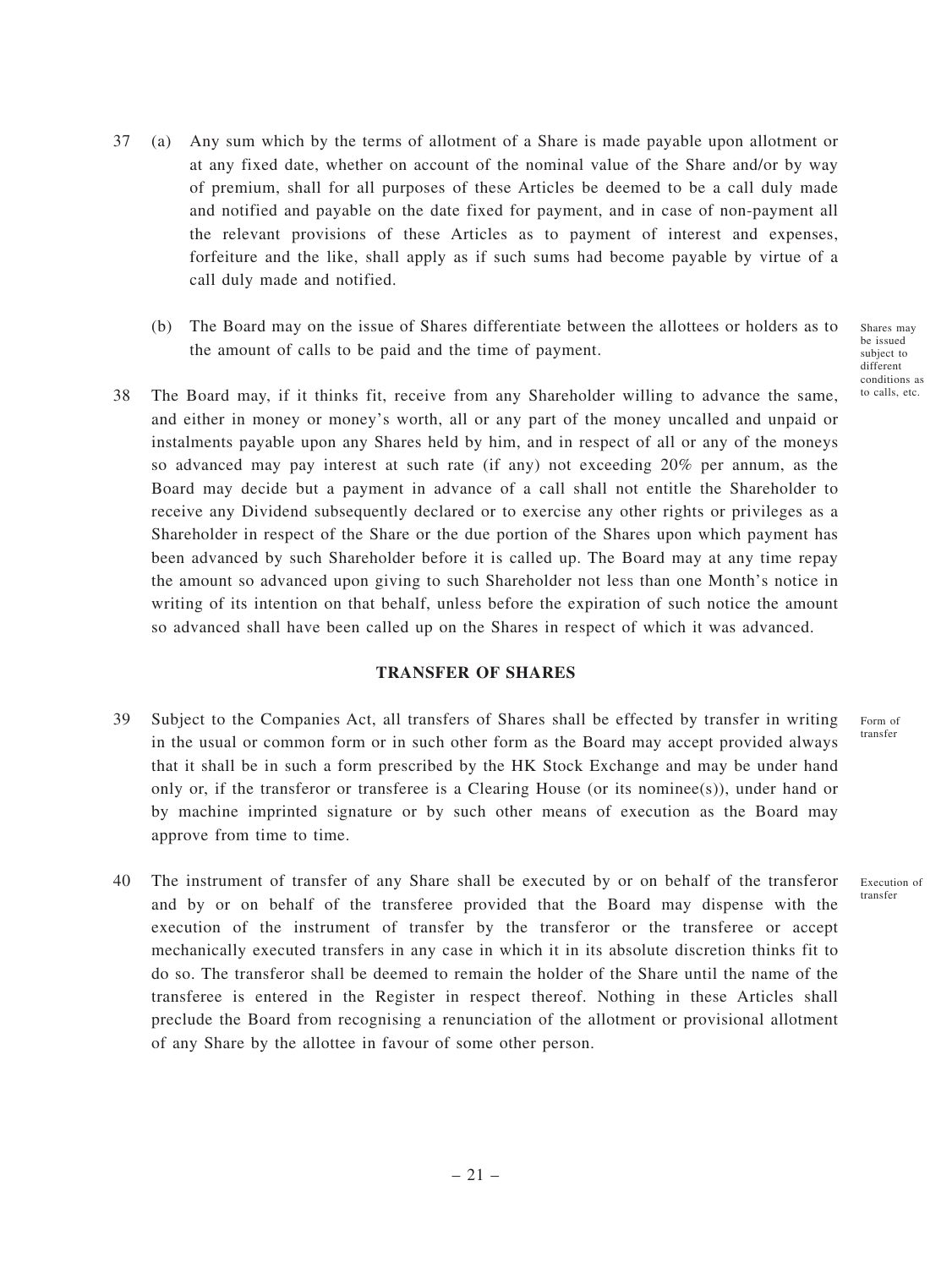Shares registered on principal register, branch register, etc.

- 41 (a) The Board may, in its absolute discretion at any time and from time to time, remove any Share on the principal Register to any branch Register or any Share on any branch Register to the principal Register or any other branch Register.
	- (b) Unless the Board otherwise agrees (which agreement may be on such terms and subject to such conditions as the Board in its absolute discretion may from time to time stipulate, and which agreement it shall, without giving any reason therefore, be entitled in its absolute discretion to give or withhold) no Shares on the principal Register shall be removed to any branch Register nor shall Shares on any branch Register be removed to the principal Register or any other branch Register and all removals and other documents of title relating to or affecting the title to any share or other securities of the Company shall be lodged for registration, and be registered, in the case of any Shares on a branch Register, at the relevant Registration Office, and, in the case of any Shares on the principal Register, at the Transfer Office.
	- (c) Notwithstanding anything contained in these Articles, the Company shall as soon as practicable and on a regular basis record in the principal Register all removals of Shares effected on any branch Register and shall at all times maintain the principal Register and all branch Registers in all respects in accordance with the Companies Act.
- 42 Fully paid Shares shall be free from any restriction with respect to the right of the holder thereof to transfer such Shares (except when permitted by the HK Stock Exchange) and shall also be free from all liens. The Board however, may, in its absolute discretion, refuse to register a transfer of any Share which is not fully paid to a person of whom it does not approve or any Share issued under any share option scheme upon which a restriction on transfer imposed thereby still subsists, and it may also refuse to register a transfer of any Share (whether fully paid up or not) to more than four joint holders or a transfer of any Shares (not being a fully paid up Share) on which the Company has a lien.
- 43 The Board may also decline to recognise any instrument of transfer unless:
	- (a) a fee of such maximum as the HK Stock Exchange may from time to time determine to be payable (or such lesser sum as the Board may from time to time require) has been paid to the Company;
	- (b) the instrument of transfer is lodged at the relevant Registration Office or, as the case may be, the Transfer Office accompanied by the certificate of the Shares to which it relates, and such other evidence as the Board may reasonably require to show the right of the transferor to make the transfer (and, if the instrument of transfer is executed by some other person on his behalf, the authority of that person so to do);
	- (c) the instrument of transfer is in respect of only one class of Share;

– 22 –

Directors may refuse to register a transfer

Requirement as to transfer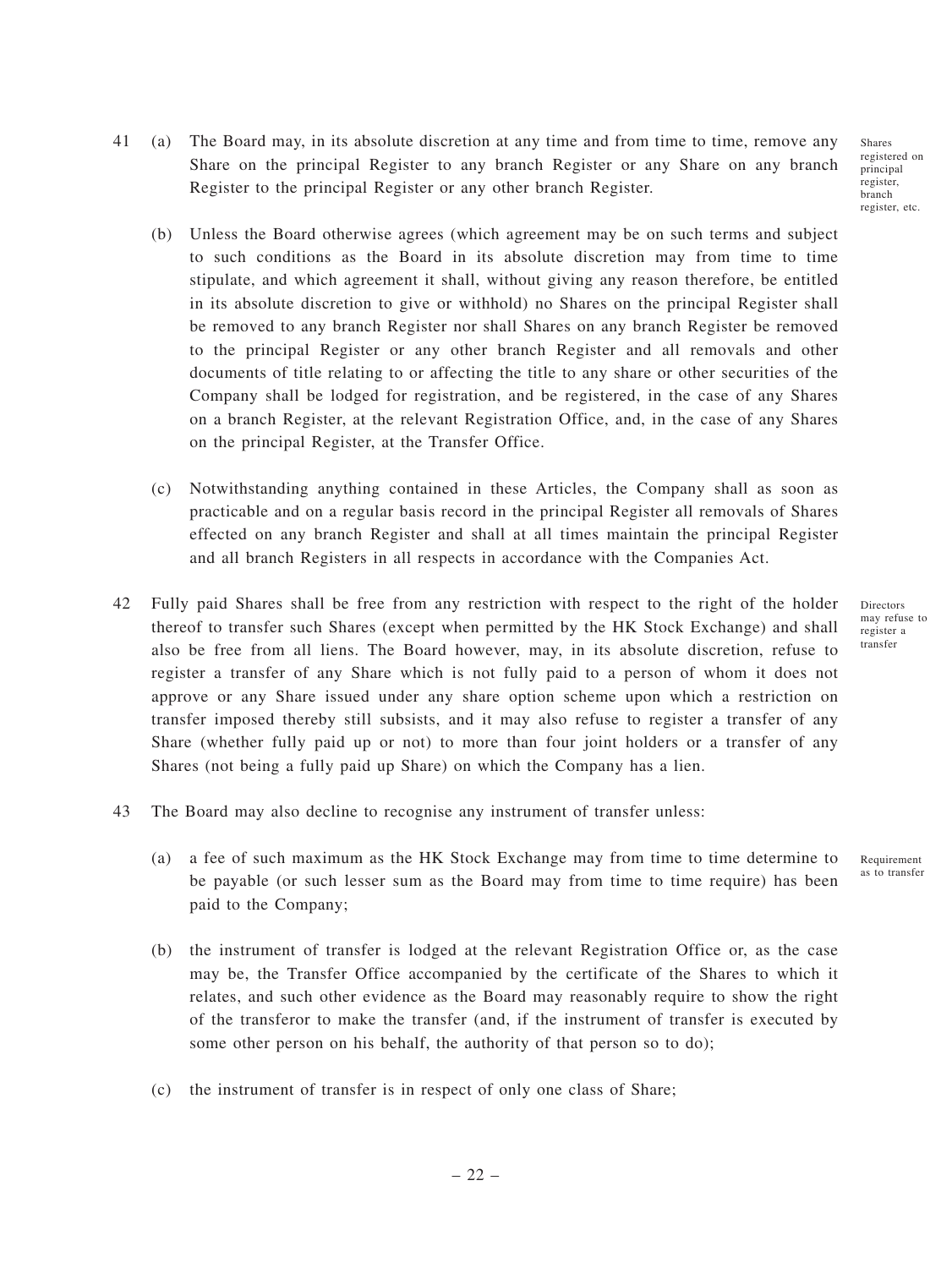- (d) the Shares concerned are free of any lien in favour of the Company; and
- (e) if applicable, the instrument of transfer is properly stamped.
- 44 The Board may refuse to register a transfer of any Share to an infant or to a person of unsound mind or under other legal disability. No transfer to an infant
- 45 If the Board shall refuse to register a transfer of any Share, it shall, within two months after the date on which the transfer was lodged with the Company, send to each of the transferor and the transferee notice of such refusal and, except where the subject Share is not a fully paid Share, the reason(s) for such refusal.
- 46 Upon every transfer of Shares, the certificate in respect thereof held by the transferor shall be given up to be cancelled, and shall forthwith be cancelled accordingly, and a new certificate shall be issued to the transferee in respect of the Shares transferred to him as provided in Article 18, and if any of the Shares included in the certificate so given up shall be retained by the transferor a new certificate in respect thereof shall be issued to him as provided in Article 18. The Company shall retain the instrument of transfer.
- 47 The registration of transfers may be suspended when the Register is closed in accordance with Article 17(d).

# **TRANSMISSION OF SHARES**

- 48 In the case of the death of a Shareholder, the survivor or survivors where the deceased was a joint holder, and the legal personal representatives of the deceased where he was a sole or only surviving holder, shall be the only persons recognised by the Company as having any title to his interest in the Shares; but nothing herein contained shall release the estate of a deceased holder (whether sole or joint) from any liability in respect of any Share solely or jointly held by him.
- 49 Any person becoming entitled to a Share in consequence of the death or bankruptcy or winding-up of a Shareholder may, upon such evidence as to his title being produced as may from time to time be required by the Board, and subject as hereinafter provided, elect either to be registered himself as holder of the Share or to have some person nominated by him registered as the transferee thereof.
- 50 If the person becoming entitled to a Share pursuant to Article 49 shall elect to be registered himself as the holder of such Share, he shall deliver or send to the Company a notice in writing signed by him, at (unless the Board otherwise agrees) the Registration Office, stating that he so elects. If he shall elect to have his nominee registered, he shall testify his election by executing a transfer of such Share to his nominee. All the limitations, restrictions and provisions of these Articles relating to the right to transfer and the registration of transfers of

When

transfer books or register is closed

Notice of refusal

Certificate to be given up on transfer

Deaths of registered holder or of joint holder of shares

Registration of personal representative and trustees in bankruptcy

Notice of election to be registered of nominee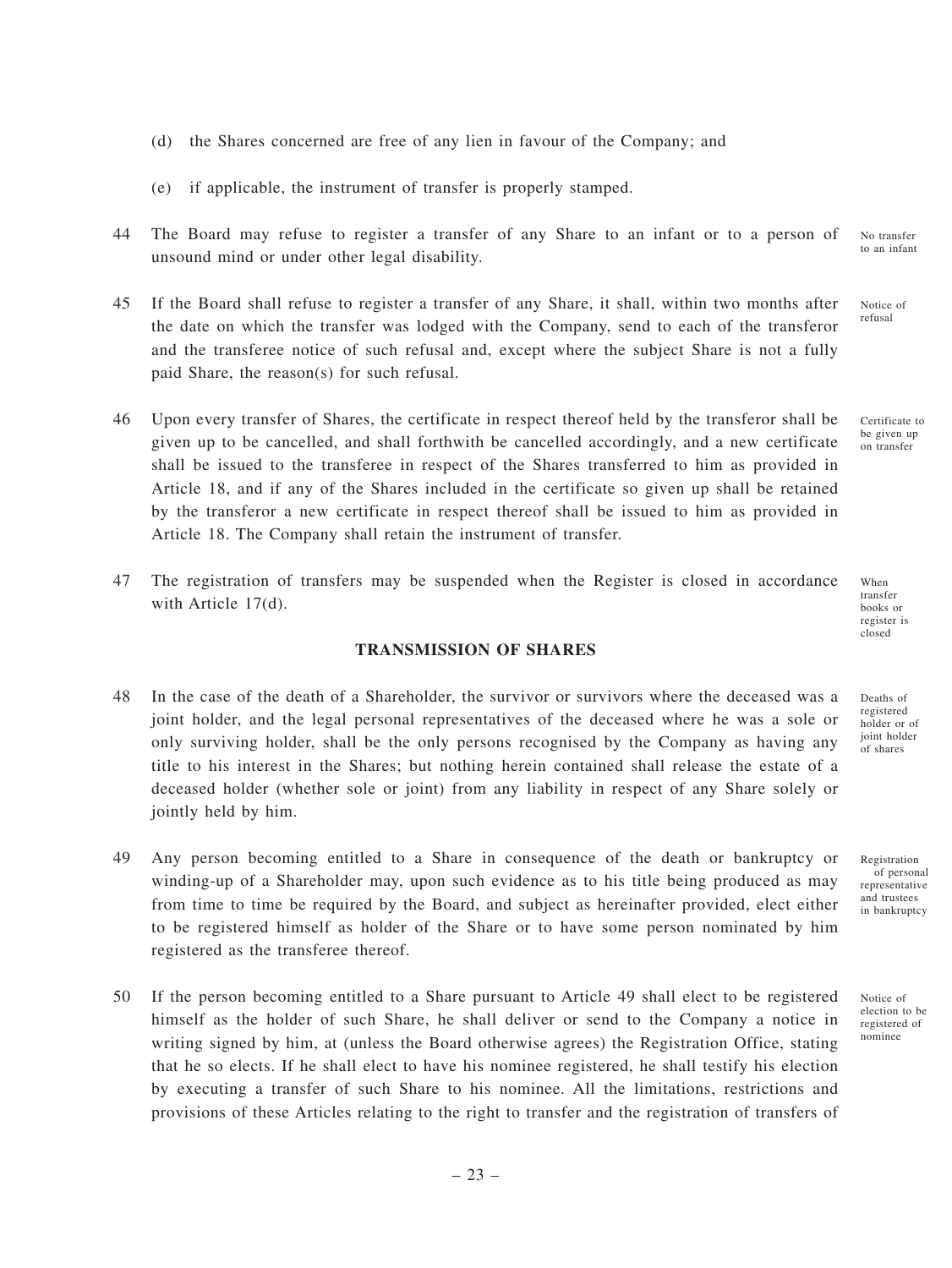Shares shall be applicable to any such notice or transfer as aforesaid as if the death, bankruptcy or winding-up of the Shareholder had not occurred and the notice or transfer were a transfer executed by such Shareholder.

51 A person becoming entitled to a Share by reason of the death, bankruptcy or winding-up of the holder shall be entitled to the same Dividends and other advantages to which he would be entitled if he were the registered holder of the Share. However, the Board may, if it thinks fit, withhold the payment of any Dividend payable or other advantages in respect of such Share until such person shall become the registered holder of the Share or shall have effectually transferred such Share, but, subject to the requirements of Article 80 being met, such a person may vote at general meetings of the Company.

**FORFEITURE OF SHARES**

- 52 If a Shareholder fails to pay any call or instalment of a call on the day appointed for payment thereof, the Board may, at any time thereafter during such time as any part of the call or instalment remains unpaid, without prejudice to the provisions of Article 34, serve notice on him requiring payment of so much of the call or instalment as is unpaid, together with any interest which may have accrued and which may still accrue up to the date of actual payment.
- 53 The notice shall name a further day (not earlier than the expiration of 14 days from the date of the notice) on or before which the payment required by the notice is to be made, and it shall also name the place where payment is to be made such place being the Registered Office or a Registration Office or another place within the Relevant Territory. The notice shall also state that, in the event of non-payment at or before the time appointed, the Shares in respect of which the call was made will be liable to be forfeited.
- 54 If the requirements of any such notice as aforesaid are not complied with, any Share in respect of which the notice has been given may at any time thereafter, before the payment required by the notice has been made, be forfeited by a resolution of the Board to that effect. Such forfeiture shall include all Dividends and bonuses declared in respect of the forfeited Share and not actually paid before the forfeiture. The Board may accept the surrender of any Share liable to be forfeited hereunder and in such cases references in these Articles to forfeiture shall include surrender.
- 55 Any Share so forfeited shall be deemed to be the property of the Company, and may be re-allotted, sold or otherwise disposed of on such terms and in such manner as the Board thinks fit and at any time before a sale or disposition, the forfeiture may be cancelled on such terms as the Board thinks fit.
- 56 A person whose Shares have been forfeited shall cease to be a Shareholder in respect of the forfeited Shares, but shall, nevertheless, remain liable to pay to the Company all moneys which, at the date of forfeiture, were payable by him to the Company in respect of the

Retention of dividends, etc. until transmission of shares of a deceased or bankrupt shareholder

If call or instalment not paid notice may be given

Content of notice of call

If notice not complied with shares may be forfeited

Forfeited shares to become property of Company

Arrears to be paid not withstanding forfeiture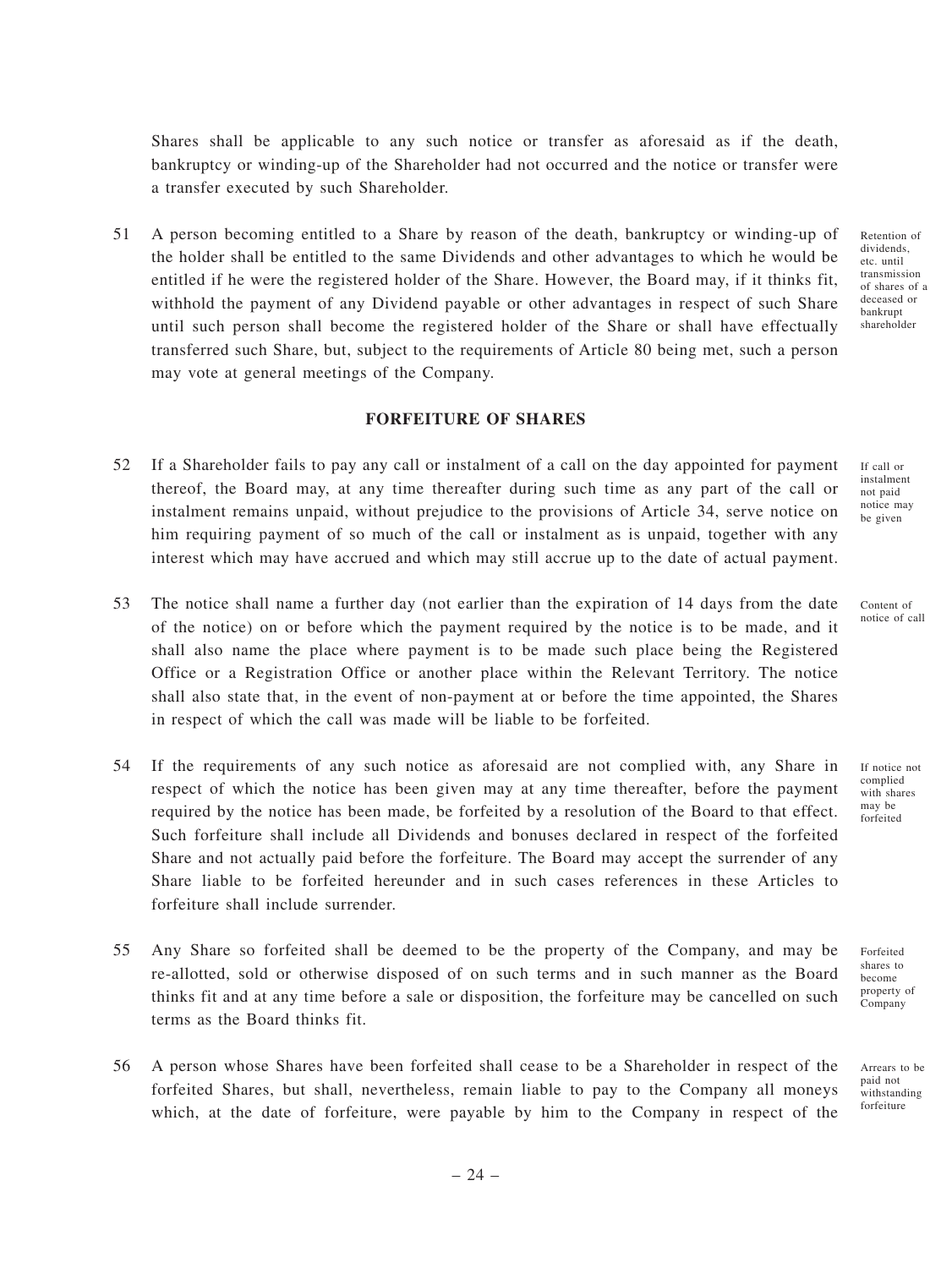forfeited Shares, together with (if the Board shall in its discretion so require) interest thereon from the date of forfeiture until the date of actual payment (including the payment of such interest) at such rate not exceeding 20% per annum as the Board may prescribe, and the Board may enforce the payment thereof if it thinks fit, and without any deduction or allowance for the value of the Shares at the date of forfeiture, but his liability shall cease if and when the Company shall have received payment in full of all such moneys in respect of the Shares. For the purposes of this Article any sum which by the terms of issue of a Share, is payable thereon at a fixed time which is subsequent to the date of forfeiture, whether on account of the nominal value of the Share or by way of premium, shall notwithstanding that such time has not yet arrived be deemed to be payable on the date of forfeiture, and the same shall become due and payable immediately upon the forfeiture, but interest thereon shall only be payable in respect of any period between the said fixed time and the date of actual payment.

- 57 A certificate in writing that the declarant is a Director or the Secretary, and that a Share has been duly forfeited or surrendered on a date stated in the certificate, shall be conclusive evidence of the facts therein stated as against all persons claiming to be entitled to the Share. The Company may receive the consideration, if any, given for the Share on any re-allotment, sale or disposition thereof and may execute a transfer of the Share in favour of the person to whom the Share is re-allotted, sold or disposed of and such person shall thereupon be registered as the holder of the Share, and shall not be bound to see to the application of the subscription or purchase money, (if any), nor shall his title to the Share be affected by any irregularity or invalidity in the proceedings in reference to the forfeiture, re-allotment, sale or disposal of such Share.
- 58 When any Share shall have been forfeited, notice of the forfeiture shall be given to the Shareholder in whose name it stood immediately prior to the forfeiture, and an entry of the forfeiture, with the date thereof, shall forthwith be made in the Register, but no forfeiture shall be in any manner invalidated by any omission or neglect to give such notice or make any such entry.
- 59 Notwithstanding any such forfeiture as aforesaid the Board may at any time, before any Shares so forfeited shall have been re-allotted, sold or otherwise disposed of, cancel the forfeiture on such terms as it thinks fit or permit the Shares so forfeited to be bought back or redeemed upon the terms of payment of all calls and interest due upon and expenses incurred in respect of the Shares, and upon such further terms (if any) as it thinks fit.
- 60 The forfeiture of a Share shall not prejudice the right of the Company to any call already made or any instalment payment thereon.

Evidence of forfeiture and transfer of forfeited share

Notice after forfeiture

redeem forfeited shares

Power to

Forfeiture not to prejudice Company's right to call or instalment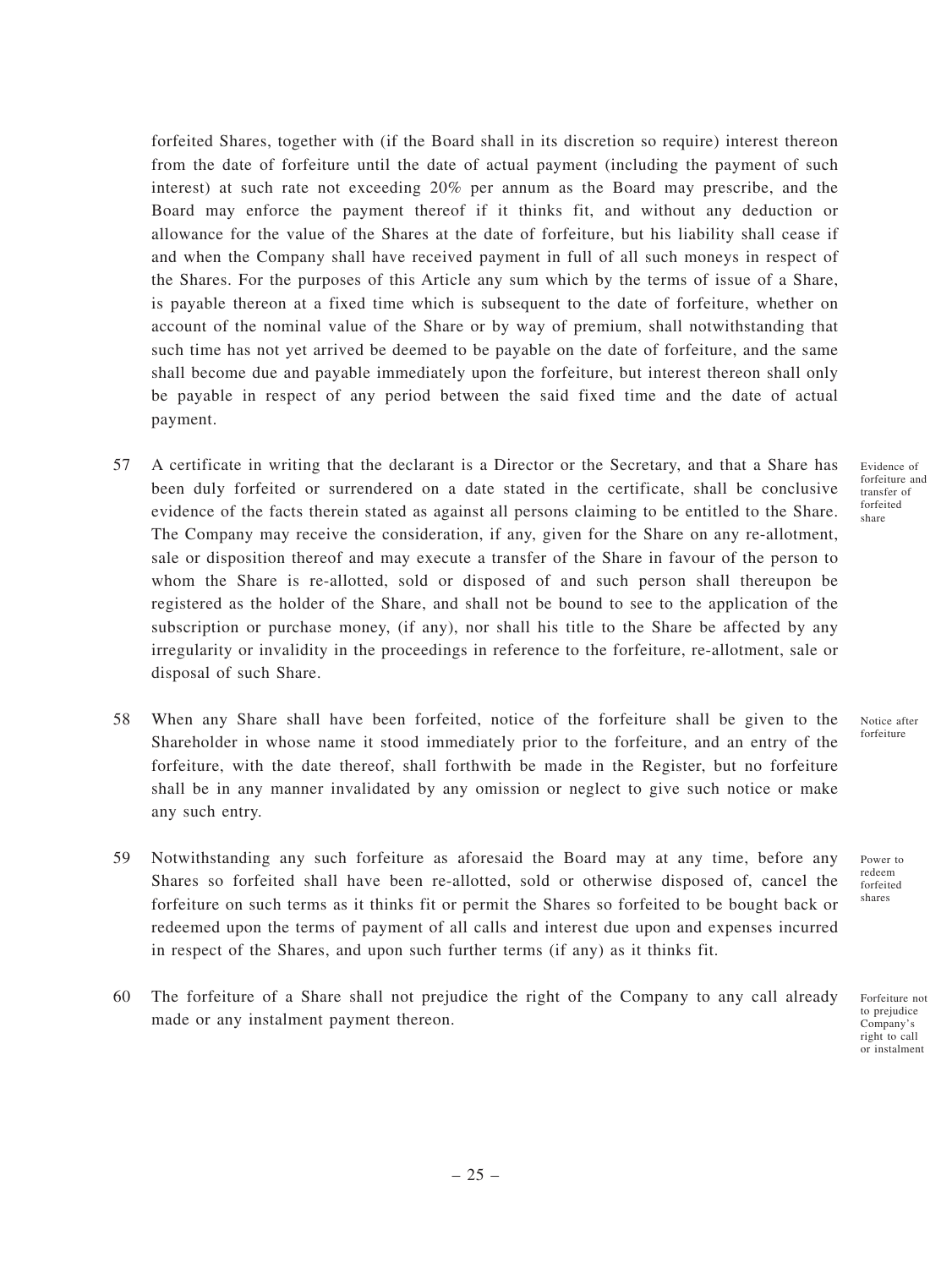- 61 (a) The provisions of these Articles as to forfeiture shall apply in the case of non-payment of any sum which, by terms of issue of a Share, becomes payable at a fixed time, whether on account of the nominal value of the Share or by way of premium, as if the same had been payable by virtue of a call duly made and notified.
	- (b) In the event of a forfeiture of Shares the Shareholder shall be bound to deliver and shall forthwith deliver to the Company the certificate or certificates held by him for the Shares so forfeited and in any event the certificates representing Shares so forfeited shall be void and of no further effect.

#### **GENERAL MEETINGS**

- 62 At all times during the Relevant Period other than the year of the Company's adoption of these Articles, the Company shall in each financial year hold a general meeting as its annual general meeting in addition to any other meeting in that financial year and shall specify the meeting as such in the notice calling it; and such annual general meeting must be held within six (6) months after the end of the Company's financial year (or such longer period as may be authorised by the HK Stock Exchange). The annual general meeting shall be held in the Relevant Territory or elsewhere as may be determined by the Board and at such time and place as the Board shall appoint. A meeting of the Shareholders or any class thereof may be held by means of such telephone, electronic or other communication facilities as permit all persons participating in the meeting to communicate with each other simultaneously and instantaneously, and participation in such a meeting shall constitute presence at such meetings. App.3 Para  $14(1)$ 
	- 63 All general meetings other than annual general meetings shall be called extraordinary general meetings. All general meetings (including an annual general meeting, any adjourned meeting or postponed meeting) may be held as a physical meeting in any part of the world and at one or more locations as provided in Article 67, as a hybrid meeting or as an electronic meeting, as may be determined by the Board in its absolute discretion.
- 64 The Board may, whenever it thinks fit, convene an extraordinary general meeting. Extraordinary general meetings shall also be convened on the requisition of one or more Shareholders holding, at the date of deposit of the requisition, not less than one tenth of the paid up capital of the Company having the right of voting at general meetings. Such requisition shall be made in writing to the Board or the Secretary for the purpose of requiring an extraordinary general meeting to be called by the Board for the transaction of any business or resolution specified in such requisition. Such meeting shall be held within two Months after the deposit of such requisition. If within 21 days of such deposit, the Board fails to proceed to convene such meeting, the requisitionist(s) himself (themselves) may do so in the same manner, and all reasonable expenses incurred by the requisitionist(s) as a result of the failure of the Board shall be reimbursed to the requisitionist(s) by the Company. App. 3 Para 14(5)

When annual general meeting to be held

Forfeiture for non-payment of any sum due on shares

Extraordinary general meeting

Convening of extraordinary general meeting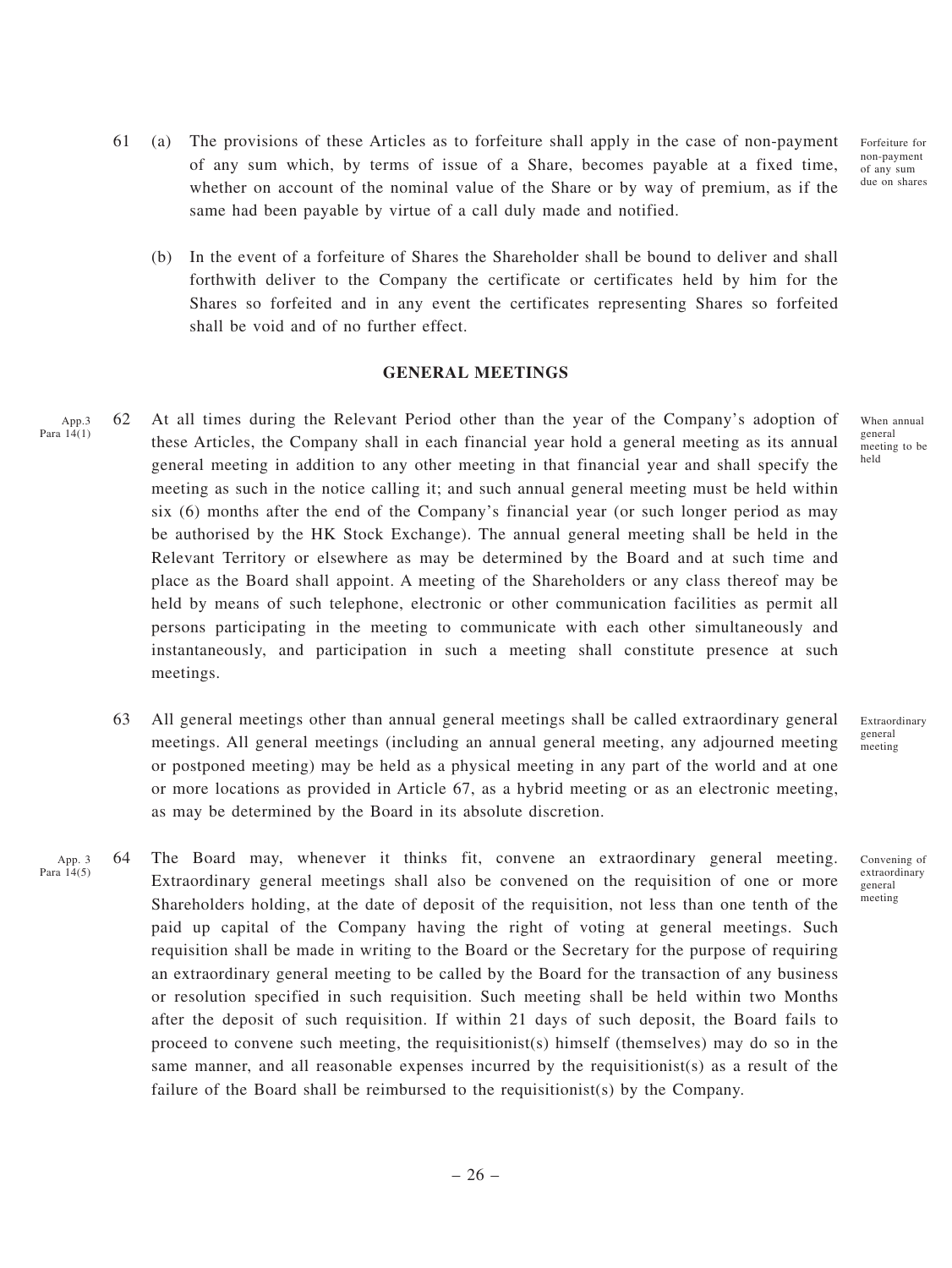- 65 (a) An annual general meeting of the Company shall be called by at least 21 days' notice in writing, and a general meeting of the Company, other than an annual general meeting, shall be called by at least 14 days' notice in writing. The notice shall be exclusive of the day on which it is served or deemed to be served and of the day for which it is given, and shall specify the place, the day, the hour and the agenda of the meeting and particulars of the resolutions to be considered at that meeting and in case of special business (as defined in Article 67), the general nature of that business, and shall be given, in manner hereinafter mentioned or in such other manner, if any, as may be prescribed by the Company in general meeting, to such persons as are, under these Articles, entitled to receive such notices from the Company, provided that a meeting of the Company shall notwithstanding that it is called by shorter notice than that specified in this Article be deemed to have been duly called if it is so agreed: App.3 Para 14(2)
	- (i) in the case of a meeting called as the annual general meeting, by all the Shareholders entitled to attend and vote thereat; and
	- (ii) in the case of any other meeting, subject to the Listing Rules, by a majority in number of the Shareholders having a right to attend and vote at the meeting, being a majority together holding not less than 95% of the total voting rights at the meeting of all members of the Company.
	- (b) The notice shall specify (a) the time and date of the meeting, (b) save for an electronic meeting, the place of the meeting and if there is more than one meeting location as determined by the Board pursuant to Article 67, the principal place of the meeting (the "Principal Meeting Place"), (c) if the general meeting is to be a hybrid meeting or an electronic meeting, the notice shall include a statement to that effect and with details of the electronic facilities for attendance and participation by electronic means at the meeting or where such details will be made available by the Company prior to the meeting, and (d) particulars of resolutions to be considered at the meeting. The notice convening an annual general meeting shall specify the meeting as such. Notice of every general meeting shall be given to all Shareholders other than to such Shareholders as, under the provisions of these Articles or the terms of issue of the shares they hold, are not entitled to receive such notices from the Company, to all persons entitled to a share in consequence of the death or bankruptcy or winding up of a Shareholder and to each of the Directors and the Auditors.
	- 66 (a) The accidental omission to give any notice to, or the non-receipt of any notice by, any person entitled to receive notice shall not invalidate any resolution passed or any proceedings at any such meeting.

Omission to give notice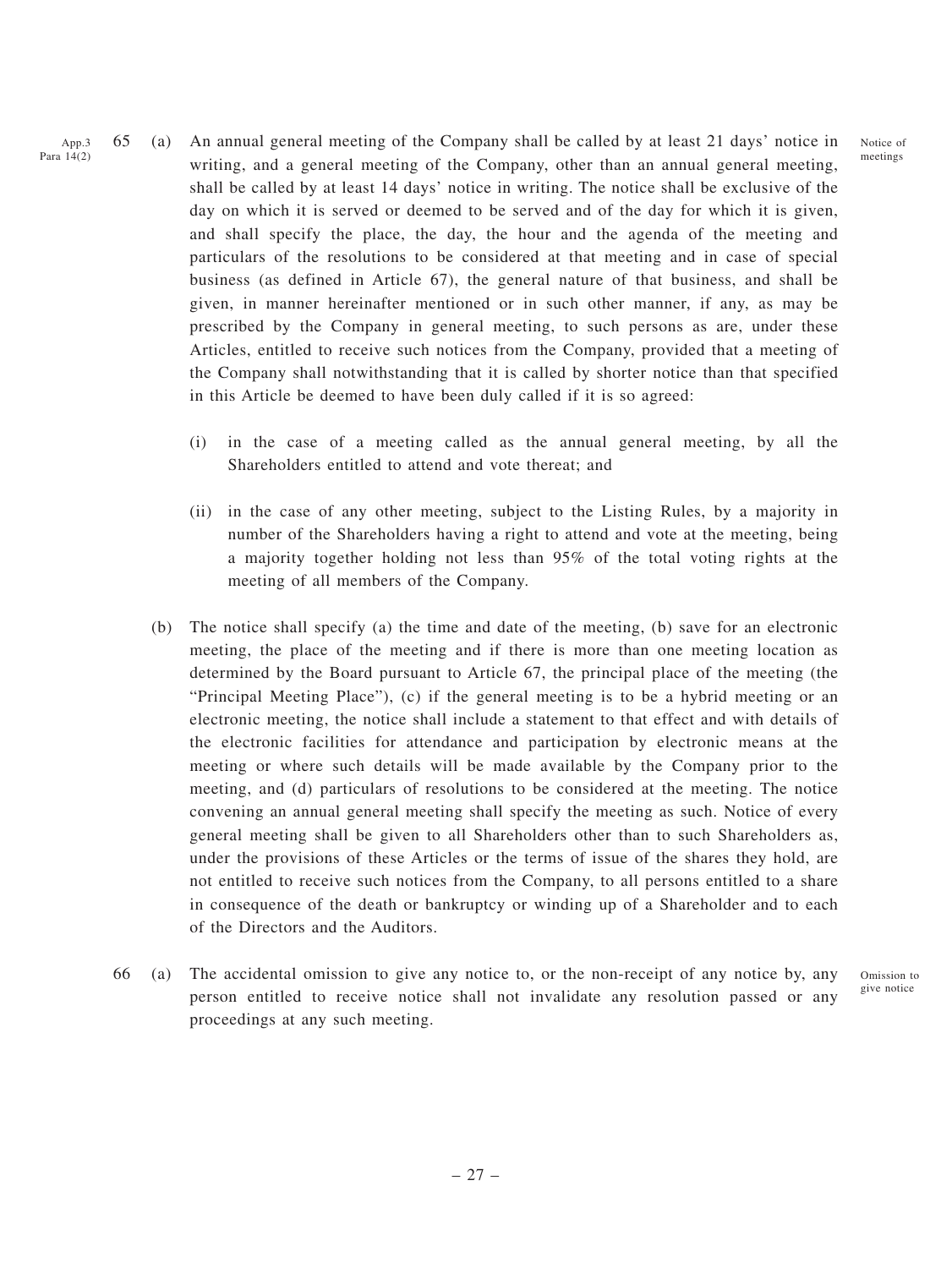(b) In the case where forms of proxy or notice of appointment of corporate representative are to be sent out with any notice, the accidental omission to send such forms of proxy or notice of appointment of corporate representative to, or the non-receipt of such forms by, any person entitled to receive notice of the relevant meeting shall not invalidate any resolution passed or any proceeding at any such meeting.

### **PROCEEDINGS AT GENERAL MEETINGS**

67 (a) All business shall be deemed special that is transacted at an extraordinary general meeting and also all business shall be deemed special that is transacted at an annual general meeting with the exception of the following, which shall be deemed ordinary business:

Special business, business of annual general meeting

- (i) the declaration and sanctioning of Dividends;
- (ii) the consideration and adoption of the accounts and balance sheets and the reports of the Directors and Auditors and other documents required to be annexed to the balance sheets;
- (iii) the election of Directors in place of those retiring;
- (iv) the appointment of Auditors;
- (v) the fixing of, or the determining of the method of fixing of the remuneration of the Directors and of the Auditors;
- (vi) the granting of any mandate or authority to the Board to offer, allot, grant options over, or otherwise dispose of the unissued Shares representing not more than 20% (or such other percentage as may from time to time be specified in the Listing Rules) in nominal value of its then existing issued share capital and the number of any securities repurchased pursuant to paragraph (vii) of this Article; and
- (vii) the granting of any mandate or authority to the Board to repurchase securities of the Company.
- (b) The Board may, at its absolute discretion, arrange for persons entitled to attend a general meeting to do so by simultaneous attendance and participation by means of electronic facilities at such location or locations ("**Meeting Location(s)**") determined by the Board at its absolute discretion. Any Shareholder or any proxy attending and participating in such way or any Shareholder or proxy attending and participating in an electronic meeting or a hybrid meeting by means of electronic facilities is deemed to be present at and shall be counted in the quorum of the meeting.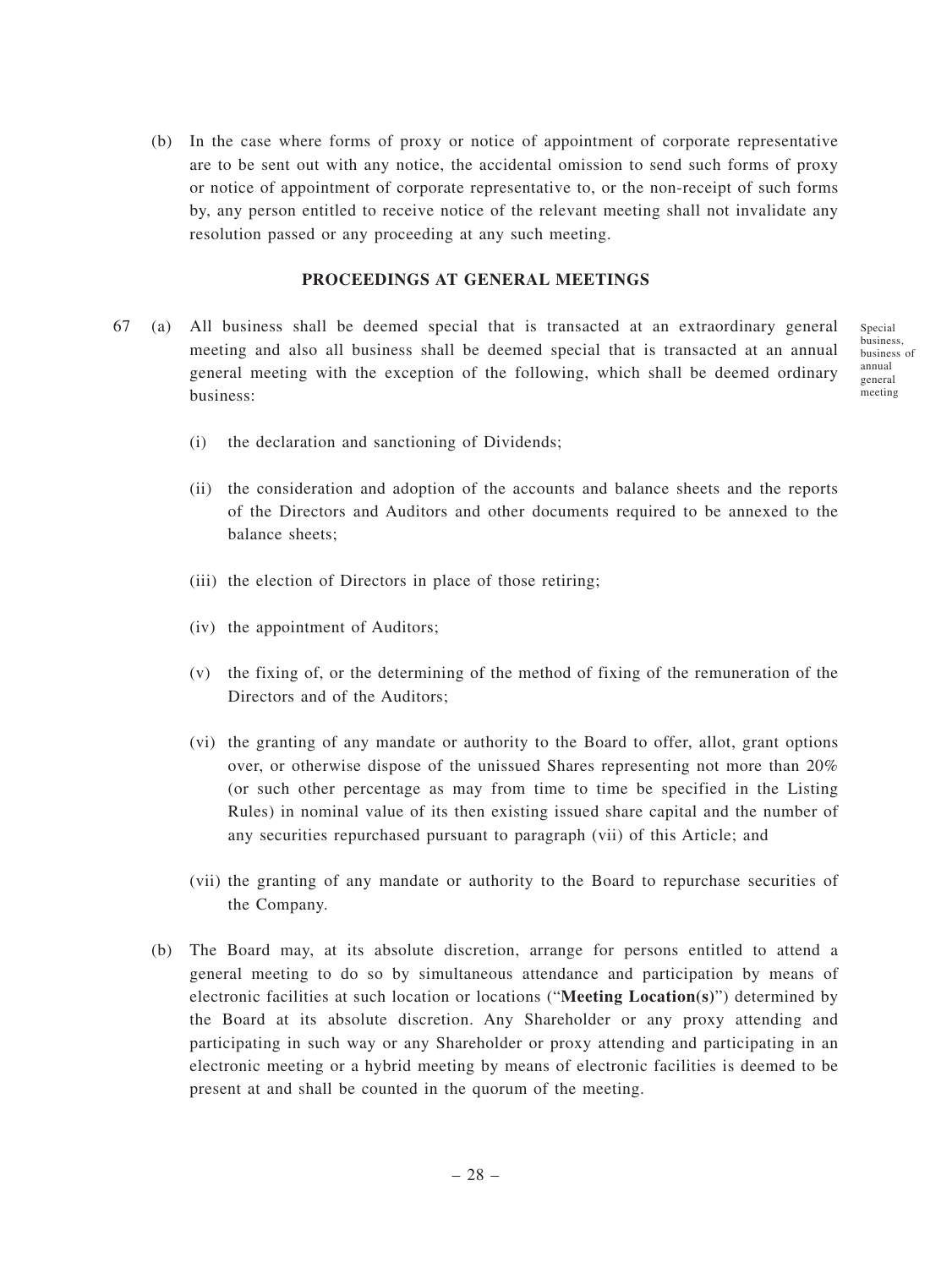- (c) All general meetings are subject to the following and, where appropriate, all references to a "Shareholder" or "Shareholders" in this sub-paragraph (2) shall include a proxy or proxies respectively:
	- (i) where a Shareholder is attending a Meeting Location and/or in the case of a hybrid meeting, the meeting shall be treated as having commenced if it has commenced at the Principal Meeting Place;
	- (ii) Shareholders present in person or by proxy at a Meeting Location and/or Shareholders attending and participating in an electronic meeting or a hybrid meeting by means of electronic facilities shall be counted in the quorum for and entitled to vote at the meeting in question, and that meeting shall be duly constituted and its proceedings valid provided that the chairman of the meeting is satisfied that adequate electronic facilities are available throughout the meeting to ensure that Shareholders at all Meeting Locations and Shareholders participating in an electronic meeting or a hybrid meeting by means of electronic facilities are able to participate in the business for which the meeting has been convened;
	- (iii) where Shareholders attend a meeting by being present at one of the Meeting Locations and/or where Shareholders participating in an electronic meeting or a hybrid meeting by means of electronic facilities, a failure (for any reason) of the electronic facilities or communication equipment, or any other failure in the arrangements for enabling those in a Meeting Location other than the Principal Meeting Place to participate in the business for which the meeting has been convened or in the case of an electronic meeting or a hybrid meeting, the inability of one or more Shareholders or proxies to access, or continue to access, the electronic facilities despite adequate electronic facilities having been made available by the Company, shall not affect the validity of the meeting or the resolutions passed, or any business conducted there or any action taken pursuant to such business provided that there is a quorum present throughout the meeting, and;
	- (iv) if any of the Meeting Locations is not in the same jurisdiction as the Principal Meeting Place and/or in the case of a hybrid meeting, the provisions of these Articles concerning the service and giving of notice for the meeting, and the time for lodging proxies, shall apply by reference to the Principal Meeting Place; and in the case of an electronic meeting, the time for lodging proxies shall be as stated in the notice for the meeting;
- (d) The Board and, at any general meeting, the chairman of the meeting may from time to time make arrangements for managing attendance and/or participation and/or voting at the Principal Meeting Place, any Meeting Location(s) and/or participation in an electronic meeting or a hybrid meeting by means of electronic facilities (whether involving the issue of tickets or some other means of identification, passcode, seat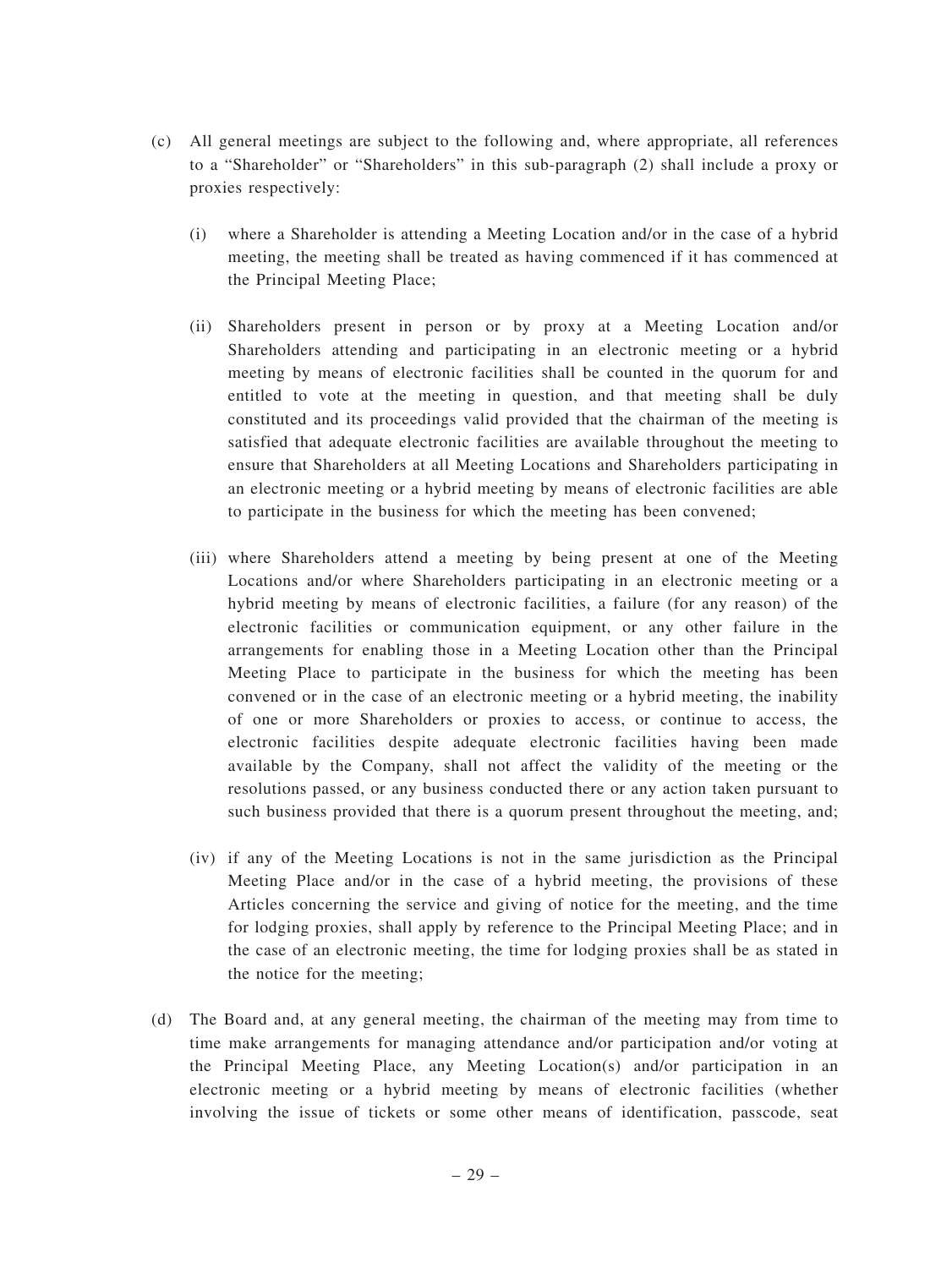reservation, electronic voting or otherwise) as it shall in its absolute discretion consider appropriate, and may from time to time change any such arrangements, provided that a Shareholder who, pursuant to such arrangements, is not entitled to attend, in person or by proxy, at any Meeting Location shall be entitled so to attend at one of the other Meeting Locations; and the entitlement of any Shareholder so to attend the meeting or adjourned meeting or postponed meeting at such Meeting Location or Meeting Locations shall be subject to any such arrangement as may be for the time being in force and by the notice of meeting or adjourned meeting or postponed meeting stated to apply to the meeting.

- (e) If it appears to the chairman of the general meeting that:
	- (i) the electronic facilities at the Principal Meeting Place or at such other Meeting Location(s) at which the meeting may be attended have become inadequate for the purposes referred to in Article 67 or are otherwise not sufficient to allow the meeting to be conducted substantially in accordance with the provisions set out in the notice of the meeting; or
	- (ii) in the case of an electronic meeting or a hybrid meeting, electronic facilities being made available by the Company have become inadequate; or
	- (iii) it is not possible to ascertain the view of those present or to give all persons entitled to do so a reasonable opportunity to communicate and/or vote at the meeting; or
	- (iv) there is violence or the threat of violence, unruly behaviour or other disruption occurring at the meeting or it is not possible to secure the proper and orderly conduct of the meeting

then without prejudice to any other power which the chairman of the meeting may have under these Articles or at common law, the chairman may, at his/her absolute discretion, without the consent of the meeting, and before or after the meeting has started and irrespective of whether a quorum is present, interrupt or adjourn the meeting (including adjournment for indefinite period). All business conducted at the meeting up to the time of such adjournment shall be valid.

(f) The Board and, at any general meeting, the chairman of the meeting may make any arrangement and impose any requirement or restriction the Board or the chairman of the meeting, as the case may be, considers appropriate to ensure the security and orderly conduct of a meeting (including, without limitation, requirements for evidence of identity to be produced by those attending the meeting, the searching of their personal property and the restriction of items that may be taken into the meeting place, determining the number and frequency of and the time allowed for questions that may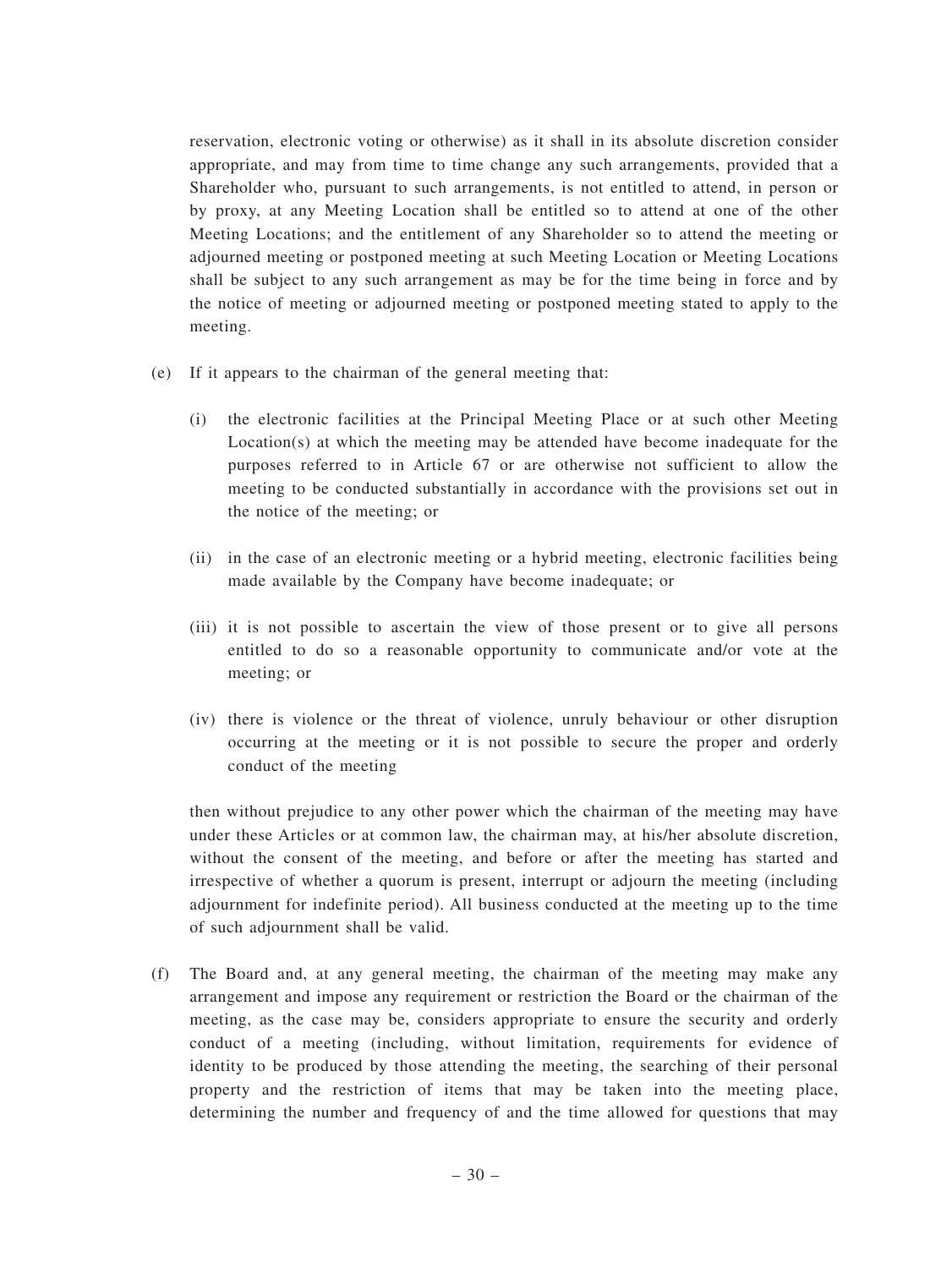be raised at a meeting). Shareholders shall also comply with all requirements or restrictions imposed by the owner of the premises at which the meeting is held. Any decision made under this Article shall be final and conclusive and a person who refuses to comply with any such arrangements, requirements or restrictions may be refused entry to the meeting or ejected (physically or electronically) from the meeting.

- (g) If, after the sending of notice of a general meeting but before the meeting is held, or after the adjournment of a meeting but before the adjourned meeting is held (whether or not notice of the adjourned meeting is required), the Directors, in their absolute discretion, consider that it is inappropriate, impracticable, unreasonable or undesirable for any reason to hold the general meeting on the date or at the time or place or by means of electronic facilities specified in the notice calling the meeting, they may change or postpone the meeting to another date, time and/or place and/or change the electronic facilities and/or change the form of the meeting (a physical meeting, an electronic meeting or a hybrid meeting) without approval from the Shareholders. Without prejudice to the generality of the foregoing, the Directors shall have the power to provide in every notice calling a general meeting the circumstances in which a postponement of the relevant general meeting may occur automatically without further notice, including without limitation where a number 8 or higher typhoon signal, black rainstorm warning or other similar event is in force at any time on the day of the meeting. This Article shall be subject to the following:
	- (i) when a meeting is so postponed, the Company shall endeavour to post a notice of such postponement on the Company's website as soon as practicable (provided that failure to post such a notice shall not affect the automatic postponement of a meeting);
	- (ii) when only the form of the meeting or electronic facilities specified in the notice are changed, the Board shall notify the Shareholders of details of such change in such manner as the Board may determine;
	- (iii) when a meeting is postponed or changed in accordance with this Article, subject to and without prejudice to Article 67, unless already specified in the original notice of the meeting, the Board shall fix the date, time, place (if applicable) and electronic facilities (if applicable) for the postponed or changed meeting and shall notify the Shareholders of such details in such manner as the Board may determine; further all proxy forms shall be valid (unless revoked or replaced by a new proxy) if they are received as required by these Articles not less than 48 hours before the time of the postponed meeting; and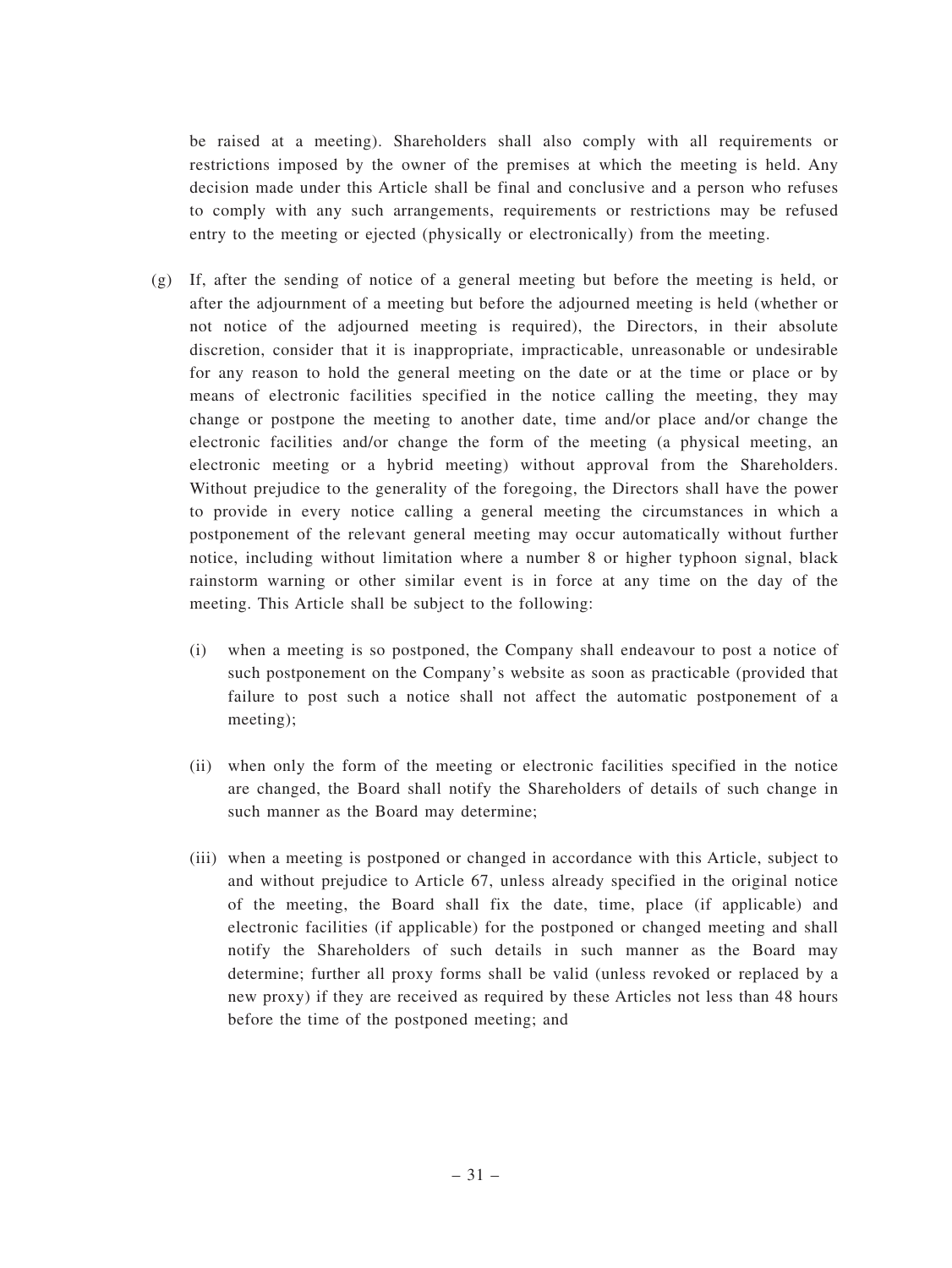- (iv) notice of the business to be transacted at the postponed or changed meeting shall not be required, nor shall any accompanying documents be required to be recirculated, provided that the business to be transacted at the postponed or changed meeting is the same as that set out in the original notice of general meeting circulated to the Shareholders.
- (h) All persons seeking to attend and participate in an electronic meeting or a hybrid meeting shall be responsible for maintaining adequate facilities to enable them to do so. Subject to Article  $67(e)$ , any inability of a person or persons to attend or participate in a general meeting by way of electronic facilities shall not invalidate the proceedings of and/or resolutions passed at that meeting.
- (i) Without prejudice to other provisions in Article 67, a physical meeting may also be held by means of such telephone, electronic or other communication facilities as permit all persons participating in the meeting to communicate with each other simultaneously and instantaneously, and participation in such a meeting shall constitute presence in person at such meeting.
- 68 For all purposes the quorum for a general meeting shall be two Shareholders present in person (or, in the case of a Shareholder being a corporation, by its duly authorised representative) or by proxy or, for quorum purposes only, two persons appointed by the Clearing House as authorised representative and/or proxy, and entitled to vote. No business shall be transacted at any general meeting unless the requisite quorum shall be present at the time when the meeting proceeds to business and continues to be present until the conclusion of the meeting. Quorum
- 69 If within 15 minutes from the time appointed for the meeting a quorum is not present, the meeting, if convened upon the requisition of Shareholders, shall be dissolved, but in any other case it shall stand adjourned to the same day in the next week and at such time and place as shall be decided by the Board, and if at such adjourned meeting a quorum is not present within 15 minutes from the time appointed for holding the meeting, the Shareholder or the Shareholders present in person (or, in the case of a Shareholder being a corporation by its duly authorised representative) or by proxy and entitled to vote shall be a quorum and may transact the business for which the meeting was called.
- 70 (a) The chairman (if any) of the Company or if he is absent or declines to take the chair at such meeting, the Vice chairman (if any) of the Company shall take the chair at every general meeting, or, if there be no such chairman or Vice chairman, or, if at any general meeting neither of such chairman or Vice chairman is present within 15 minutes after the time appointed for holding such meeting, or both such persons decline to take the chair at such meeting, the Directors present shall choose one of their number as chairman of the meeting, and if no Director be present or if all the Directors present decline to take the chair or if the chairman chosen shall retire from the chair, then the Shareholders present shall choose one of their number to be chairman of the meeting.

When quorum is not present meeting to be dissolved and when to be adjourned

chairman of general meeting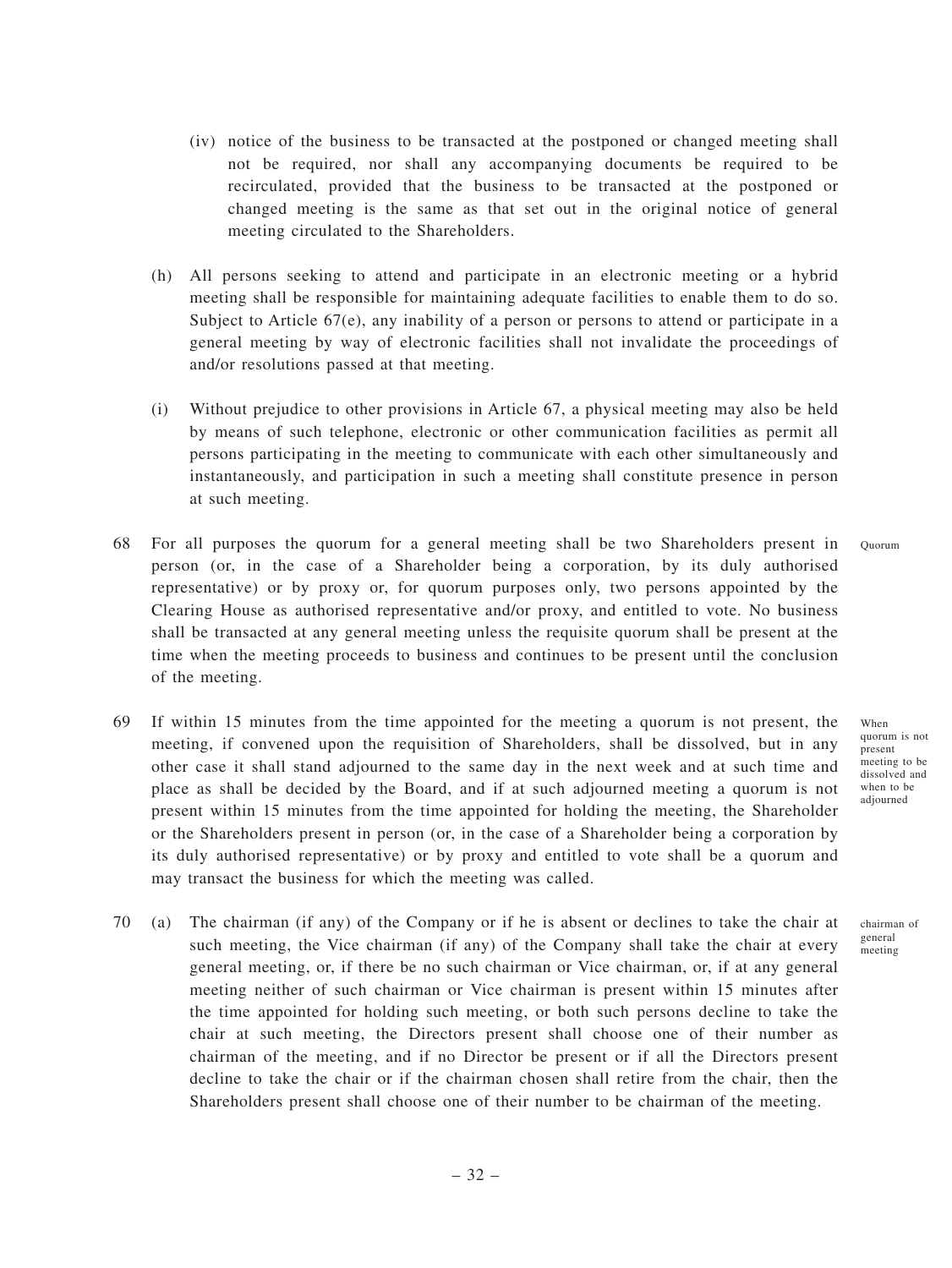- (b) If the chairman of a general meeting is participating in the general meeting using an electronic facility or facilities and becomes unable to participate in the general meeting using such electronic facility or facilities, another person (determined in accordance with Article 70(a) above) shall preside as chairman of the meeting unless and until the original chairman of the meeting is able to participate in the general meeting using the electronic facility or facilities.
- 71 Subject to Article 71C, the chairman of the meeting may, with the consent of any general meeting at which a quorum is present, and shall, if so directed by the meeting, adjourn any meeting from time to time (or indefinitely) and from place to place(s) and/or from one form to another (a physical meeting, a hybrid meeting or an electronic meeting) as the meeting shall determine. Whenever a meeting is adjourned for 14 days or more, at least seven clear days' notice, specifying the details set out in Article 65 but it shall not be necessary to specify in such notice the nature of the business to be transacted at the adjourned meeting. Save as aforesaid, no notice of an adjournment or of the business to be transacted at any adjourned meeting needs to be given nor shall any Shareholder be entitled to any such notice. No business shall be transacted at an adjourned meeting other than the business which might have been transacted at the meeting from which the adjournment took place.
- 72 At any general meeting a resolution put to the vote of the meeting shall be decided by poll save that the chairman of the meeting may, pursuant to the Listing Rules, allow a resolution to be voted on by a show of hands. Where a show of hands is allowed, before or on the declaration of the result of the show of hands, a poll may be demanded by:
	- (a) at least two Shareholders present in person (or, in the case of a Shareholder being a corporation, by its duly authorised representative) or by proxy for the time being entitled to vote at the meeting; or
	- (b) any Shareholder or Shareholders present in person (or, in the case of a Shareholder being a corporation, by its duly authorised representative) or by proxy and representing not less than one-tenth of the total voting rights of all the Shareholders having the right to vote at the meeting; or
	- (c) any Shareholder or Shareholders present in person (or, in the case of a Shareholder being a corporation, by its duly authorised representative) or by proxy and holding Shares conferring a right to vote at the meeting being Shares on which an aggregate sum has been paid up equal to not less than one-tenth of the total sum paid up on all the Shares conferring that right.
- 73 Where a resolution is voted on by a show of hands, a declaration by the chairman of the meeting that a resolution has on a show of hands been carried or carried unanimously, or by a particular majority, or not carried by a particular majority, or lost, and an entry to that effect made in the minute book of the Company shall be conclusive evidence of the facts without proof of the number or proportion of the votes recorded in favour of or against such resolution.

Power to adjourn general meeting. business of adjourned meeting

Poll, show of hands and demand for poll

What is to be evidence of the passing of a resolution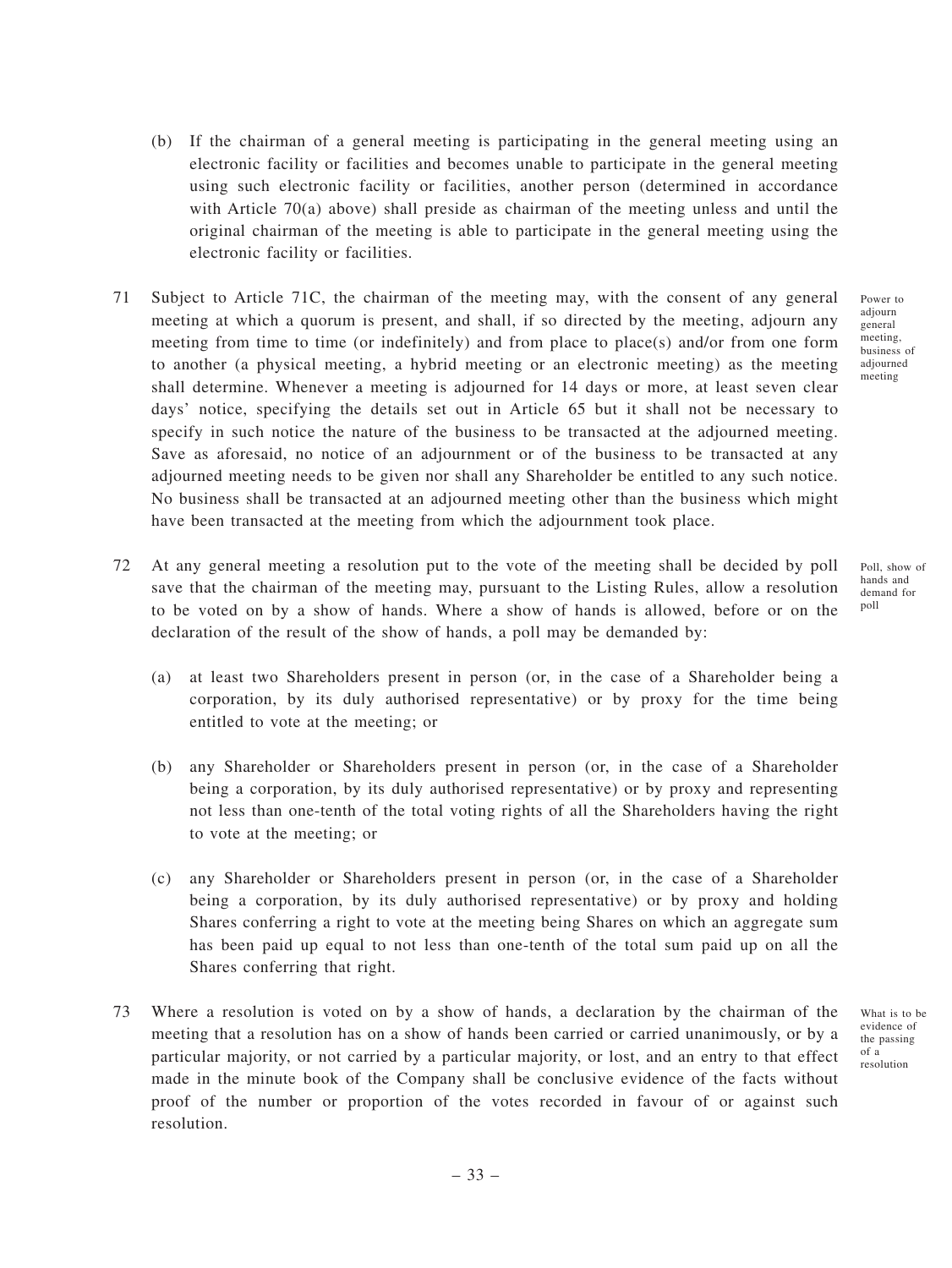- 74 A poll shall be taken in such manner (including the use of ballot or voting papers or tickets) and at such time and place as the chairman of the meeting directs. No notice need be given of a poll not taken immediately. The result of the poll shall be deemed to be the resolution of the meeting at which the poll was required or demanded. In the event that a poll is demanded after the chairman of the meeting allows a show of hands pursuant to Article 72, the demand for a poll may be withdrawn, with the consent of the chairman of the meeting, at any time before the close of the meeting at which the poll was demanded or the taking of the poll, whichever is the earlier. Poll
- 75 Any poll on the election of a chairman of a meeting or on any question of adjournment shall be taken at the meeting and without adjournment.
- 76 In the case of an equality of votes, whether on a show of hands or on a poll, the chairman of the meeting shall be entitled to a second or casting vote. In case of any dispute as to the admission or rejection of any vote, the chairman of the meeting shall determine the same, and such determination shall be final and conclusive.
- 77 The demand for a poll shall not prevent the continuance of a meeting for the transaction of any business other than the question on which a poll has been demanded.
- 78 If an amendment shall be proposed to any resolution under consideration but shall in good faith be ruled out of order by the chairman of the meeting, the proceedings shall not be invalidated by any error in such ruling. In the case of a resolution duly proposed as a Special Resolution no amendment thereto (other than a mere clerical amendment to correct a patent error) may in any event be considered or voted upon.

#### **VOTES OF SHAREHOLDERS**

79 Subject to any special rights, privileges or restrictions as to voting for the time being attached to any class or classes of Shares, at any general meeting on a poll every Shareholder present in person (or, in the case of a Shareholder being a corporation, by its duly authorised representative) or by proxy, shall have one vote for every Share of which he is the holder which is fully paid or credited as fully paid (but so that no amount paid or credited as paid on a Share in advance of calls or instalments shall be treated for the purposes of this Article as paid on the Share), and on a show of hands every Shareholder who is present in person (or, in the case of a Shareholder being a corporation, by its duly authorised representative) or by proxy shall (save as provided otherwise in this Article) have one (1) vote. On a poll a Shareholder entitled to more than one vote need not use all his votes or cast all his votes in the same way. Notwithstanding anything contained in these Articles, where more than one proxy is appointed by a Shareholder which is a Clearing House (or its nominee(s)), each such proxy shall have one vote on a show of hands and on a poll, each such proxy is under no obligation to cast all his votes in the same way.

chairman to have casting vote

Business may proceed notwithstanding demand for poll Amendment of resolutions

Votes of shareholders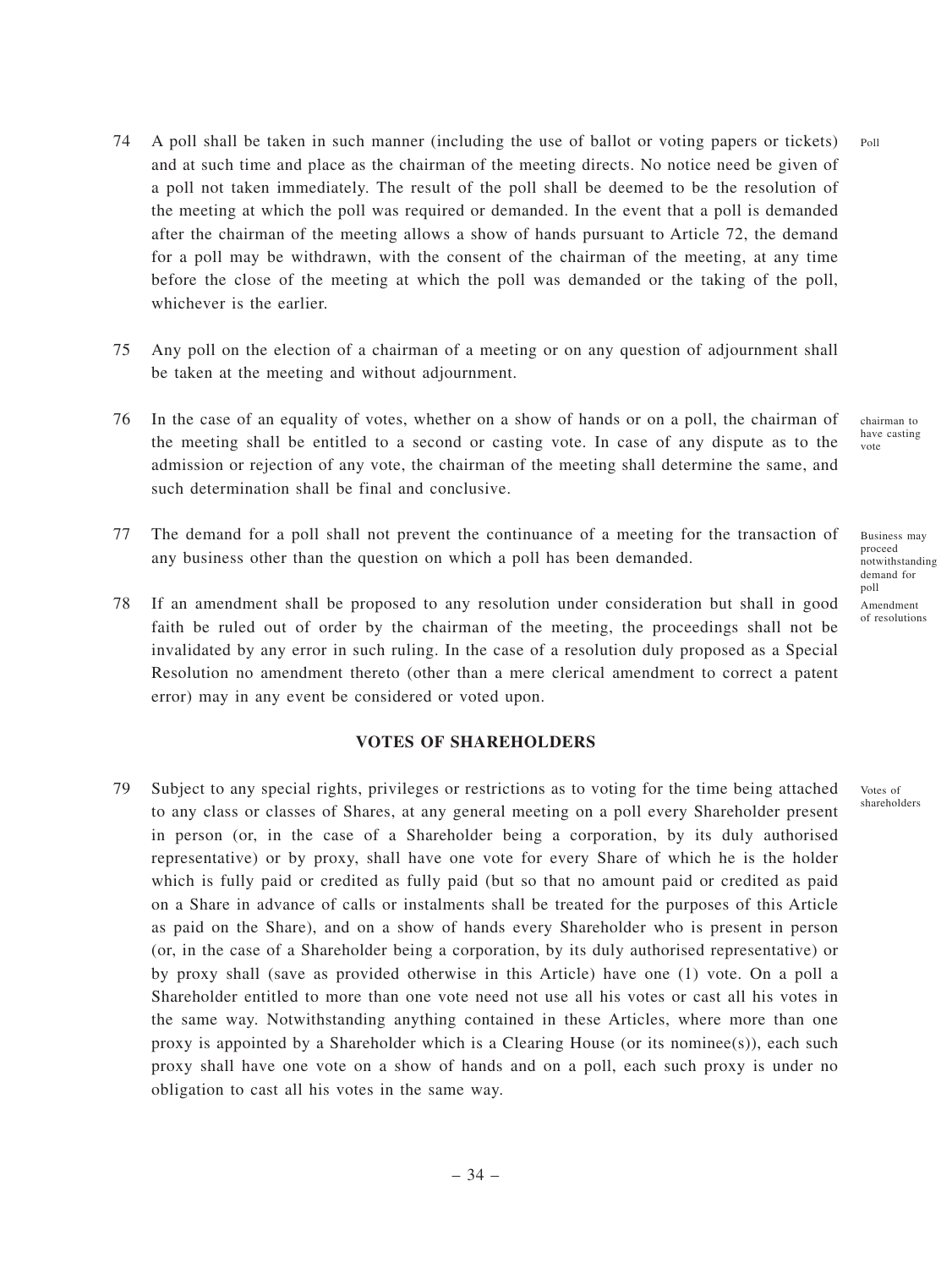- 79A (a) All Shareholders shall have the right to (i) speak at a general meeting; and (ii) vote at a general meeting except where a Shareholder is required by the Listing Rules to abstain from voting to approve the matter under consideration. App.3 Para 14(3)
- (b) Where the Company has knowledge that any Shareholder is, under the Listing Rules, required to abstain from voting on any particular resolution or restricted to voting only for or only against any particular resolution, any votes cast by or on behalf of such Shareholder in contravention of such requirement or restriction shall not be counted. App. 3 Para  $14(4)$ 
	- 80 Any person entitled under Article 51 to be registered as the holder of any Shares may vote at any general meeting in respect thereof in the same manner as if he were the registered holder of such Shares, provided that at least 48 hours before the time of the holding of the meeting, the postponed meeting or adjourned meeting (as the case may be) at which he proposes to vote, he shall satisfy the Board of his right to be registered as the holder of such Shares or the Board shall have previously admitted his right to vote at such meeting in respect thereof.
	- 81 Where there are joint registered holders of any Share, any one of such persons may vote at any meeting, either personally or by proxy, in respect of such Share as if he were solely entitled thereto; but if more than one of such joint holders be present at any meeting personally or by proxy, that one of the said persons so present whose name stands first on the Register in respect of such Share shall alone be entitled to vote in respect thereof. Several executors or administrators of a deceased Shareholder, and several trustees in bankruptcy or liquidators of a Shareholder in whose name any Share stands shall for the purposes of this Article be deemed joint holders thereof.
	- 82 A Shareholder of unsound mind or in respect of whom an order has been made by any court having jurisdiction in lunacy may vote, whether on a poll or on a show of hands, by his committee or receiver, or other person in the nature of a committee or receiver appointed by that court, and any such committee, receiver or other person may vote on a poll by proxy. Evidence to the satisfaction of the Board of the authority of the person claiming to exercise the right to vote shall be delivered to such place or one of such places (if any) as is specified in accordance with these Articles for the deposit of instruments of proxy or, if no place is specified, at the Registration Office, not later than the latest time at which an instrument of proxy must, if it is to be valid for the meeting, be delivered.
	- 83 Save as expressly provided in these Articles or otherwise determined by the Board, no person other than a Shareholder duly registered and who shall have paid everything for the time being due from him payable to the Company in respect of his Shares shall be entitled to be present or to vote (save as proxy or authorised representative for another Shareholder) whether personally, by proxy or by attorney or to be reckoned in the quorum, at any general meeting.

Votes in respect of deceased and bankrupt shareholders

Joint holders

Votes of shareholders of unsound mind

Qualification for voting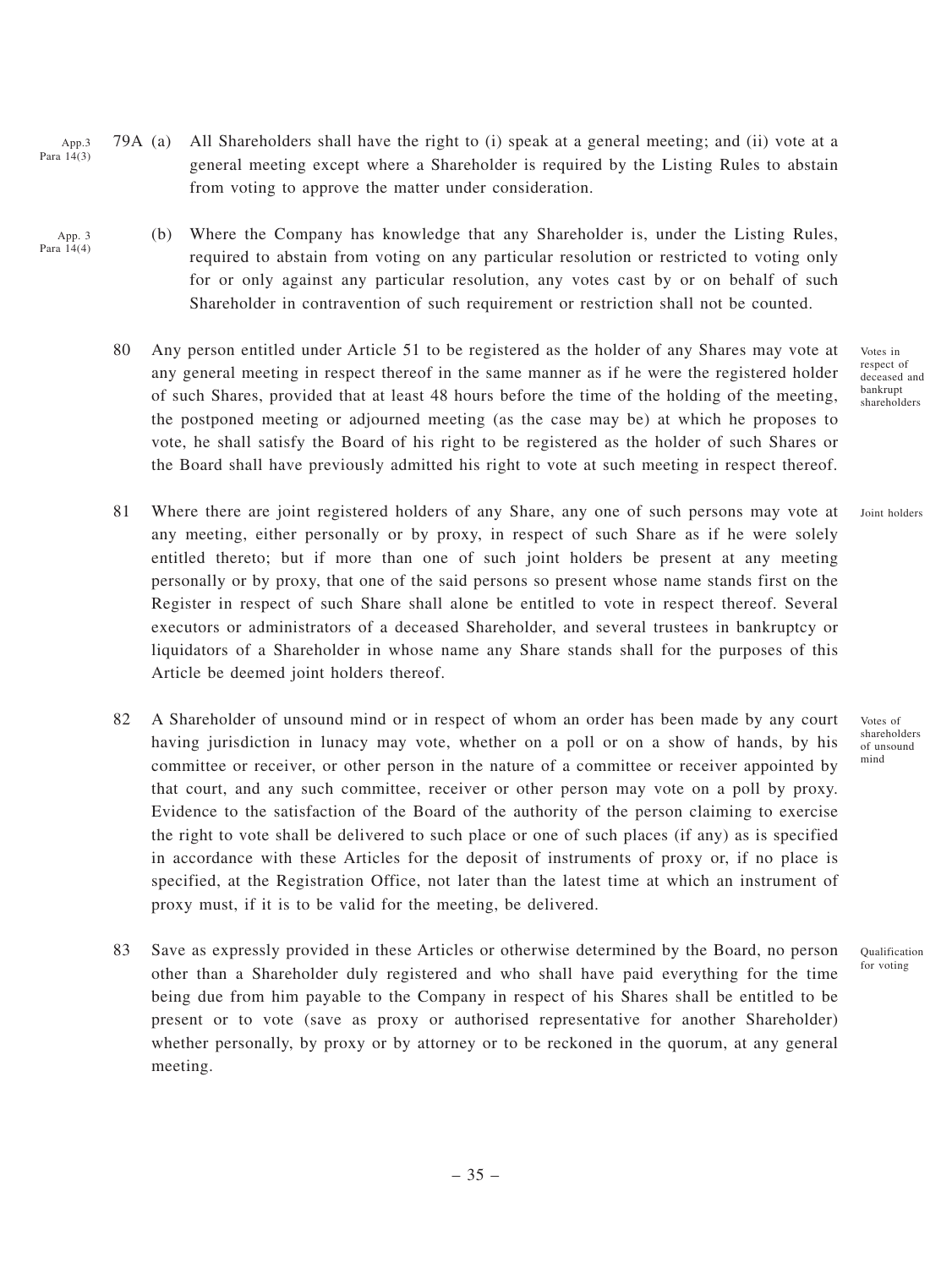Objections to votes

84 No objection shall be raised to the qualification of any person exercising or purporting to exercise a vote or the admissibility of any vote except at the meeting, postponed meeting or adjourned meeting at which the vote objected to is given or tendered, and every vote not disallowed at such meeting shall be valid for all purposes. Any such objection made in due time shall be referred to the chairman of the meeting, whose decision shall be final and conclusive.

#### **APPOINTMENT OF PROXY AND CORPORATE REPRESENTATIVE**

- 85 Any Shareholder entitled to attend and vote at a meeting of the Company shall be entitled to appoint another person as his proxy to attend and vote instead of him. A Shareholder who is the holder of two or more Shares may appoint more than one proxy to represent him and vote on his behalf at a general meeting of the Company or at a class meeting. A proxy need not be a Shareholder of the Company. On a poll or a show of hands votes may be given either personally (or, in the case of a Shareholder being a corporation, by its duly authorised representative) or by proxy. A proxy shall be entitled to exercise the same powers on behalf of a Shareholder who is an individual and for whom he acts as proxy as such Shareholder could exercise. In addition, a proxy shall be entitled to exercise the same powers on behalf of a Shareholder which is a corporation and for which he acts as proxy as such Shareholder could exercise if it were an individual Shareholder. App.3 Para 18 & 19 Proxies
	- 86 No appointment of a proxy shall be valid unless it names the person appointed and his appointor. The Board may, unless it is satisfied that the person purporting to act as proxy is the person named in the relevant instrument for his appointment and the validity and authenticity of the signature of his appointor, decline such person's admission to the relevant meeting, reject his vote or, in the event that a poll is demanded after the chairman of the meeting allows a show of hands pursuant to Article 72, his demand for a poll and no Shareholder who may be affected by any exercise by the Board of its power in this connection shall have any claim against the Directors or any of them nor may any such exercise by the Board of its powers invalidate the proceedings of the meeting in respect of which they were exercised or any resolution passed or defeated at such meeting.
	- 87 The instrument appointing a proxy shall be in writing under the hand of the appointor or of his attorney duly authorised in writing, or if the appointor is a corporation, either under seal or under the hand of an officer or attorney duly authorised.

Instrument appointing proxy to be in writing

88 (a) The Company may, at its absolute discretion, provide an electronic address for the receipt of any document or information relating to proxies for a general meeting (including any instrument of proxy or invitation to appoint a proxy, any document necessary to show the validity of, or otherwise relating to, an appointment of proxy (whether or not required under these Articles) and notice of termination of the authority of a proxy). If such an electronic address is provided, the Company shall be deemed to have agreed that any such document or information (relating to proxies as aforesaid)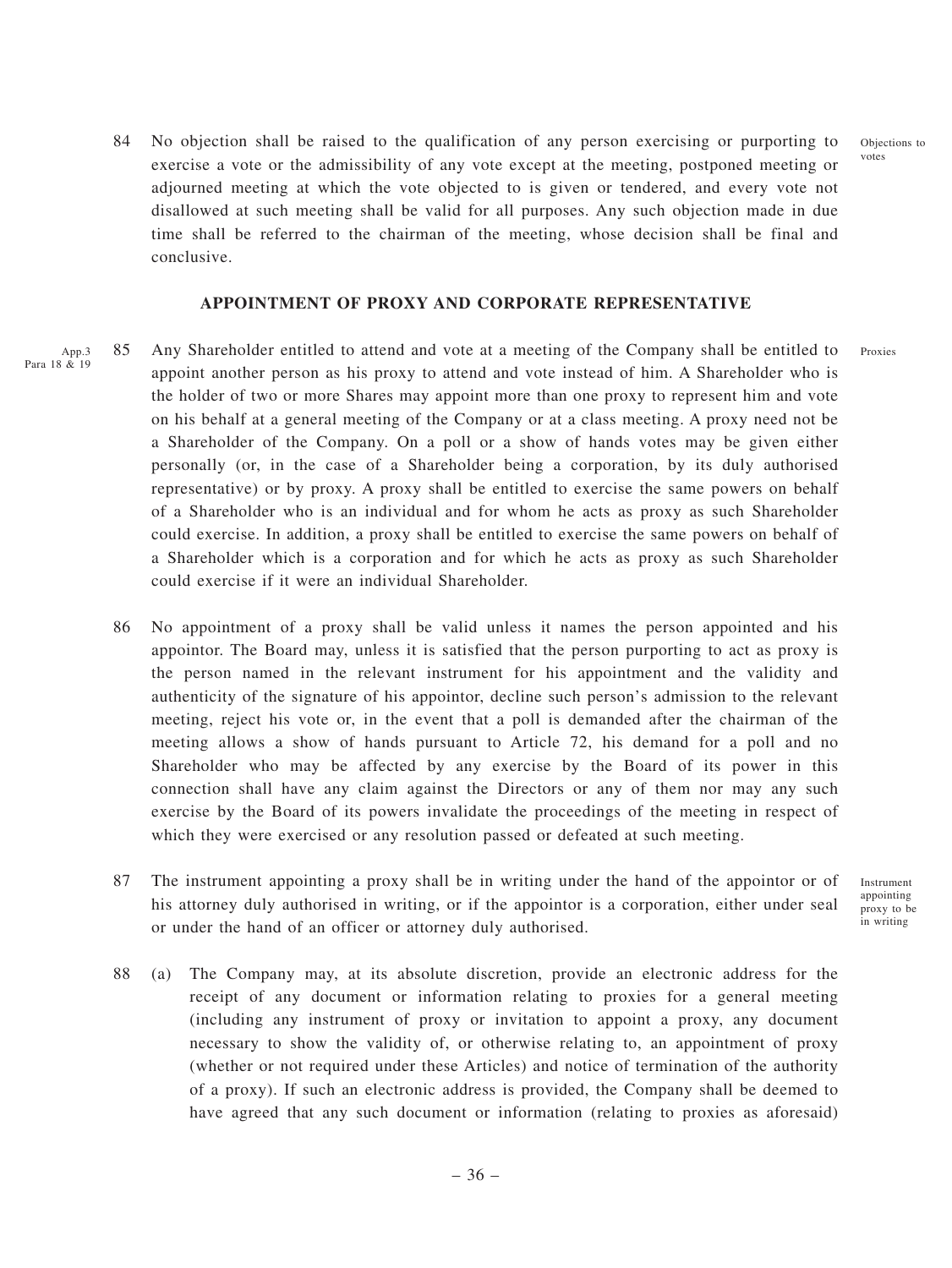may be sent by electronic means to that address, subject as hereafter provided and subject to any other limitations or conditions specified by the Company when providing the address. Without limitation, the Company may from time to time determine that any such electronic address may be used generally for such matters or specifically for particular meetings or purposes and, if so, the Company may provide different electronic addresses for different purposes. The Company may also impose any conditions on the transmission of and its receipt of such electronic communications including, for the avoidance of doubt, imposing any security or encryption arrangements as may be specified by the Company. If any document or information required to be sent to the Company under this Article is sent to the Company by electronic means, such document or information is not treated as validly delivered to or deposited with the Company if the same is not received by the Company at its designated electronic address provided in accordance with this Article or if no electronic address is so designated by the Company for the receipt of such document or information.

- (b) The instrument appointing a proxy and, if requested by the Board, the power of attorney or other authority (if any) under which it is signed or a notarially certified copy of that power or authority shall be deposited at such place or one of such places (if any) as is specified in the notice of meeting or in the instrument of proxy issued by the Company (or, if no place is specified, at the Registration Office), or if the Company has provided an electronic address in accordance with the preceding paragraph, shall be received at the electronic address specified, not less than 48 hours before the time for holding the meeting, postponed meeting or adjourned meeting (as the case may be) at which the person named in such instrument proposes to vote, and in default the instrument of proxy shall not be treated as valid. No instrument appointing a proxy shall be valid after the expiration of 12 Months from the date of its execution, except at a postponed meeting or an adjourned meeting where the meeting was originally held within 12 Months from such date. Delivery of an instrument appointing a proxy shall not preclude a Shareholder from attending and voting in person (or in the case of a Shareholder being a corporation, its duly authorised representative) at the meeting concerned and, in such event, the instrument appointing a proxy shall be deemed to be revoked.
- 89 Every instrument of proxy, whether for a specified meeting or otherwise, shall be in such form as the Board may from time to time approve, provided that it shall not preclude the use of the two-way form. Any form issued to a Shareholder for use by him for appointing a proxy to attend and vote at an extraordinary general meeting or at an annual general meeting at which any business is to be transacted shall be such as to enable the Shareholder, according to his intentions, to instruct the proxy to vote in favour of or against (or, in default of instructions, to exercise his discretion in respect of) each resolution dealing with any such business. The Board may decide, either generally or in any particular case, to treat a proxy appointment as valid notwithstanding that the appointment or any of the information required under these Articles has not been received in accordance with the requirements of these

Appointment of proxy must be deposited

Form of proxy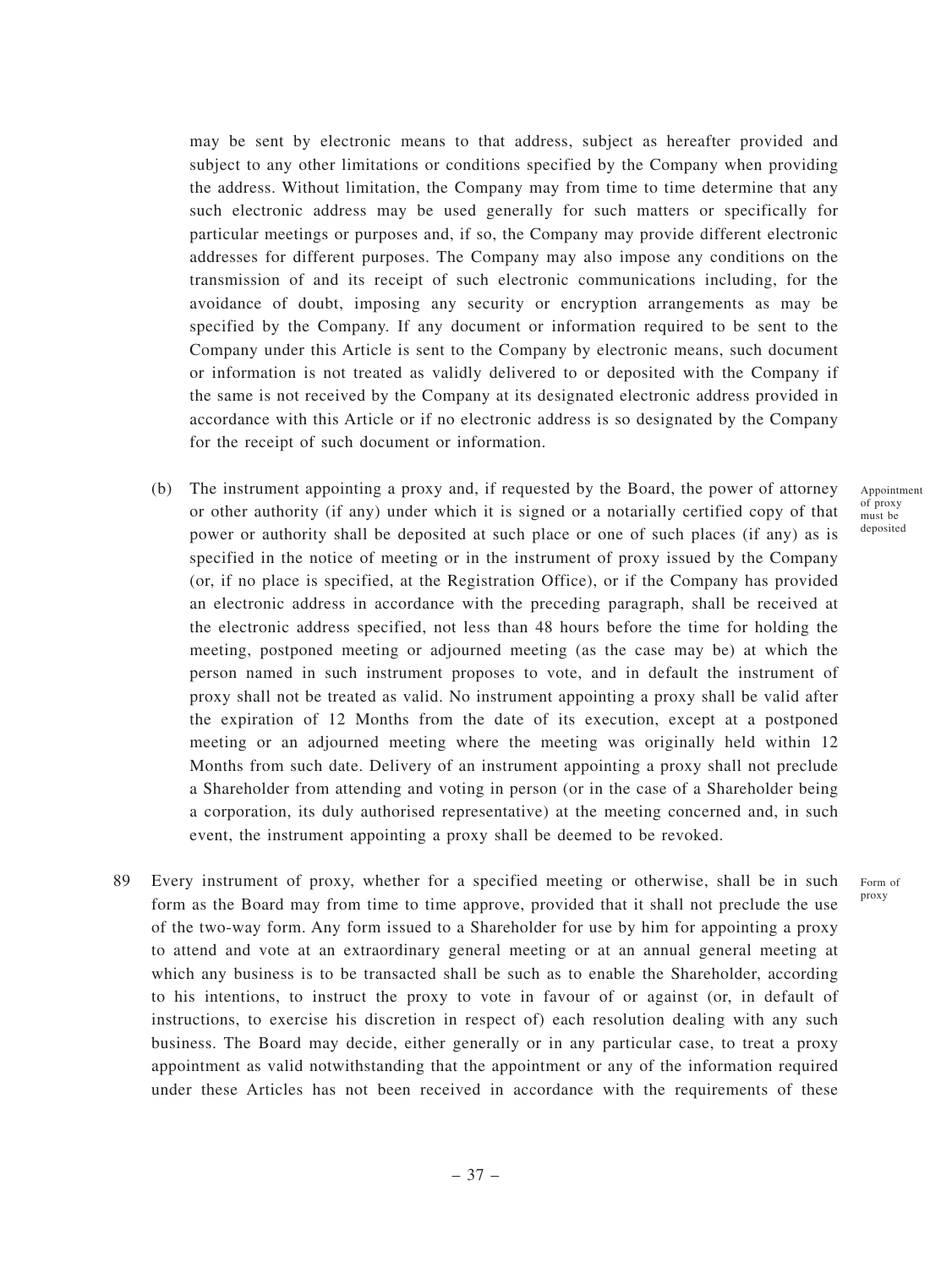Articles. Subject to aforesaid, if the proxy appointment and any of the information required under these Articles is not received in the manner set out in these Articles, the appointee shall not be entitled to vote in respect of the shares in question.

- 90 The instrument appointing a proxy to vote at a general meeting shall: (i) be deemed to confer authority upon the proxy to demand or join in demanding a poll and to vote on any resolution (or amendment thereto) put to the meeting for which it is given as the proxy thinks fit; and (ii) unless the contrary is stated therein, be valid as well for any adjournment of the meeting as for the meeting to which it relates.
- 91 A vote given in accordance with the terms of an instrument of proxy or by the duly authorised representative of a corporation shall be valid notwithstanding the previous death or insanity of the principal or revocation of the proxy or power of attorney or other authority under which the proxy was executed or the transfer of the Share in respect of which the proxy is given, provided that no intimation in writing of such death, insanity, revocation or transfer as aforesaid shall have been received by the Company at its Registration Office, or at such other place as is referred to in Article 88, at least two hours before the commencement of the meeting, the postponed meeting or adjourned meeting at which the proxy is used.
- 92 (a) Any corporation which is a Shareholder may, by resolution of its directors or other governing body or by power of attorney, authorise such person as it thinks fit to act as its representative at any meeting of the Company or of any class of Shareholders of the Company, and the person so authorised shall be entitled to exercise the same rights and powers on behalf of the corporation which he represents as that corporation could exercise if it were an individual Shareholder of the Company. References in these Articles to a Shareholder present in person at a meeting shall, unless the context otherwise requires, include a corporation which is a Shareholder represented at the meeting by such duly authorised representative. App 3. Para 18

App.3 Para 19

(b) Where a Shareholder is a Clearing House (or its nominee(s)), it may (subject to Article 93) authorise such person or persons as it thinks fit to act as its representative or representatives at any meeting of the Company or at any meeting of any class of Shareholders provided that if more than one person is so authorised, the authorisation shall specify the number and class of Shares in respect of which each such representative is so authorised. A person so authorised pursuant to the provisions of this Article shall be deemed to have been duly authorised without further evidence of the facts and be entitled to exercise the same rights and powers on behalf of the Clearing House (or its nominee(s)) which he represents as that Clearing House (or its nominee(s)) could exercise as if such person were an individual Shareholder, including the right to speak and vote and, where a show of hands is allowed, the right to vote individually on a show of hands.

Authority under instrument appointing proxy

When vote by proxy valid though authority revoked

Appointment of multiple corporate representatives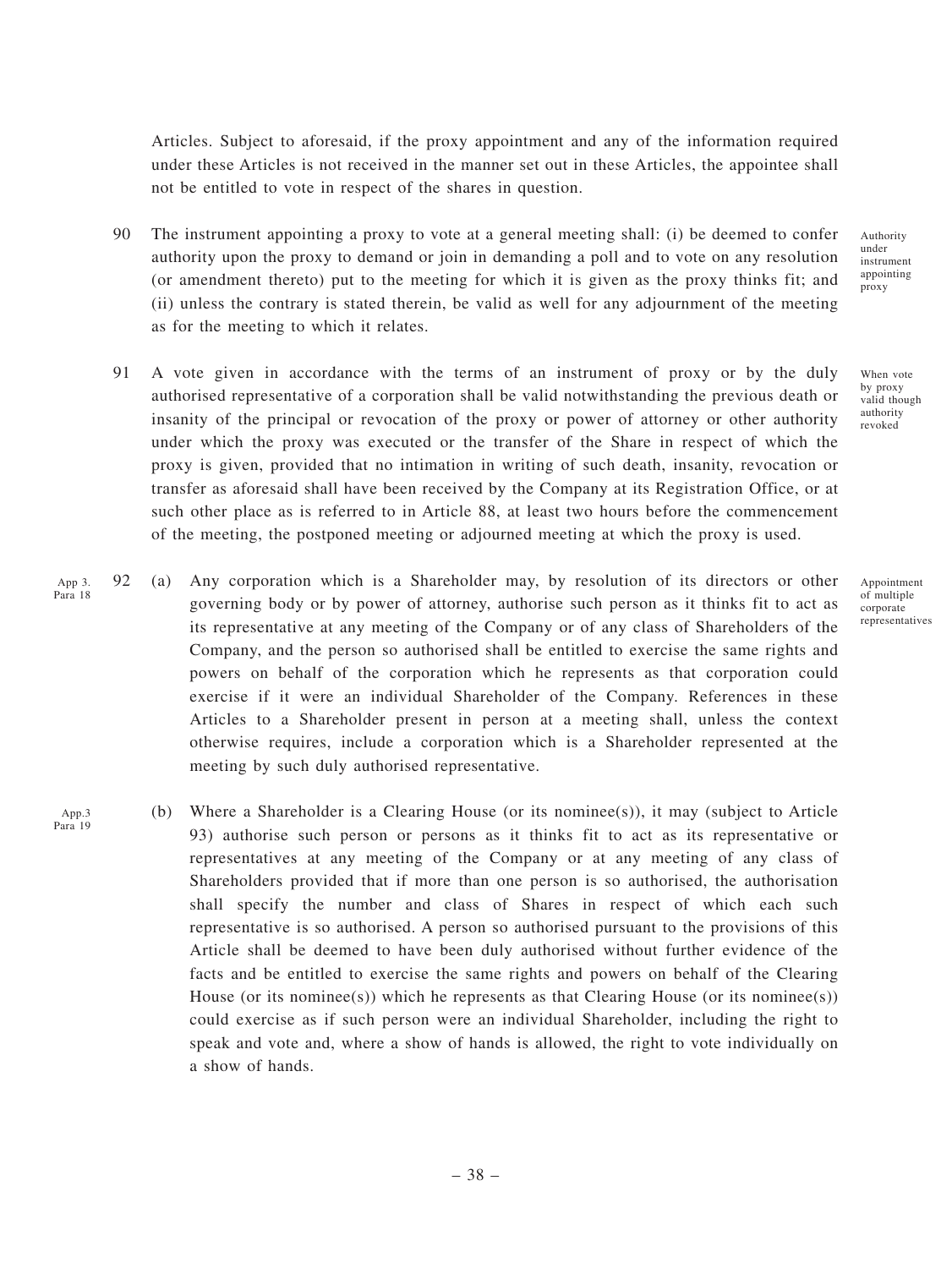Conditions for appointment of corporate representatives

- 93 Unless the Board agrees otherwise, an appointment of a corporate representative shall not be valid as against the Company unless:
	- (a) in the case of such an appointment by a Shareholder which is a Clearing House (or its nominee(s)), a written notification of the appointment issued by any director, the secretary or any authorised officer(s) of such Shareholder shall have been delivered at such place or one of such places (if any) as is specified in the notice of meeting or in the form of notice issued by the Company, or handed to the chairman of the meeting at the meeting or, if no place is specified, at the principal place of business maintained by the Company in the Relevant Territory from time to time before the time of holding the meeting, postponed meeting or adjourned meeting at which the person so authorised proposes to vote or handed to the chairman of the meeting at the meeting; and
	- (b) in the case of such an appointment by any other corporate Shareholder, a copy of the resolution of its directors or other governing body of the Shareholder authorising the appointment of the corporate representative or a form of notice of appointment of corporate representative issued by the Company for such purpose or a copy of the relevant power of attorney, together with an up-to-date copy of the Shareholder's constitutive documents and a list of directors or members of the governing body of the Shareholder as at the date of such resolution, or, as the case may be, power of attorney, in each case certified by a director, secretary or a member of the governing body of that Shareholder and notarised, or, in the case of a form of notice of appointment issued by the Company as aforesaid, completed and signed in accordance with the instructions thereon or in the case of a power of attorney a notarised copy of the relevant authority under which it was signed, shall have been deposited at such place or one of such places (if any) as is specified in the notice of meeting or in the form of notice issued by the Company as aforesaid (or, if no place is specified, at the Registration Office) not less than 48 hours before the time for holding the meeting, postponed meeting or adjourned meeting or poll (as the case may be) at which the corporate representative proposes to vote.
- 94 No appointment of a corporate representative shall be valid unless it names the person authorised to act as the appointor's representative and the appointor is also named. The Board may, unless it is satisfied that a person purporting to act as a corporate representative is the person named in the relevant instrument for his appointment, decline such person's admission to the relevant meeting and/or reject his vote or demand for a poll and no Shareholder who may be affected by any exercise by the Board of its power in this connection shall have any claim against the Board or any of them nor may any such exercise by the Board of its powers invalidate the proceedings of the meeting in respect of which they were exercised or any resolution passed or defeated at such meeting.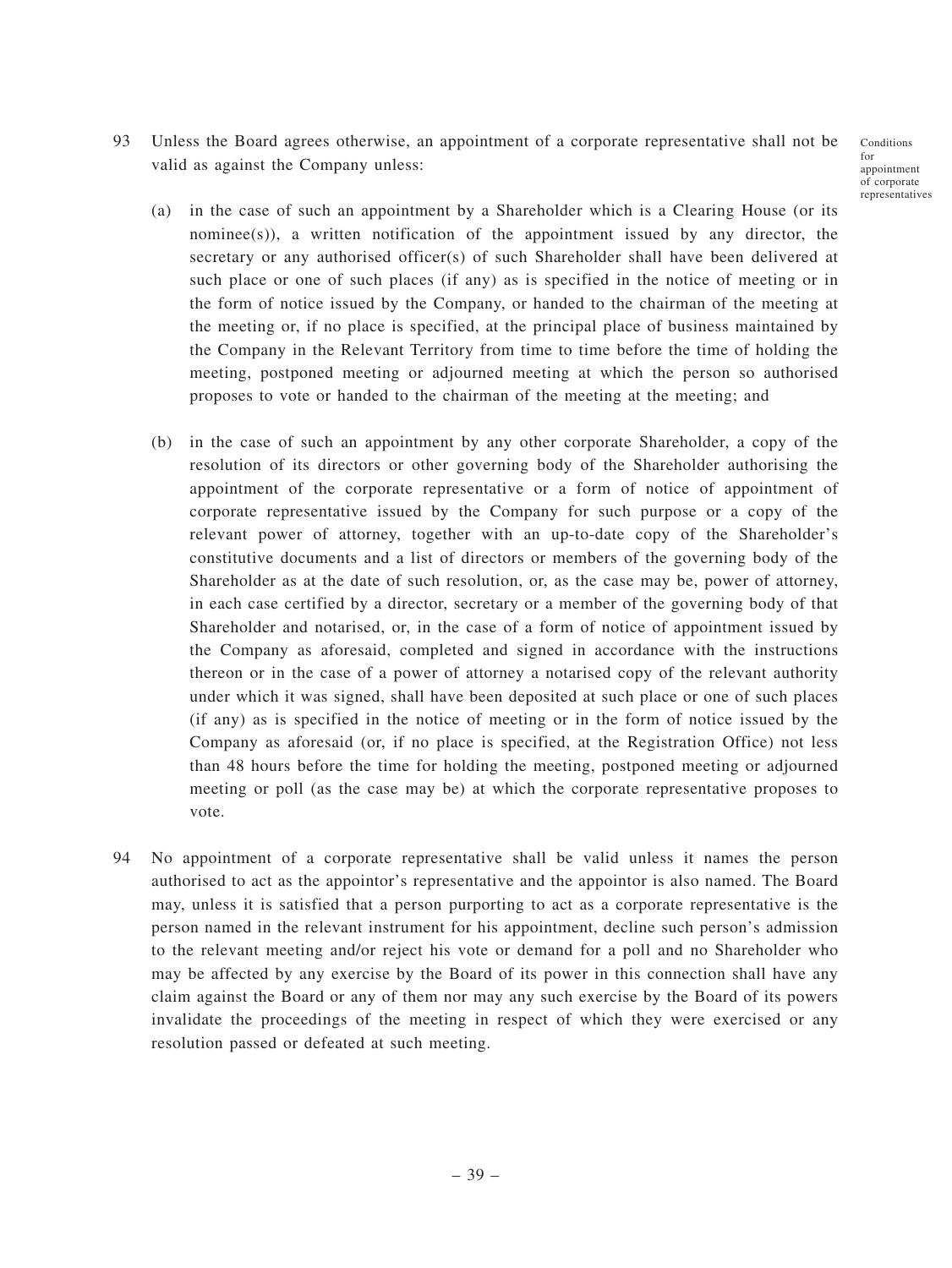#### **REGISTERED OFFICE**

95 The Registered Office of the Company shall be at such place in the Cayman Islands as the Board shall from time to time decide. Registered **Office** 

# **BOARD OF DIRECTORS**

- 96 The number of Directors shall not be less than two (2). The Company shall keep at its Registered Office a register of its directors and officers in accordance with the Companies Act. Number of Directors
- 97 A Director may at any time, by notice in writing signed by him delivered to the Registered Office or at the Head Office or at a meeting of the Board, appoint any person (including another Director) to act as alternate Director in his place during his absence and may in like manner at any time determine such appointment. If such person is not another Director such appointment unless previously approved by the Board shall have effect only upon and subject to being so approved. The appointment of an alternate Director shall determine on the happening of any event which, were he a Director, would cause him to vacate such office or if his appointor ceases to be a Director. An alternate Director may act as alternate to more than one Director.
- 98 (a) An alternate Director shall (subject to his giving to the Company an address, telephone and facsimile number within the territory of the Head Office for the time being for the giving of notices on him and except when absent from the territory in which the Head Office is for the time being situate) be entitled (in addition to his appointor) to receive and (in lieu of his appointor) to waive notices of meetings of the Board and of any committee of the Board of which his appointor is a member and shall be entitled to attend and vote as a Director at any such meeting at which the Director appointing him is not personally present and generally at such meeting to perform all the functions of his appointor as a Director and for the purposes of the proceedings at such meeting the provisions of these Articles shall apply as if he (instead of his appointor) were a Director. If he shall be himself a Director or shall attend any such meeting as an alternate for more than one Director his voting rights shall be cumulative. If his appointor is for the time being absent from the territory in which the Head Office is for the time being situate or otherwise not available or unable to act, his signature to any resolution in writing of the Directors or any such committee shall be as effective as the signature of his appointor. His attestation of the affixing of the Seal shall be as effective as the signature and attestation of his appointor. An alternate Director shall not, save as aforesaid, have power to act as a Director nor shall he be deemed to be a Director for the purposes of these Articles.

Rights of Alternate Directors

Alternate Directors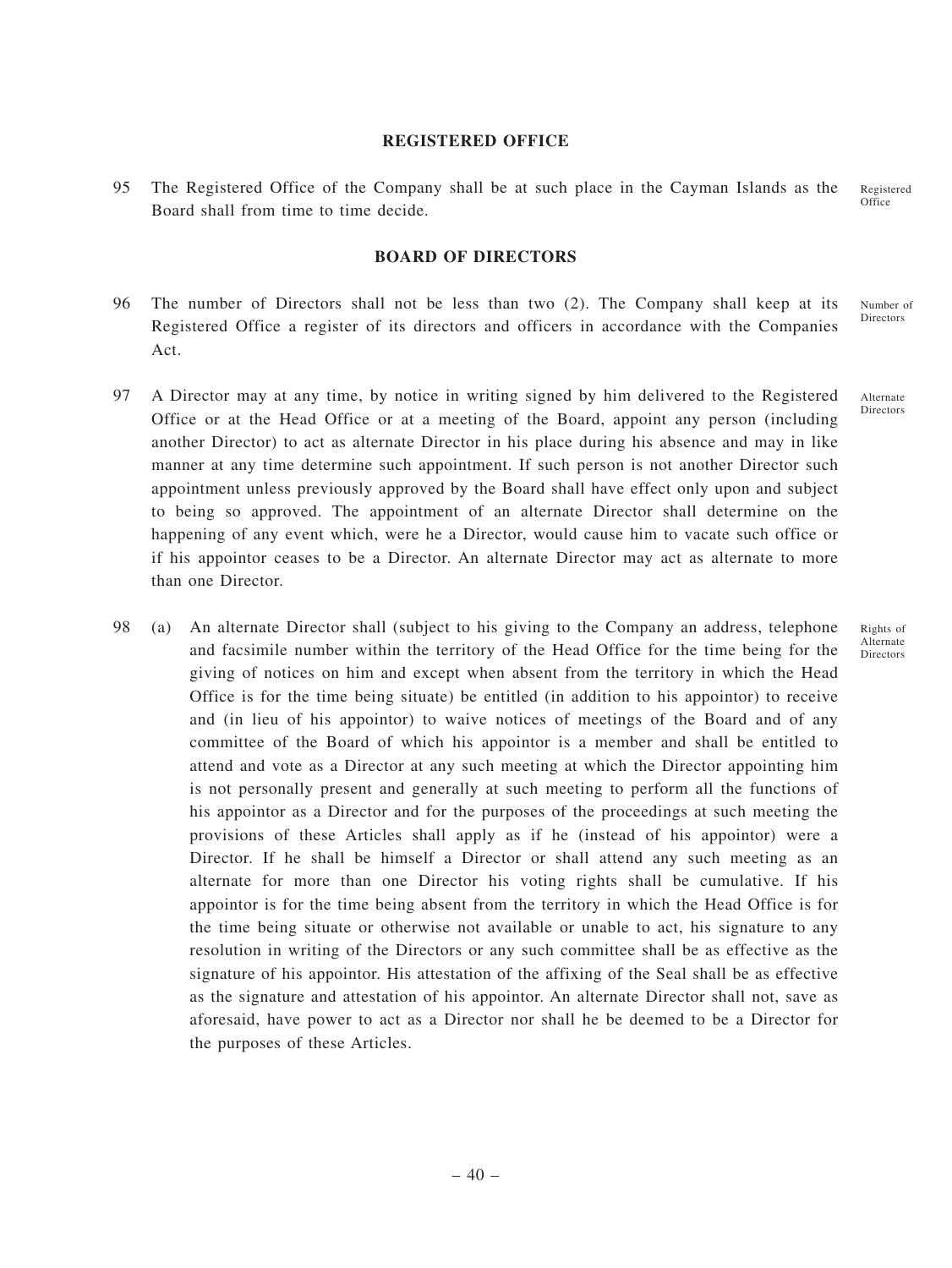- (b) An alternate Director shall be entitled to contract and be interested in and benefit from contracts or arrangements or transactions and to be repaid expenses and to be indemnified to the same extent *mutatis mutandis* as if he were a Director, but he shall not be entitled to receive from the Company in respect of his appointment as alternate Director any remuneration except only such part (if any) of the ordinary remuneration otherwise payable to his appointor as such appointor may by notice in writing to the Company from time to time direct.
- (c) A certificate by a Director (including for the purpose of this paragraph (c) an alternate Director) or the Secretary that a Director (who may be the one signing the certificate) was at the time of a resolution of the Directors or any committee thereof absent from the territory of the Head Office or otherwise not available or unable to act or has not supplied an address, telephone and facsimile number within the territory of the Head Office for the purposes of giving of notice to him shall in favour of all persons without express notice to the contrary, be conclusive of the matter so certified.
- 99 A Director or an alternate Director shall not be required to hold any qualification Shares but shall nevertheless be entitled to attend and speak at all general meetings of the Company and all meetings of any class of Shareholders of the Company.
- 100 The Directors shall be entitled to receive by way of ordinary remuneration for their services as Directors such sum as shall from time to time be determined by the Company in general meeting or by the Board, such sum (unless otherwise directed by the resolution by which it is voted) to be divided amongst the Directors in such proportions and in such manner as they may agree, or failing agreement, equally, except that in such event any Director holding office for less than the whole of the relevant period in respect of which the ordinary remuneration is paid shall only rank in such division in proportion to the time during such period for which he has held office. Such remuneration shall be in addition to any other remuneration to which a Director who holds any salaried employment or office in the Company may be entitled by reason of such employment or office.
- 101 The Directors shall also be entitled to be repaid all travelling, hotel and other expenses reasonably incurred by them respectively in or about the performance of their duties as Directors, including their expenses of travelling to and from Board meetings, committee meetings or general meetings or otherwise incurred whilst engaged on the business of the Company or in the discharge of their duties as Directors.
- 102 The Board may grant special remuneration to any Director who shall perform or has performed any special or extra services at the request of the Company. Such special remuneration may be made payable to such Director in addition to or in substitution for his ordinary remuneration as a Director, and may be made payable by way of salary, commission or participation in profits or otherwise as may be arranged.

Share qualification of Directors or alternate Directors

Directors' remuneration

**Directors** expenses

Special remuneration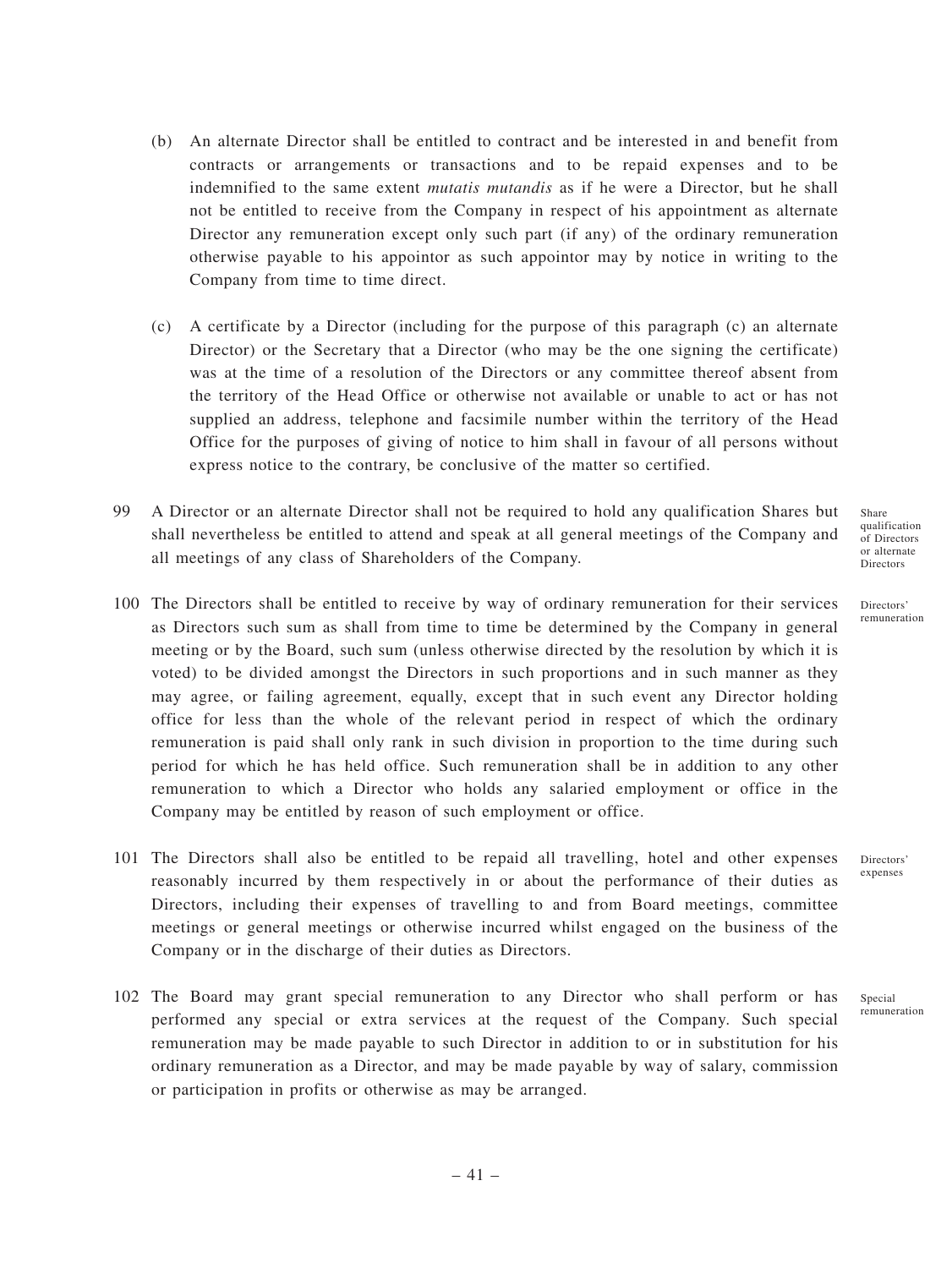Remuneration of managing directors, etc.

Loans to **Directors** 

- 103 Notwithstanding Articles 100, 101 and 102, the remuneration of a managing director, joint managing director, deputy managing director or an executive director or a Director appointed to any other office in the management of the Company may from time to time be fixed by the Board and may be by way of salary, commission, or participation in profits or otherwise or by all or any of those modes and with such other benefits (including pension and/or gratuity and/or other benefits on retirement) and allowances as the Board may from time to time decide. Such remuneration shall be in addition to his ordinary remuneration as a Director.
- 104 (a) Payments to any Director or past director of the Company of any sum by way of compensation for loss of office or as consideration for or in connection with his retirement from office (not being a payment to which the director of the Company or past director is contractually or statutorily entitled) must be approved by the Company in general meeting. Payments for compensation for loss of office
	- (b) Except as would, if the Company were a company incorporated in Hong Kong, be permitted by the Companies Ordinance as in force at the date of adoption of these Articles, and except as permitted under the Companies Act, the Company shall not directly or indirectly:
		- (i) make a loan to a Director or a director of any Holding Company of the Company or any of their respective Close Associates;
		- (ii) enter into any guarantee or provide any security in connection with a loan made by any person to a Director or a director of any Holding Company of the Company or any of their respective Close Associates; or
		- (iii) if any one or more of the Directors hold (jointly or severally or directly or indirectly) a controlling interest in another company, make a loan to that other company or enter into any guarantee or provide any security in connection with a loan made by any person to that other company.
	- (c) Article 104(a) and (b) shall only apply during the Relevant Period.
- 105 A Director shall vacate his office:

When office of Director to be vacated

- (a) if he becomes bankrupt or has a receiving order made against him or suspends payment or compounds with his creditors generally; or
- (b) if he dies or becomes of unsound mind as determined pursuant to an order made by any competent court or official on the grounds that he is or may be suffering from mental disorder or is otherwise incapable of managing his affairs and the Board resolves that his office be vacated; or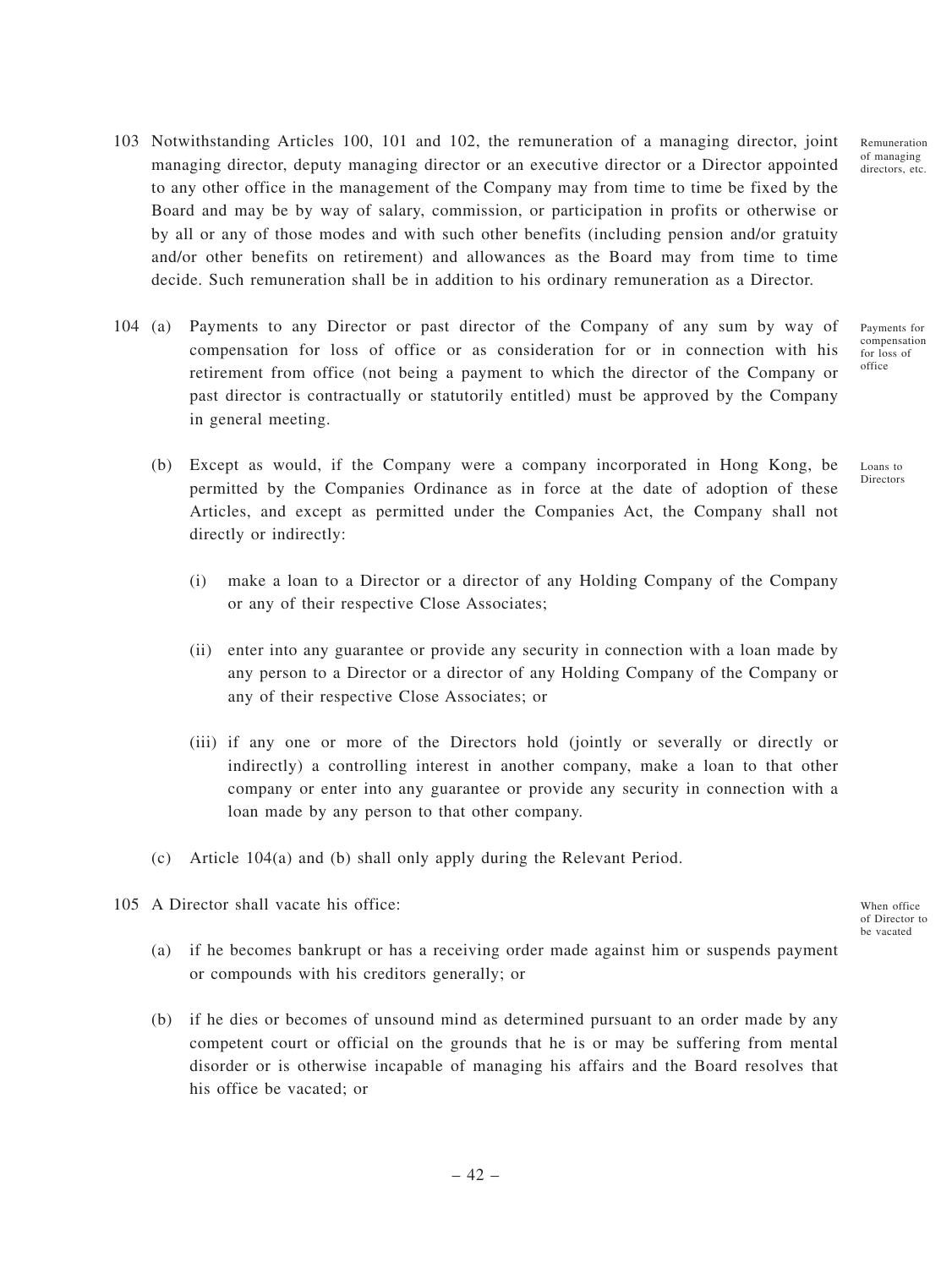- (c) if he absents himself from the meetings of the Board during a continuous period of six months, without special leave of absence from the Board, and his alternate Director (if any) shall not during such period have attended in his stead, and the Board pass a resolution that he has by reason of such absence vacated his office; or
- (d) if he becomes prohibited by law from acting as a Director, or he ceases to be a Director by virtue of any provision of law or is removed from office pursuant to these Articles; or
- (e) if he has been validly required by the stock exchange of the Relevant Territory to cease to be a Director and the relevant time period for application for review of or appeal against such requirement has lapsed and no application for review or appeal has been filed or is underway against such requirement; or
- (f) if by notice in writing delivered to the Company at its Registered Office or at the Head Office or tendered at a meeting of the Board he resigns his office; or
- (g) if he shall be removed from office by an Ordinary Resolution of the Company under Article 114; or
- (h) if he shall be removed from the office by notice in writing served on him signed by not less than ¾ in number (or if that is not a round number, the nearest lower round number) of the Directors (including himself) then in office.
- 106 No Director shall be required to vacate office or be ineligible for re-election or re-appointment as a Director, and no person shall be ineligible for appointment as a Director by reason only of his having attained any particular age.

Directors' interests

107 (a) No Director or intended Director shall be disqualified by his office from contracting with the Company either as vendor, purchaser or otherwise nor shall any such contract or any contract or arrangement entered into by or on behalf of the Company with any person, company or partnership of or in which any Director shall be a member or otherwise interested be capable on that account of being avoided, nor shall any Director so contracting or being any member or so interested be liable to account to the Company for any profit so realized by any such contract or arrangement by reason only of such Director holding that office or the fiduciary relationship thereby established, provided that such Director shall, if his interest in such contract or arrangement is material, declare the nature of his interest at the earliest meeting of the Board at which it is practicable for him to do so, either specifically or by way of a general notice stating that, by reason of the facts specified in the notice, he is to be regarded as interested in any contracts of a specified description which may subsequently be made by the Company.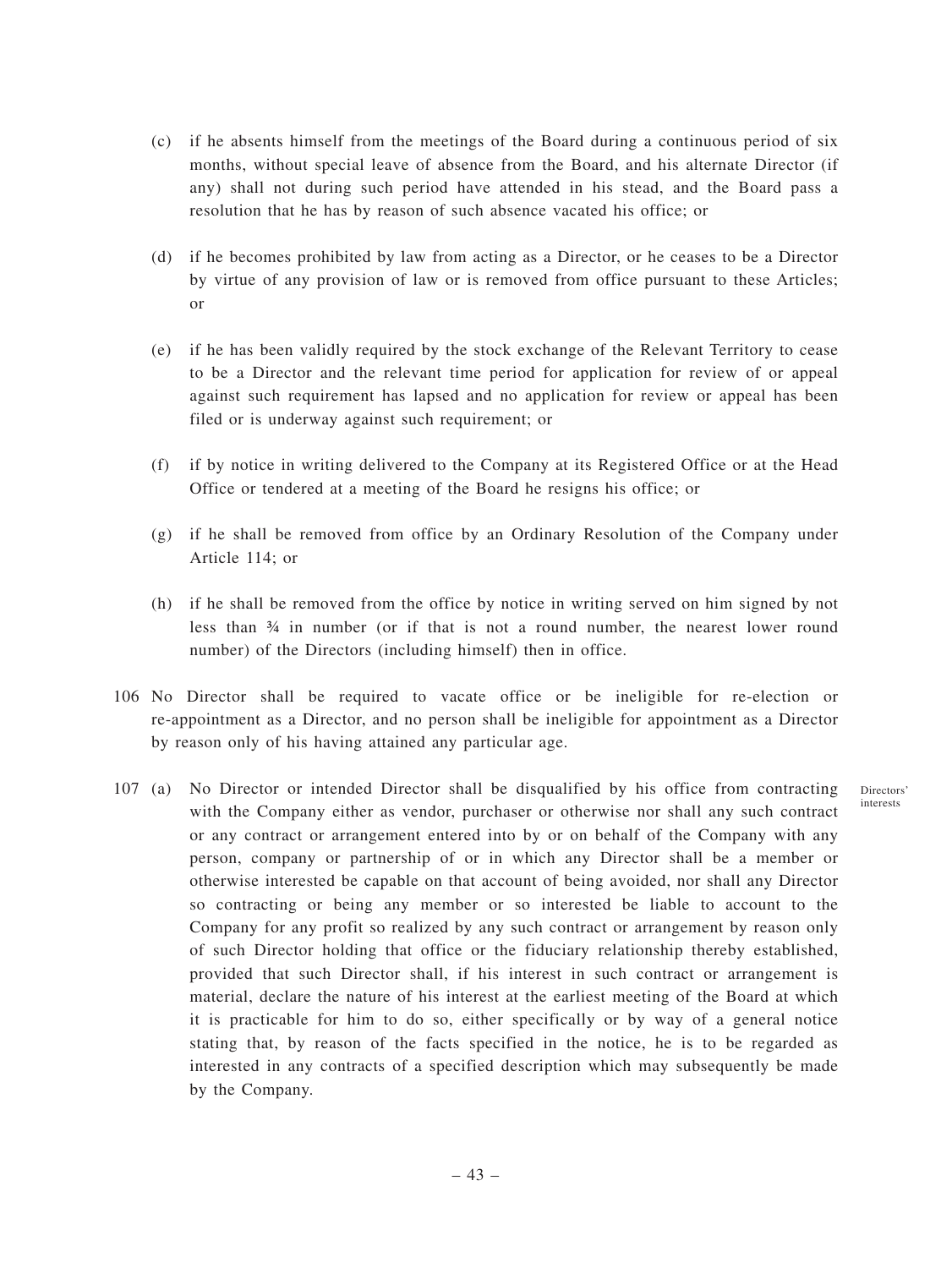- (b) Any Director may continue to be or become a director, managing director, joint managing director, deputy managing director, executive director, manager or other officer or member of any other company in which the Company may be interested and (unless otherwise agreed between the Company and the Director) no such Director shall be liable to account to the Company or the Shareholders for any remuneration or other benefits received by him as a director, managing director, joint managing director, deputy managing director, executive director, manager or other officer or member of any such other company. The Directors may exercise the voting powers conferred by the shares in any other company held or owned by the Company, or exercisable by them as directors of such other company in such manner in all respects as they think fit (including the exercise thereof in favour of any resolution appointing themselves or any of them as directors, managing directors, joint managing directors, deputy managing director, executive directors, managers or other officers of such company) and any Director may vote in favour of the exercise of such voting rights in the manner aforesaid notwithstanding that he may be, or is about to be, appointed a director, managing director, joint managing director, deputy managing director, executive director, manager or other officer of such a company, and that as such he is or may become interested in the exercise of such voting rights in the manner aforesaid.
- (c) A Director may hold any other office or place of profit with the Company (except that of Auditors) in conjunction with his office of Director for such period and upon such terms as the Board may determine, and may be paid such extra remuneration therefor (whether by way of salary, commission, participation in profit or otherwise) as the Board may determine, and such extra remuneration shall be in addition to any remuneration provided for by or pursuant to any other Articles.
- (d) A Director shall not vote (nor shall he be counted in the quorum) on any resolution of the Board in respect of any contract or arrangement or proposal in which he or any of his Close Associate(s) has/have a material interest, and if he shall do so his vote shall not be counted (nor shall he be counted in the quorum for that resolution), but this prohibition shall not apply to any of the following matters namely:
	- (i) the giving of any security or indemnity either:
		- (A) to the Director or his Close Associate(s) in respect of money lent or obligations incurred or undertaken by him or any of them at the request of or for the benefit of the Company or any of its subsidiaries; or
		- (B) to a third party in respect of a debt or obligation of the Company or any of its subsidiaries for which the Director or his Close Associate(s) has himself/themselves assumed responsibility in whole or in part and whether alone or jointly under a guarantee or indemnity or by the giving of security;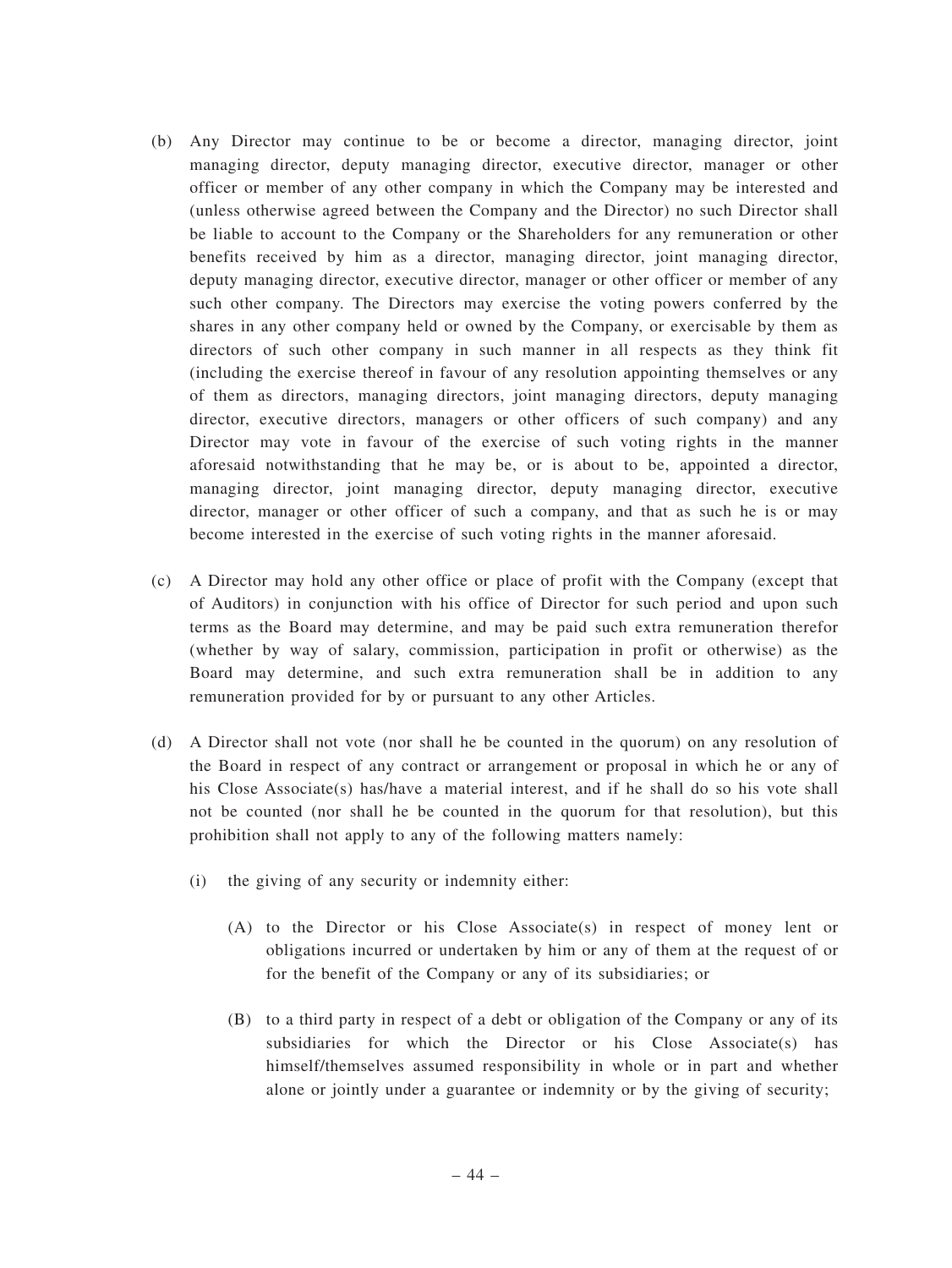- (ii) any proposal concerning an offer of shares or debentures or other securities of or by the Company or any other company which the Company may promote or be interested in for subscription or purchase where the Director or his Close Associate(s) is/are or is/are to be interested as a participant in the underwriting or sub-underwriting of the offer;
- (iii) any proposal or arrangement concerning the benefit of employees of the Company or its subsidiaries including:
	- (A) the adoption, modification or operation of any employees' share scheme or any share incentive or share option scheme under which the Director or his Close Associate(s) may benefit; or
	- (B) the adoption, modification or operation of a pension fund or retirement, death or disability benefits scheme which relates both to Directors, his Close Associates and employees of the Company or any of its subsidiaries and does not provide in respect of any Director or his Close Associate(s), as such any privilege or advantage not generally accorded to the class of persons to which such scheme or fund relates; and
- (iv) any contract or arrangement in which the Director or his Close Associate(s) is/are interested in the same manner as other holders of shares or debentures or other securities of the Company by virtue only of his/their interest in shares or debentures or other securities of the Company.
- (e) Where proposals are under consideration concerning the appointment (including fixing or varying the terms of or terminating the appointment) of two or more Directors to offices or employments with the Company or any company in which the Company is interested, such proposals shall be divided and considered in relation to each Director separately and in such case each of the Directors concerned (if not prohibited from voting under paragraph (d)) shall be entitled to vote (and be counted in the quorum) in respect of each resolution except that concerning his own appointment.
- (f) If any question shall arise at any meeting of the Board as to the materiality of the interest of a Director (other than the chairman of the meeting) or his Close Associates or as to the entitlement of any Director (other than the chairman of the meeting) to vote or be counted in the quorum and such question is not resolved by his voluntarily agreeing to abstain from voting or not to be counted in the quorum, such question shall be referred to the chairman of the meeting and his ruling in relation to such other Director shall be final and conclusive except in a case where the nature or extent of the interest of the Director or his Close Associates concerned as known to such Director has not been fairly disclosed to the Board. If any question as aforesaid shall arise in respect of the chairman of the meeting or his Close Associates such question shall be decided by a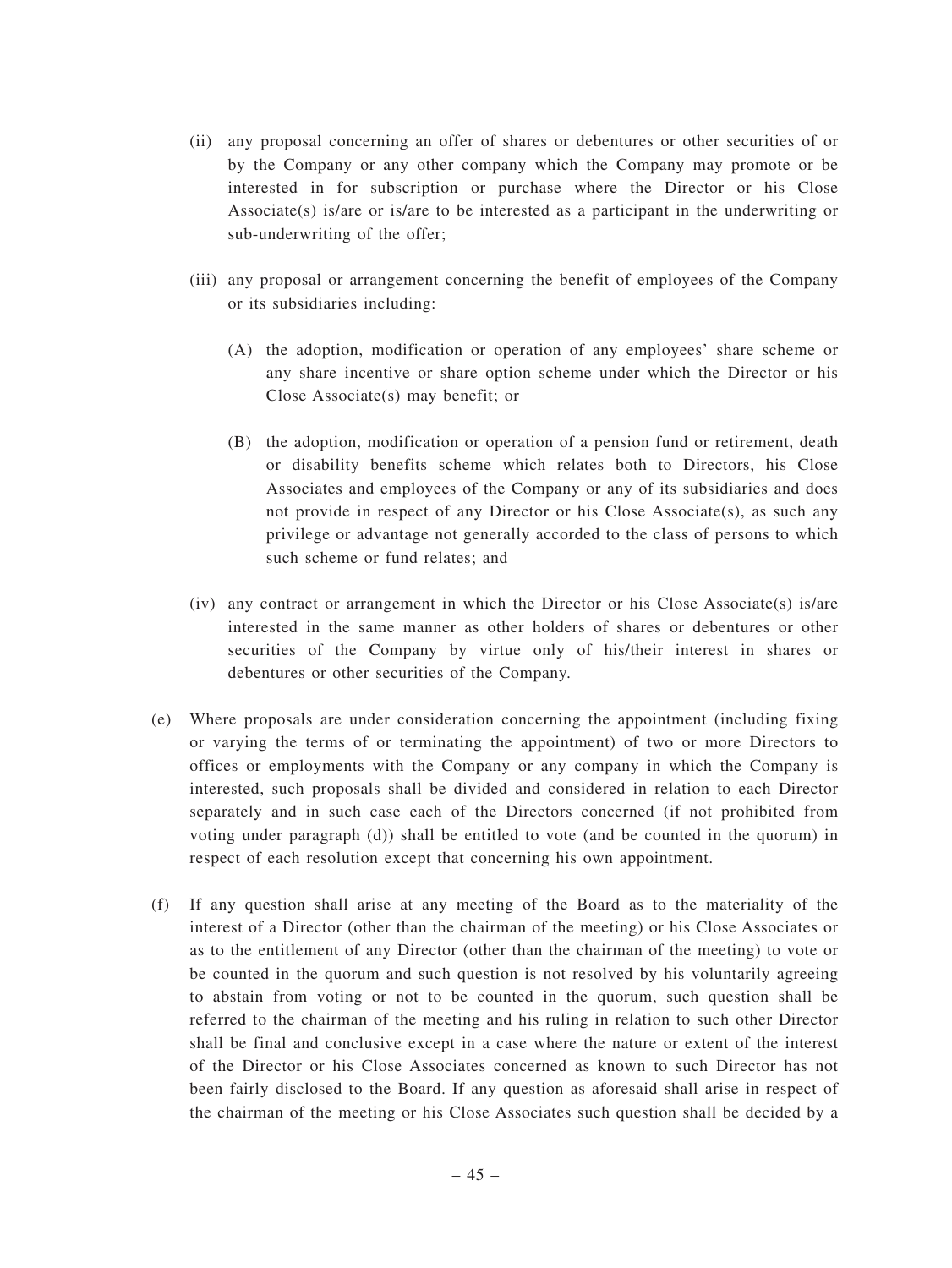resolution of the Board (for which purpose such chairman shall not be counted in the quorum and shall not vote thereon) and such resolution shall be final and conclusive except in a case where the nature or extent of the interest of such chairman or his Close Associates as known to him has not been fairly disclosed to the Board.

# **APPOINTMENT AND ROTATION OF DIRECTORS**

- 108 (a) Notwithstanding any other provisions in these Articles, at each annual general meeting one-third of the Directors for the time being, or, if their number is not three or a multiple of three, then the number nearest to but not less than one-third, shall retire from office by rotation provided that every Director (including those appointed for a specific term) shall be subject to retirement by rotation at least once every three years. A retiring Director shall be eligible for re-election. The Company at the general meeting at which a Director retires may fill the vacated office.
	- (b) The Directors to retire by rotation shall include (so far as necessary to obtain the number required) any Director who wishes to retire and not to offer himself for re-election. Any Director who has not been subject to retirement by rotation in the three years preceding the annual general meeting shall retire by rotation at such annual general meeting. Any further Directors so to retire shall be those who have been longest in office since their last re-election or appointment and so that as between persons who became or were last re-elected Directors on the same day those to retire shall (unless they otherwise agree among themselves) be determined by lot.
	- (c) A Director is not required to retire upon reaching any particular age.
- 109 If at any general meeting at which an election of Directors ought to take place, the places of the retiring Directors are not filled, the retiring Directors or such of them as have not had their places filled shall be deemed to have been re-elected and shall, if willing, continue in office until the next annual general meeting and so on from year to year until their places are filled, unless:
	- Retiring Directors to remain in office until successors appointed

Rotation and retirement of Directors

- (a) it shall be determined at such meeting to reduce the number of Directors; or
- (b) it is expressly resolved at such meeting not to fill such vacated offices; or
- (c) in any such case the resolution for re-election of a Director is put to the meeting and lost; or
- (d) such Director has given notice in writing to the Company that he is not willing to be re-elected.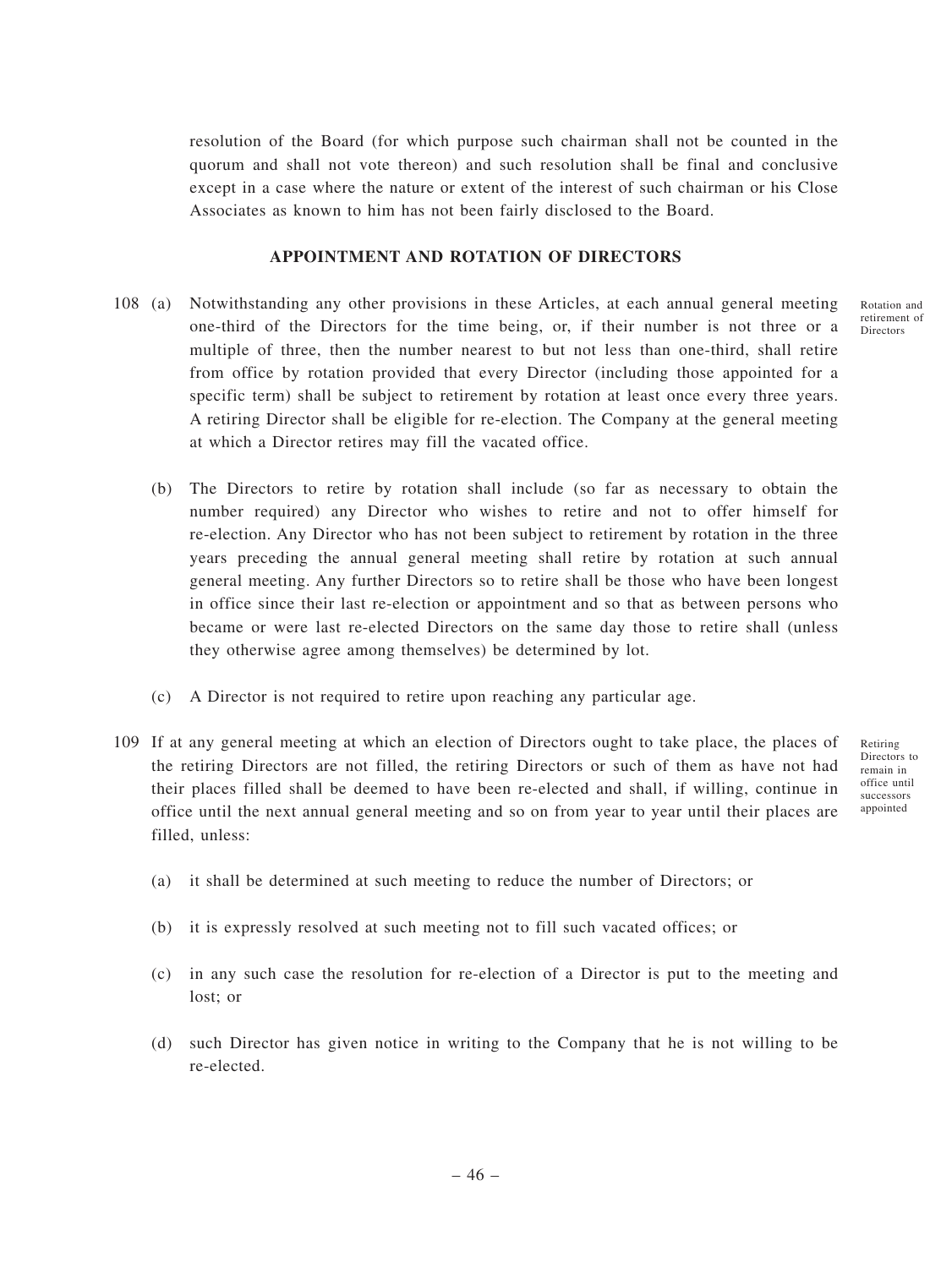- 110 The Company in general meeting may from time to time fix and may from time to time by Ordinary Resolution increase or reduce the maximum and minimum number of Directors but so that the number of Directors shall not be less than two (2).
- 111 The Company may from time to time in general meeting by Ordinary Resolution elect any person to be a Director either to fill a casual vacancy or as an additional Director. Any Director so appointed shall be subject to retirement by rotation pursuant to Article 108.
- 112 The Board shall have power from time to time and at any time to appoint any person as a Director either to fill a casual vacancy or as an additional Director but so that the number of Directors so appointed shall not exceed the maximum number determined from time to time by the Shareholders in general meeting. Any Director so appointed shall hold office only until the next following annual general meeting of the Company and shall then be eligible for re-election. Any Director appointed under this Article shall not be taken into account in determining the Directors or the number of Directors who are to retire by rotation at an annual general meeting. App.3 Para  $4(2)$ 
	- 113 No person, other than a retiring Director, shall, unless recommended by the Board for election, be eligible for election to the office of Director at any general meeting, unless notice in writing of the intention to propose that person for election as a Director and notice in writing by that person of his willingness to be elected shall have been lodged at the Head Office or at the Registration Office. The period for lodgment of the notices required under this Article will commence no earlier than the day after the despatch of the notice of the general meeting appointed for such election and end no later than seven days prior to the date of such general meeting and the minimum length of the period during which such notices to the Company may be given will be at least seven days. )
- 114 The Company may by Ordinary Resolution remove any Director (including a managing director or other executive director) before the expiration of his term of office notwithstanding anything in these Articles or in any agreement between the Company and such Director (but without prejudice to any claim which such Director may have for damages for any breach of any contract between him and the Company) and may by Ordinary Resolution elect another person in his stead. Any Director so appointed shall be subject to retirement by rotation pursuant to Article 108. App.3 Para 4(3)

Notice of proposed Director to be given

Power of general meeting to increase or reduce number of Directors Appointment of Directors

Power to remove Director by Ordinary Resolution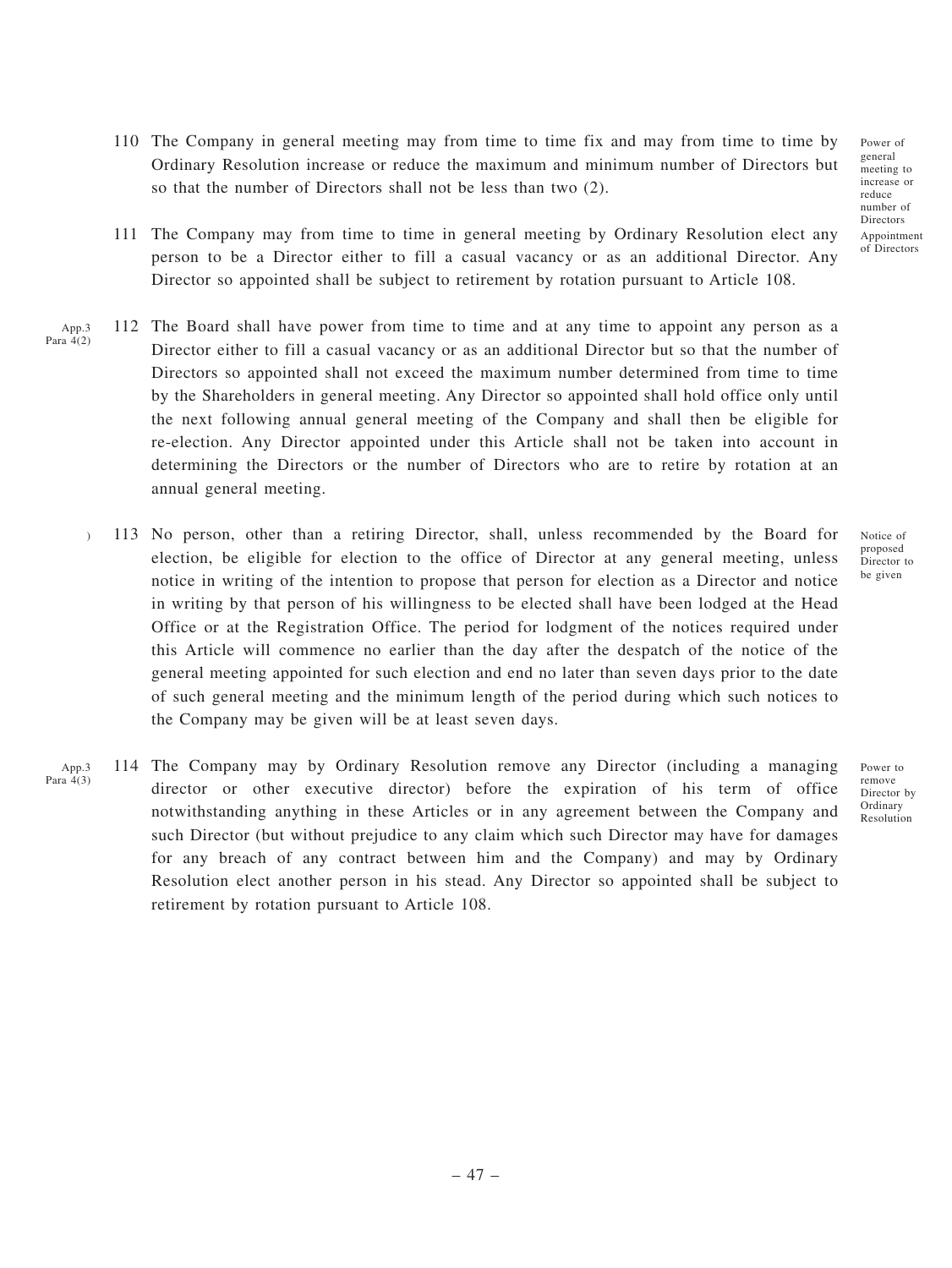#### **BORROWING POWERS**

- 115 The Board may from time to time at its discretion exercise all the powers of the Company to raise or borrow or to secure the payment of any sum or sums of money for the purposes of the Company and to mortgage or charge its undertaking, property and uncalled capital or any part thereof.
- 116 The Board may raise or secure the payment or repayment of such sum or sums in such manner and upon such terms and conditions in all respects as it thinks fit and in particular but subject to the provisions of the Companies Act, by the issue of debentures, debenture stock, bonds or other securities of the Company, whether outright or as collateral security for any debt, liability or obligation of the Company or of any third party.
- 117 Debentures, debenture stock, bonds and other securities (other than Shares which are not fully paid) may be made assignable free from any equities between the Company and the person to whom the same may be issued.
- 118 Any debentures, debenture stock, bonds or other securities (other than Shares) may be issued at a discount, premium or otherwise and with any special privileges as to redemption, surrender, drawings, allotment or subscription of or conversion into Shares, attending and voting at general meetings of the Company, appointment of Directors and otherwise.
- 119 The Directors shall cause a proper register to be kept, in accordance with the provisions of the Companies Act, of all mortgages and charges specifically affecting the property of the Company and shall duly comply with such provisions of the Companies Act with regard to the registration of mortgages and charges as may be specified or required.
- 120 If the Company issues a series of debentures or debenture stock not transferable by delivery, the Board shall cause a proper register to be kept of the holders of such debentures.
- 121 Where any uncalled capital of the Company is charged, all persons taking any subsequent charge thereon shall take the same subject to such prior charge, and shall not be entitled, by notice to the Shareholders or otherwise, to obtain priority over such prior charge.

## **MANAGING DIRECTORS, ETC.**

122 The Board may from time to time appoint any one or more of them to the office of managing director, joint managing director, deputy managing director or other executive director and/or such other office in the management of the business of the Company as it may decide for such period and upon such terms as it thinks fit and upon such terms as to remuneration as it may decide in accordance with Article 103.

Power to borrow

Conditions on which money may be borrowed

Assignment of debentures etc.

Special privileges of debentures etc.

Register of charges to be kept

Register of debentures or debenture stock

Mortgage of uncalled capital

Power to appoint managing directors, etc.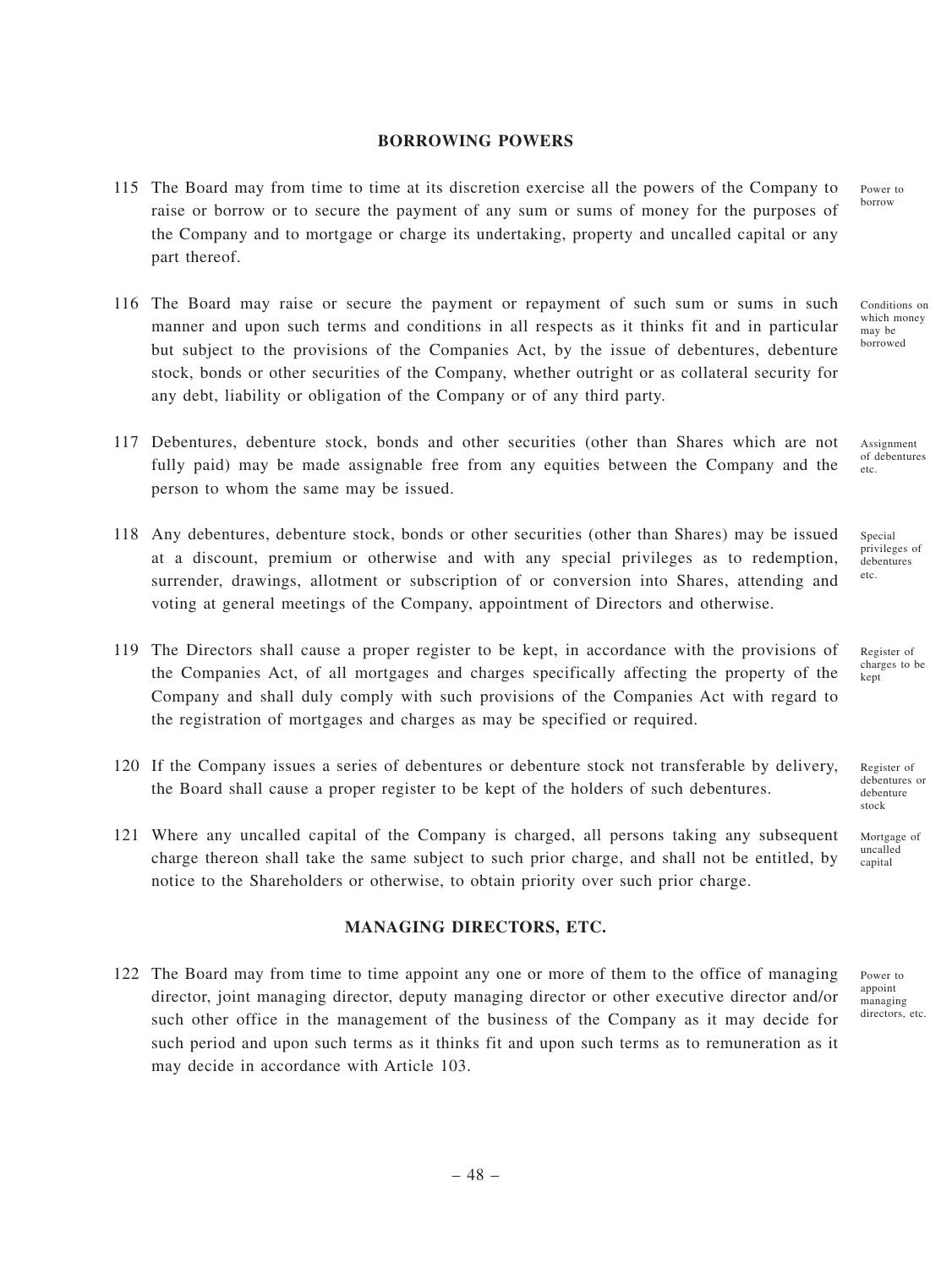- 123 Every Director appointed to an office under Article 122 hereof shall, but without prejudice to any claim for damages for breach of any contract of service between himself and the Company, be liable to be dismissed or removed therefrom by the Board. Removal of managing
- 124 A Director appointed to an office under Article 122 shall be subject to the same provisions as to resignation and removal as the other Directors of the Company, and he shall ipso facto and immediately cease to hold such office if he shall cease to hold the office of Director for any cause.
- 125 The Board may from time to time entrust to and confer upon a chairman, vice chairman, managing director, joint managing director, deputy managing director or executive director all or any of the powers of the Board that it may think fit provided that the exercise of all powers by such Director shall be subject to such regulations and restrictions as the Board may from time to time make and impose, and, subject to the terms thereof, the said powers may at any time be withdrawn, revoked or varied, but no person dealing in good faith and without notice of such withdrawal, revocation or variation shall be affected thereby.
- 126 The Board may from time to time appoint any person to an office or employment having a designation or title including the word "director" or attach to any existing office or employment with the Company such a designation or title. The inclusion of the word "director" in the designation or title of any office or employment with the Company (other than the office of managing director or joint managing director or deputy managing director or executive director) shall not imply that the holder thereof is a Director nor shall such holder be empowered in any respect to act as a Director or be deemed to be a Director for any of the purposes of these Articles.

## **MANAGEMENT**

- 127 The business of the Company shall be managed by the Board who, in addition to the powers and authorities by these Articles expressly conferred upon it, may exercise all such powers and do all such acts and things as may be exercised or done or approved by the Company and are not hereby or by the Companies Act expressly directed or required to be exercised or done by the Company in general meeting, but subject nevertheless to the provisions of the Companies Act and of these Articles and to any regulations from time to time made by the Company in general meeting not being inconsistent with such provisions or these Articles, provided that no regulation so made shall invalidate any prior act of the Board which would have been valid if such regulation had not been made.
- 128 Without prejudice to the general powers conferred by these Articles, it is hereby expressly declared that the Board shall have the following powers:
	- (a) to give to any person the right or option of requiring at a future date that an allotment shall be made to him of any Share at par or at such premium and on such other terms as may be agreed; and

– 49 –

General powers of Company vested in Directors

directors, etc.

Cessation of appointment

Power may be delegated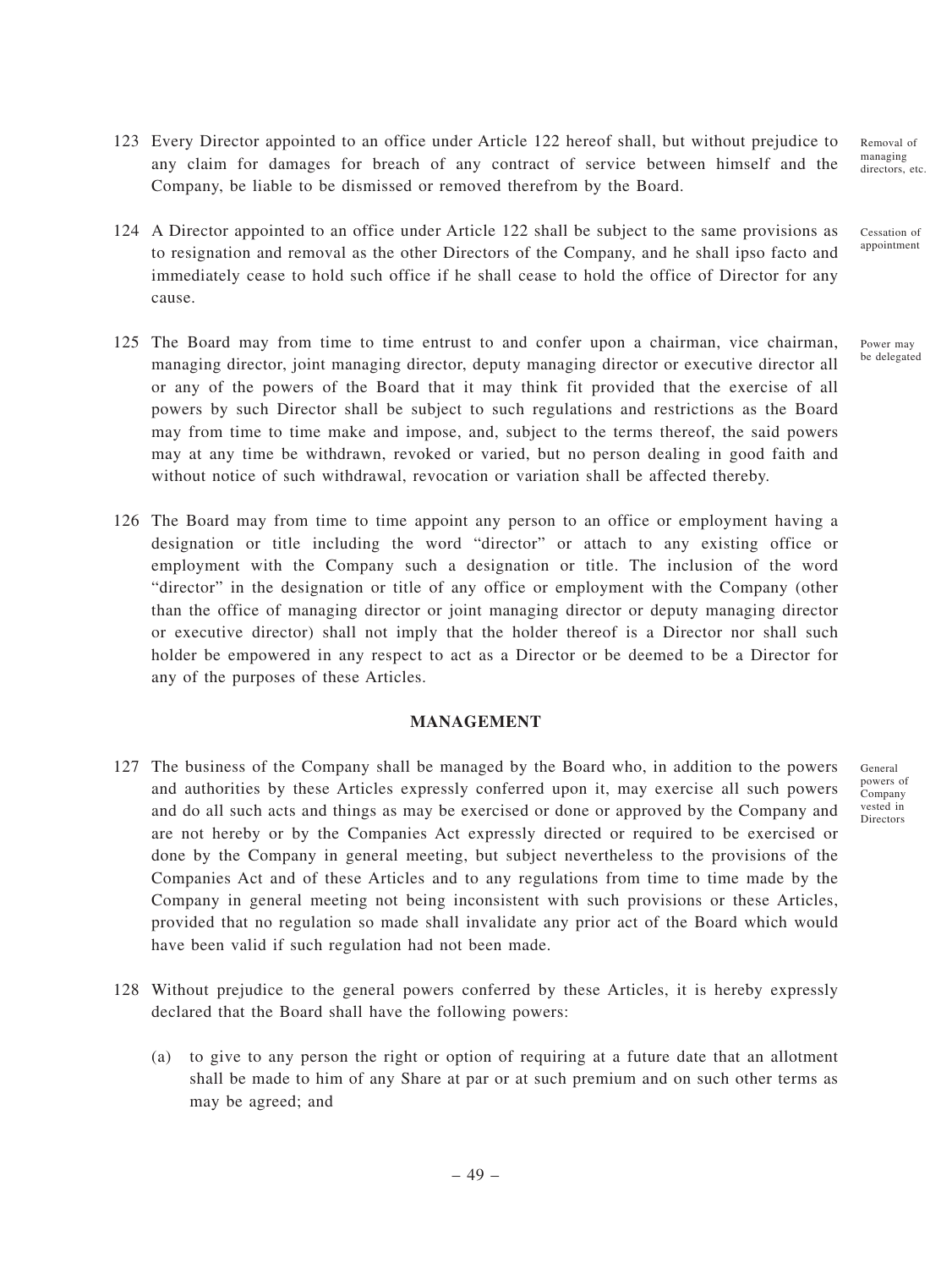### **MANAGERS**

- 129 The Board may from time to time appoint a general manager, manager or managers of the business of the Company and may fix his or their remuneration either by way of salary or commission or by conferring the right to participation in the profits of the Company or by a combination of two or more of these modes and pay the working expenses of any of the staff of the general manager, manager or managers who may be employed by him or them upon the business of the Company.
- 130 The appointment of such general manager, manager or managers may be for such period as the Board may decide and the Board may confer upon him or them all or any of the powers of the Board and such title or titles as it may think fit.
- 131 The Board may enter into such agreement or agreements with any such general manager, manager or managers upon such terms and conditions in all respects as it may in its absolute discretion think fit, including a power for such general manager, manager or managers to appoint an assistant manager or managers or other employees whatsoever under them for the purpose of carrying on the business of the Company.

## **CHAIRMAN AND OTHER OFFICERS**

132 The Board may from time to time elect or otherwise appoint one of them to the office of chairman of the Company and another to be the vice chairman of the Company (or two or more vice Chairmen) and determine the period for which each of them is to hold office. The chairman of the Company or, in his absence, the vice chairman of the Company shall preside as chairman at meetings of the Board, but if no such chairman or vice chairman be elected or appointed, or if at any meeting the chairman or vice chairman is not present within five minutes after the time appointed for holding the same and willing to act, the Directors present shall choose one of their number to be chairman of such meeting. All the provisions of Articles 103, 108, 123, 124 and 125 shall *mutatis mutandis* apply to any Directors elected or otherwise appointed to any office in accordance with the provisions of this Article.

### **PROCEEDINGS OF THE DIRECTORS**

133 The Board may meet together for the despatch of business, adjourn and otherwise regulate its meetings and proceedings as it thinks fit and may determine the quorum necessary for the transaction of business. Unless otherwise determined two Directors shall be a quorum. For the purpose of this Article an alternate Director shall be counted in a quorum separately in respect of himself (if a Director) and in respect of each Director for whom he is an alternate and his voting rights shall be cumulative and he need not use all his votes or cast all his

Appointment and remuneration of managers

Terms of office and powers

Terms and conditions of appointment

chairman, vice chairman and officers

Meeting of Directors, quorum, etc.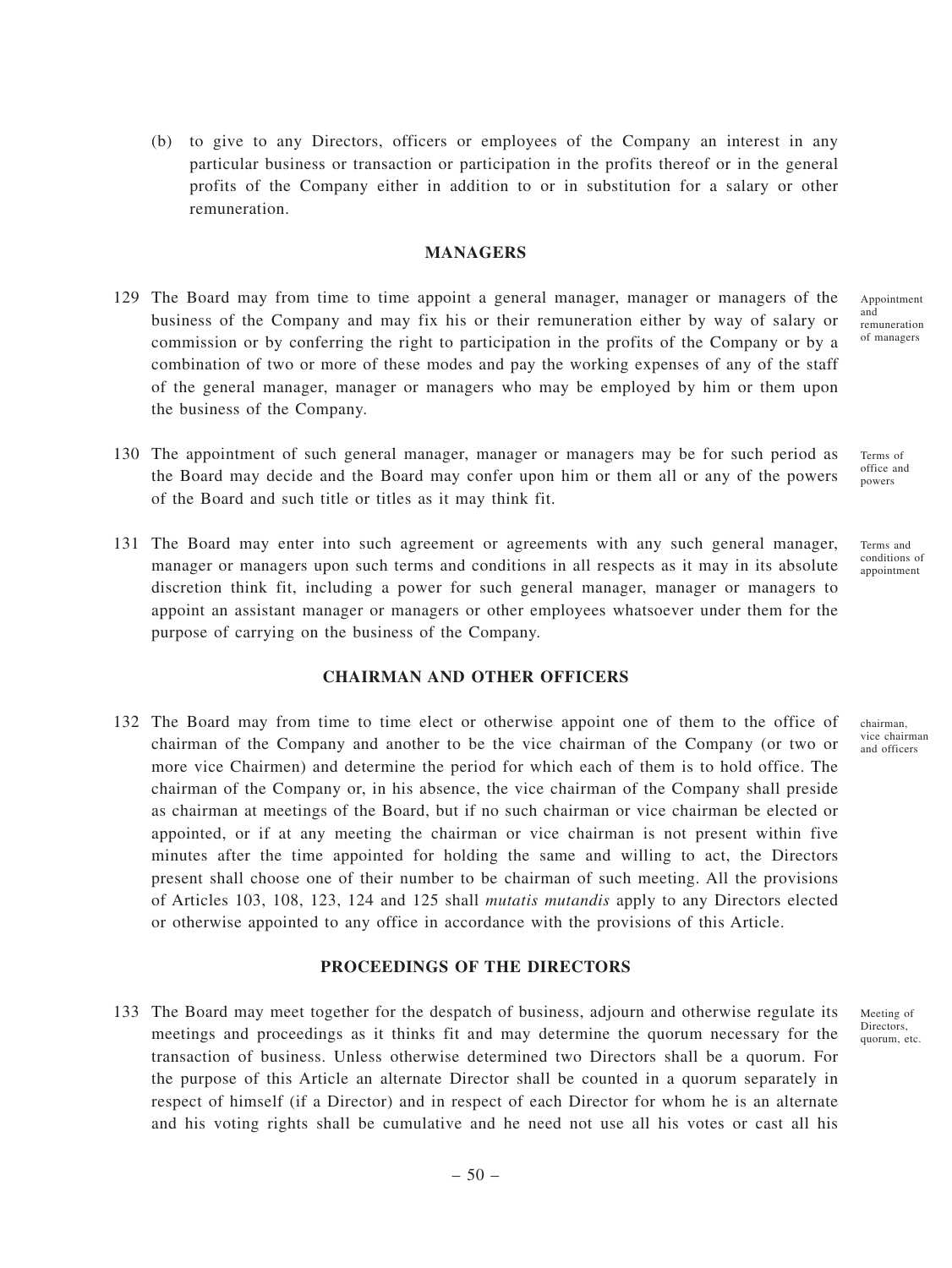votes in the same way. A meeting of the Board or any committee of the Board may be held by means of such telephone, electronic or other communication facilities as permit all persons participating in the meeting to communicate with each other simultaneously and instantaneously, and participation in such a meeting shall constitute presence in person at such meeting.

- 134 A Director may, and on the request of a Director the Secretary shall, at any time summon a meeting of the Board which may be held in any part of the world, but no such meeting shall be summoned to be held outside the territory in which the Head Office is for the time being situate without the prior approval of the Board. Notice thereof shall be given to each Director and alternate Director in person orally or in writing or by telephone or by telex or telegram or facsimile transmission at the telephone or facsimile number or address from time to time notified to the Company by such Director or in such other manner as the Board may from time to time determine. A Director absent or intending to be absent from the territory in which the Head Office is for the time being situate may request the Board or the Secretary that notices of Board meetings shall during his absence be sent in writing to him at his last known address, facsimile or telex number or any other address, facsimile or telex number given by him to the Company for this purpose, but such notices need not be given any earlier than notices given to the other Directors not so absent and in the absence of any such request it shall not be necessary to give notice of a Board meeting to any Director who is for the time being absent from such territory.
- 135 Subject to Article 107, questions arising at any meeting of the Board shall be decided by a majority of votes, and in case of an equality of votes the chairman of the meeting shall have a second or casting vote.
- 136 A meeting of the Board for the time being at which a quorum is present shall be competent to exercise all or any of the authorities, powers and discretions by or under these Articles for the time being vested in or exercisable by the Board generally.
- 137 The Board may delegate any of its powers to committees consisting of such member(s) of them and such other person(s) as it thinks fit, and it may from time to time revoke such delegation or revoke the appointment of and discharge any such committees either wholly or in part, and either as to persons or purposes, but every committee so formed shall in the exercise of the powers so delegated conform to any regulations that may from time to time be imposed upon it by the Board.
- 138 All acts done by any such committee in conformity with such regulations and in fulfilment of the purposes for which it is appointed, but not otherwise, shall have the like force and effect as if done by the Board, and the Board shall have power, with the consent of the Company in general meeting, to remunerate the members of any special committee, and charge such remuneration to the current expenses of the Company.

Convening of Meetings of **Directors** 

How questions to be decided

Powers of meeting

Power to appoint committee and to delegate

be of same effect as acts of Directors

Act of committee to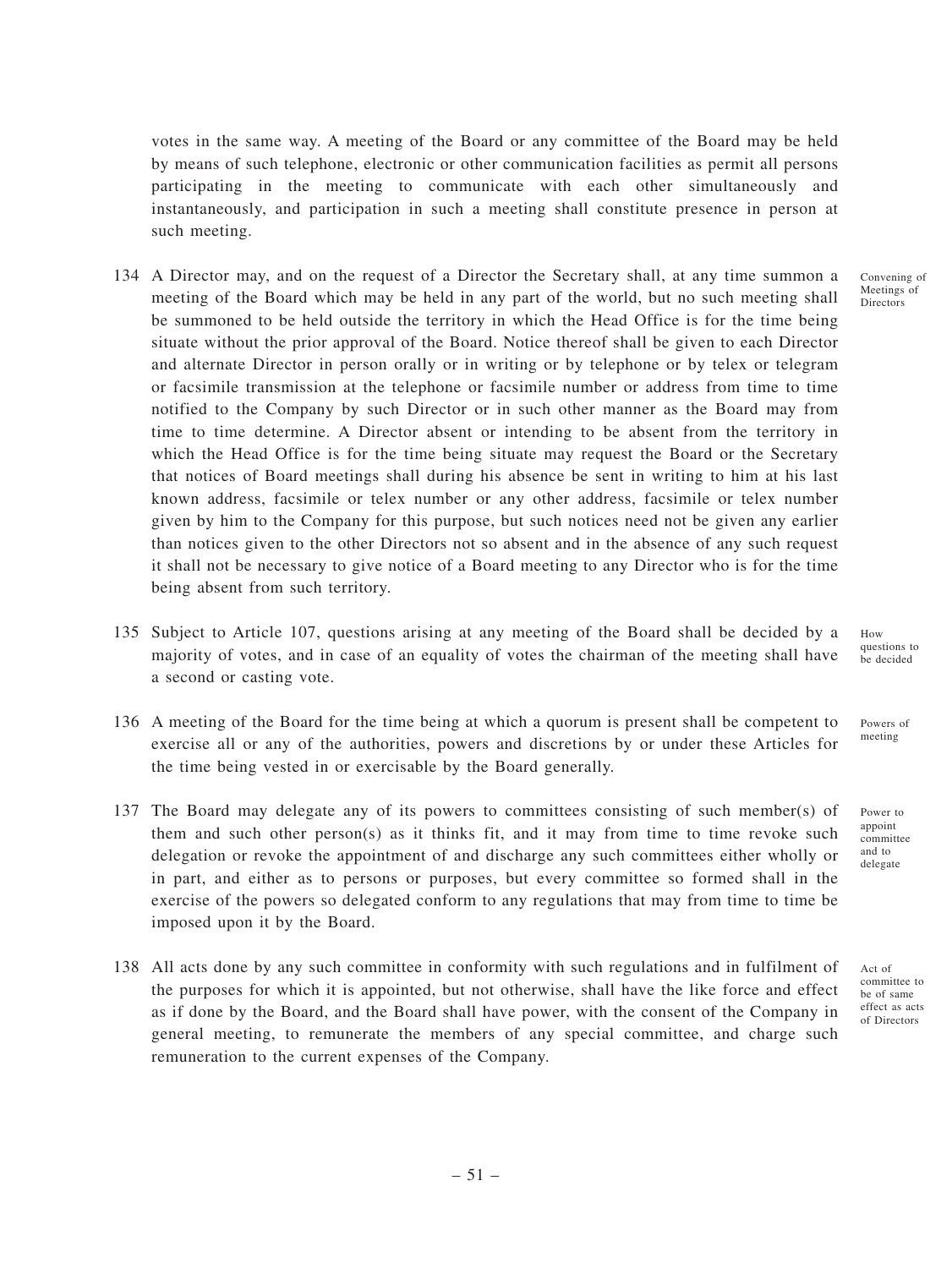- 139 The meetings and proceedings of any such committee consisting of two or more members shall be governed by the provisions herein contained for regulating the meetings and proceedings of the Board so far as the same are applicable thereto and are not replaced by any regulations imposed by the Board pursuant to Article 137.
- 140 All acts bona fide done by any meeting of the Board or by any such committee or by any person acting as a Director shall, notwithstanding that it shall be afterwards discovered that there was some defect in the appointment of such Director or persons acting as aforesaid or that they or any of them were disqualified, be as valid as if every such person had been duly appointed and was qualified to be a Director or member of such committee.
- 141 The continuing Directors may act notwithstanding any vacancy in their body, but, if and so long as their number is reduced below the number fixed by or pursuant to these Articles as the necessary quorum of the Board meeting, the continuing Director or Directors may act for the purpose of increasing the number of Directors to that number of the necessary quorum or of summoning a general meeting of the Company but for no other purpose.
- 142 (a) A resolution in writing signed by all the Directors (or their respective alternate Directors) shall be as valid and effectual as if it had been passed at a meeting of the Board duly convened and held. A notification of consent to such resolution given by a Director in writing to the Board by any means (including by means of electronic communication) shall be deemed to be his/her signature to such resolution in writing for the purpose of this Article. Any such resolutions in writing may consist of several documents in like form each signed by one or more of the Directors or alternate Directors.
	- (b) Where a Director is, on the date on which a resolution in writing is last signed by a Director, absent from the territory in which the Head Office is for the time being situated, or cannot be contacted at his last known address or contact telephone or facsimile number, or is temporarily unable to act through ill-health or disability and, in each case, his alternate (if any) is affected by any of these events, the signature of such Director (or his alternate) to the resolution shall not be required, and the resolution in writing, so long as such a resolution shall have been signed by at least two Directors or their respective alternates who are entitled to vote thereon or such number of Directors as shall form a quorum, shall be deemed to have been passed at a meeting of the Board duly convened and held, provided that a copy of such resolution has been given or the contents thereof communicated to all the Directors (or their respective alternates) for the time being entitled to receive notices of meetings of the Board at their respective last known address, telephone or facsimile number or, if none, at the Head Office and provided further that no Director is aware of or has received from any Director any objection to the resolution. Notwithstanding the foregoing, a resolution in writing shall not be passed in lieu of a meeting of the Board for the purposes of considering any matter or business in which a substantial shareholder of the Company or a Director has a conflict of interest and the Board has determined that such conflict of interest to be material.

Proceedings of committee

When acts of Directors or committee to be valid

Directors' powers when vacancies exist

Directors' resolutions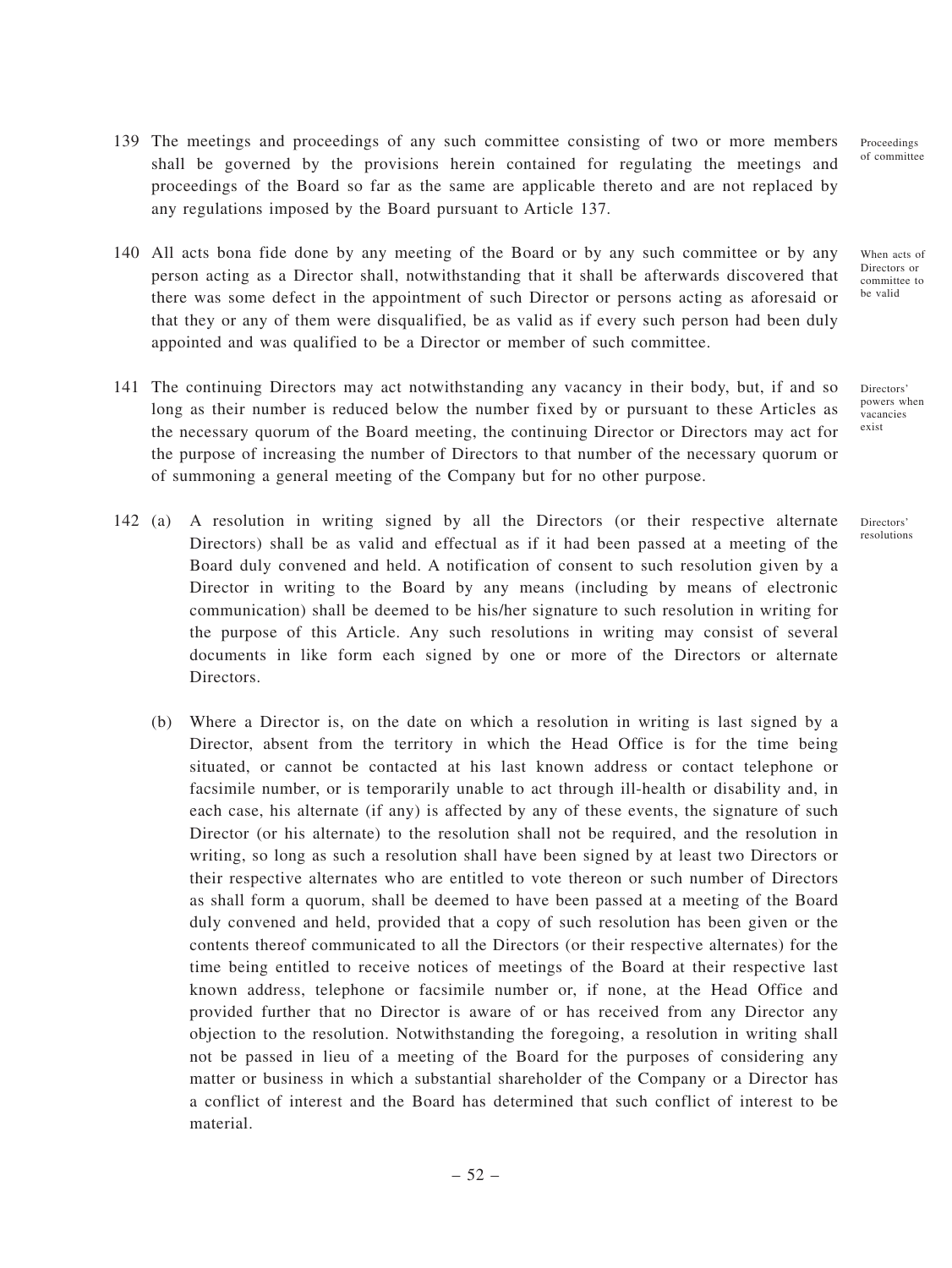(c) A certificate signed by a Director (who may be one of the signatories to the relevant resolution in writing) or the Secretary as to any of the matters referred to in paragraph (a) or (b) of this Article shall in the absence of express notice to the contrary of the person relying thereon, be conclusive of the matters stated on such certificate.

## **MINUTES AND CORPORATE RECORDS**

- 143 (a) The Board shall cause minutes to be made of:
	- (i) all appointments of officers made by it;
	- (ii) the names of the Directors present at each meeting of the Board and of committees appointed pursuant to Article 137; and
	- (iii) all resolutions and proceedings at all meetings of the Company and of the Board and of such committees.
	- (b) Any such minutes shall be conclusive evidence of any such proceedings if they purport to be signed by the chairman of the meeting at which the proceedings were held or by the chairman of the next succeeding meeting.

#### **SECRETARY**

- 144 The Secretary shall be appointed by the Board for such term, at such remuneration and upon such conditions as it may think fit, and any Secretary so appointed may, without prejudice to his right under any contract with the Company, be removed by the Board. Anything by the Companies Act or these Articles required or authorised to be done by or to the Secretary, if the office is vacant or there is for any other reason no Secretary capable of acting, may be done by or to any assistant or deputy Secretary, or if there is no assistant or deputy Secretary capable of acting, by or to any officer of the Company authorised generally or specifically on behalf of the Board.
- 145 The Secretary shall attend all meetings of the Shareholders and shall keep correct minutes of such meetings and enter the same in the proper books provided for the purpose. He shall perform such other duties as are prescribed by the Companies Act and these Articles, together with such other duties as may from time to time be prescribed by the Board.
- 146 A provision of the Companies Act or of these Articles requiring or authorising a thing to be done by or to a Director and the Secretary shall not be satisfied by its being done by or to the same person acting both as Director and as, or in place of the Secretary.

Minutes of proceedings of meetings and Directors

Appointment of Secretary

Duties of the Secretary

Same person not to act in two capacities at once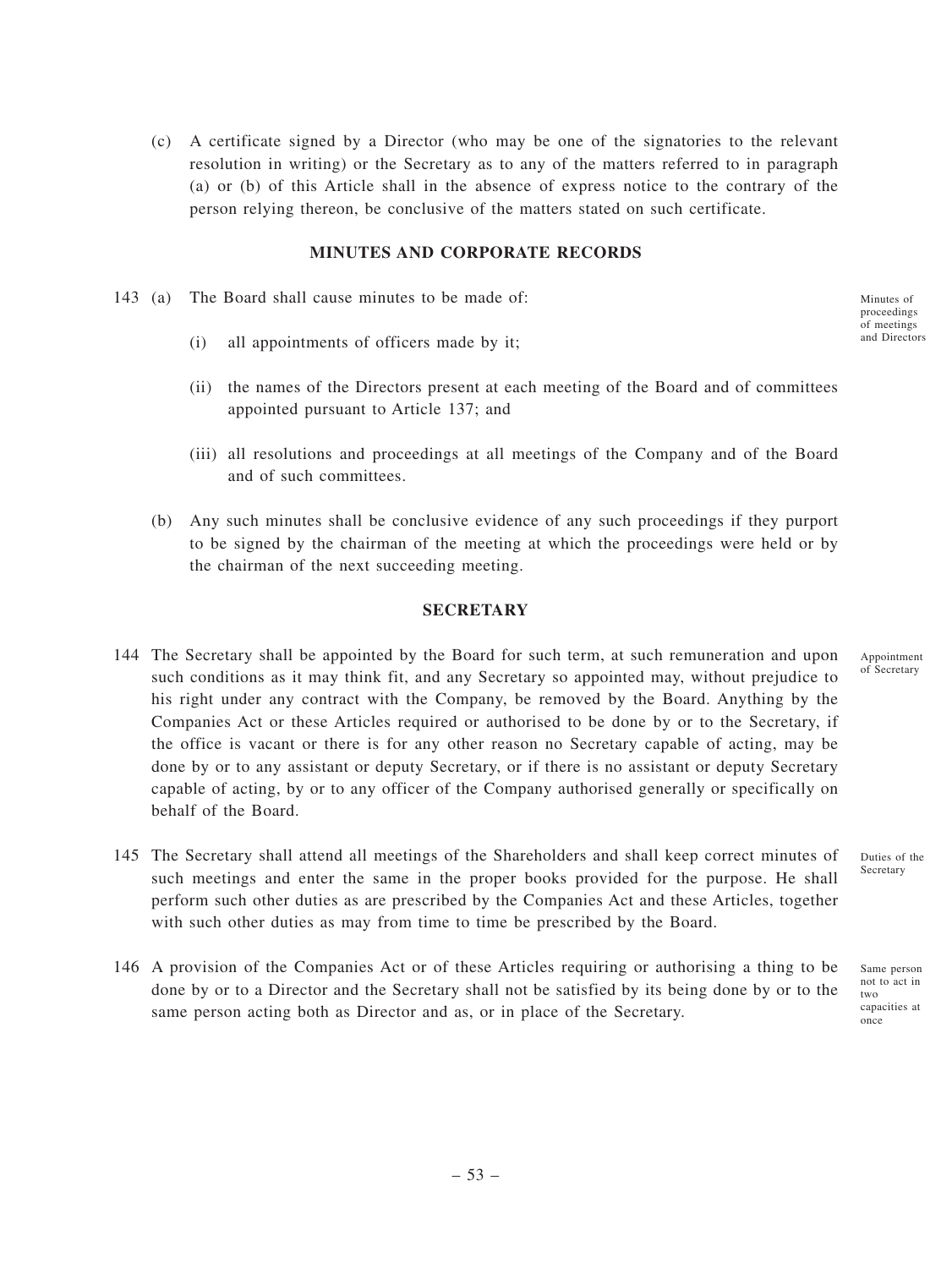#### **GENERAL MANAGEMENT AND USE OF THE SEAL**

App.3 Para 2(1) 147 (a) Subject to the Companies Act, the Company shall have one or more Seals as the Board may determine, and may have a Seal for use outside the Cayman Islands. The Board shall provide for the safe custody of each Seal, and no Seal shall be used without the authority of the Board or a committee authorised by the Board in that behalf.

- (b) Every instrument to which a Seal shall be affixed shall be signed autographically by one Director and the Secretary, or by two Directors, or by any person or persons (including a Director and/or the Secretary) appointed by the Board for the purpose, provided that as regards any certificates for Shares or Debentures or other securities of the Company, the Board may by resolution determine that such signatures or either of them shall be dispensed with or affixed by some method or system of mechanical signature other than autographic or may be printed thereon as specified in such resolution or that such certificates need not be signed by any person.
- (c) The Company may have a Securities Seal for use for sealing certificates for shares or other securities issued by the Company and no signature of any Director, officer or other person and no mechanical reproduction thereof shall be required on any such certificates or other document and any such certificates or other document to which such Securities Seal is affixed shall be valid and deemed to have been sealed and executed with the authority of the Board notwithstanding the absence of any such signature or mechanical reproduction as aforesaid. The Board may by resolution determine that the affixation of Securities Seal on certificates for shares or other securities issued by the Company be dispensed with or be affixed by printing the image of the Securities Seal on such certificates.
- 148 All cheques, promissory notes, drafts, bills of exchange and other negotiable instruments, and all receipts for moneys paid to the Company shall be signed, drawn, accepted, endorsed or otherwise executed, as the case may be, in such manner as the Board shall from time to time by resolution determine. The Company's banking accounts shall be kept with such banker or bankers as the Board shall from time to time determine.
- 149 (a) The Board may from time to time and at any time, by power of attorney under the Seal, appoint any company, firm or person or any fluctuating body of persons, whether nominated directly or indirectly by the Board, to be the attorney or attorneys of the Company for such purposes and with such powers, authorities and discretions (not exceeding those vested in or exercisable by the Board under these Articles) and for such period and subject to such conditions as it may think fit, and any such power of attorney may contain such provisions for the protection and convenience of persons dealing with any such attorney as the Board may think fit, and may also authorise any such attorney to sub-delegate all or any of the powers, authorities and discretions vested in him.

Custody of Seal

Use of Seal

Securities Seal

Cheques and banking arrangements

Power to appoint attorney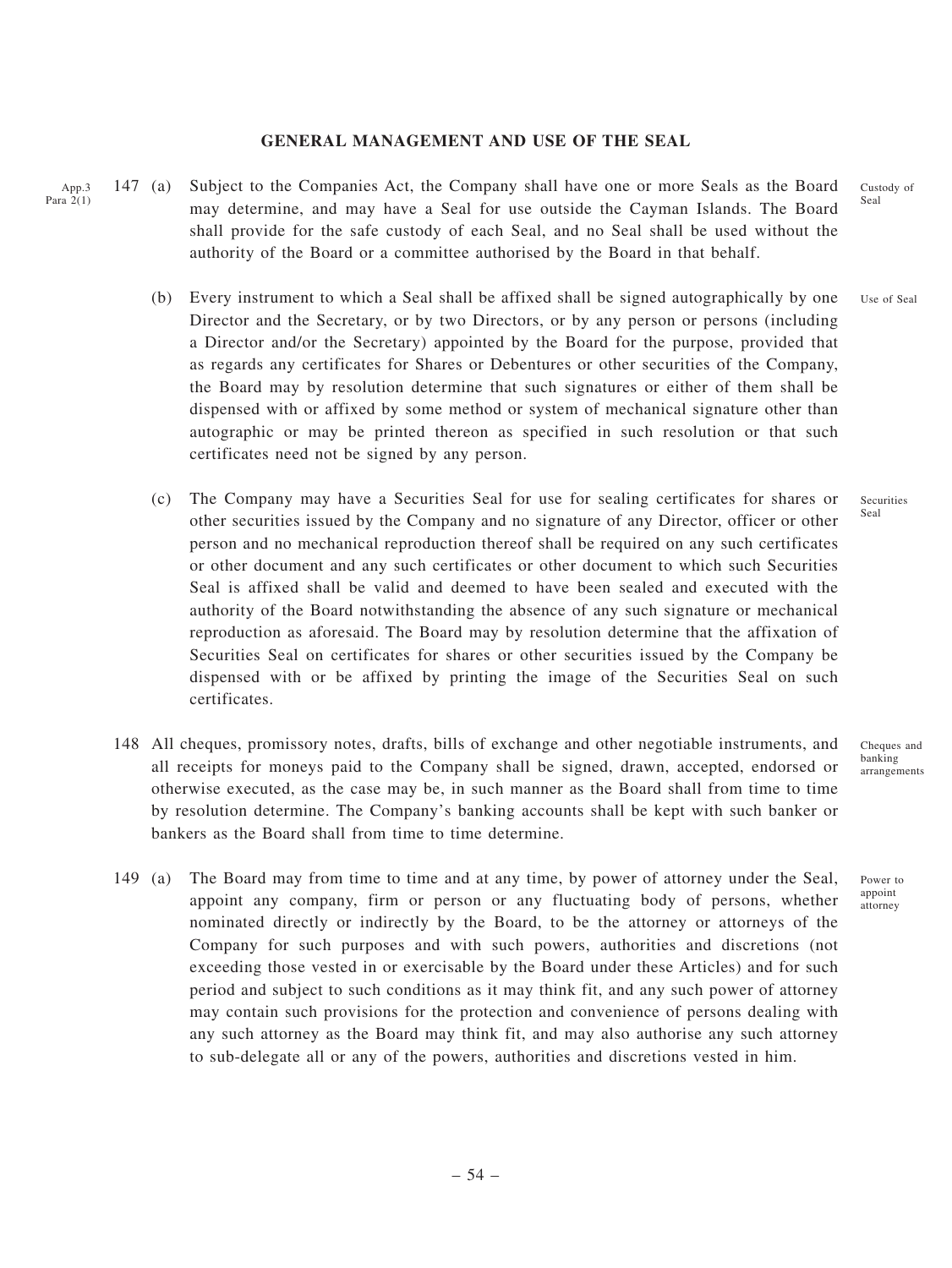Execution of deeds by attorney

Regional or local boards

Power to establish pension funds

- (b) The Company may, by writing under its Seal, empower any person, either generally or in respect of any specified matter, as its attorney to execute deeds and instruments on its behalf and to enter into contracts and sign the same on its behalf and every deed signed by such attorney on behalf of the Company and under his seal shall bind the Company and have the same effect as if it were under the Seal duly affixed by the Company.
- 150 The Board may establish any committees, regional or local boards or agencies for managing any of the affairs of the Company, either in the Relevant Territory or elsewhere, and may appoint any persons to be members of such committees, regional or local boards or agencies and may fix their remuneration, and may delegate to any committee, regional or local board or agent any of the powers, authorities and discretions vested in the Board (other than its powers to make calls and forfeit Shares), with power to sub-delegate, and may authorise the members of any regional or local board or any of them to fill any vacancies therein and to act notwithstanding vacancies, and any such appointment or delegation may be upon such terms and subject to such conditions as the Board may think fit, and the Board may remove any person so appointed and may annul or vary any such delegation, but no person dealing in good faith and without notice of any such annulment or variation shall be affected thereby.
- 151 The Board may establish and maintain or procure the establishment and maintenance of any contributory or non-contributory pension or superannuation funds or personal pension plans for the benefit of, or give or procure the giving of donations, gratuities, pensions, allowances or emoluments to, any persons who are or were at any time in the employment or service of the Company, or of any company which is a subsidiary of the Company, or is allied or associated with the Company or with any such subsidiary company, or who are or were at any time directors or officers of the Company or of any such other company as aforesaid, and holding or who have held any salaried employment or office in the Company or such other company, and the spouses, widows, widowers, families and dependants of any such persons. The Board may also establish and subsidise or subscribe to any institutions, associations, clubs or funds calculated to be for the benefit of or to advance the interests and well-being of the Company or of any such other company as aforesaid or of any such persons as aforesaid, and may make payments for or towards the insurance of any such persons as aforesaid, and subscribe or guarantee money for charitable or benevolent objects or for any exhibition or for any public, general or useful object. The Board may do any of the matters aforesaid, either alone or in conjunction with any such other company as aforesaid. Any Director holding any such employment or office shall be entitled to participate in and retain for his own benefit any such donation, gratuity, pension, allowance or employment.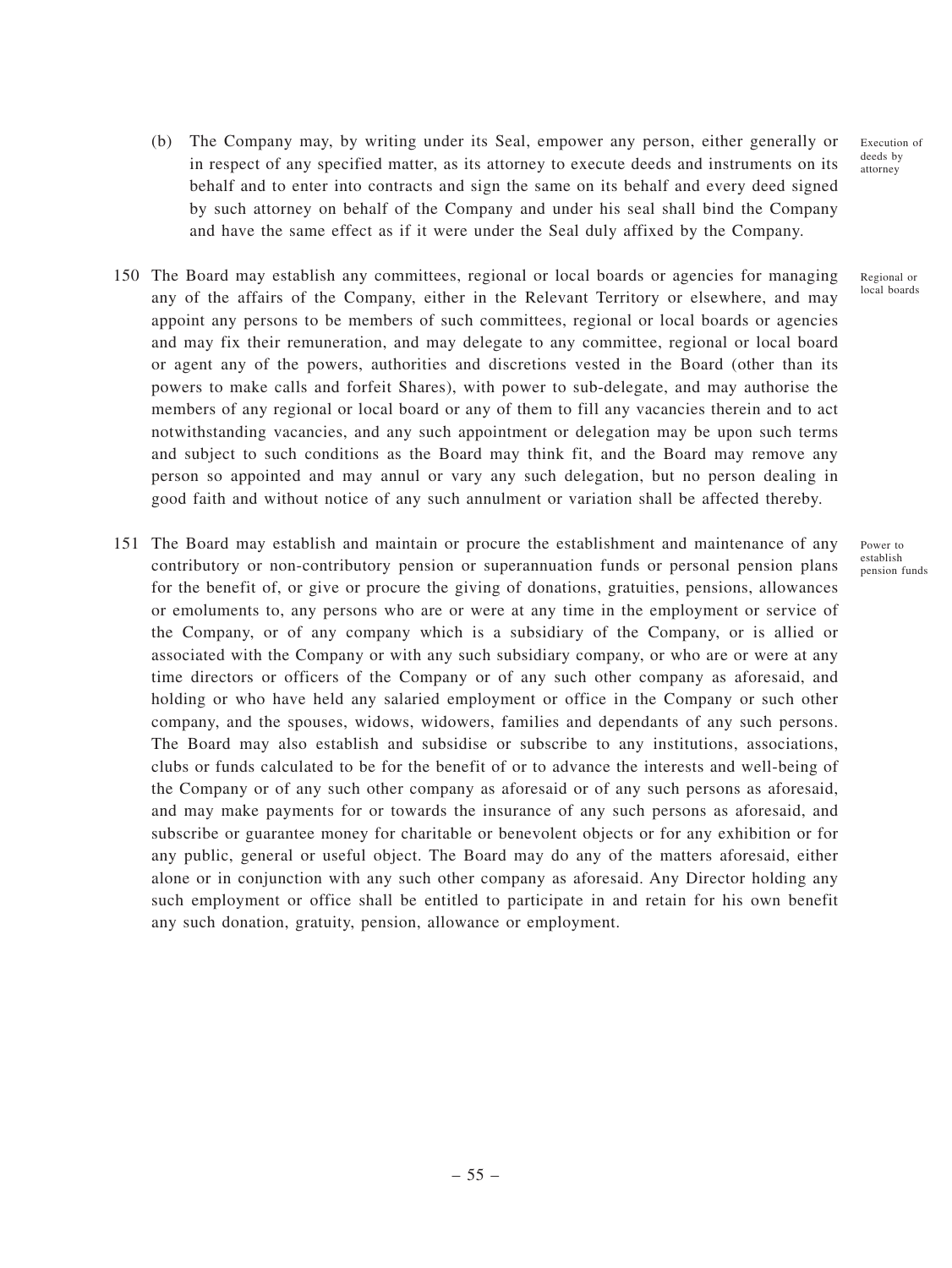#### **AUTHENTICATION OF DOCUMENTS**

- 152 (a) Any Director or the Secretary or other authorised officer of the Company shall have power to authenticate any documents affecting the constitution of the Company and any resolutions passed by the Company or the Board or any committee, and any books, records, documents and accounts relating to the business of the Company, and to certify copies thereof or extracts therefrom as true copies of extracts; and where any books, records, documents or accounts are elsewhere than at the Registered Office or the Head Office, the local manager or such other officer of the Company having the custody thereof shall be deemed to be the authorised officer of the Company as aforesaid.
	- (b) A document purporting to be a document so authenticated or a copy of a resolution, or an extract from the minutes of a meeting, of the Company or of the Board or any local board or committee, or of any books, records, documents or accounts or extracts therefrom as aforesaid, and which is certified as aforesaid, shall be conclusive evidence in favour of all persons dealing with the Company upon the faith thereof that the document authenticated (or, if this be authenticated as aforesaid, the matter so authenticated) is authentic or, as the case may be, that such resolution has been duly passed or, as the case may be, that any minute so extracted is a true and accurate record of proceedings at a duly constituted meeting or, as the case may be, that the copies of such books, records, documents or accounts were true copies of their originals or as the case may be, the extracts of such books, records, documents or accounts are true and accurate records of the books, records, documents or accounts from which they were extracted.

#### **CAPITALISATION OF RESERVES**

- 153 (a) The Company in general meeting may, upon the recommendation of the Board, resolve to capitalise any sum standing to the credit of any of the Company's reserve accounts which are available for distribution (including its share premium account and capital redemption reserve fund, subject to the Companies Act) and to appropriate such sums to the holders of Shares on the Register at the close of business on the date of the relevant resolution (or such other date as may be specified therein or determined as provided therein) in the proportions in which such sum would have been divisible amongst them had the same been a distribution of profits by way of Dividend and to apply such sum on their behalf in paying up in full unissued Shares for allotment and distribution credited as fully paid-up to and amongst them in the proportion aforesaid.
	- (b) Subject to the Companies Act, whenever such a resolution as aforesaid shall have been passed, the Board shall make all appropriations and applications of the reserves or profits and undivided profits resolved to be capitalised thereby, and attend to all allotments and issues of fully paid Shares, debentures, or other securities and generally shall do all acts and things required to give effect thereto. For the purpose of giving effect to any resolution under this Article, the Board may settle any difficulty which may arise in regard to a capitalisation issue as it thinks fit, and in particular may

Power to capitalise

Power to authenticate

Effect of resolution to capitalise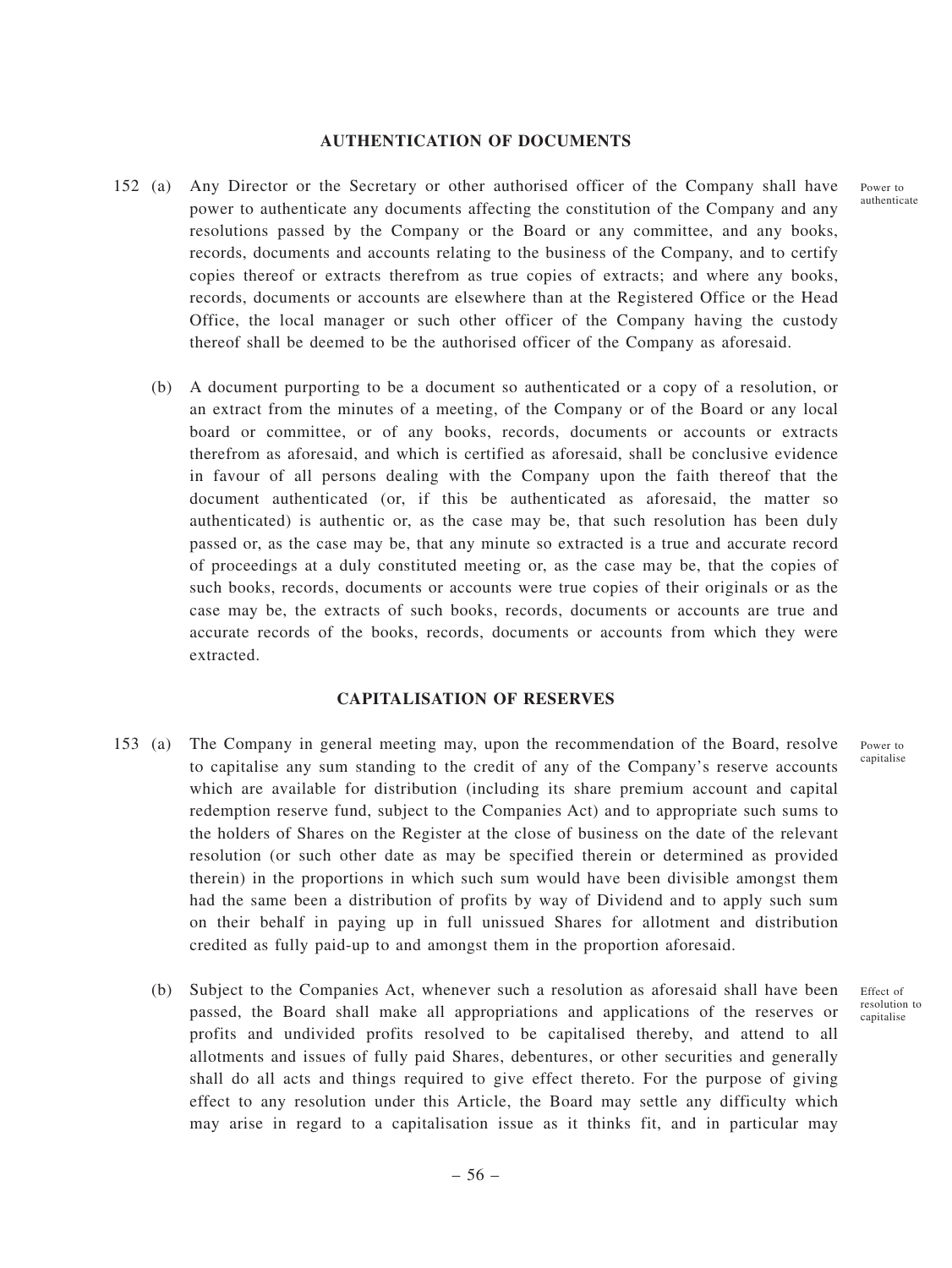disregard fractional entitlements or round the same up or down and may determine that cash payments shall be made to any Shareholders in lieu of fractional entitlements or that fractions of such value as the Board may determine may be disregarded in order to adjust the rights of all parties or that fractional entitlements shall be aggregated and sold and the benefit shall accrue to the Company rather than to the Shareholders concerned, and no Shareholders who are affected thereby shall be deemed to be, and they shall be deemed not to be, a separate class of Shareholders by reason only of the exercise of this power. The Board may authorise any person to enter on behalf of all Shareholders interested in a capitalisation issue any agreement with the Company or other(s) providing for such capitalisation and matters in connection therewith and any agreement made under such authority shall be effective and binding upon all concerned. Without limiting the generality of the foregoing, any such agreement may provide for the acceptance by such persons of the Shares, debentures or other securities to be allotted and distributed to them respectively in satisfaction of their claims in respect of the sum so capitalised.

(c) The provisions of paragraph (e) of Article 160 shall apply to the power of the Company to capitalise under this Article as it applies to the grant of election thereunder *mutatis mutandis* and no Shareholder who may be affected thereby shall be, and they shall be deemed not to be, a separate class of Shareholders by reason only of the exercise of this power.

## **DIVIDENDS AND RESERVES**

- 154 Subject to the Companies Act and these Articles, the Company in general meeting may declare Dividends in any currency but no Dividends shall exceed the amount recommended by the Board.
- 155 (a) The Board may subject to Article 156 from time to time pay to the Shareholders such interim Dividends as appear to the Board to be justified by the financial conditions and the profits of the Company and, in particular but without prejudice to the generality of the foregoing, if at any time the share capital of the Company is divided into different classes, the Board may pay such interim Dividends in respect of those Shares in the capital of the Company which confer to the holders thereof deferred or non-preferential rights as well as in respect of those Shares which confer on the holders thereof preferential rights with regard to Dividend and provided that the Board acts bona fide it shall not incur any responsibility to the holders of Shares conferring any preference for any damage that they may suffer by reason of the payment of an interim Dividend on any Shares having deferred or non-preferential rights.
	- (b) The Board may also pay half-yearly or at other suitable intervals to be settled by it any Dividend which may be payable at a fixed rate if the Board is of the opinion that the financial conditions and the profits of the Company justify the payment.

Power to declare dividends

Board's power to pay interim dividends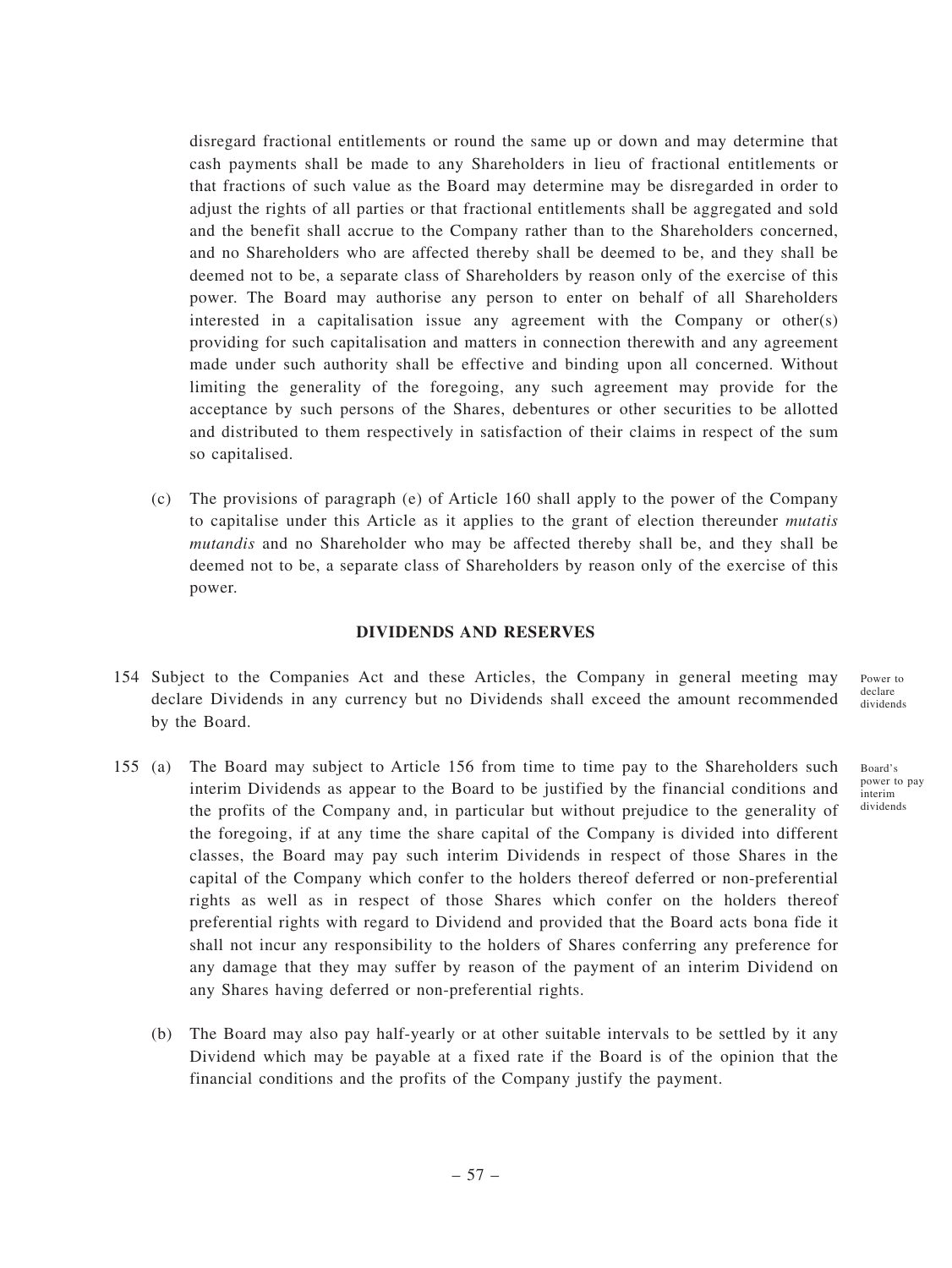- (c) The Board may in addition from time to time declare and pay special Dividends of such amounts and on such dates and out of such distributable funds of the Company as it thinks fit, and the provisions of paragraph (a) of this Article as regards the power and exemption from liability of the Board as relate to the declaration and payment of interim Dividends shall apply, *mutatis mutandis*, to the declaration and payment of any such special Dividends.
- 156 (a) No Dividend shall be declared or paid or shall be made otherwise than in accordance with the Companies Act. Dividends not to be paid out of capital

(b) Subject to the provisions of the Companies Act but without prejudice to paragraph (a) of this Article, where any asset, business or property is bought by the Company as from a past date (whether such date be before or after the incorporation of the Company) the profits and losses thereof as from such date may at the discretion of the Board in whole or in part be carried to revenue account and treated for all purposes as profits or losses of the Company, and be available for Dividend accordingly. Subject as aforesaid, if any Shares or securities are purchased cum Dividend or interest, such Dividend or interest may at the discretion of the Board be treated as revenue, and it shall not be obligatory to capitalise the same or any part thereof or to apply the same towards reduction of or writing down the book cost of the asset, business or property acquired.

- (c) Subject to paragraph (d) of this Article all Dividends and other distributions in respect of Shares shall be stated and discharged, in the case of Shares denominated in Hong Kong dollars, in Hong Kong dollars, and in the case of Shares denominated in any other currency, in such other currency, provided that, in the case of Shares denominated in Hong Kong dollars, the Board may determine in the case of any distribution that Shareholders may elect to receive the same in any other currency selected by the Board, converted at such rate of exchange as the Board may determine.
- (d) If, in the opinion of the Board, any Dividend or other distribution in respect of Shares or any other payment to be made by the Company to any Shareholder is of such a small amount as to make payment to that Shareholder in the relevant currency impracticable or unduly expensive either for the Company or the Shareholder then such Dividend or other distribution or other payment may, at the absolute discretion of the Board, be, if this be practicable, converted at such rate of exchange as the Board may determine and paid or made in the currency of the country of the relevant Shareholder (as indicated by the address of such Shareholder on the Register).
- 157 Notice of the declaration of an interim Dividend shall be given in such manner as the Board shall determine.

Notice of interim dividend

158 No Dividend or other moneys payable on or in respect of a Share shall bear interest as against the Company.

No interest on dividend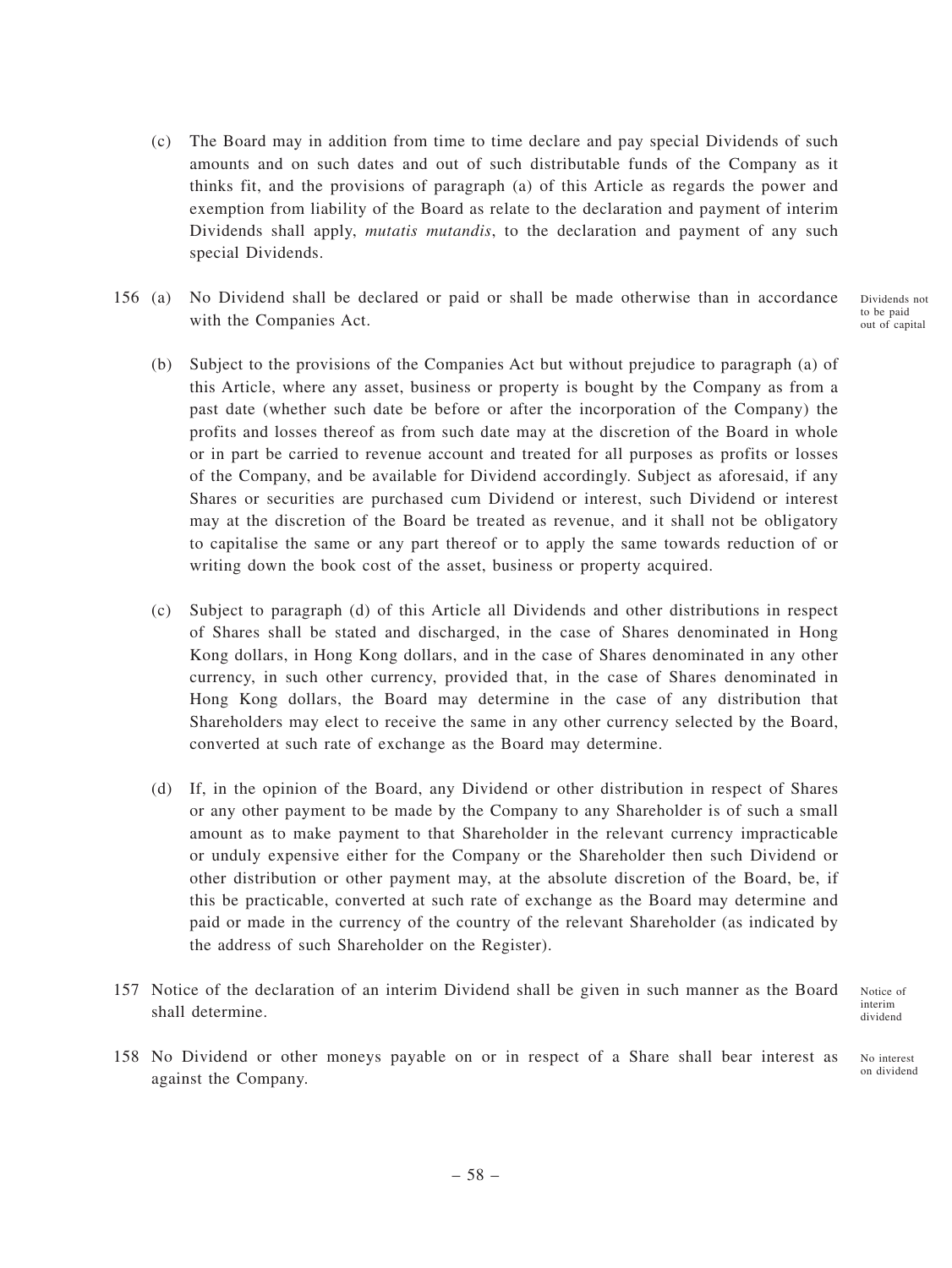Dividend in specie

- 159 Whenever the Board or the Company in general meeting has resolved that a Dividend be paid or declared, the Board may further resolve that such Dividend be satisfied wholly or in part by the distribution of specific assets of any kind and in particular of paid up shares, debentures or warrants to subscribe securities of any other company, or in any one or more of such ways, with or without offering any rights to Shareholders to elect to receive such Dividend in cash, and where any difficulty arises in regard to the distribution the Board may settle the same as it thinks expedient, and in particular may disregard fractional entitlements or round the same up or down, and may fix the value for distribution of such specific assets, or any part thereof, and may determine that cash payments shall be made to any Shareholders upon the footing of the value so fixed in order to adjust the rights of all parties and may determine that fractional entitlements shall be aggregated and sold and the benefit shall accrue to the Company rather than to the Shareholders concerned, and may vest any such specific assets in trustees as may seem expedient to the Board and may authorise any person to sign any requisite instruments of transfer and other documents on behalf of all Shareholders interested in the Dividend and such instrument and document shall be effective. The Board may further authorise any person to enter into on behalf of all Shareholders having an interest in any agreement with the Company or other(s) providing for such Dividend and matters in connection therewith and any such agreement made under such authority shall be effective. The Board may resolve that no such assets shall be made available or made to Shareholders with registered addresses in any particular territory or territories being a territory or territories where, in the absence of a registration statement or other special formalities, this would or might, in the opinion of the Board, be unlawful or impracticable or the legality or practicality of which may be time consuming or expensive to ascertain whether in absolute terms or in relation to the value of the holding of Shares of the Shareholder concerned and in any such event the only entitlement of the Shareholders aforesaid shall be to receive cash payments as aforesaid. Shareholders affected as a result of exercise by the Board of its discretion under this Article shall not be, and shall be deemed not to be, a separate class of Shareholders for any purposes whatsoever.
- 160 (a) Whenever the Board or the Company in general meeting has resolved that a Dividend be paid or declared on the share capital of the Company, the Board may further resolve, either: Scrip dividend
	- (i) that such Dividend be satisfied wholly or in part in the form of an allotment of Shares credited as fully paid on the basis that the Shares so allotted shall be of the same class or classes as the class or classes already held by the allottee, provided that the Shareholders entitled thereto will be entitled to elect to receive such Dividend (or part thereof) in cash in lieu of such allotment. In such case, the following provisions shall apply:
		- (A) the basis of any such allotment shall be determined by the Board;
		- (B) the Board, after determining the basis of allotment, shall give not less than 14 clear days' notice in writing to the Shareholders of the right of election accorded to them and shall send with such notice forms of election and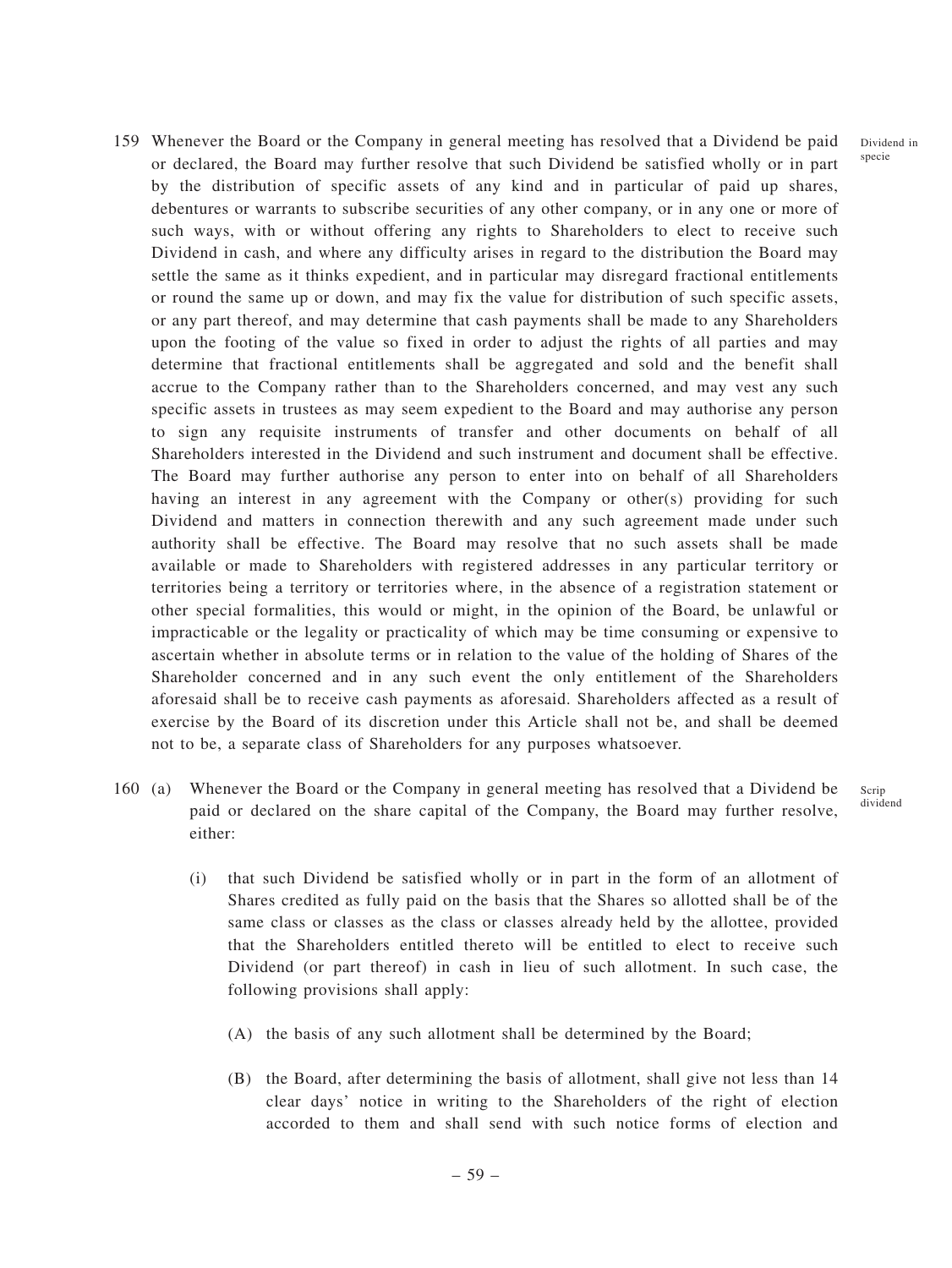specify the procedure to be followed and the place at which and the latest date and time by which duly completed forms of election must be lodged in order to be effective;

- (C) the right of election may be exercised in respect of the whole or part of that portion of the Dividend in respect of which the right of election has been accorded; and
- (D) Dividend (or that part of the Dividend to be satisfied by the allotment of Shares as aforesaid) shall not be payable in cash in respect whereof the cash election has not been duly exercised (the "**non-elected Shares**") and in lieu and in satisfaction thereof Shares shall be allotted credited as fully paid to the holders of the non-elected Shares on the basis of allotment determined as aforesaid and for such purpose the Board shall capitalise and apply out of any part of the undivided profits of the Company or any part of any of the Company's reserve accounts (including any special account, or share premium account (if there be any such reserve)) as the Board may determine, a sum equal to the aggregate nominal amount of the Shares to be allotted on such basis and apply the same in paying up in full the appropriate number of Shares for allotment and distribution to and amongst the holders of the non-elected Shares on such basis;

or

- (ii) that Shareholders entitled to such Dividend will be entitled to elect to receive an allotment of Shares credited as fully paid in lieu of the whole or such part of the Dividend as the Board may think fit on the basis that the Shares so allotted shall be of the same class or classes as the class or classes of Shares already held by the allottee. In such case, the following provisions shall apply:
	- (A) the basis of any such allotment shall be determined by the Board;
	- (B) the Board, after determining the basis of allotment, shall give not less than 14 clear days' notice in writing to the Shareholders of the right of election accorded to them and shall send with such notice forms of election and specify the procedure to be followed and the place at which and the latest date and time by which duly completed forms of election must be lodged in order to be effective;
	- (C) the right of election may be exercised in respect of the whole or part of that portion of the Dividend in respect of which the right of election has been accorded; and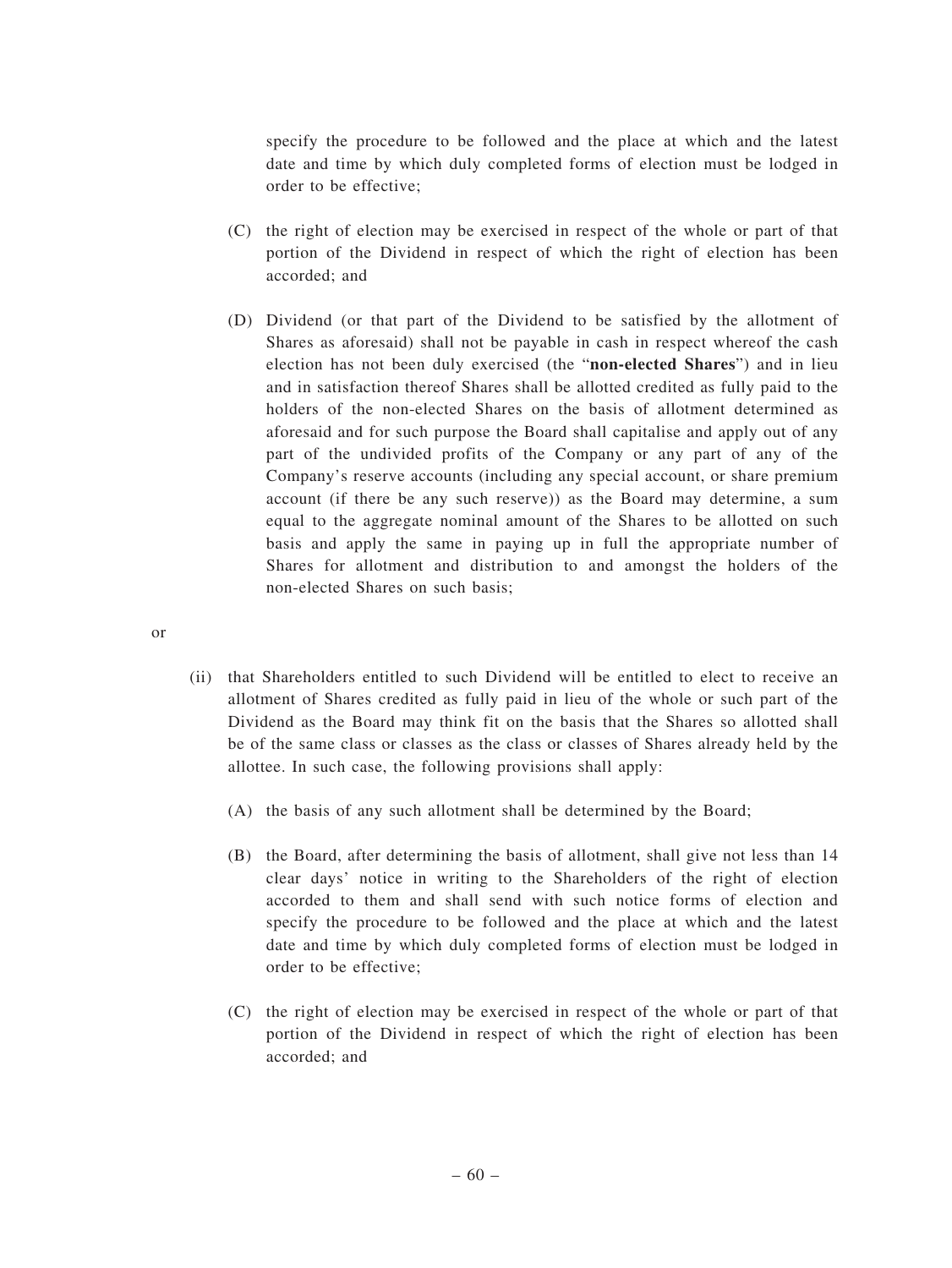- (D) the Dividend (or that part of the Dividend in respect of which a right of election has been accorded) shall not be payable on Shares in respect whereof the Share election has been duly exercised (the "**elected Shares**") and in lieu thereof Shares shall be allotted credited as fully paid to the holders of the elected Shares on the basis of allotment determined as aforesaid and for such purpose the Board shall capitalise and apply out of any part of the undivided profits of the Company or any part of any of the Company's reserve accounts (including any special account, contributed surplus account, share premium account and capital redemption reserve fund (if there be any such reserve)) as the Board may determine, a sum equal to the aggregate nominal amount of the Shares to be allotted on such basis and apply the same in paying up in full the appropriate number of Shares for allotment and distribution to and amongst the holders of the elected Shares on such basis.
- (b) The Shares allotted pursuant to the provisions of paragraph (a) of this Article shall rank *pari passu* in all respects with the Shares then in issue and held by the allottee in respect of which they were allotted, save only as regards participation:
	- (i) in the relevant Dividend (or the right to receive or to elect to receive an allotment of Shares in lieu thereof as aforesaid); or
	- (ii) in any other distributions, bonuses or rights paid, made, declared or announced prior to or contemporaneously with the payment or declaration of the relevant Dividend unless, contemporaneously with the announcement by the Board of its proposal to apply the provisions of sub-paragraph (i) or (ii) of paragraph (a) of this Article in relation to the relevant Dividend or contemporaneously with its announcement of the distribution, bonus or rights in question, the Board shall have specified that the Shares to be allotted pursuant to the provisions of paragraph (a) of this Article shall rank for participation in such distribution, bonus or rights.
- (c) The Board may do all acts and things considered necessary or expedient to give effect to any capitalisation pursuant to the provisions of paragraph (a) of this Article with full power to the Board to make such provisions as it thinks fit in the case of Shares becoming distributable in fractions (including provisions whereby, in whole or in part, fractional entitlements are aggregated and sold and the net proceeds distributed to those entitled, or are disregarded or rounded up or down or whereby the benefit of fractional entitlements accrues to the Company rather than to the Shareholders concerned), and no Shareholders who will be affected thereby shall be, and they shall be deemed not to be, a separate class of Shareholders by reason only of the exercise of this power. The Board may authorise any person to enter into on behalf of all Shareholders interested, an agreement with the Company providing for such capitalisation and matters incidental thereto and any agreement made pursuant to such authority shall be effective and binding on all concerned.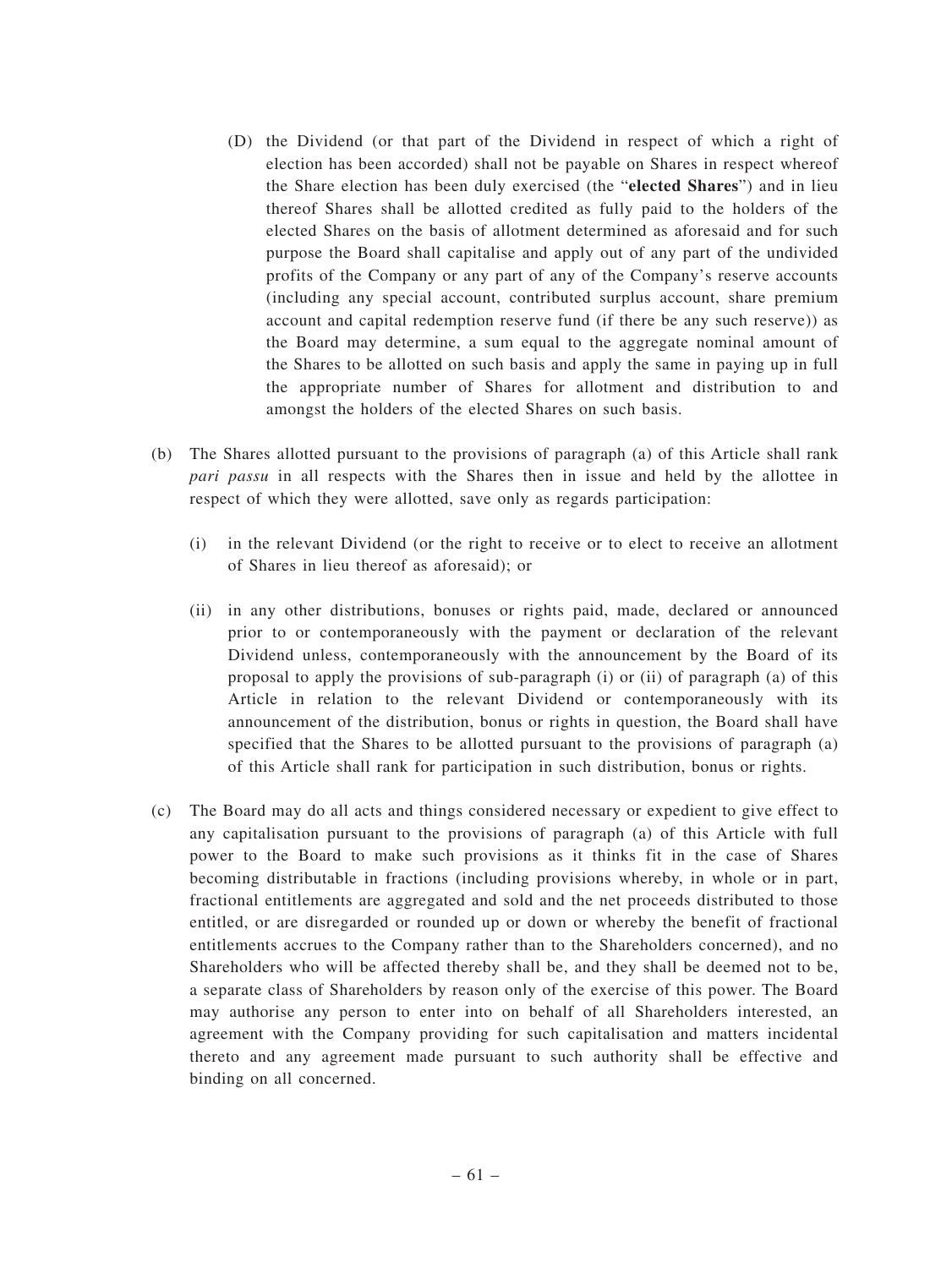- (d) The Company may upon the recommendation of the Board by Ordinary Resolution resolve in respect of any one particular Dividend that notwithstanding the provisions of paragraph (a) of this Article a Dividend may be satisfied wholly in the form of an allotment of Shares credited as fully paid without offering any right to Shareholders to elect to receive such Dividend in cash in lieu of such allotment.
- (e) The Board may on any occasion determine that rights of election and the allotment of Shares under paragraph (a) of this Article shall not be made available or made to any Shareholders with registered addresses in any territory where in the absence of a registration statement or other special formalities the circulation of an offer of such rights of election or the allotment of Shares would or might be unlawful or impracticable or the legality or practicability of which may be time consuming or expensive to ascertain whether in absolute terms or in relation to the value of the holding of Shares of the Shareholder concerned, and in such event the provisions aforesaid shall be read and construed subject to such determination and no Shareholder who may be affected by any such determination shall be, and they shall be deemed not to be, a separate class of Shareholders for any purposes whatsoever.
- 161 The Board may, before recommending any Dividend, set aside out of the profits of the Company such sums as it thinks fit as a reserve or reserves which shall, at the discretion of the Board, be applicable for meeting claims on or liabilities of the Company or contingencies or for paying off any loan capital or for equalising Dividends or for any other purpose to which the profits of the Company may be properly applied, and pending such application may, at the like discretion, either be employed in the business of the Company or be invested in such investments (including in the repurchase by the Company of its own securities or the giving of any financial assistance for the acquisition of its own securities) as the Board may from time to time think fit, and so that it shall not be necessary to keep any investments constituting the reserve or reserves separate or distinct from any other investments of the Company. The Board may also without placing the same to reserve, carry forward any profits which it may think prudent not to distribute by way of Dividend.
- 162 Unless and to the extent that the rights attached to any Shares or the terms of issue thereof otherwise provide, all Dividends shall (as regards any Shares not fully paid throughout the period in respect of which the Dividend is paid) be apportioned and paid pro rata according to the amounts paid or credited as paid on the Shares during any portion or portions of the period in respect of which the Dividend is paid. For the purposes of this Article no amount paid on a Share in advance of calls pursuant to Article 38 shall be treated as paid on the Share.
- 163 (a) The Board may retain any Dividends or other moneys payable on or in respect of a Share upon which the Company has a lien, and may apply the same in or towards satisfaction of the debts, liabilities or engagements in respect of which the lien exists.

Dividends to be paid in proportion to paid up capital

Reserves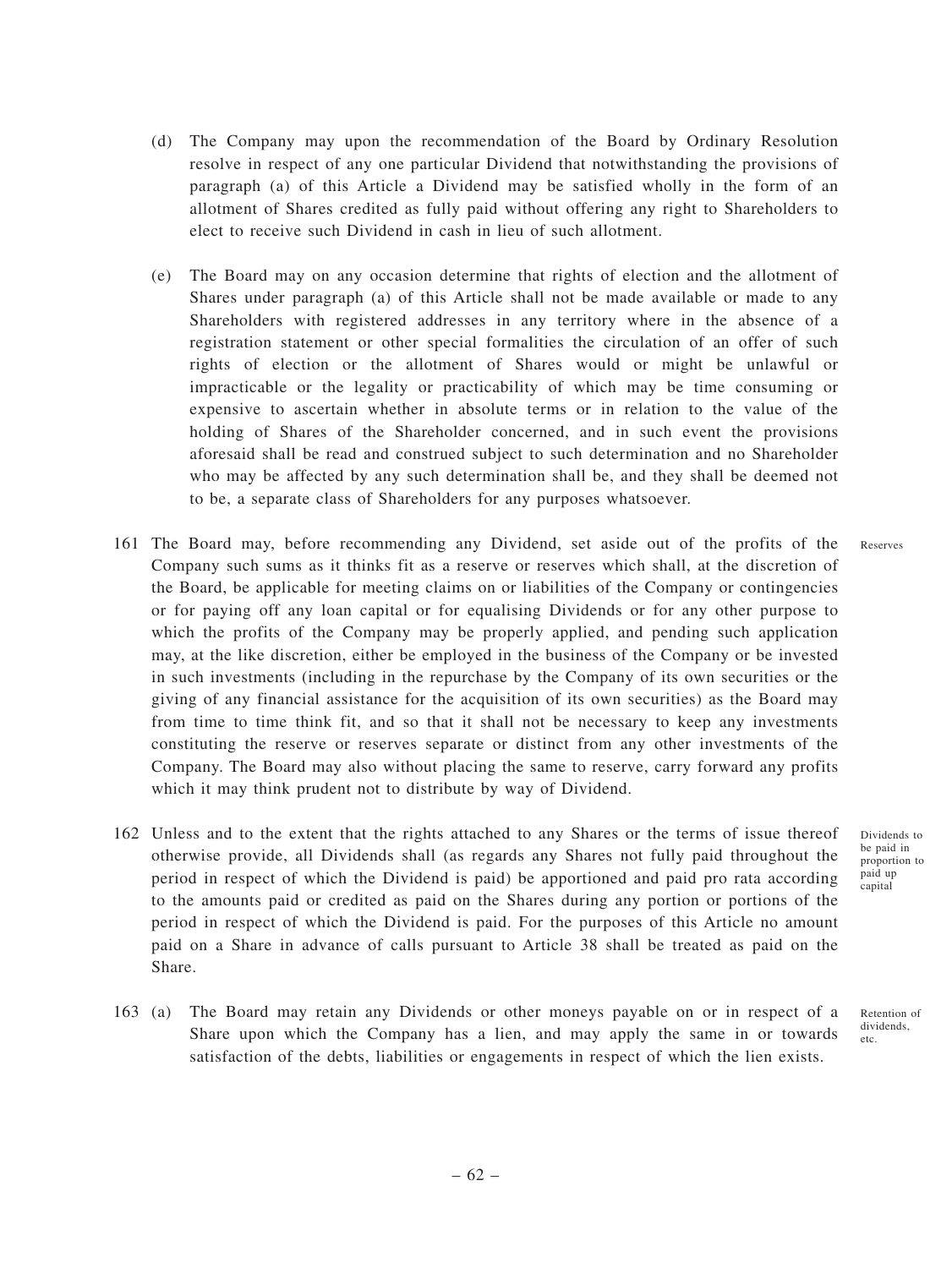- (b) The Board may deduct from any Dividend or other money payable to any Shareholder all sums of money (if any) presently payable by him to the Company on account of calls, instalments or otherwise.
- 164 Any general meeting sanctioning a Dividend may make a call on the Shareholders of such amount as the meeting fixes, but so that the call on each Shareholder shall not exceed the Dividend payable to him, and so that the call shall be made payable at the same time as the Dividend, and the Dividend may, if so arranged between the Company and the Shareholder, be set off against the call.
- 165 A transfer of Shares shall not, as against the Company but without prejudice to the rights of the transferor and transferee inter se, pass the right to any Dividend or bonus declared thereon before the registration of the transfer.
- 166 If two or more persons are registered as joint holders of any Share, any one of such persons may give effectual receipts for any Dividends and other moneys payable and bonuses, rights and other distributions in respect of such Shares.
- 167 Unless otherwise directed by the Board, any Dividend or other moneys payable or bonuses, rights or other distributions in respect of any Share may be paid or satisfied by cheque or warrant or certificate or other documents or evidence of title sent through the post to the registered address of the Shareholder entitled, or, in the case of joint holders, to the registered address of that one whose name stands first in the Register in respect of the joint holding or to such person and to such address as the holder or joint holders may in writing direct. Every cheque, warrant, certificate or other document or evidence of title so sent shall be made payable to the order of the person to whom it is sent or, in the case of certificates or other documents or evidence of title as aforesaid, in favour of the Shareholder(s) entitled thereto, and the payment on any such cheque or warrant by the banker upon whom it is drawn shall operate as a good discharge to the Company in respect of the Dividend and/or other moneys represented thereby, notwithstanding that it may subsequently appear that the same has been stolen or that any endorsement thereon has been forged. Every such cheque, warrant, certificate or other document or evidence of title as aforesaid shall be sent at the risk of the person entitled to the Dividend, money, bonus, rights and other distributions represented thereby.
- 168 All Dividends, bonuses or other distributions or the proceeds of the realisation of any of the foregoing unclaimed for one year after having been declared by the Company until claimed and, notwithstanding any entry in any books of the Company may be invested or otherwise made use of by the Board for the benefit of the Company or otherwise howsoever, and the Company shall not be constituted a trustee in respect thereof. All Dividends, bonuses or other distributions or the proceeds of the realisation of any of the foregoing unclaimed for six years after having been declared may be forfeited by the Board and, upon such forfeiture, shall revert to the Company and, in the case where any of the same are securities of the Company, may be re-allotted or re-issued for such consideration as the Board thinks fit and the proceeds thereof shall accrue to the benefit of the Company absolutely.

Deduction of debts

Dividend and call together

Effect of transfer

Receipt for dividends by joint holders of share

Payment by post

Unclaimed Dividend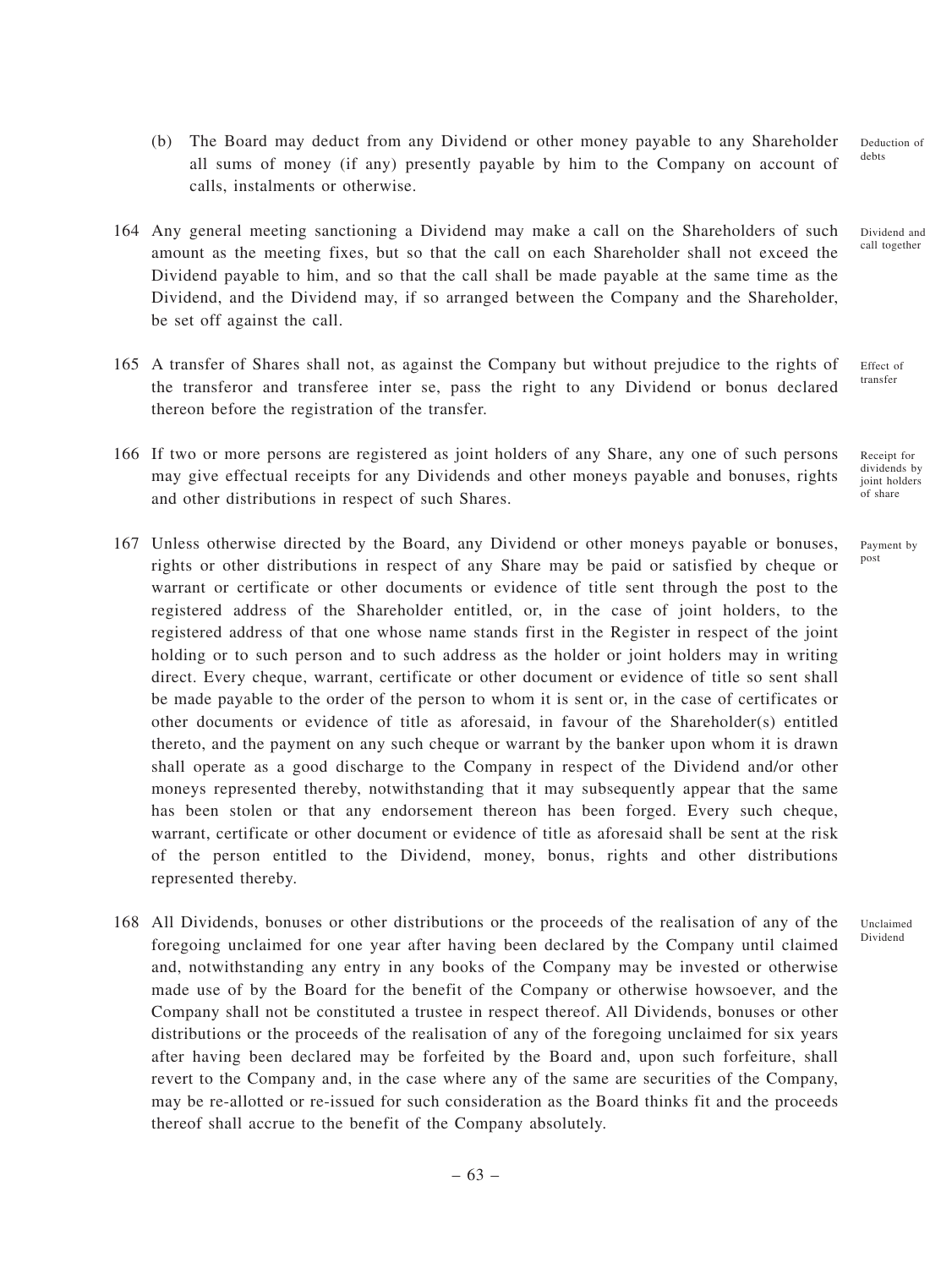#### **RECORD DATE**

- 169 Subject to the Listing Rules, any resolution declaring a Dividend or other distribution on Shares of any class, whether a resolution of the Company in general meeting or a resolution of the Board, may specify that the same shall be payable or made to the persons registered as the holder of such Shares at the close of business on a particular date or at a particular time on a particular date, and thereupon the Dividend or other distribution shall be payable or made to them in accordance with their respective holdings so registered, but without prejudice to the rights inter se in respect of such Dividend or other distribution between the transferors and transferees of any such Shares. The provisions of this Article shall *mutatis mutandis* apply to determining the Shareholders entitled to receive notice and vote at any general meeting of the Company, bonuses, capitalisation issues, distributions of realised and unrealised capital profits or other distributable reserves or accounts of the Company and offers or grants made by the Company to the Shareholders.
- 170 The Company in general meeting may at any time and from time to time resolve that any surplus moneys in the hands of the Company representing capital profits arising from moneys received or recovered in respect of or arising from the realisation of any capital assets of the Company or any investments representing the same and not required for the payment or provision of any fixed preferential Dividend instead of being applied in the purchase of any other capital assets or for other capital purposes be distributed amongst its Shareholders on the footing that they receive the same as capital and in the Shares and proportions in which they would have been entitled to receive the same if it had been distributed by way of Dividend, provided that no such surplus moneys as aforesaid shall be so distributed unless the Company will remain solvent after the distribution, or the net realisable value of the assets of the Company will after the distribution be greater than the aggregate of its liabilities, share capital and share premium account.

Record dates

Distribution of realised capital profits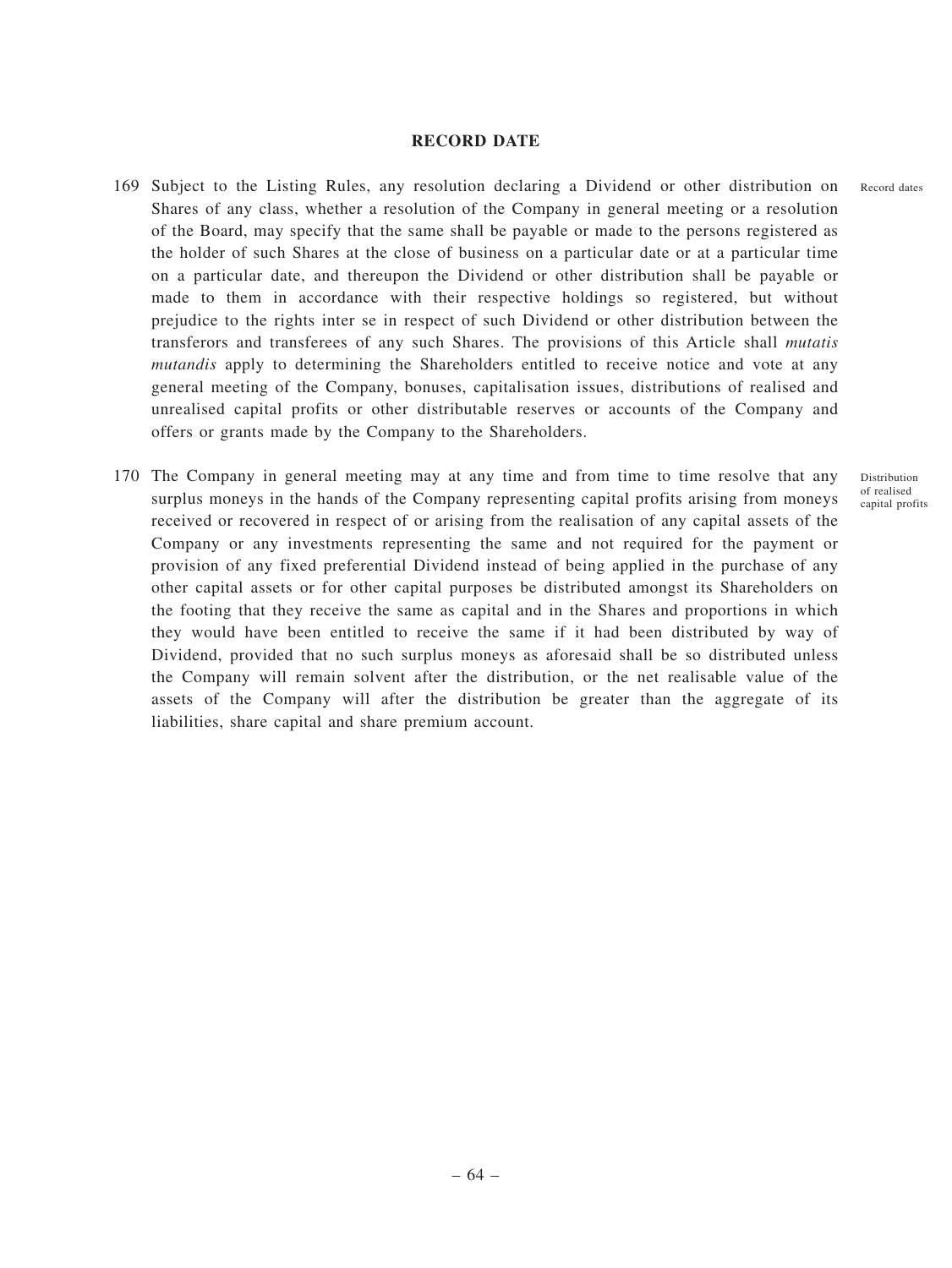#### **ANNUAL RETURNS**

171 The Board shall make or cause to be made such annual or other returns or filings as may be required to be made in accordance with the Companies Act. Annual

### **ACCOUNTS**

- 172 The Board shall cause proper books of account to be kept of the sums of money received and expended by the Company, and the matters in respect of which such receipts and expenditure take place; and of the assets and liabilities of the Company and of all other matters required by the Companies Act necessary to give a true and fair view of the state of the Company's affairs and to show and explain its transactions.
- 173 The books of account shall be kept at the Head Office or at such other place or places as the Board thinks fit and shall always be open to the inspection of the Directors.
- 174 No Shareholder (not being a Director) or other person shall have any right of inspecting any account or book or document of the Company except as conferred by the Companies Act or ordered by a court of competent jurisdiction or authorised by the Board or the Company in general meeting.
- 175 (a) The Board shall from time to time cause to be prepared and laid before the Company at its annual general meeting profit and loss accounts and balance sheets of the Company and such other reports and documents as may be required by law and the Listing Rules. The accounts of the Company shall be prepared and audited based on the generally accepted accounting principles of Hong Kong, the International Accounting Standards, or such other standards as may be permitted by the HK Stock Exchange. App.13 Part B Para 3(3)
	- (b) Subject to paragraph (c) below, every balance sheet of the Company shall be signed on behalf of the Board by two of the Directors and a copy of every balance sheet (including every document required by law to be comprised therein or annexed thereto) and profit and loss account which is to be laid before the Company at its annual general meeting, together with a copy of the Directors' report and a copy of the Auditors' report thereon, shall, not less than 21 days before the date of the meeting be delivered or sent by post together with the notice of annual general meeting to every Shareholder and every Debenture Holder of the Company and every other person entitled to receive notices of general meetings of the Company under the provisions of these Articles, provided that this Article shall not require a copy of those documents to be sent to any person of whose address the Company is not aware or to more than one of the joint holders of any Shares or Debentures, but any Shareholder or Debenture Holder to whom a copy of those documents has not been sent shall be entitled to receive a copy free of charge on application at the Head Office or the Registration Office. If all or any of the Shares or Debentures or other securities of the Company shall for the time being be

Inspection by shareholders

Where accounts to be kept

Annual profit and loss account and balance sheet

Annual report of Directors and balance sheet to be sent to shareholders

Returns

Accounts to be kept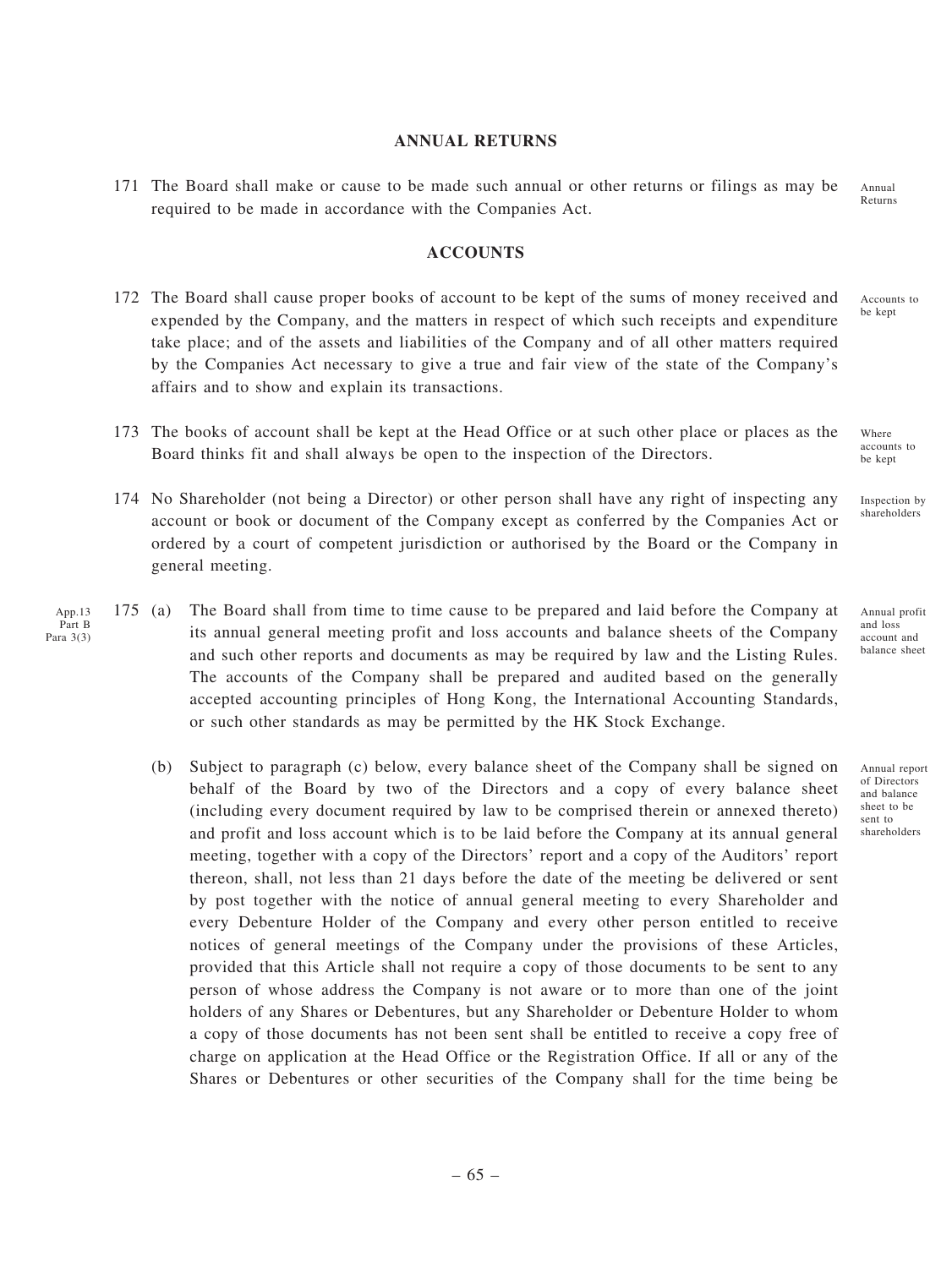(with the consent of the Company) listed or dealt in on any stock exchange or market, there shall be forwarded to such stock exchange or market such number of copies of such documents as may for the time being be required under its regulations or practice.

(c) Subject to the Listing Rules, the Company may send summarised financial statements to Shareholders who has, in accordance with the Listing Rules, consented and elected to receive summarised financial statements instead of the full financial statements. The summarised financial statements must be accompanied by any other documents as may be required under the Listing Rules and must be sent to the Shareholders not less than twenty-one days before the general meeting to those Shareholders that have consented and elected to receive the summarised financial statements.

## **AUDITORS**

- 176 (a) The Company shall by Ordinary Resolution at each annual general meeting appoint one or more firms of auditors to hold office until the conclusion of the next annual general meeting on such terms and with such duties as may be agreed with the Board, but if an appointment is not made, the Auditors in office shall continue in office until a successor is appointed. A Director, officer or employee of any such Director, officer or employee shall not be appointed Auditors of the Company. The Board may fill any casual vacancy in the office of Auditors, but while any such vacancy continues the surviving or continuing Auditors (if any) may act. The remuneration of the Auditors shall be fixed by the Company by Ordinary Resolution in general meeting or, subject to the Listing Rules, in such manner as the Shareholders may determine and the remuneration of any Auditors appointed to fill any casual vacancy may be fixed by the Board. App. 3 Para 17
	- (b) The Shareholders may, at any general meeting convened and held in accordance with these Articles, remove the Auditors by Ordinary Resolution at any time before the expiration of the term of office and shall, by Ordinary Resolution, at that meeting appoint new auditors in its place for the remainder of the term.
	- 177 The Auditors of the Company shall have a right of access at all times to the books and accounts and vouchers of the Company and shall be entitled to require from the Directors and officers of the Company such information as may be necessary for the performance of his or their duties, and the Auditors shall audit every balance sheet and profit and loss account of the Company in each year and prepare an Auditors' report thereon to be annexed thereto. Such report shall be laid before the Company in the annual general meeting.
	- 178 No person other than the retiring Auditors shall be appointed as Auditors at an annual general meeting unless notice of an intention to nominate that person to the office of Auditors has been given to the Company not less than 14 clear days before the annual general meeting, and the Company shall send a copy of any such notice to the retiring Auditors and shall give notice thereof to the Shareholders not less than seven days before the annual general meeting provided that the above requirement for sending a copy of such notice to the retiring Auditors may be waived by notice in writing by the retiring Auditors to the Secretary.

– 66 –

Auditors to have right of access to books and accounts

Appointment of Auditors

Appointment of auditors other than retiring auditors

App. 3 Para 17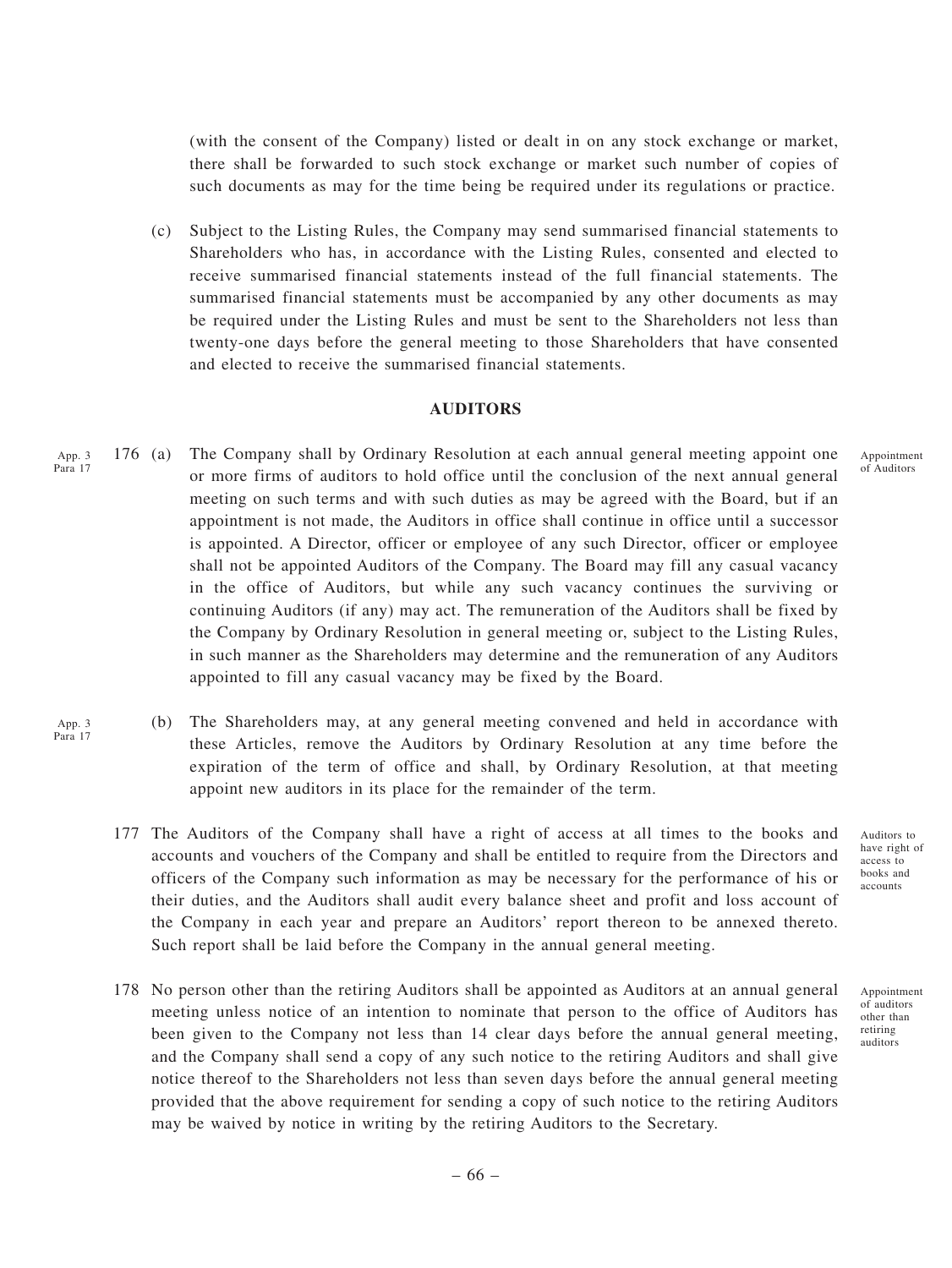Defect of appointment

179 All acts done by any person acting as Auditors shall, as regards all persons dealing in good faith with the Company, be valid, notwithstanding that there was some defect in their appointment or that they were at the time of their appointment not qualified for appointment or subsequently became disqualified.

### **NOTICES**

- 180 (a) Except where otherwise expressly stated, any notice or document to be given to or by any person pursuant to these Articles shall be in writing or, to the extent permitted by the Companies Act and the Listing Rules from time to time and subject to this Article, contained in an electronic communication. A notice calling a meeting of the Board need not be in writing. Service of notices
	- (b) Except where otherwise expressly stated, any notice or document to be given to or by any person pursuant to these Articles (including any corporate communications within the meaning ascribed thereto under the Listing Rules) may be served on or delivered to any Shareholder either personally or by sending it through the post in a prepaid envelope or wrapper addressed to such Shareholder at his registered address as appearing in the register or by leaving it at that address addressed to the Shareholder or by any other means authorised in writing by the Shareholder concerned or (other than share certificate) by publishing it by way of advertisement in the Newspapers. In case of joint holders of a share, all notices shall be given to that one of the joint holders whose name stands first in the register and notice so given shall be sufficient notice to all the joint holders. Without limiting the generality of the foregoing but subject to the Companies Act and the Listing Rules, a notice or document may be served or delivered by the Company to any Shareholder by electronic means to such address as may from time to time be authorised by the Shareholder concerned or by publishing it on a website and notifying the Shareholder concerned that it has been so published.
	- (c) Any such notice or document may be served or delivered by the Company by reference to the register as it stands at any time not more than fifteen days before the date of service or delivery. No change in the register after that time shall invalidate that service or delivery. Where any notice or document is served or delivered to any person in respect of a share in accordance with these Articles, no person deriving any title or interest in that share shall be entitled to any further service or delivery of that notice or document.
	- (d) Any notice or document required to be sent to or served upon the Company, or upon any officer of the Company, may be sent or served by leaving the same or sending it through the post in a prepaid envelope or wrapper addressed to the Company or to such officer at the Head Office or Registered Office.
	- (e) The Board may from time to time specify the form and manner in which a notice may be given to the Company by electronic means, including one or more addresses for the receipt of an electronic communication, and may prescribe such procedures as they think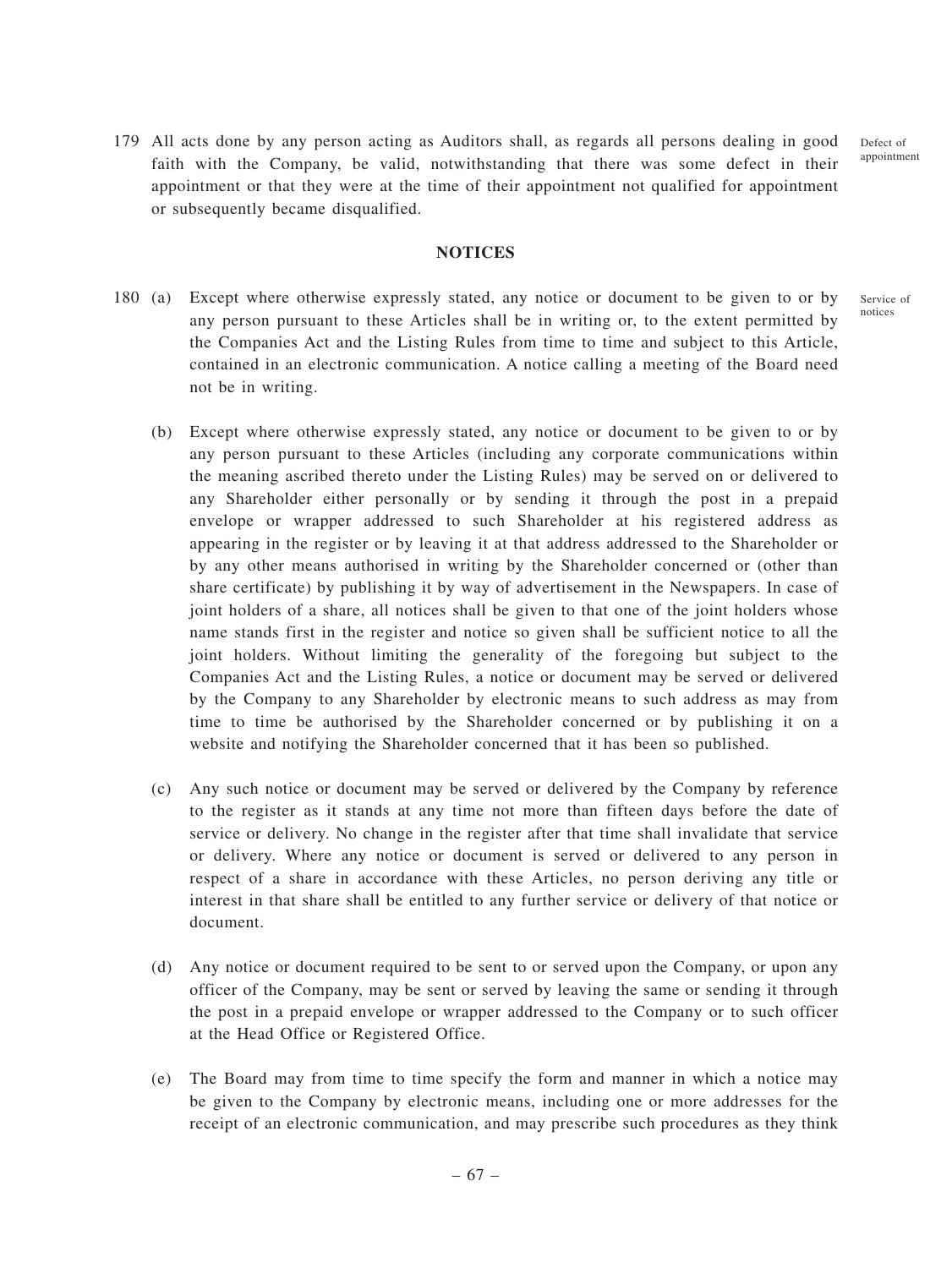fit for verifying the authenticity or integrity of any such electronic communication. Any notice may be given to the Company by electronic means only if it is given in accordance with the requirements specified by the Board.

181 (a) Any Shareholder whose registered address is outside the Relevant Territory may notify the Company in writing of an address in the Relevant Territory which for the purpose of service of notice shall be deemed to be his registered address. Where the registered address of the Shareholder is outside the Relevant Territory, notice, if given through the post, shall be sent by prepaid airmail letter where available.

(b) Any Shareholder who fails (and, where a Share is held by joint holders, where the first joint holder named on the register fails) to supply his registered address or a correct registered address to the Company for service of notices and documents on him shall not (and where a Share is held by joint holders, none of the other joint holders whether or not they have supplied a registered address shall) be entitled to service of any notice or documents by the Company and any notice or document which is otherwise required to be served on him may, if the Board in its absolute discretion so elects (and subject to them re-electing otherwise from time to time), be served, in the case of notices, by displaying a copy of such notice conspicuously at the Registered Office and the Head Office or, if the Board sees fit, by advertisement in the Newspapers, and, in the case of documents, by posting up a notice conspicuously at the Registered Office and the Head Office addressed to such Shareholder which notice shall state the address within the Relevant Territory at which he served in the manner so described which shall be sufficient service as regards Shareholders with no registered or incorrect addresses, provided that nothing in this paragraph (b) shall be construed as requiring the Company to serve any notice or document on any Shareholder with no or an incorrect registered address for the service of notice or document on him or on any Shareholder other than the first named on the register of members of the Company.

- (c) If on three consecutive occasions notices or other documents have been sent through the post to any Shareholder (or, in the case of joint holders of a share, the first holder named on the register) at his registered address but have been returned undelivered, such Shareholder (and, in the case of joint holders of a Share, all other joint holders of the share) shall not thereafter be entitled to receive or be served (save as the Board may elect otherwise pursuant to paragraph (b) of this Article) and shall be deemed to have waived the service of notices and other documents from the Company until he shall have communicated with the Company and supplied in writing a new registered address for the service of notices on him.
- 182 Any notice or other document, if sent by mail, postage prepaid, shall be deemed to have been served or delivered on the day following that on which the letter, envelope, or wrapper containing the same is put into the post. In proving such service it shall be sufficient to prove that the letter, envelope or wrapper containing the notice or document was properly addressed and put into the post as prepaid mail. Any notice or document not sent by post but left by the Company at a registered address shall be deemed to have been served or delivered on the day

When notice deemed to be served

Shareholders out of the Relevant **Territory**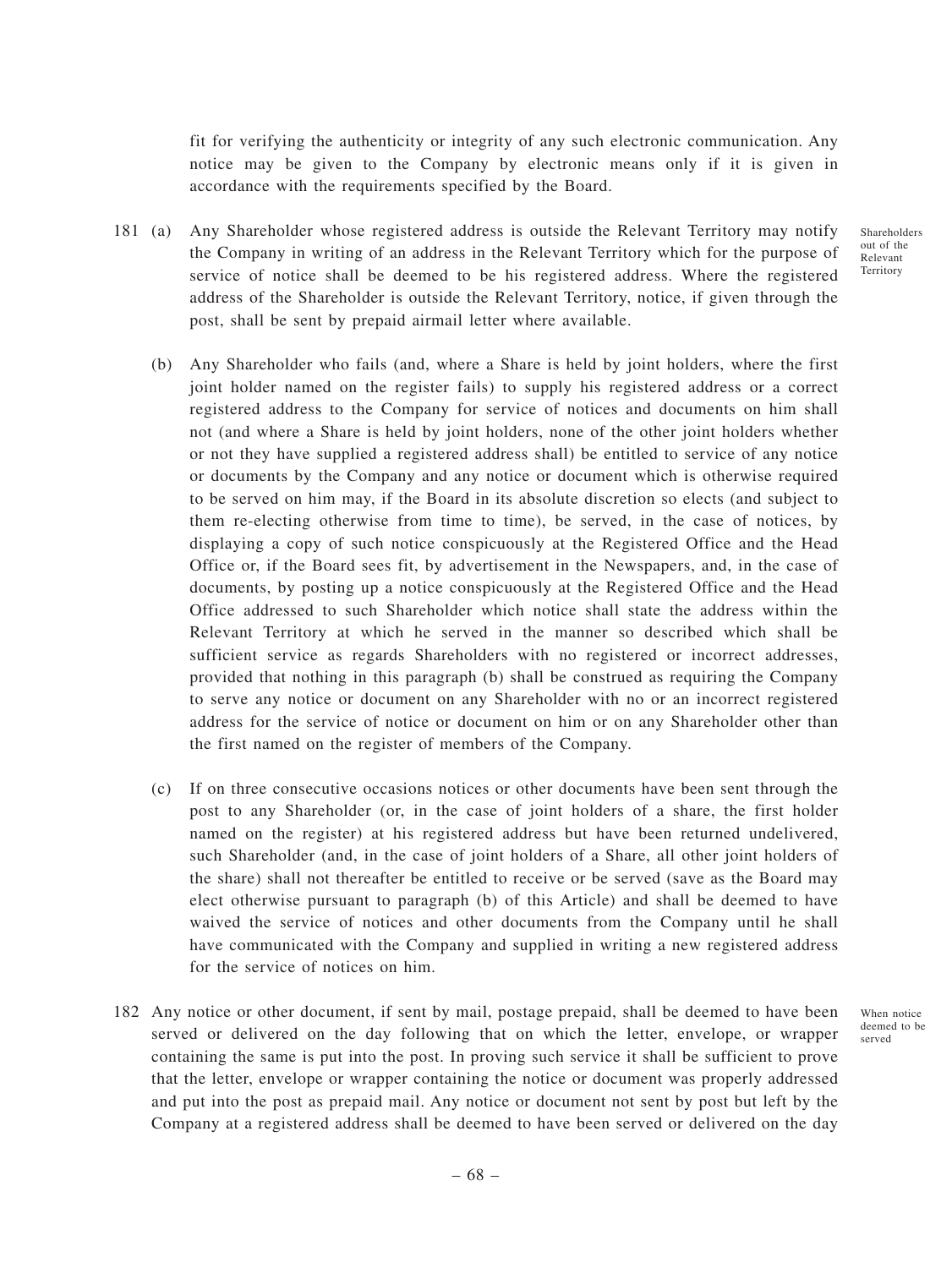it was so left. Any notice or document, if sent by electronic means (including through any relevant system), shall be deemed to have been given on the day following that on which the electronic communication was sent by or on behalf of the Company. Any notice or document served or delivered by the Company by any other means authorised in writing by the Shareholder concerned shall be deemed to have been served when the Company has carried out the action it has been authorised to take for that purpose. Any notice or other document published by way of advertisement or on a website shall be deemed to have been served or delivered on the day it was so published.

- 183 A notice or document may be given by the Company to the person entitled to a Share in consequence of the death, mental disorder, bankruptcy or liquidation of a Shareholder by sending it through the post in a prepaid envelope or wrapper addressed to him by name, or by the title of representative of the deceased, the trustee of the bankrupt or the liquidator of the Shareholder, or by any like description, at the address, if any, supplied for the purpose by the person claiming to be so entitled, or (until such an address has been so supplied) by giving the notice or document in any manner in which the same might have been given if the death, metal disorder, bankruptcy or winding up had not occurred.
- 184 Any person who by operation of law, transfer or other means whatsoever shall become entitled to any Share shall be bound by every notice in respect of such share which prior to his name and address being entered on the register shall have been duly served to the person from whom he derives his title to such share.
- 185 Any notice or document delivered or sent by post to, or left at the registered address of any Shareholder in pursuance of these Articles, shall notwithstanding that such Shareholder be then deceased, bankrupt or wound up and whether or not the Company has notice of his death, bankruptcy or winding up, be deemed to have duly served in respect of any registered Shares whether held solely or jointly with other persons by such Shareholder until some other person be registered in his stead as the holder or joint holder thereof, and such service shall for all purposes of these Articles be deemed a sufficient service of such notice or document on his personal representatives and all persons (if any) jointly interested with him in any such Shares.
- 186 The signature to any notice or document to be given by the Company may be written or printed.

Service of notice to persons entitled on death, mental disorder or bankruptcy

Transferee to be bound by prior notices

though shareholder deceased, bankrupt

Notice valid

How notice to be signed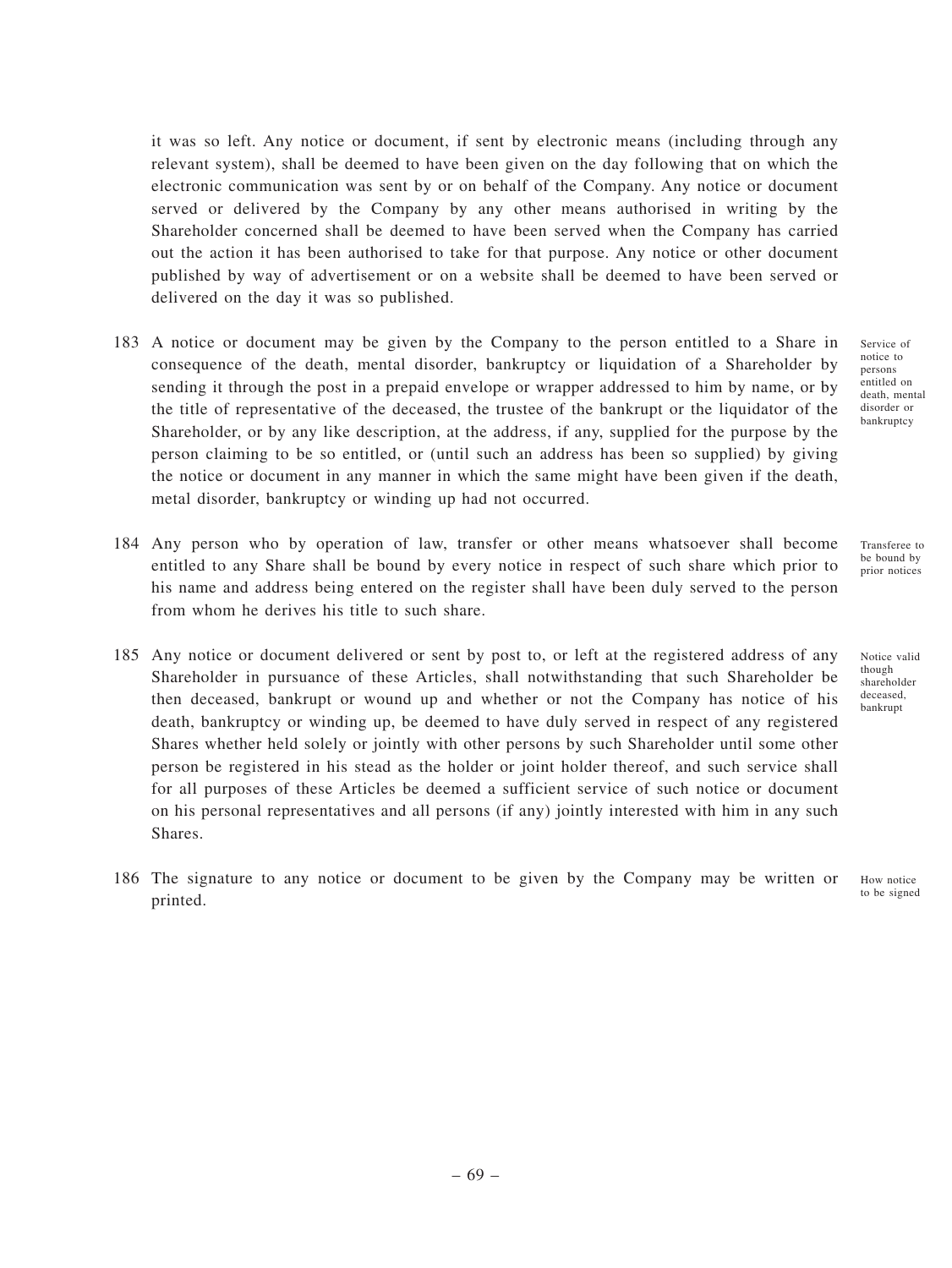#### **INFORMATION**

187 No Shareholder (not being a Director) shall be entitled to require discovery of or any information respecting any detail of the Company's trading or any matter which is or may be in the nature of a trade secret, mystery of trade or secret process which may relate to the conduct of the business of the Company which in the opinion of the Board will be inexpedient in the interests of the Shareholders of the Company to communicate to the public.

#### **WINDING UP**

- 188 Subject to the Companies Act, a resolution that the Company be wound up by the Court or be wound up voluntarily shall be passed by way of a Special Resolution. App. 3 Para 21
	- 189 If the Company shall be wound up, the surplus assets remaining after payment to all creditors shall be divided among the Shareholders in proportion to the capital paid up on the Shares held by them respectively, and if such surplus assets shall be insufficient to repay the whole of the paid up capital, they shall be distributed, subject to the rights of any Shares which may be issued on special terms and conditions, so that, as nearly as may be, the losses shall be borne by the Shareholders in proportion to the capital paid on the Shares held by them respectively.
	- 190 If the Company shall be wound up (in whatever manner) the liquidator may, with the sanction of a Special Resolution and any other sanction required by the Companies Act, divide among the Shareholders in specie or kind the whole or any part of the assets of the Company whether the assets shall consist of property of one kind or shall consist of properties of different kinds and the liquidator may, for such purpose, set such value as he deems fair upon any one or more class or classes of property to be divided as aforesaid and may determine how such division shall be carried out as between the Shareholders or different classes of Shareholders and the Shareholders within each class. The liquidator may, with the like sanction, vest any part of the assets in trustees upon such trusts for the benefit of Shareholders as the liquidator, with the like sanction, shall think fit, but so that no Shareholder shall be compelled to accept any Shares or other assets upon which there is a liability.

Shareholders not entitled to information

Modes of winding up

Distribution of assets in winding up

Assets may be distributed in specie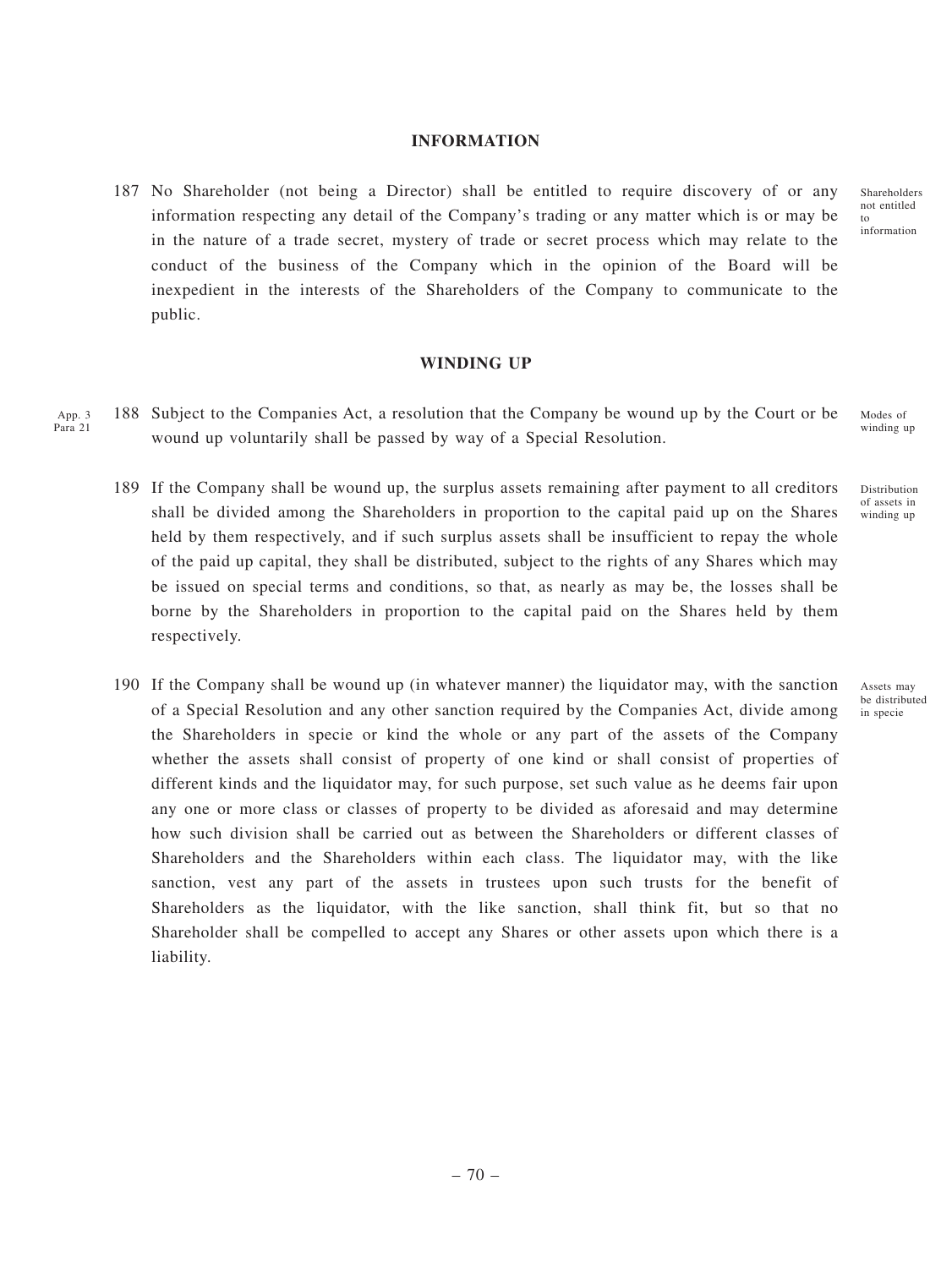### **INDEMNITY**

191 The Directors, managing directors, alternate Directors, Auditors, Secretary and other officers for the time being of the Company and the trustees (if any) for the time being acting in relation to any of the affairs of the Company, and their respective executors or administrators, shall be indemnified and secured harmless out of the assets of the Company from and against all actions, costs, charges, losses, damages and expenses which they or any of them, their or any of their executors or administrators, shall or may incur or sustain by reason of any act done, concurred in or omitted in or about the execution of their duty or supposed duty in their respective offices or trusts, except such (if any) as they shall incur or sustain through their own fraud or dishonesty, and none of them shall be answerable for the acts, receipts, neglects or defaults of any other of them, or for joining in any receipt for the sake of conformity, or for any bankers or other persons with whom any moneys or effects of the Company shall be lodged or deposited for safe custody, or for the insufficiency or deficiency of any security upon which any moneys of the Company shall be placed out or invested, or for any other loss, misfortune or damage which may arise in the execution of their respective offices or trusts, or in relation thereto, except as the same shall happen by or through their own fraud, dishonest, or recklessness. The Company may take out and pay the premium and other moneys for the maintenance of insurance, bonds and other instruments for the benefit either of the Company or the Directors (and/or other officers) or any of them to indemnify the Company and/or Directors (and/or other officers) named therein for this purpose against any loss, damage, liability and claim which they may suffer or sustain in connection with any breach by the Directors (and/or other officers) or any of them of their duties to the Company.

## **UNTRACEABLE SHAREHOLDERS**

- 192 The Company may exercise the power to cease sending cheques for Dividend entitlements or Dividend warrants by post if such cheques or warrants remain uncashed on two consecutive occasions or after the first occasion on which such a cheque or warrant is returned undelivered.
	- Company ceases sending dividend warrants etc.

Company may sell shares of untraceable shareholders

- 193 (a) The Company shall have the power to sell, in such manner as the Board thinks fit, any Shares of a Shareholder who is untraceable, but no such sale shall be made unless:
	- (i) during the period of 12 years prior to the date of the advertisements referred to in sub-paragraph (ii) below (or, if published more than once, the first thereof) at least three Dividends or other distributions in respect of the Shares in question have become payable or been made and no Dividend or other distribution in respect of the Shares during that period has been claimed;

Indemnity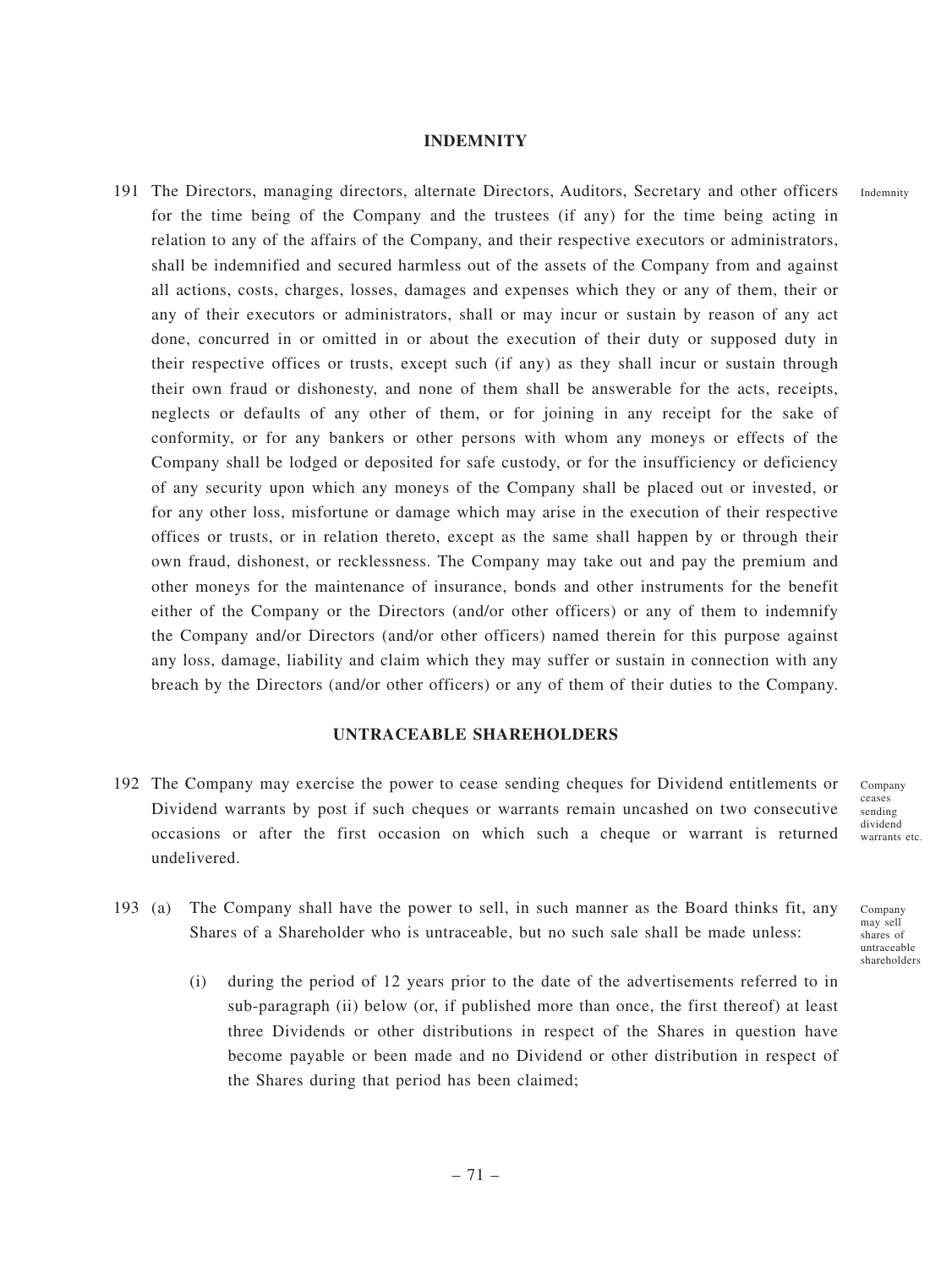- (ii) the Company has caused an advertisement to be inserted in the Newspapers of its intention to sell such Shares and a period of three months has elapsed since the date of such advertisement (or, if published more than once, the first thereof);
- (iii) the Company has not at any time during the said periods of 12 years and three months received any indication of the existence of the holder of such Shares or of a person entitled to such Shares by death, bankruptcy or operation of law; and
- (iv) the Company has notified the HK Stock Exchange of its intention of such sale.
- (b) To give effect to any such sale the Board may authorise any person to transfer the said Shares and the instrument of transfer signed or otherwise executed by or on behalf of such person shall be as effective as if it had been executed by the registered holder or the person entitled by transmission to such Shares, and the purchaser shall not be bound to see to the application of the purchase money nor shall his title to the Shares be affected by any irregularity or invalidity in the proceedings relating to the sale. The net proceeds of the sale will belong to the Company and upon receipt by the Company of such proceeds it shall become indebted to the former Shareholder for an amount equal to such net proceeds. Notwithstanding any entries made by the Company in any of its books or otherwise howsoever, no trusts shall be created in respect of such debt and no interest shall be payable in respect of it and the Company shall not be required to account for any money earned from the net proceeds which may be employed in the business of the Company or as it thinks fit. Any sale under this Article shall be valid and effective notwithstanding that the Shareholder holding the Shares sold is dead, bankrupt, wound up or otherwise under any legal disability or incapacity.

# **DESTRUCTION OF DOCUMENTS**

194 The Company may destroy:

Destruction of documents

- (a) any share certificate which has been cancelled at any time after the expiry of one year from the date of such cancellation;
- (b) any dividend mandate or any variation or cancellation thereof or any notification of change of name or address at any time after the expiry of two years from the date on which such mandate, variation, cancellation or notification was recorded by the Company;
- (c) any instrument of transfer of Shares which has been registered at any time after the expiry of six years from the date of registration;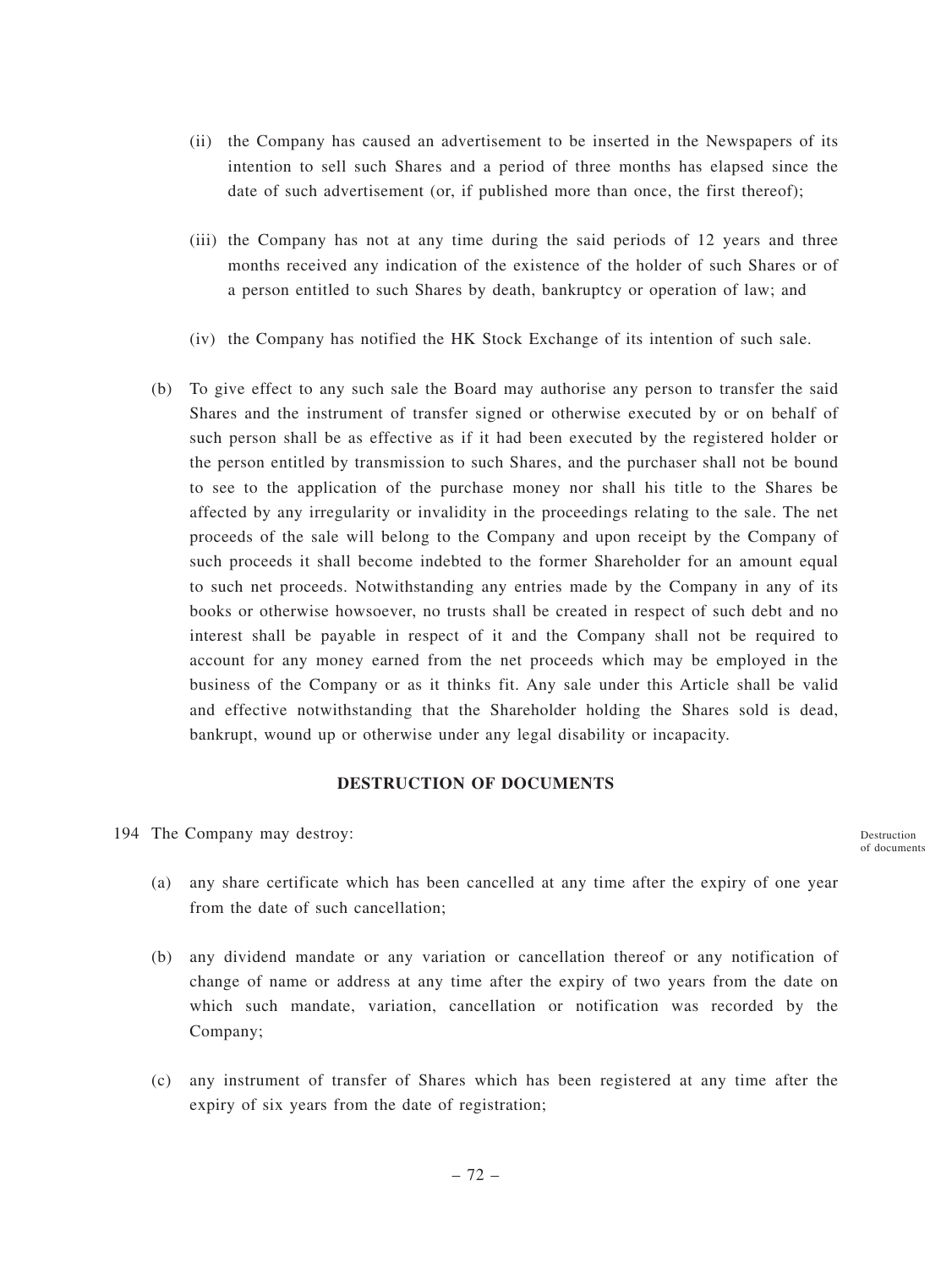(d) any other document, on the basis of which any entry in the Register is made, at any time after the expiry of six years from the date on which an entry in the Register was first made in respect of it;

and it shall conclusively be presumed in favour of the Company that every Share certificate so destroyed was a valid certificate duly and properly cancelled and that every instrument of transfer so destroyed was a valid and effective instrument duly and properly registered and that every other document destroyed hereunder was a valid and effective document in accordance with the recorded particulars thereof in the books or records of the Company provided always that:

- (i) the foregoing provisions of this Article shall apply only to the destruction of a document in good faith and without express notice to the Company that the preservation of such document was relevant to a claim;
- (ii) nothing contained in this Article shall be construed as imposing upon the Company any liability in respect of the destruction of any such document earlier than as aforesaid or in any case where the conditions of proviso (i) above are not fulfilled; and
- (iii) references in this Article to the destruction of any document include reference to its disposal in any manner.

# **SUBSCRIPTION RIGHT RESERVE**

- 195 The following provisions shall have effect to the extent that they are not prohibited by and are in compliance with the Companies Act:
	- (a) If, so long as any of the rights attaching to any warrants issued by the Company to subscribe for Shares shall remain exercisable, the Company does any act or engages in any transaction which, as a result of any adjustments to the subscription price in accordance with the provisions applicable under the terms and conditions of the warrants, would reduce the subscription price to below the par value of a Share, then the following provisions shall apply:
		- (i) as from the date of such act or transaction the Company shall establish and thereafter (subject as provided in this Article) maintain in accordance with the provisions of this Article a reserve (the "Subscription Right Reserve") the amount of which shall at no time be less than the sum which for the time being would be required to be capitalised and applied in paying up in full the nominal amount of

Subscription right reserve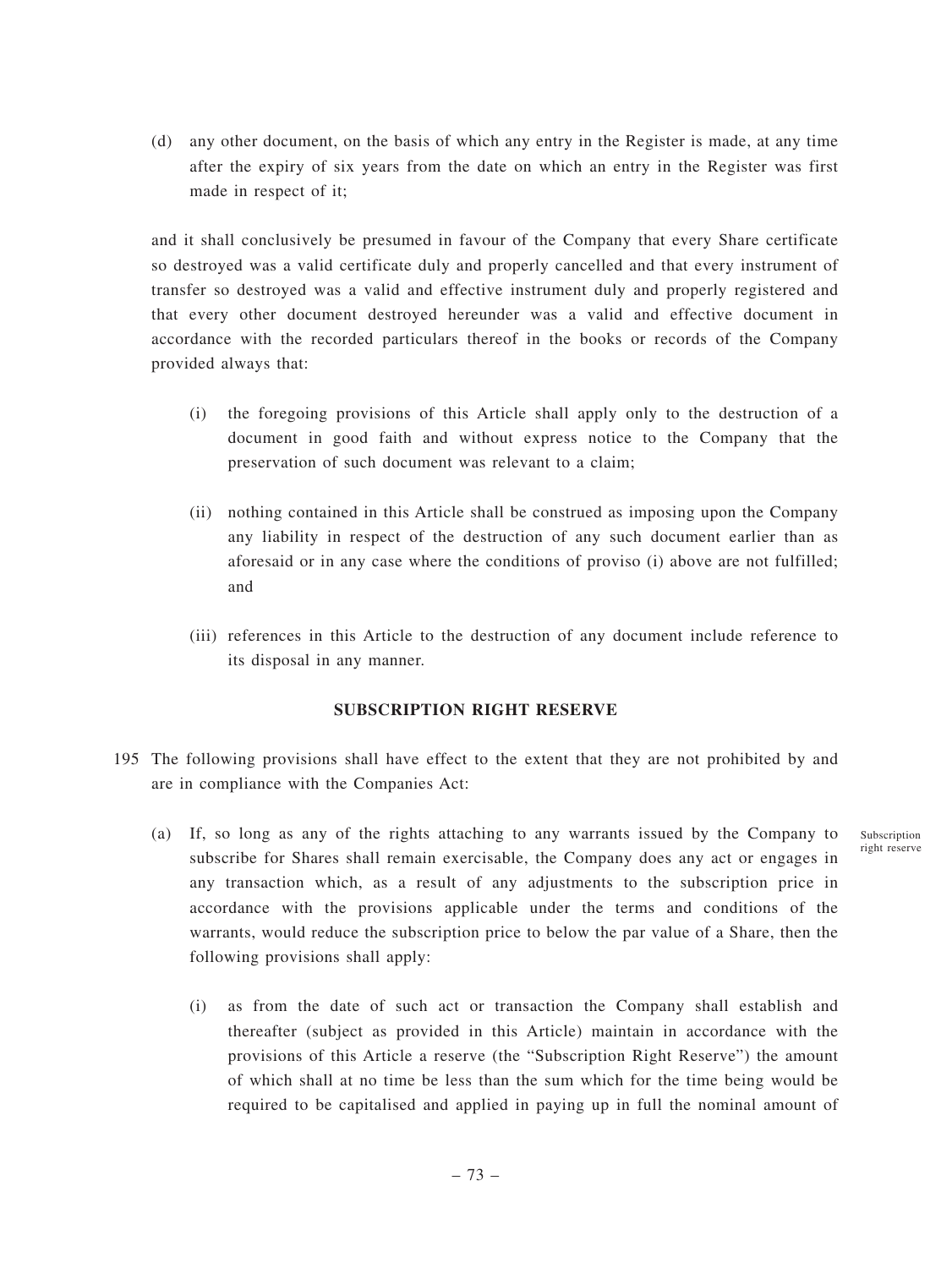the additional Shares required to be issued and allotted credited as fully paid pursuant to sub-paragraph (iii) below on the exercise in full of all the subscription rights outstanding and shall apply the Subscription Right Reserve in paying up in full the amount of the shortfall referred to in sub-paragraph (iii) in respect of such additional Shares as and when the same are allotted;

- (ii) the Subscription Right Reserve shall not be used for any purpose other than that specified above unless all other reserves of the Company (other than the share premium account) have been extinguished and will then only be used to make good losses of the Company if and so far as is required by law;
- (iii) upon the exercise of all or any of the subscription rights represented by any warrant, the relevant subscription rights shall be exercisable in respect of a nominal amount of Shares equal to the amount in cash which the holder of such warrant is required to pay on exercise of the subscription rights represented thereby (or, as the case may be, the relevant portion thereof in the event of a partial exercise of the subscription rights) and, in addition, there shall be allotted in respect of such subscription rights to the exercising warrant holder, credited as fully paid, such additional nominal amount of Shares as is equal to the shortfall between:
	- (A) the said amount in cash which the holder of such warrant is required to pay on exercise of the subscription rights represented thereby (or, as the case may be, the relevant portion thereof in the event of a partial exercise of the subscription rights); and
	- (B) the nominal amount of Shares in respect of which such subscription rights would have been exercisable having regard to the provisions of the conditions of the warrants, had it been possible for such subscription rights to represent the right to subscribe for Shares at less than par and immediately upon such exercise so much of the sum standing to the credit of the Subscription Right Reserve as is required to pay up in full such additional nominal amount of Shares shall be capitalised and applied in paying up in full such additional nominal amount of Shares which shall forthwith be allotted credited as fully paid to the exercising warrant holder; and
- (iv) if upon the exercise of the subscription rights represented by any warrant the amount standing to the credit of the Subscription Right Reserve is not sufficient to pay up in full such additional nominal amount of Shares equal to such shortfall as aforesaid to which the exercising warrant holder is entitled, the Board shall apply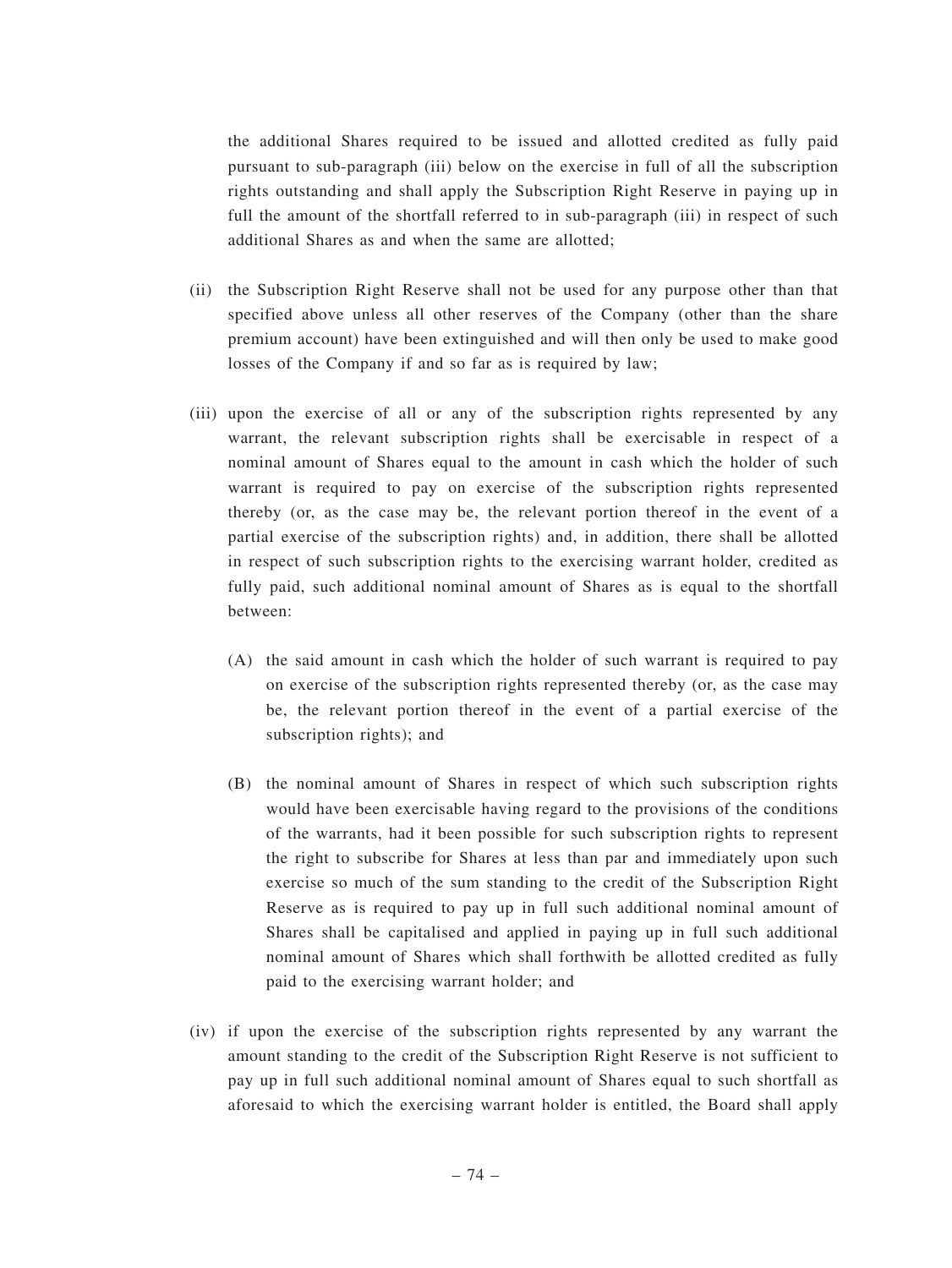any profits or reserves then or thereafter becoming available (including, to the extent permitted or not prohibited by law, the share premium account) for such purpose until such additional nominal amount of Shares is paid up and allotted as aforesaid and until then no Dividend or other distribution shall be paid or made on the fully paid Shares then in issue. Pending such payment up and allotment, the exercising warrant holder shall be issued by the Company with a certificate evidencing his right to the allotment of such additional nominal amount of Shares. The rights represented by any such certificate shall be in registered form and shall be transferable in whole or in part in units of one Share in the like manner as the Shares for the time being are transferable, and the Company shall make such arrangements in relation to the maintenance of a register therefor and other matters in relation thereto as the Board may think fit and adequate particulars thereof shall be made known to each relevant exercising warrant holder upon the issue of such certificate.

- (b) Shares allotted pursuant to the provisions of this Article shall rank *pari passu* in all respects with the other Shares allotted or which ought to be allotted on the relevant exercise of the subscription rights represented by the warrant concerned. Notwithstanding anything contained in paragraph (a) of this Article, no fraction of any Share shall be allotted on exercise of the subscription rights.
- (c) The provisions of this Article as to the establishment and maintenance of the Subscription Right Reserve shall not be altered or added to in any way which would vary or abrogate, or which would have the effect of varying or abrogating, the provisions for the benefit of any warrant holder or class of warrant holders under this Article without the sanction of a Special Resolution of such warrant holder(s) or class of warrant holders.
- (d) A certificate or report by the Auditors as to whether or not the Subscription Right Reserve is required to be established and maintained and if so the amount thereof so required to be established and maintained, as to the purpose for which the Subscription Right Reserve has been used, as to the extent to which it has been used to make good losses of the Company, as to the additional nominal amount of Shares required to be allotted to exercising warrant holders credited as fully paid, and as to any other matter concerning the Subscription Right Reserve shall (in the absence of manifest error) be conclusive and binding upon the Company and all warrant holders and Shareholders.